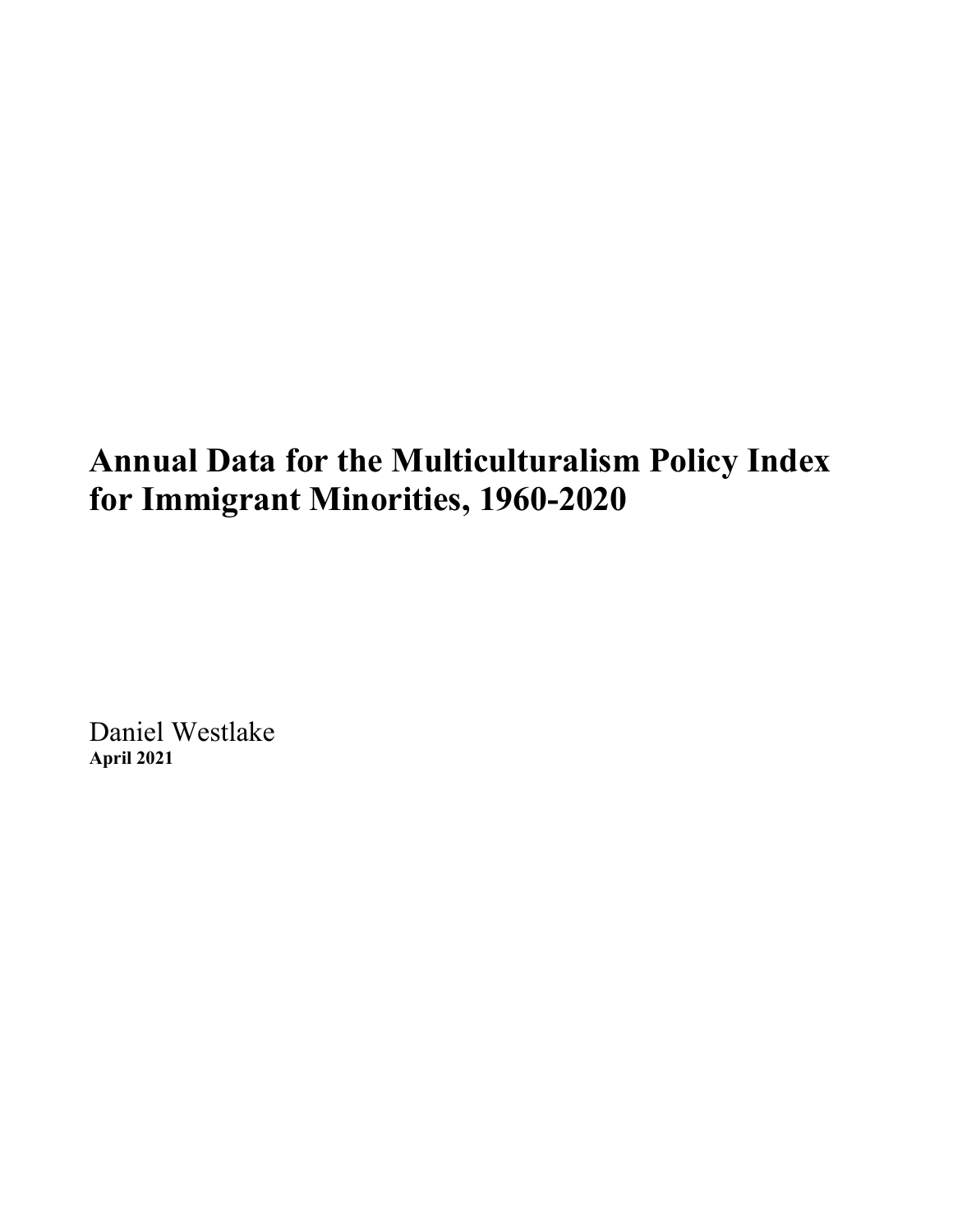# **Table of Contents**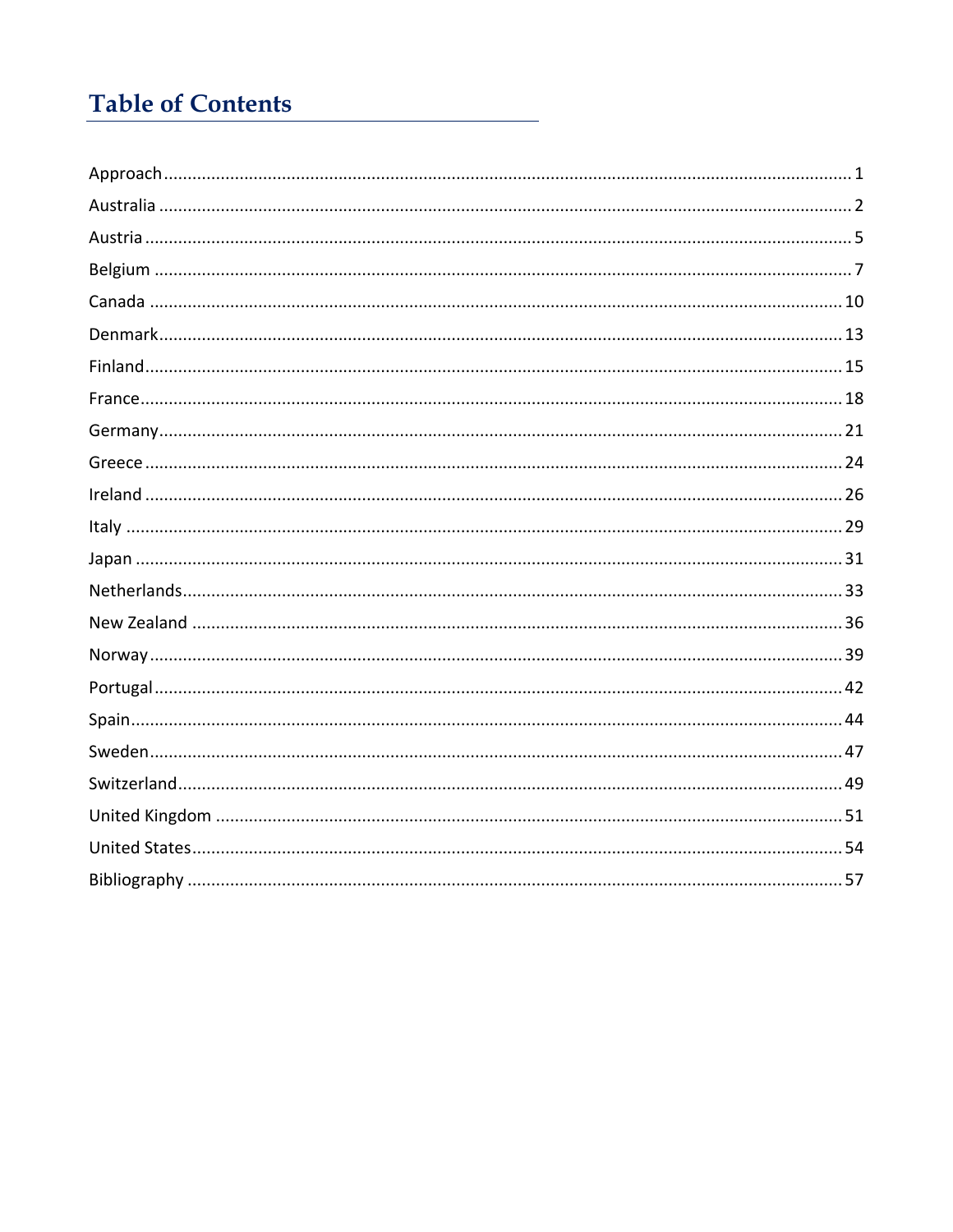# **Approach**

#### *1960-2011*

This data set extends the original Multiculturalism Policy Index for Immigrant Minorities in two ways. First, it fills in the years between the 1980, 1990, 2000, and 2010 scores that the Banting/Kymlicka index includes. The data set scores countries on a year-by-year basis, identifying the year in which a country adopted a particular multiculturalism policy and any years in which retrenchment of that policy occurred. Second, this data set goes further back historically, including scores from 1960-2011. As a result, it covers the development of multiculturalism in countries such as Canada and Australia, which had multiculturalism policies prior to 1980. As best as possible, I adhere to the procedure as the Banting/Kymlicka index when scoring countries, using the same decision rules found in the Multiculturalism Policy Index for Immigrant Minorities evidence document (Tolley, 2011; revision by Vonk 2016). I relied on the evidence in this document extensively in this work. From that document, I did my best to identify the policies that were used to justify the score attributed to countries in the Banting/Kymlicka data set. I then determined the dates in which those policies were adopted, checking also for the presence of similar policies or for retrenchment in such policies. There are a couple of cases where the scores in this data set differ those from the original Banting/Kymlicka Index. The justification for this difference is noted in the evidence section for the indicator that differs. *2011-2020*

In 2020 the Multiculturalism Policy Index for Immigrant Minorities was updated to include data for 2020. As part of that update Rebecca Wallace identified the exact years in which policy changes occurred. This allowed for the update to the Multiculturalism Policy Index for Immigrants and Minorities data (cited as Tolley et al., 2021) to be used to update the annualized index as well. Where there has been no change in an indicator for a particular country for the period between 2011 and 2020 that is indicated in the evidence section for the indicator. Where there has been a change, a brief summary of the reasons for the change is given.

Daniel Westlake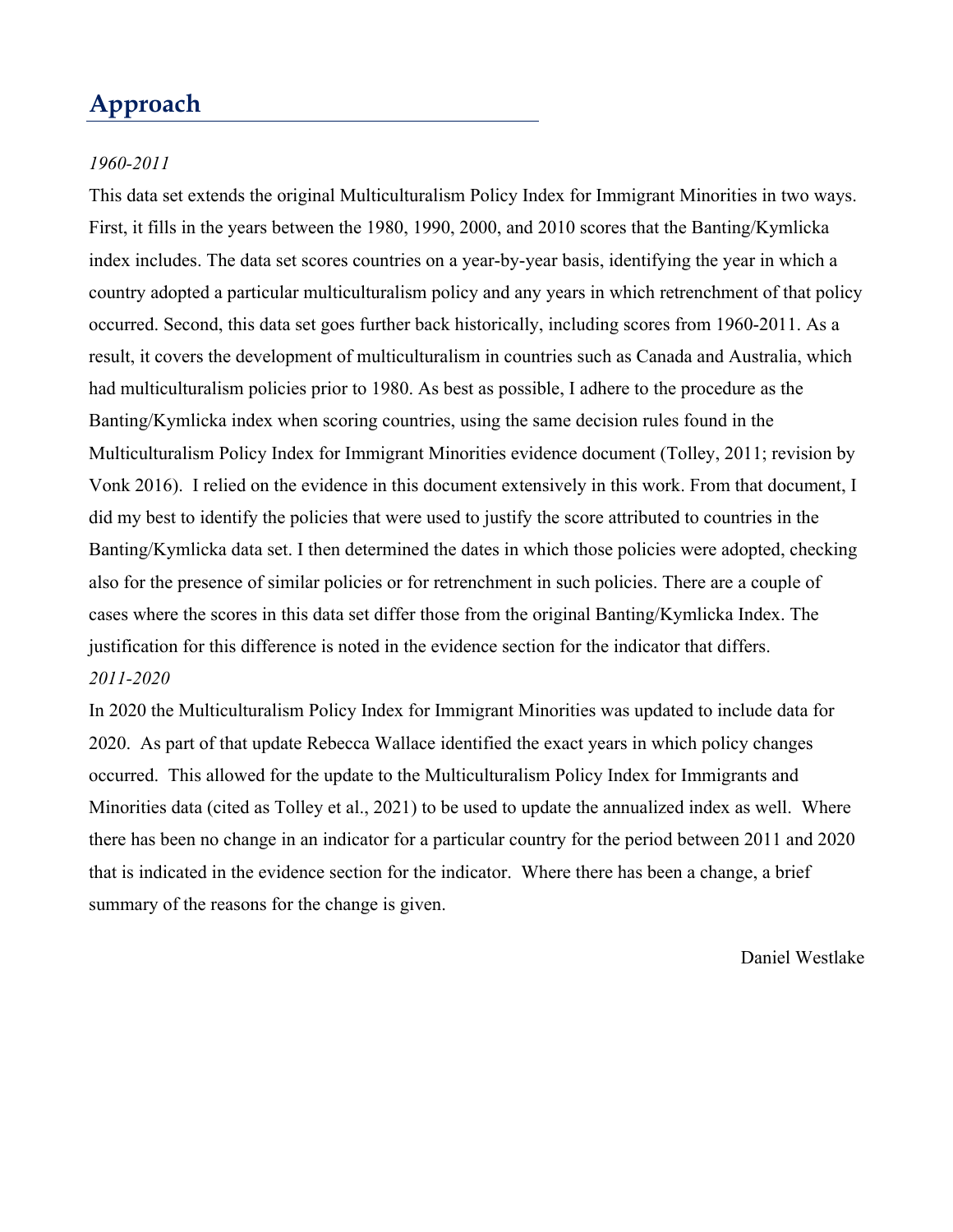# **Australia**

# **Constitutional, Legislative, or Parliamentary Affirmation of Multiculturalism**

**Original MCP Score:** Australia scores a 1 in 1980, 2000, 2010, and 2020 **Year by Year Score:** Australia scores a 0 from 1960-1977 and a 1 from 1978-2020 **Evidence:**

- $\sim$  The first national multiculturalism policies are put in place in 1978 and an act of parliament established the Australian Institute for Multicultural Affairs in 1979 (Department of Immigration and Citizenship, 2007).
- $\triangle$  Prior to the adoption of these policies the Prime Minister of Australia had made speeches about Australia's multicultural character as early as 1975 (Department of Immigration and Citizenship, 2007) and the 1973 Grassby Report recognized the increasing diverse nature of Australia (Grassby, 1973, 2).
- $\triangle$  Multiculturalism policies in Australia have been reaffirmed in 1989 (Department of Immigration and Multicultural Affairs, 1989), 1996 (Department of Immigration and Multicultural Affairs, 1997, 2), 1999 (Department of Immigration and Multicultural Affairs, 1999, 6), and 2003 (Department of Immigration and Multicultural Affairs and Immigration Affairs, 2003).
- $\triangle$  No change to this score was noted in the 2020 update of the Multiculturalism Policy Index.

## **The Adoption of Multiculturalism in Schools**

**Original MCP Score:** Australia scores a 1 in 1980, 2000, 2010, and 2020 **Year by Year Score:** Australia scores a 0 from 1960-1974 and a 1 from 1975-2020 **Evidence:**

- $\sim$  Support of multiculturalism in education dates back to the 1970s (Leeman and Reid, 2006, 57) with government reports favouring multicultural education for migrants as early as 1975 (Foster and Stockley, 1988, 52-53).
- $\lambda$  Incorporating multiculturalism into schools was identified as a government priority in the 1990 National Agenda for Multiculturalism (Department of Immigration and Multicultural Affairs, 1989, 37).
- $\triangle$  No change to this score was noted in the 2020 update of the Multiculturalism Policy Index.

#### **The Representation of Ethnic Minorities in the Media**

**Original MCP Score:** Australia scores a 0 in 1980 and a 1 in 2000, 2010, and 2020 **Year by Year Score:** Australia scores a 0 from 1960-1974 and 1 from 1975-2020 **Evidence:**

- $\triangle$  The Special Broadcasting Corporation was set up in 1975 to broadcast in different languages to ethnic-minority communities (Special Broadcasting Service, 2012). The Consultative Committee on Ethnic Broadcasting was then set up in 1976 (Making Multicultural Australia, 2005). Funding was permanently established in 1977 (Foster and Stockley, 1988, 168).
- $\sim$  Funding from for the SBS increased substantially in 1988, going from \$688 million in 1987-88 to \$1138 million 1988-89 (Department of Immigration and Multicultural Affairs, 1989, 48).
- $\triangle$  No change to this score was noted in the 2020 update of the Multiculturalism Policy Index.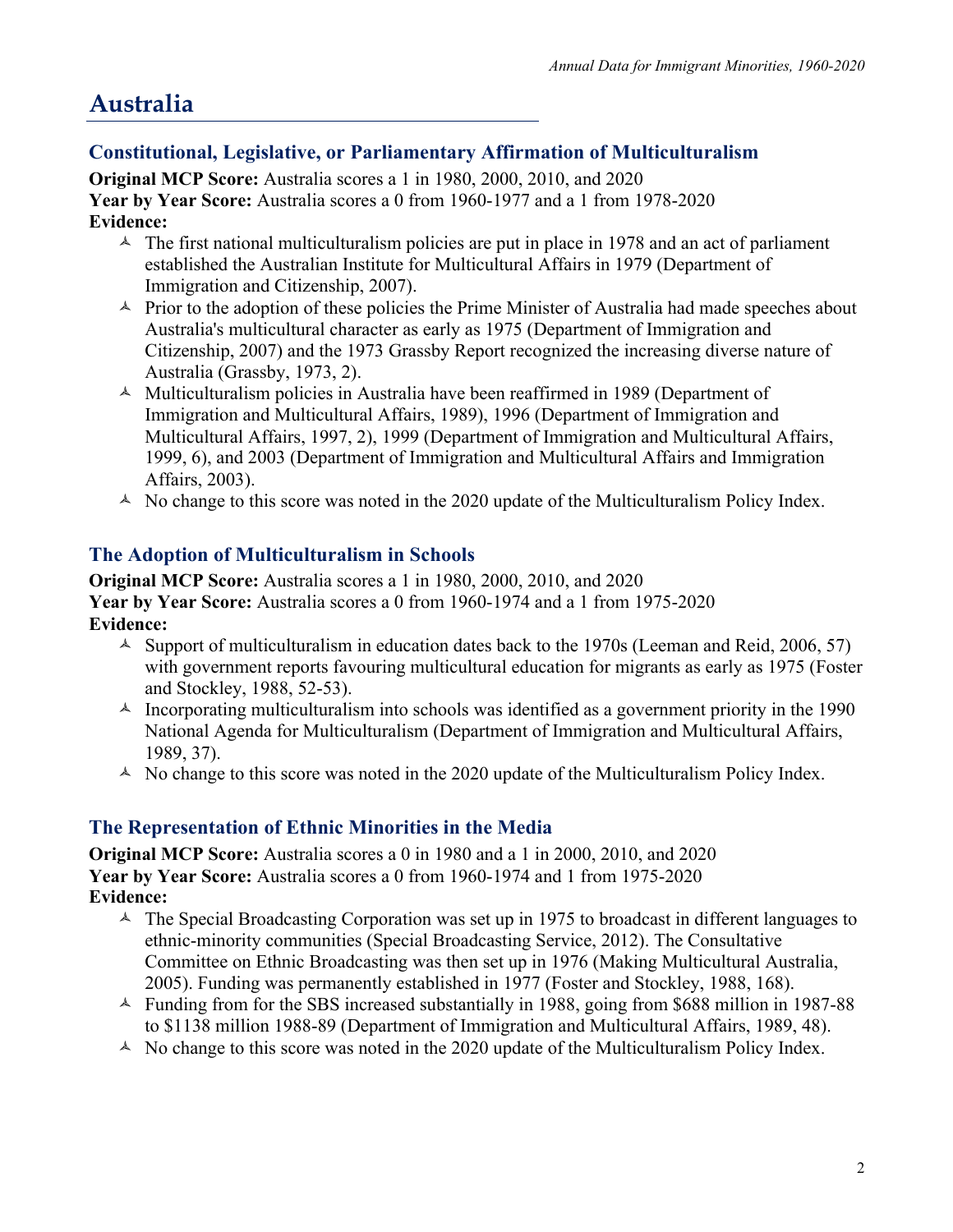# **Exemptions from Dress Codes**

**Original MCP Score:** Australia scores a 0.5 in 1980 and a 1 in 2000, 2010, and 2020 **Year by Year Score:** Australia scores a 0 from 1960-1974, 0.5 from 1975-1987, and a 1 from 1988- 2020

#### **Evidence:**

- $\triangle$  The Racial Discrimination Act in 1975 provided Australia's first anti-discrimination legislation. A section of this law does not allow employers to impose work requirements that "impair recognition, enjoyment, or exercise on an equal footing" of a human right or fundamental freedom (Racial Discrimination Act, 1975). The New South Wales Equal Opportunity Tribunal in 1977 applied the Racial Discrimination Act to a religious group, ruling that Jews were covered by the Act (Mortensen, 1995, 217).
- $\triangle$  In 1988 the New South Wales government included an exemption in a law preventing people from wearing knives for Sikhs wearing kirpans (Summary Offences Act- Section 11C, 1988), Victoria granted this exemption in 1990 (Victoria Police, 2012).
- $\sim$  In 1990 a prohibition against indirect discrimination was inserted into Chapter 3 of the Racial Discrimination Act prohibits discrimination that requires someone to fulfil something that they cannot based on ethnic origin (Australian Human Rights Commission, 2005, 30-31).
- $\triangle$  No change to this score was noted in the 2020 update of the Multiculturalism Policy Index.

# **Dual Citizenship**

**Original MCP Score:** Australia scores a 1 in 1980, 2000, 2010, and 2020 **Year by Year Score:** Australia scores a 1 from 1960-2020 **Evidence:**

- $\triangle$  Neither the 1969 Citizenship Act, nor the 1948 Australian Citizenship Act, prohibits those obtaining Australian citizenship from holding dual citizenship (Australian Citizenship Act, 1948; Citizenship Act, 1969).
- $\triangle$  No change to this score was noted in the 2020 update of the Multiculturalism Policy Index.

#### **Funding Ethnic Groups**

**Original MCP Score:** Australia scores a 1 in 1980, 2000, 2010, and 2020 **Year by Year Score:** Australia scores a 0 from 1960-1977 and 1 from 1978-2020 **Evidence:**

- $\triangle$  Funding for ethnic programmes with a multicultural character developed in 1978 with the Galbally Inquiry (Foster and Stockley, 1988, 14).
- $\sim$  Ethnic minority organizations received a 78% increase in funds between 1983 and 1988 (Department of Immigration and Multicultural Affairs, 1989, 13).
- $\triangle$  The Diversity and Social Cohesion Program to support multiculturalism arts and festivals has been receiving funding since 1998 (Department of Immigration and Citizenship, n.d.).
- $\triangle$  No change to this score was noted in the 2020 update of the Multiculturalism Policy Index.

# **Bilingual or Mother Tongue Education**

**Original MCP Score:** Australia scores a 0.5 in 1980 and a 1 in 2000, 2010, and 2020 **Year by Year Score:** Australia scores a 0 from 1960-1973, a 0.5 from 1975-1986, and a 1 from 1987- 2020

#### **Evidence:**

 $\triangle$  Bilingual teaching was started in Melbourne in 1974 (Grassby, 1973, 8-9).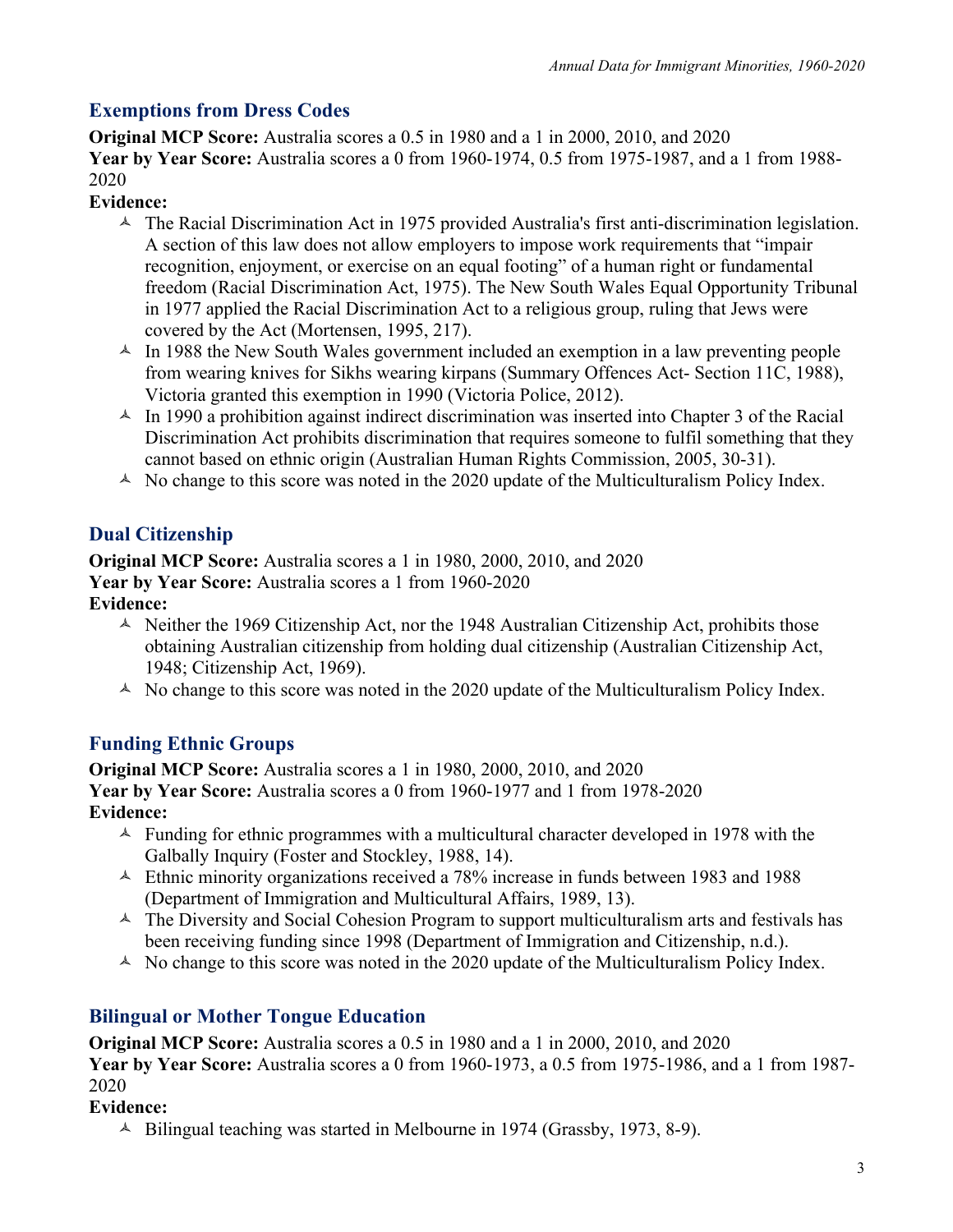- $\triangle$  The National Policy on Languages adopted in 1987 had the aim of encouraging the learning and maintenance of ethnic minority language (Castles, 1992, 556).
- $\triangle$  The 1989 National Agenda for multiculturalism considers the maintenance of mother-tongue language as an asset for Australia (Department of Immigration and Multicultural Affairs, 1989, 40-41), Victoria province had an advisory council on languages other than English starting in 1993 (Extra and Yagmur, 2002, 52).
- $\triangle$  No change to this score was noted in the 2020 update of the Multiculturalism Policy Index.

#### **Affirmative Action**

**Original MCP Score:** Australia scores a 0 in 1980 and a 1 in 2000, 2010, and 2020 **Year by Year Score:** Australia score a 0 from 1960-1985, a 0.5 in 1984 and 1985, and a 1 from 1986- 2020.

#### **Evidence:**

- $\triangle$  The Racial Discrimination Act was adopted in 1975, but did not include programs for affirmative action (Gaze, 1999, 138).
- $\triangle$  By 1984 a number of provinces had introduced affirmative action programs and a pilot program looking at affirmative action with respect to private organizations was being run (Gaze, 1999, 149-150, 153).
- $\triangle$  By 1987 the Equal Employment Act has introduced affirmative action across Australia and the Affirmative Action Program piloted in 1984 with respect to private organizations had been adopted (Gaze, 1999, 149-150, 153).
- $\triangle$  No change to this score was noted in the 2020 update of the Multiculturalism Policy Index.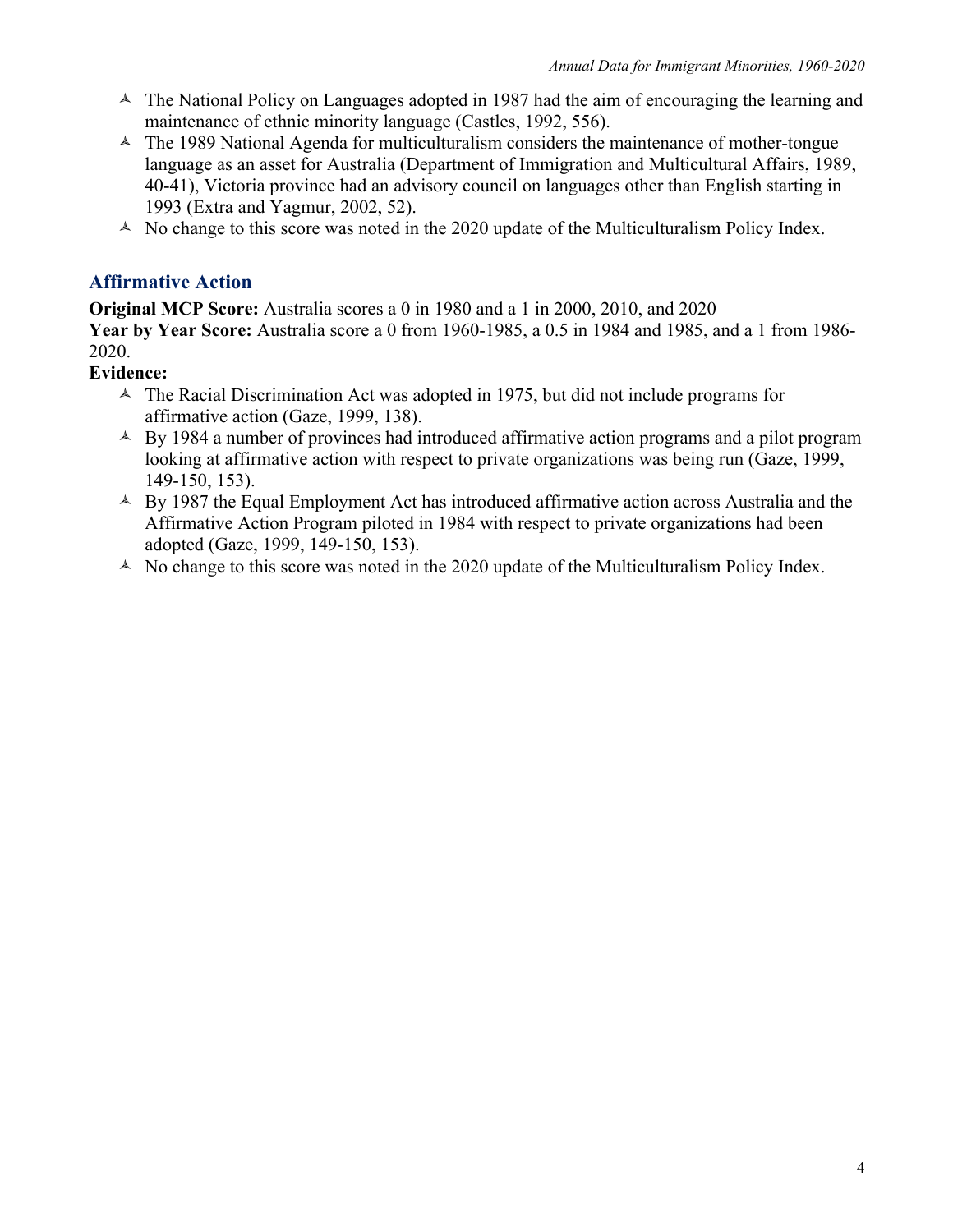# **Austria**

## **Constitutional, Legislative, or Parliamentary Affirmation of Multiculturalism**

**Original MCP Score:** Austria scores a 0 in 1980, 2000, 2010, and 2020 Year by Year Score: Austria scores a 0 from 1960-2020 **Evidence:**

- $\triangle$  There is recognition of some ethnic minority groups such as Croats or Hungarians but not recognition of multiculturalism for immigrant ethnic minorities (Ratzenbock et al., 2013).
- $\lambda$  Austrian integration policies still generally reflect a guest-worker framework (Konig and Perching, 2005, 9).
- $\triangle$  No change to this score was noted in the 2020 update of the Multiculturalism Policy Index.

#### **The Adoption of Multiculturalism in Schools**

**Original MCP Score:** Austria scores a 0 in 1980 and 2000, and a 0.5 in 2010 and 2020 **Year by Year Score:** Austria scores a 0 from 1960-1991, a 0.5 from 1992-2001, a 0 from 2002-2004, and a 0.5 from 2005-2020

**Evidence:**

- $\triangle$  There has been interculturalism in the Austrian school curriculum since 1992 (Ratzenbock et al., 2013). Funding increased between 1991 and 2001, but this was followed by a decrease in support between 2002-2005 (OECD, 2009a, 95).
- $\triangle$  Support for the development of intercultural education returned in 2005 (OECD, 2009a, 95).
- $\triangle$  In Vienna consultation of ethnic-minorities for the development of intercultural education began in 2004 (Konig and Perching, 2005, 10; OECD, 2009a, 96-97).
- $\triangle$  Implementation of intercultural education is incomplete but there are substantial materials available for intercultural education through the Ministry of Education (OECD, 2009a, 17, 81).
- $\triangle$  No change to this score was noted in the 2020 update of the Multiculturalism Policy Index.

#### **The Representation of Ethnic Minorities in the Media**

**Original MCP Score:** Austria scores a 0 in 1980, 2000, 2010, and 2020 Year by Year Score: Austria scores a 0 from 1960-2020 **Evidence:**

- $\triangle$  Pluralism and diversity are principles included in the Private Broadcasting Act, but there is no
	- requirement to represent immigrant minorities in either this Act or the 2001 Broadcasting Act (Federal Act Enacting Provisions for Private Radio Broadcasting; Ratzenbock et al., 2013).
- $\triangle$  No change to this score was noted in the 2020 update of the Multiculturalism Policy Index.

#### **Exemptions from Dress Codes**

**Original MCP Score:** Austria scores a 0 in 1980, 2000, 2010, and 2020 **Year by Year Score:** Austria scores a 0 from 1960-2020 **Evidence:**

- $\triangle$  Indirect discrimination laws have been interpreted fairly narrowly and there is no duty for reasonable accommodation in the Equal Treatment Act (Schindlauer, 2012, 22, 31).
- $\triangle$  No change to this score was noted in the 2020 update of the Multiculturalism Policy Index.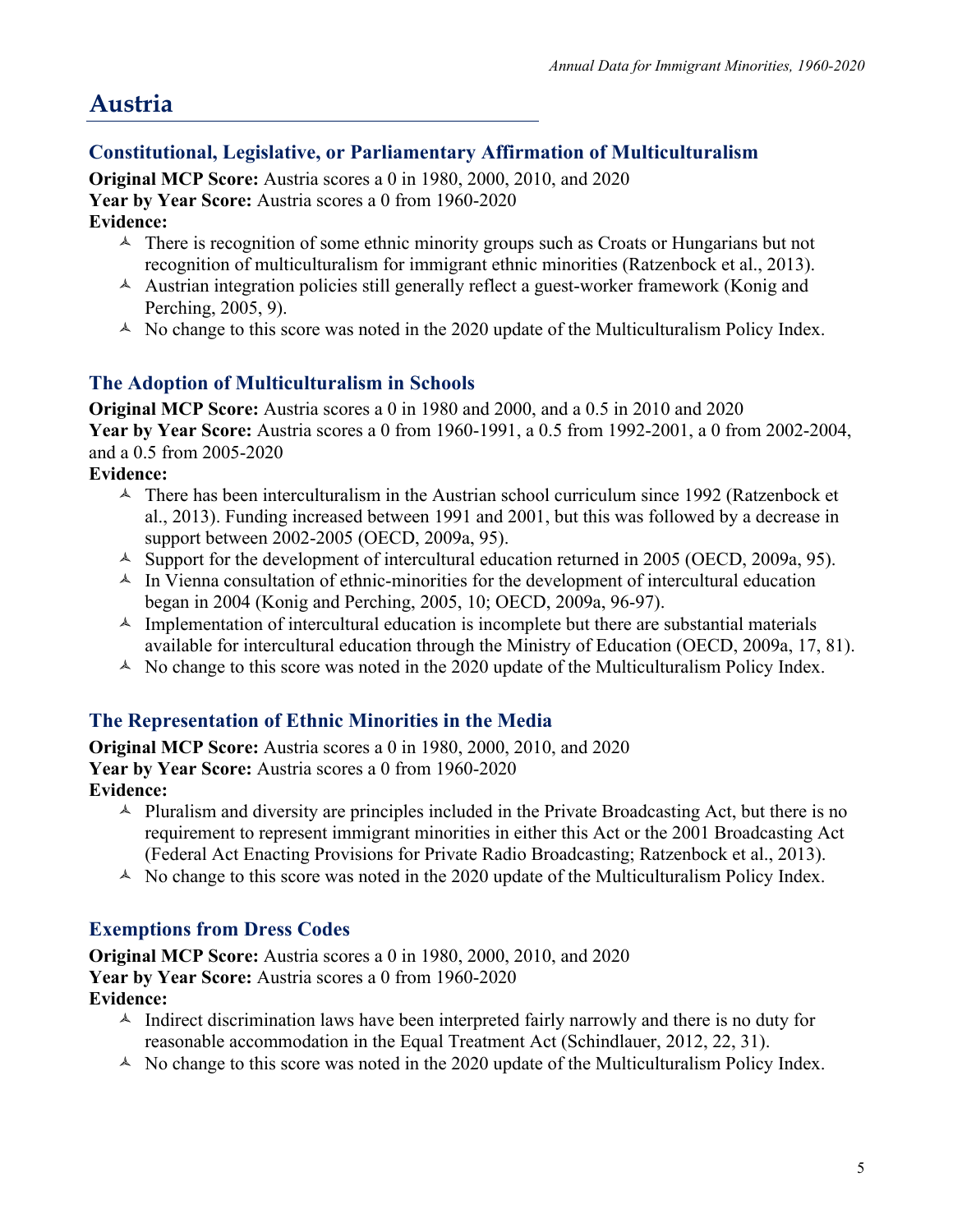# **Dual Citizenship**

**Original MCP Score:** Austria scores a 0 in 1980, 2000, 2010, and 2020 **Year by Year Score:** Austria scores a 0 from 1960-2020 **Evidence:**

- $\triangle$  Dual citizenship is not recognized on Austria (United States Office of Personnel Management, 2001, 24).
- $\triangle$  No change to this score was noted in the 2020 update of the Multiculturalism Policy Index.

# **Funding for Ethnic Groups**

**Original MCP Score:** Austria scores a 0 in 1980, 2000, 2010, and 2020 **Year by Year Score:** Austria scores a 0 from 1960-2020 **Evidence:**

- $\triangle$  There are no arts programs or national programs for social inclusion and culture that funded by the Austrian government (Ratzenbock et al., 2013).
- $\triangle$  Ethnic minorities are entitled to apply for funding from general arts funding programs (Ratzenbock et al., 2013).
- $\triangle$  No change to this score was noted in the 2020 update of the Multiculturalism Policy Index.

## **Bilingual or Mother Tongue Education**

**Original MCP Score:** Austria scores a 0 for bilingual education in 1980 and a 1 in 2000, 2010, and 2020.

**Year by Year Score:** Austria scores a 0 from 1960-1991, and a 1 from 1992-2020 **Evidence:**

- $\triangle$  Mother tongue language education has been part of the primary school curriculum since 1992, the first of the secondary school curriculum since 2000, and the second part of the secondary school curriculum since 2004 (OECD, 2009a, 78-79).
- $\triangle$  No change to this score was noted in the 2020 update of the Multiculturalism Policy Index.

#### **Affirmative Action**

**Original MCP Score:** Austria scores a 0 in 1980, 2000, 2010, and 2020 **Year by Year Score:** Austria scores a 0 from 1960-2020 **Evidence:**

- $\triangle$  Penalties for violations of the Equal Treatment Act are low, and compensation for victims of discrimination are very limited (Schindlauer, 2012, 6)
- $\triangle$  There is a general lack of positive measures to counter discrimination in Austria, though they are not prohibited (Schindlauer, 2012, 66).
- $\triangle$  No change to this score was noted in the 2020 update of the Multiculturalism Policy Index.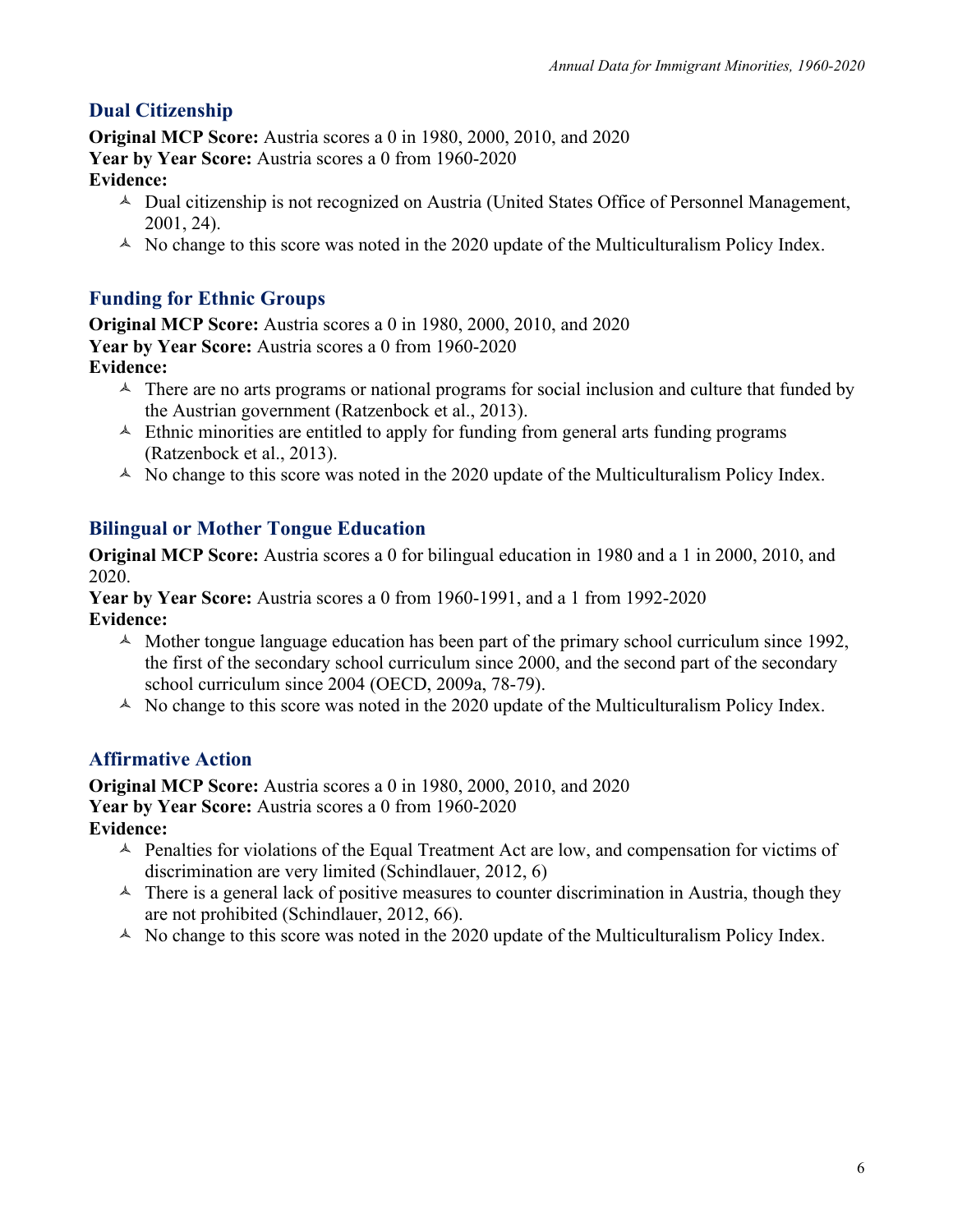# **Belgium**

## **Constitutional, Legislative, or Parliamentary Affirmation of Multiculturalism**

**Original MCP Score:** Belgium scores a 0 in 1980, and a 1 in 2000, 2010, and 2020 **Year by Year Score:** Belgium scores a 0 from 1960-1997, and a 1 from 1998-2020 **Evidence:**

- $\triangle$  An evolving intercultural policy in Flanders has been highly supportive of cultural heterogeneity (Jenssens et al., 2013).
- $\text{A}$  The Flemish government has developed plans for supporting diversity in 2004 and 2006 (Intercultural Dialogue, n.d.a; Jenssens et al., 2013).
- $\triangle$  Wallonia created an intercultural policy in 2004 and announced a Governmental Action Programme for the Promotion Gender Equality, Interculturality, and Social Inclusion in 2005. This program included some support for cultural diversity (Gsir et al, 2005, 10; Intercultural Dialogue, n.d.a).
- $\triangle$  No change to this score was noted in the 2020 update of the Multiculturalism Policy Index.

## **The Adoption of Multiculturalism in Schools**

**Original MCP Score:** Belgium scores a 0 in 1980 and 2000, and a 0.5 in 2010 and 2020 **Year by Year Score:** Belgium scores a 0 from 1960-2003, and a 0.5 from 2004-2020 **Evidence:**

- $\text{A}$  In 2004 the Living Together in Diversity program included fairly extensive multicultural education programming for Flanders (Jenssens et al., 2013).
- $\triangle$  In 2002 the Act on Equal Opportunities in Education established the right of parents to choose the school their child attended, established local consultation platforms, and granted additional support for schools to respond to the needs of disadvantaged children (Intercultural Dialogue, n.d.a).
- $\triangle$  No change to this score was noted in the 2020 update of the Multiculturalism Policy Index.

#### **The Representation of Ethnic Minorities in the Media**

**Original MCP Score:** Belgium scores a 0 in 1980, and a 0.5 in 2000, 2010, and 2020 **Year by Year Score:** Belgium scores a 0 from 1960-1996, and a 0.5 from 1997-2020 **Evidence:**

- $\triangle$  The 1997 decree on French broadcasting includes socio-cultural minorities amongst groups that the broadcasting organization has to represent (Décret du 14 juillet 1997 portant statut de la Radio-Télévision belge de la Communauté française, 1997)
- $\sim$  From 2002-2006 the Flemish Community's public broadcasting network's commitment to cultural diversity remained vague, though it did offer a varied range of cultural programming (Jenssens et al., 2013)
- $\triangle$  The 2009 Flemish Public Broadcasting Act committed the public broadcaster to "programs" must contribute to the continued development of identity and diversity of Flemish culture and of a democratic and tolerant society" (Act on Radio and Television Broadcasting, 2012).
- $\lambda$  Access to diverse content is a current part of the goals of Flemish media policy (Jenssens et al., 2013).
- $\triangle$  No change to this score was noted in the 2020 update of the Multiculturalism Policy Index.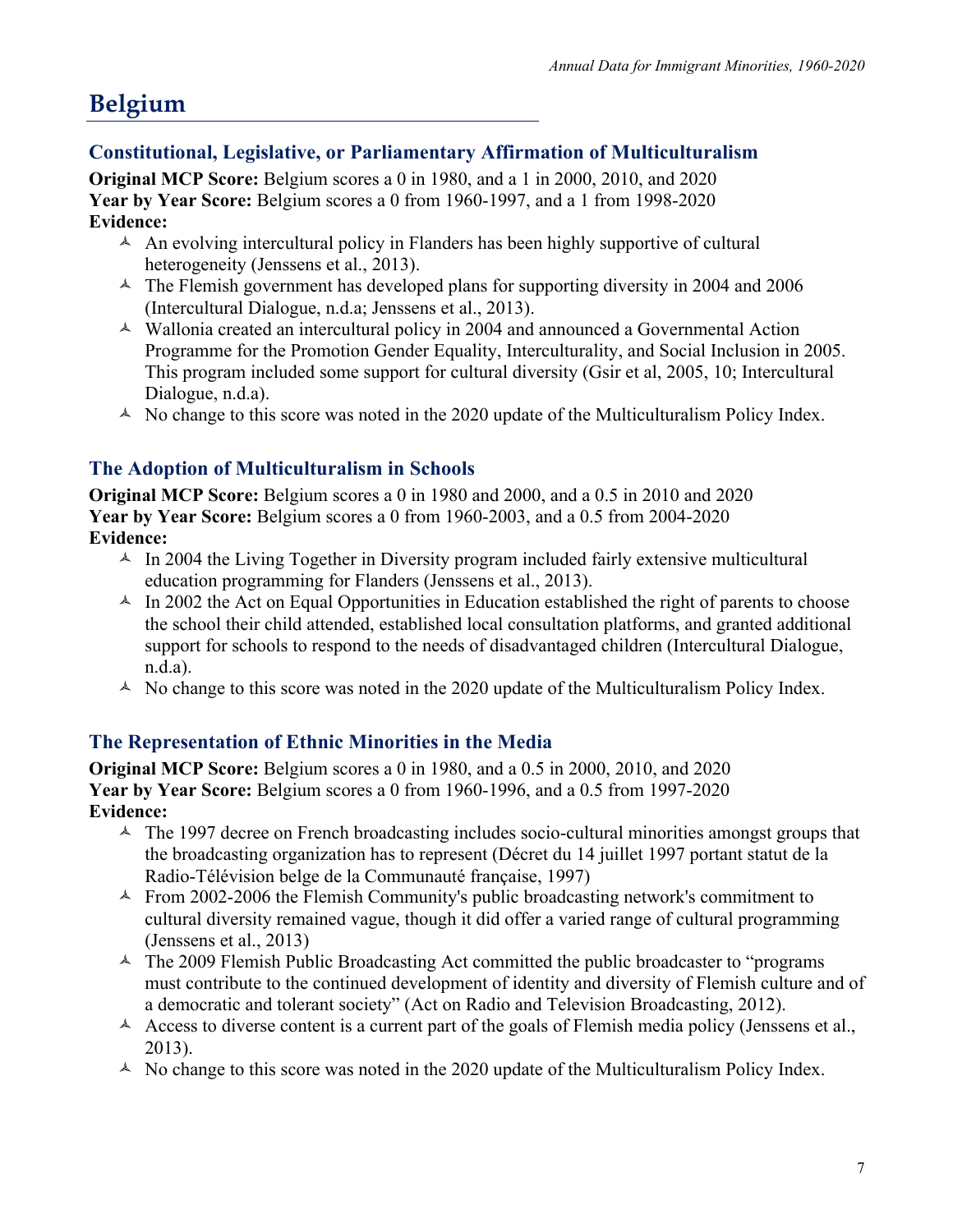## **Exemptions from Dress Codes**

**Original MCP Score:** Belgium scores a 0 in 1980, 2000, 2010, and 2020 **Year by Year Score:** Belgium scores a 0 from 1960-2020 **Evidence:**

- $\triangle$  Religious symbols are allowed in the private sphere but are not allowed to be worn by public officials (Barnett, 2013).
- $\sim$  In 2011 the niqab was banned from public places (Barnett, 2013).
- $\triangle$  No change to this score was noted in the 2020 update of the Multiculturalism Policy Index.

#### **Dual Citizenship**

**Original MCP Score:** Belgium scores a 1 in 1980, 2000, 2010, and 2020 **Year by Year Score:** Belgium scores a 1 from 1960-2011 **Evidence:** 

- $\triangle$  Changes to citizenship law in 1984 increased the number of situations in which individuals obtaining Belgian citizenship could hold dual citizenship (Foblets and Yanasmayan, 2010, 5-6).
- $\triangle$  The MCP evidence document notes that dual citizenship was permitted in 1980, and Belgian citizenship law did not change a great deal between 1932-1984 (Foblets and Yanasmayan, 2010, 5-6; Tolley, 2011, 20).
- $\triangle$  No change to this score was noted in the 2020 update of the Multiculturalism Policy Index.

#### **Funding for Ethnic Groups**

**Original MCP Score:** Belgium scores a 0 in 1980, a 0.5 in 2000, and a 1 in 2010 and 2020. **Year by Year Score:** Belgium scores a 0 from 1960-1990, a 0.5 from 1991-2007, and a 1 from 2008- 2020

#### **Evidence:**

- $\triangle$  In 1991 an Incentive Fund for Immigration policy was introduced as a one-time limited grant to facilitate the integration of immigrants. This fund included support for programs aimed at the prevention of discrimination and at increasing intercultural dialogue (Intercultural Dialogue, n.d.a; Kryut and Niessen, 2012, 17-18).
- $\triangle$  The 2008 Participation Decree sought to increase access to cultural programs in part by increasing subsidies for groups including ethnic-minorities (Jenssens et al., 2013).
- $\triangle$  No change to this score was noted in the 2020 update of the Multiculturalism Policy Index.

#### **Bilingual or Mother Tongue Education**

**Original MCP Score:** Belgium scores a 0 in 1980, and a 0.5 in 2000, 2010, and 2020 **Year by Year Score:** Belgium scores a 0 from 1960-1980, and a 0.5 from 1981-2020 **Evidence:**

- $\text{\AA}$  Immigrant minority language instruction has been available in Flanders since 1981 (Broeder and Extra, 2012, 59). In Flanders this language education is offered as an elective. In 2002 the Equal Education Opportunities Policy provided further support for minority language education in Flanders (Geyer, 2009, 12).
- $\triangle$  In Wallonia in 2001 partnerships for the purpose of providing minority language education were built with Greece, Italy, Morocco, Portugal, and Turkey (Geyer, 2009, 13-14).
- $\triangle$  No change to this score was noted in the 2020 update of the Multiculturalism Policy Index.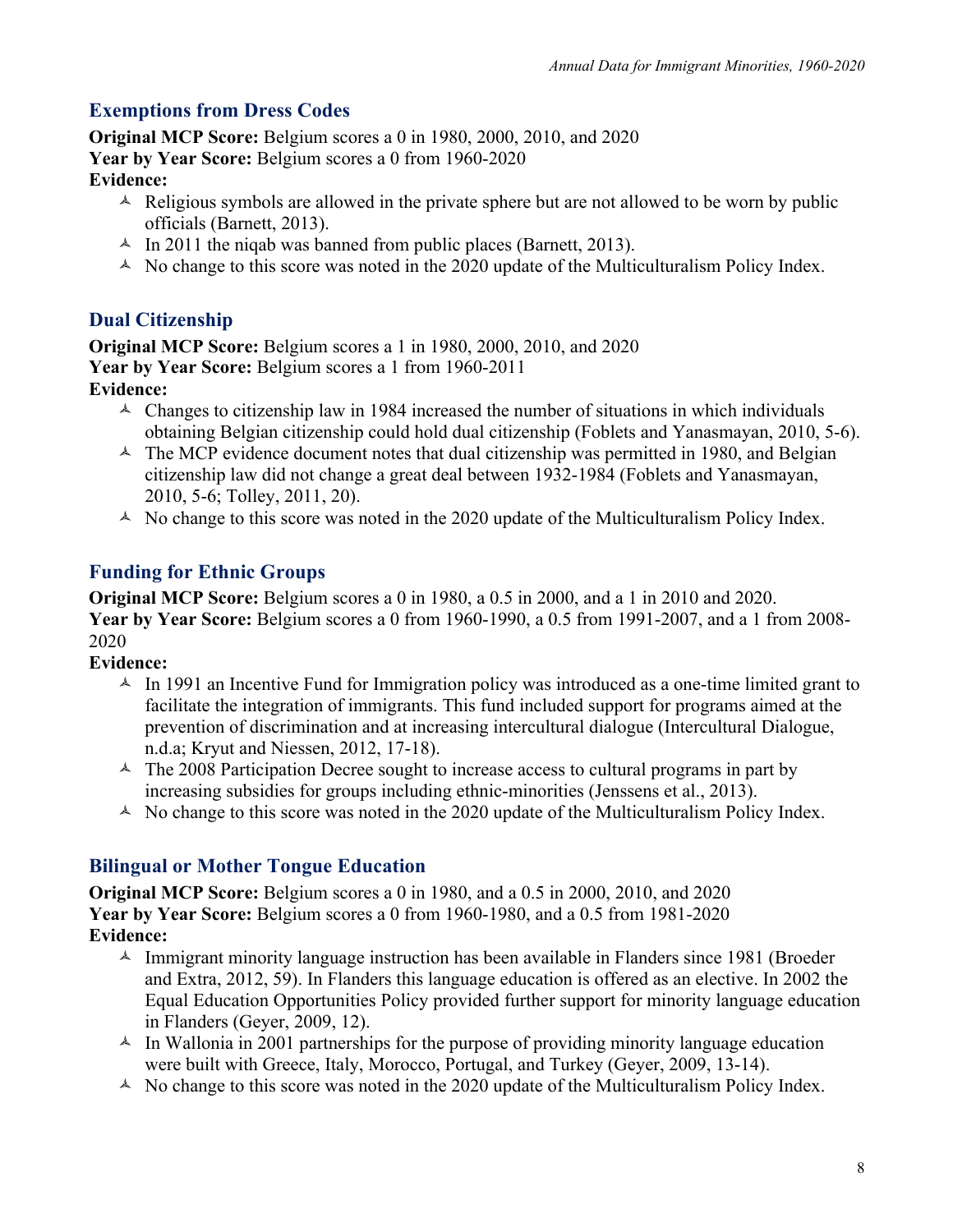# **Affirmative Action**

**Original MCP Score:** Belgium scores a 0 in 1980 and 2000, and a 1 in 2010 and 2020 **Year by Year Score:** Belgium scores a 0 from 1980-2001, a 0.5 from 2002-2007, and a 1 from 2008- 2020

**Evidence:**

- $\triangle$  A Flemish decree in 2002 was the only piece of legislation organizing an affirmative action program in Belgium (Bribosia and Rorive, 2012, 156-157).
- $\overrightarrow{A}$  By 2008 both the Flemish and Walloon regions had decrees permitting affirmative action (Bribosa and Rorive, 2012, 155).
- $\triangle$  No change to this score was noted in the 2020 update of the Multiculturalism Policy Index.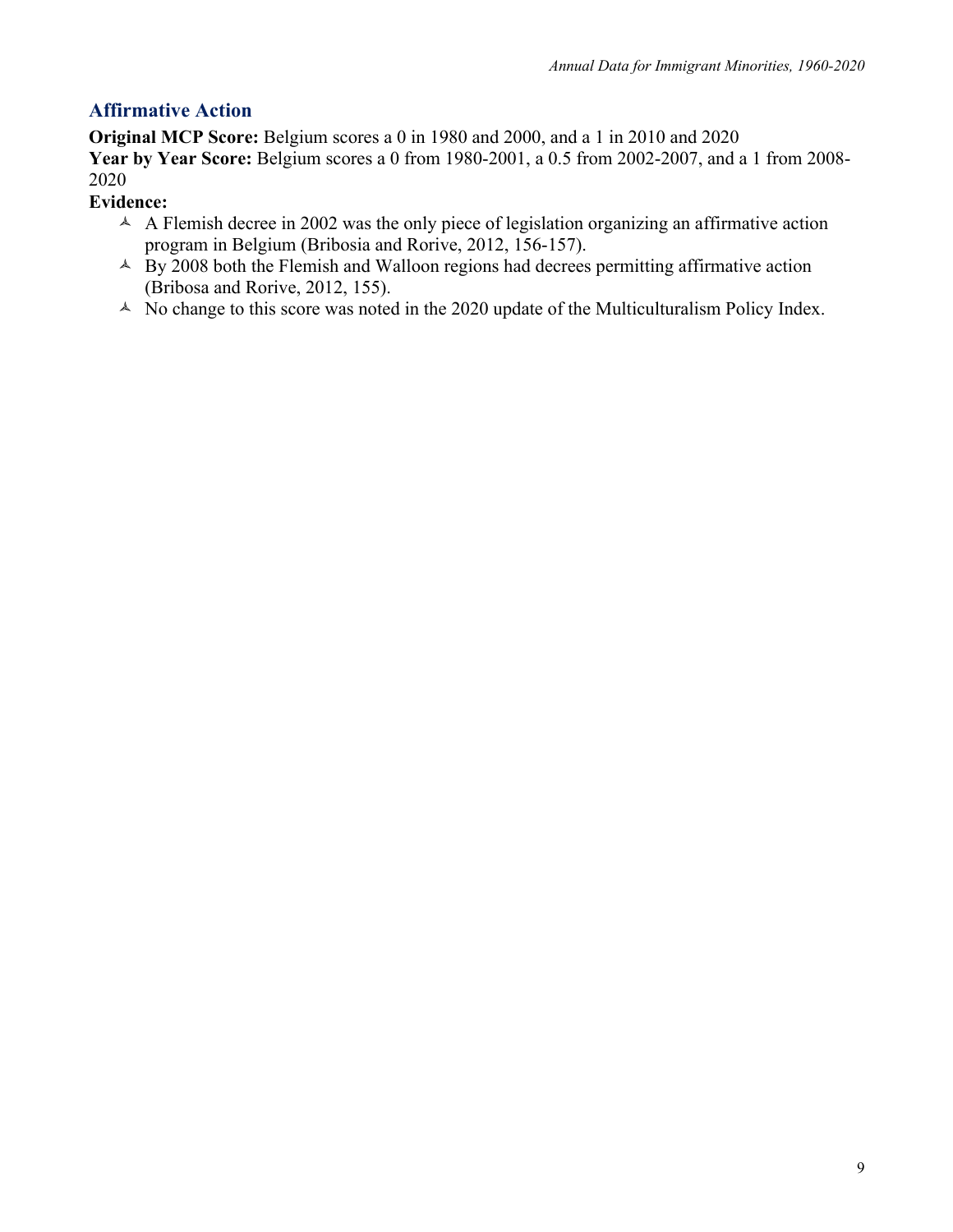# **Canada**

#### **Constitutional, Legislative, or Parliamentary Affirmation of Multiculturalism**

**Original MCP Score:** Canada scores a 1 in 1980, 2000, 2010, and 2020 **Year by Year Score:** Canada scores a 0 from 1960-1970, and a 1 from 1971-2020 **Evidence:**

- $\triangle$  Parliamentary affirmation of multiculturalism in Canada occurred in 1971 with the announcement of the Official Multiculturalism Policy (Trudeau, 1971, 8546).
- $\triangle$  Canada passed it Multiculturalism Act in 1988 (Foote, 2013).
- $\triangle$  No change to this score was noted in the 2020 update of the Multiculturalism Policy Index.

#### **The Adoption of Multiculturalism within Schools**

**Original MCP Score:** Canada scores a 1 in 1980, 2000, 2010, and 2020 **Year by Year Score:** Canada scores a 0 from 1960-1971, a 0.5 in 1972-1974, and a 1 from 1975-2020 **Evidence:**

- $\triangle$  The federal government assisted in the adoption of multiculturalism education programs through the Multiculturalism Directorate set up in 1972 (Ghosh, 2004, 553).
- $\triangle$  Saskatchewan set Canada's first multiculturalism education policy at the provincial level in 1975 with Alberta, Manitoba, and Nova Scotia also endorsing multicultural education policies. Ontario and British Columbia were also proactive in developing multicultural education policies at the time (Ghosh, 2004, 555).
- $\triangle$  No change to this score was noted in the 2020 update of the Multiculturalism Policy Index.

#### **The Representation of Ethnic Minorities in the Media**

**Original MCP Score:** Canada scores a 0 in 1980, and 1 in 2000, 2010, and 2020 **Year by Year Score:** Canada scores a 0 from 1960-1990, and a 1 from 1990-2020 **Evidence:**

- $\triangle$  Diversity has been an important part of the principles guiding CRTC broadcasting supervision since 1991 (Foote, 2013). Also in 1991, the Canadian Broadcasting Act made multiculturalism an important part of the public broadcaster's (CBC) mandate (Dewing, 2012).
- $\triangle$  In 1999 the CRTC issues a public notice committing to reflecting Canada's cultural diversity in its broadcasting and licence of media. This was reconfirmed in 2001 (CRTC, 2001).
- $\triangle$  No change to this score was noted in the 2020 update of the Multiculturalism Policy Index.

#### **Exemptions from Dress Codes**

**Original MCP Score:** Canada scores a 0.5 in 1980, a 1 in 2000 and 2010, and a 0.5 in 2020 **Year by Year Score:** Canada scores a 0 from 1960-1981, a 0.5 from 1982-1987, a 1 from 1988-2018, and a 0.5 in 2019 and 2020.

#### **Evidence:**

- $\triangle$  The 1982 Charter of Rights and Freedoms provided the basis for a lot of equal religious citizenship law in Canadian law (Ryder, 2008, 89).
- $\text{A}$  In 1985 the Supreme Court ruled under the Charter that individuals had the right to protection from dismissal for choosing not to work on religious holidays (Bouchard and Taylor, 2008, 48).
- $\triangle$  There have been numerous rulings in support of exemptions to dress codes. In 1988 the Ontario Human Rights Commission ruled Sikhs had a right to wear turbans in schools, in 1995 the Federal Court of Appeal ruled that Sikhs had a right to wear turbans as part of their national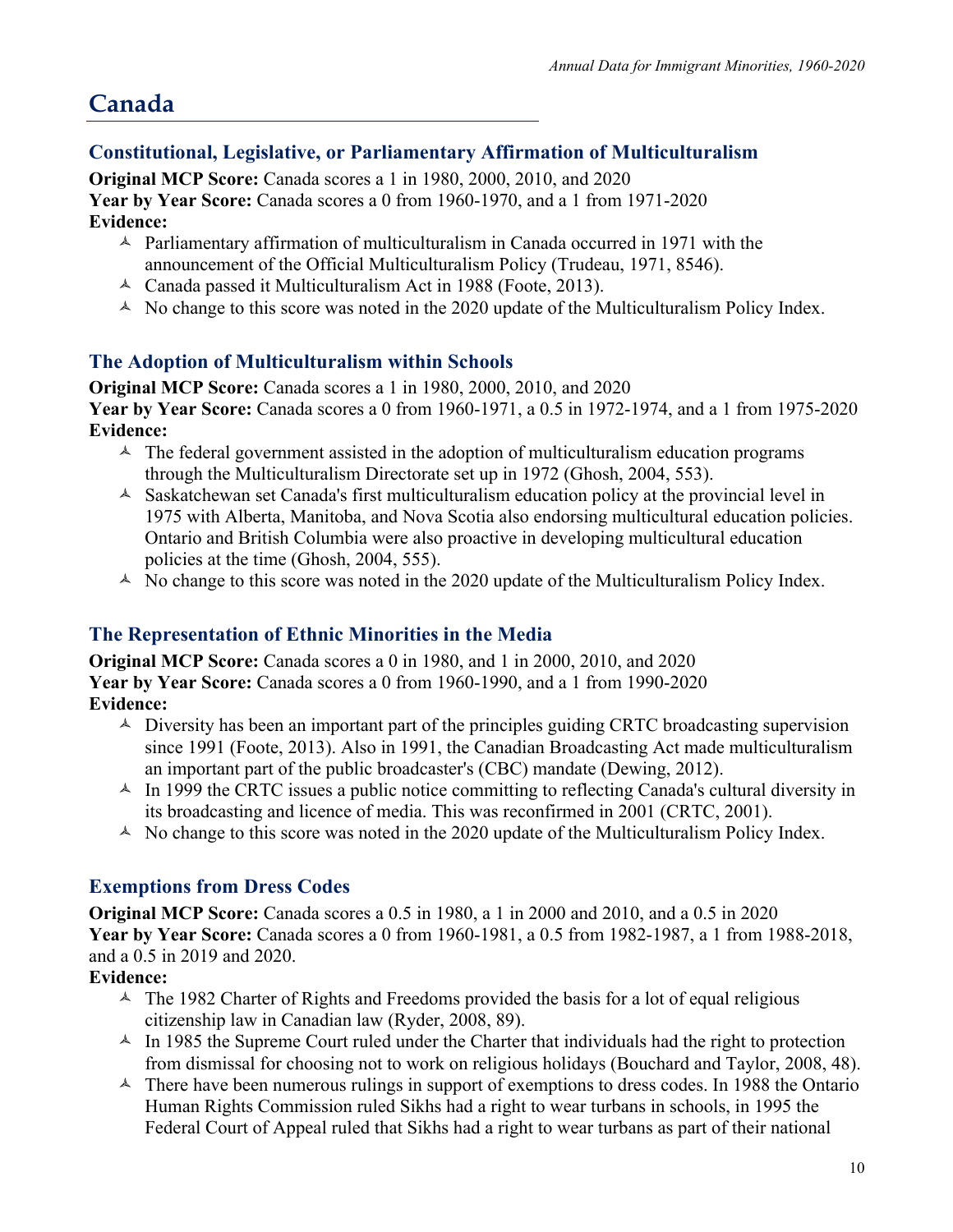police service (RCMP) uniforms, and in 2004 the Supreme Court upheld the right of Orthodox Jews to build sukkkahs on condo balconies (Bennett, 2013).

 $\triangle$  The Multiculturalism Policy Index score was adjusted for 2020 to reflect the adoption by the provincial government of Quebec of bill 21, "An Act Respecting the Lacity of the State" which banned public sector workers and those receiving services from the state from wearing religious symbols. The legislation invokes section 33 of the Charter of Rights and Freedoms which protects the legislation from being struck down under the Charter's fundamental freedoms, legal rights, or equality rights. The Act was adopted in 2019 and applies only to provincial civil servants in Quebec and services provided the provincial government of Quebec (Tolley et al., 2021).

#### **Dual Citizenship**

**Original MCP Score:** Canada scores a 1 in 1980, 2000, 2010, and 2020 **Year by Year Score:** Canada scores a 0 from 1960-1976, and a 1 from 1977-2020 **Evidence:**

- $\triangle$  Access to dual citizenship in Canada was limited until it was recognized in 1977 (Citizenship and Immigration Canada, 2009; United States Office of Personnel Management, 2001).
- $\triangle$  No change to this score was noted in the 2020 update of the Multiculturalism Policy Index.

#### **Funding for Ethnic Groups**

**Original MCP Score:** Canada scores a 1 in 1980, 2000, 2010, and 2020 **Year by Year Score:** Canada scores a 0 from 1960-1970, and a 1 from 1971-2020 **Evidence:**

- $\sim$  Support for intercultural festivals in Canada dates back to 1971 (Foote, 2013) and in 1972 as part of the Multiculturalism Policy Canada set aside \$200 million for the development of programs in language and culture maintenance (Leman, 1999).
- $\triangle$  The 1988 Multiculturalism Act further committed the federal government to funding a variety of different multicultural projects (Canadian Multiculturalism Act, 1988, 5-6).
- $\triangle$  No change to this score was noted in the 2020 update of the Multiculturalism Policy Index.

#### **Bilingual or Mother Tongue Education**

**Original MCP Score:** Canada scores a 0.5 in 1980, 2000, 2010, and 2020 **Year by Year Score:** Canada scores a 0 from 1960-1969, and a 0.5 from 1970-2020 **Evidence:**

- $\triangle$  Heritage language educations programs were adopted in some Quebec adopted a heritage language program in 1970, and Saskatchewan, Alberta, and Manitoba all adopted programs in the early 1970s. Ontario introduced a heritage language program in 1977 (Canadian Education Association, 1991).
- $\triangle$  No change to this score was noted in the 2020 update of the Multiculturalism Policy Index.

#### **Affirmative Action**

**Original MCP Score:** Canada scores a 0 in 1980, and a 1 in 2000, 2010, and 2020 **Year by Year Score:** Canada scores a 0 from 1960-1985, and a 1 from 1986-2020 **Evidence:**

 $\triangle$  The Employment Equity Act requires employers to develop plans to correct for the underrepresentation of visible minorities amongst their employees. Enforcement measures were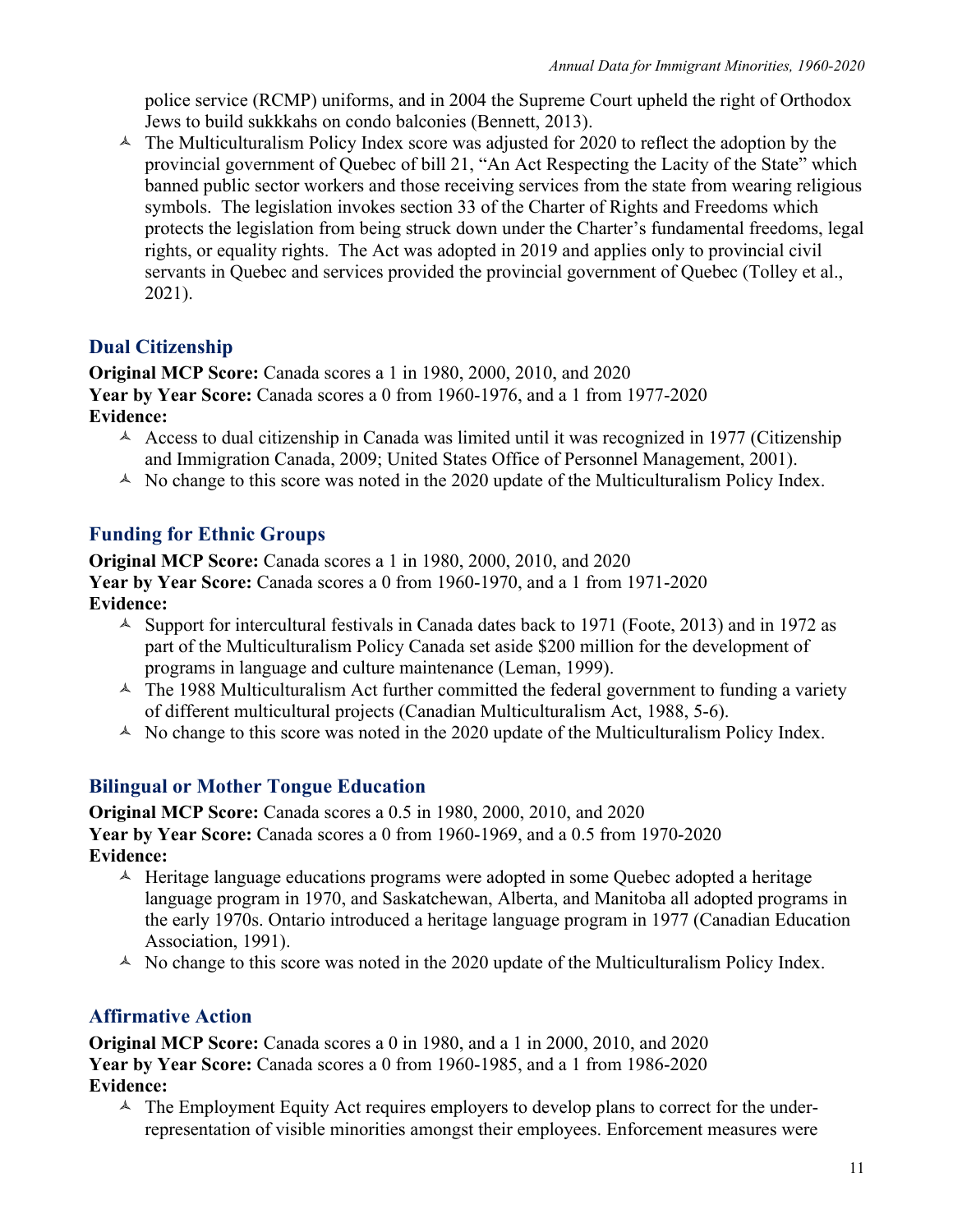included in the Act in 1995 (Canadian Human Rights Commission, 2013; Labour Program, 2013).

 $\triangle$  No change to this score was noted in the 2020 update of the Multiculturalism Policy Index.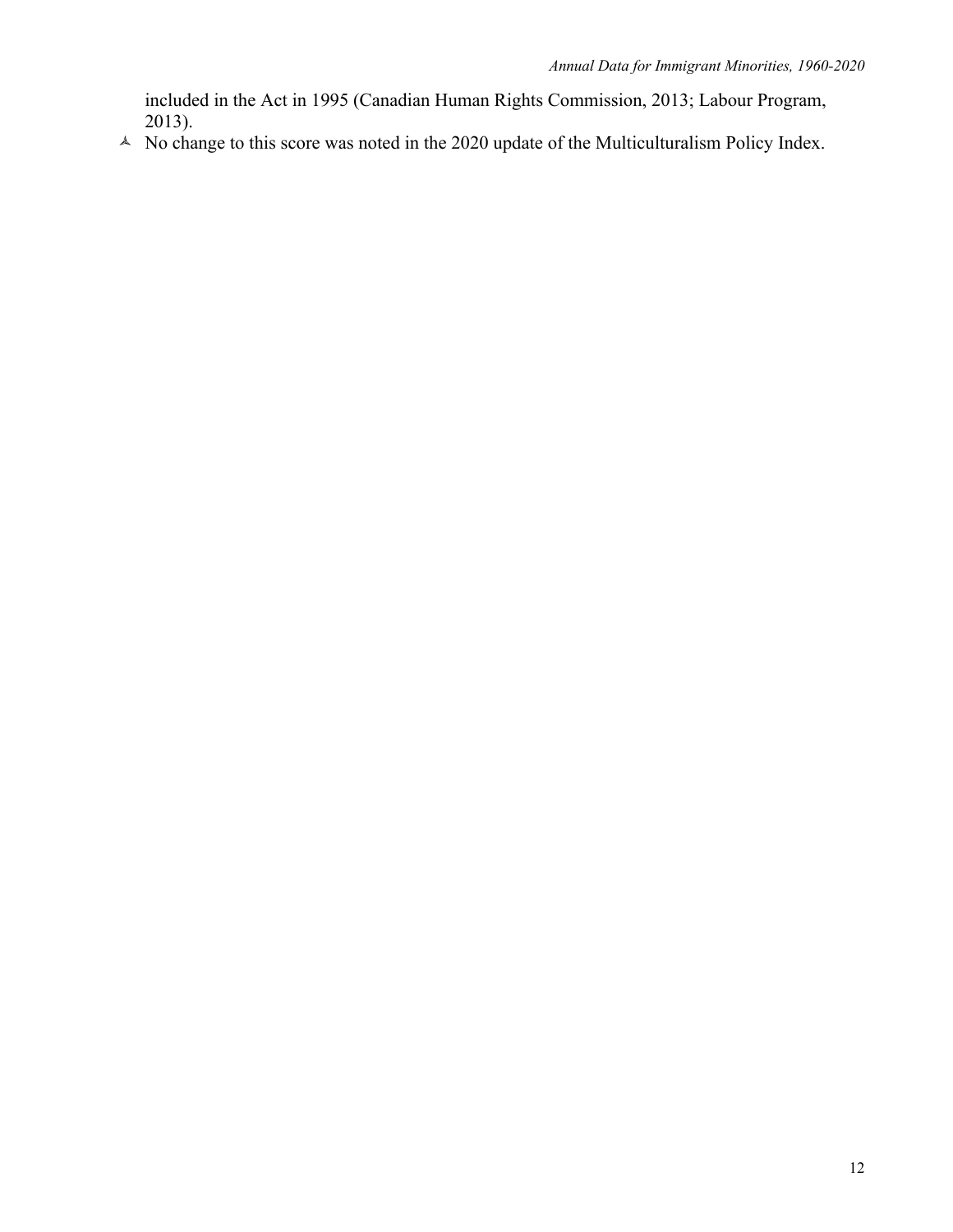# **Denmark**

#### **Constitutional, Legislative, or Parliamentary Affirmation of Multiculturalism**

**Original MCP Score:** Denmark scores a 0 in 1980, 2000, 2010, and 2020 **Year by Year Score:** Denmark scores a 0 from 1960-2020 **Evidence:**

- $\triangle$  Recognition of minorities in Denmark is limited to a small German minority (Dueland et al., 2013).
- $\triangle$  The 2005 consolidated Integration Act set the adoption of Danish values by immigrants as a key goal of integration policy (Consolidation of the Act on Integration of Aliens in Denmark, 2005).
- $\triangle$  No change to this score was noted in the 2020 update of the Multiculturalism Policy Index.

#### **The Adoption of Multiculturalism within Schools**

**Original MCP Score:** Denmark scores a 0 in 1980, 2000, 2010, and 2020 **Year by Year Score:** Denmark scores a 0 from 1960-2020 **Evidence:**

- $\triangle$  In Danish education programs, there is an emphasis on teaching Danish values and integration efforts in the schools are largely assimilation oriented (Horst, 2010, 140; Szalai et al., 2009, 45).
- $\triangle$  Christian studies are required for students in every year except in the year that confirmation takes place (Ministry of Children and Education, n.d.).
- $\triangle$  No change to this score was noted in the 2020 update of the Multiculturalism Policy Index.

#### **The Representation of Ethnic Minorities in the Media**

**Original MCP Score:** Denmark scores a 0 in 1980, 2000, 2010, and 2020 **Year by Year Score:** Denmark scores a 0 from 1960-2020 **Evidence:**

- $\triangle$  There is little evidence in examinations of the Danish media of provisions to ensure the representation of ethnic minorities. (Dueland et al., 2013; Tolley, 2011, 29).
- $\triangle$  No change to this score was noted in the 2020 update of the Multiculturalism Policy Index.

# **Exemptions from Dress Code**

**Original MCP Score:** Denmark scores a 0 in 1980, 2000, 2010, and 2020 **Year by Year Score:** Denmark scores a 0 from 1960-2020 **Evidence:**

- $\sim$  In 2001 and 2005 Danish courts ruled that employers could set their own rules with respect to uniform regulations (including the wearing of headscarves) so long as uniform rules are universally applied (Lukowski, 2010).
- $\triangle$  The Multiculturalism Policy Index evidence document notes several cases in which religious exemptions have been denied (Tolley, 2011, 30).
- $\triangle$  No change to this score was noted in the 2020 update of the Multiculturalism Policy Index.

#### **Dual Citizenship**

**Original MCP Score:** Denmark scores a 0 in 1980, 2000, and 2010 and a 1 in 2020 **Year by Year Score:** Denmark scores a 0 from 1960-2014, and a 1 from 2015-2020 **Evidence:**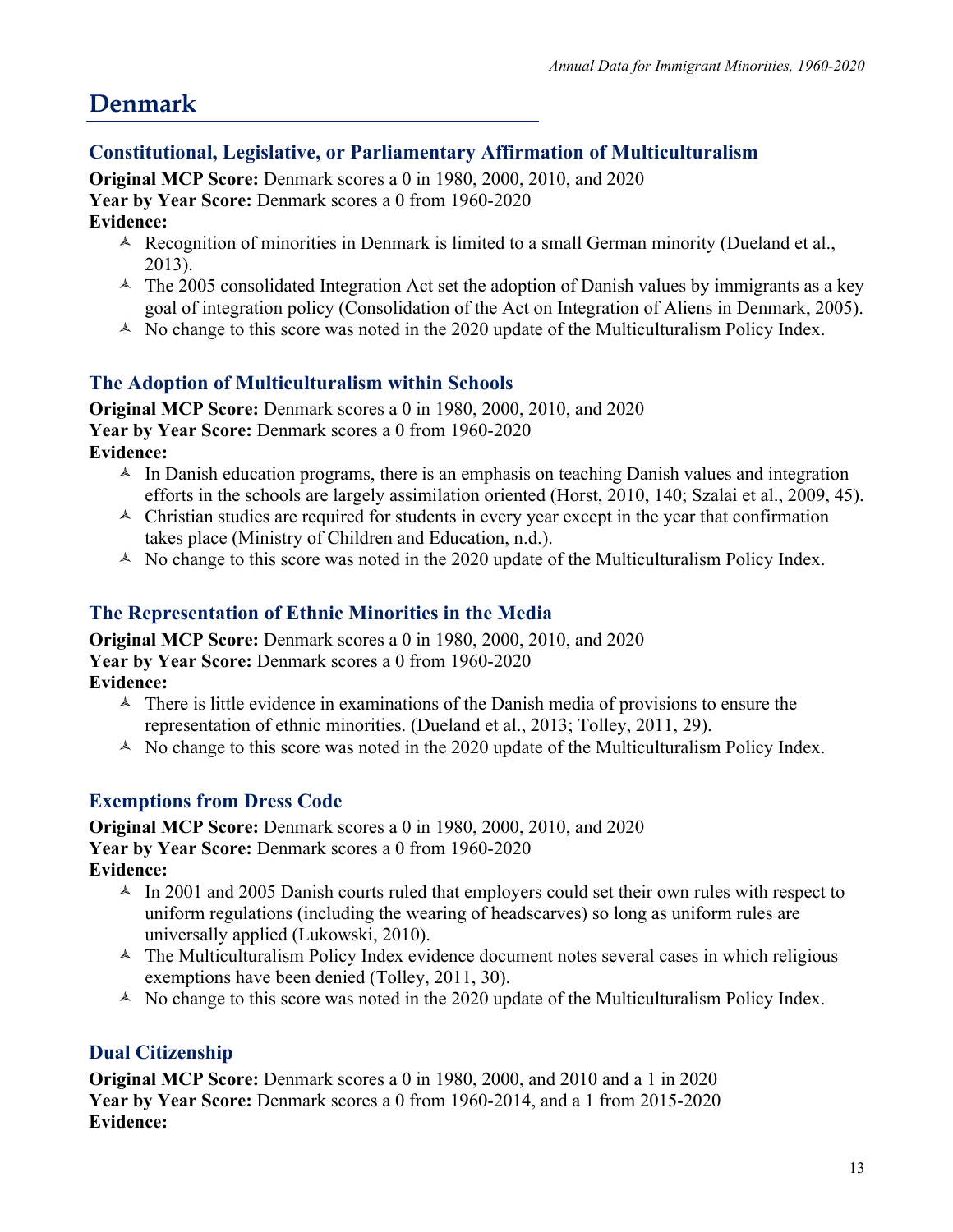- $\triangle$  Dual citizenship was not permitted with a couple of exceptions until 2014. Individuals who obtain dual citizenship through marriage and children under 22 may maintain dual citizenship (United States Office of Personnel Management, 2001, 64).
- $\triangle$  The Multiculturalism Policy Index notes that in 2014 the Nationality Act was amended to allow for dual citizenship. This amendment came into effect in 2015 (Tolley et al., 2021).

#### **Funding for Ethnic Groups**

**Original MCP Score:** Denmark scores a 0 in 1980, 2000, 2010, and 2020 **Year by Year Score:** Denmark scores a 0 from 1960-2020 **Evidence:**

- $\text{A}$  In 2002 funding for ethnic minority and anti-racism groups was reduced (Bird, 2005, 41).
- $\triangle$  The 2004 Action Plan to Promote Equal Treatment did not put any resources towards antidiscrimination measures (Stenum, 2005, 23).
- $\triangle$  No change to this score was noted in the 2020 update of the Multiculturalism Policy Index.

#### **Bilingual or Mother Tongue Education**

**Original MCP Score:** Denmark scores a 0 in 1980, 2000, 2010 and 2020

**Year by Year Score:** Denmark scores a 0 from 1960-1975, a 0.5 from 1976-2001, and a 0 from 2002- 2020

**Evidence:**

- $\sim$  In 1976 local authorities were obligated to offer mother-tongue lessons to immigrants who spoke a language other than Danish (Vikkelso-Slot, 2004, 11).
- $\text{An}$  In 2002 mother-tongue lessons were limited to those from an EU background (Horst, 2010, 144).
- $\triangle$  Bilingual education was re-introduced as a right in 2007 but there have been debates about implementation (Szalai et al., 2009, 26).
- $\triangle$  No change to this score was noted in the 2020 update of the Multiculturalism Policy Index.

#### **Affirmative Action**

**Original MCP Score:** Denmark scores a 0 in 1980, 2000, 2010, and 2020

Year by Year Score: Denmark scores a 0 from 1960-2020

**Evidence:**

- $\triangle$  Investment in strategies to increase ethnic minority representation in public institutions has been small despite their being evidence of discrimination against ethnic minorities within educational institutions (Stenum, 2005, 19).
- $\triangle$  The adoption of the Equal Treatment Act in 2003 did not include provisions for affirmative action (Act on Ethnic Equal Treatment, 2003).
- $\triangle$  No change to this score was noted in the 2020 update of the Multiculturalism Policy Index.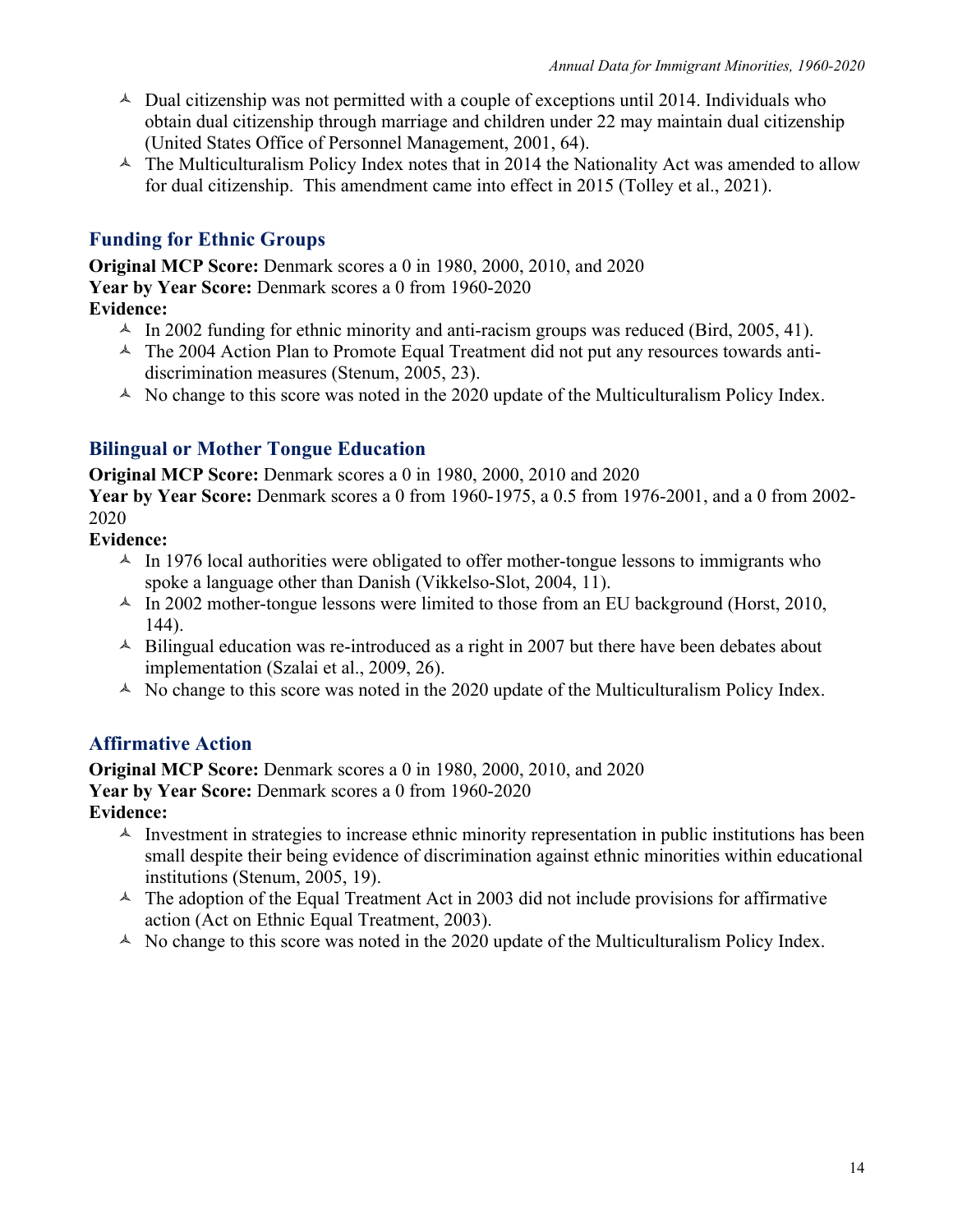# **Finland**

## **Constitutional, Legislative, or Parliamentary Recognition of Multiculturalism**

**Original MCP Score:** Finland scores a 0 in 1980 and 2000, and a 1 in 2010 and 2020 **Year by Year Score:** Finland scores a 0 from 1960-2002, and a 1 from 2003-2020 **Evidence:**

- $\sim$  In 2002 Finland's ombudsman for minorities served his first term (Ministry of Labour 2003).
- $\triangle$  The Multicultural Policy Index evidence document makes note of positive statements about multiculturalism to parliament in 2003 and 2007 (Tolley, 2011, 33).
- $\triangle$  Finland's migration policy adopted in 2006 sought to create a multicultural and nondiscriminating society (Government of Finland 2006).
- $\triangle$  No change to this score was noted in the 2020 update of the Multiculturalism Policy Index.

#### **The Adoption of Multiculturalism in Schools**

**Original MCP Score:** Finland scores a 0 in 1980 and 2000, and a 1 in 2010 and 2020 **Year by Year Score:** Finland scores a 0 from 1960-2002, and a 1 from 2002-2020 **Evidence:**

- $\sim$  The 2003-2007 Departmental Plan for Education notes the growing importance of multiculturalism within Finnish society, and points to the need to build tolerance of diversity within the education system (Ministry of Education, 2003, 16,27).
- $\triangle$  An emphasis on tolerance of different cultures within the education system started to appear in the 1990s. Multiculturalism showed up in the Finnish education curriculum in 2003 (Holm and Londen, 2010, 110).
- $\triangle$  No change to this score was noted in the 2020 update of the Multiculturalism Policy Index.

#### **The Representation of Ethnic Minorities in the Media**

**Original MCP Score:** Finland scores a 0 in 1980, a 0.5 in 2000, and a 1 in 2010 and 2020 **Year by Year Score:** Finland scores a 0 from 1960-1992, a 0.5 from 1993-2004, and 1 from 2005- 2020

#### **Evidence:**

- $\triangle$  The 1993 Act on Finland's public broadcasting organization (Yleisradio) mandates service in Swedish, Romani, sign language, and other languages where applicable (Act on Yleisradio Oy, 2005).
- $\sim$  In 1998 the Act on Radio and Television Regulation requires the licencing authority to consider the diversity of programs and the needs of special groups within the public (Act on Television and Radio Operations, 2007).
- $\triangle$  The Act governing Yleisradio was amended in 2005 to include support for multiculturalism and cultural interaction in the public broadcaster's mandate (Osterlund-Karinkanta, 2006).
- $\triangle$  No change to this score was noted in the 2020 update of the Multiculturalism Policy Index.

#### **Exemptions from Dress Codes**

**Original MCP Score:** Finland scores a 0 in 1980, 2000, and 2010 and a 1 in 2020 **Year by Year Score:** Finland scores a 0 from 1960-2013 and a 1 from 2014-2020 **Evidence:**

 $\triangle$  The constitution prohibits discrimination on the basis of religion (United Nations High Commissioner for Refugees, 2010).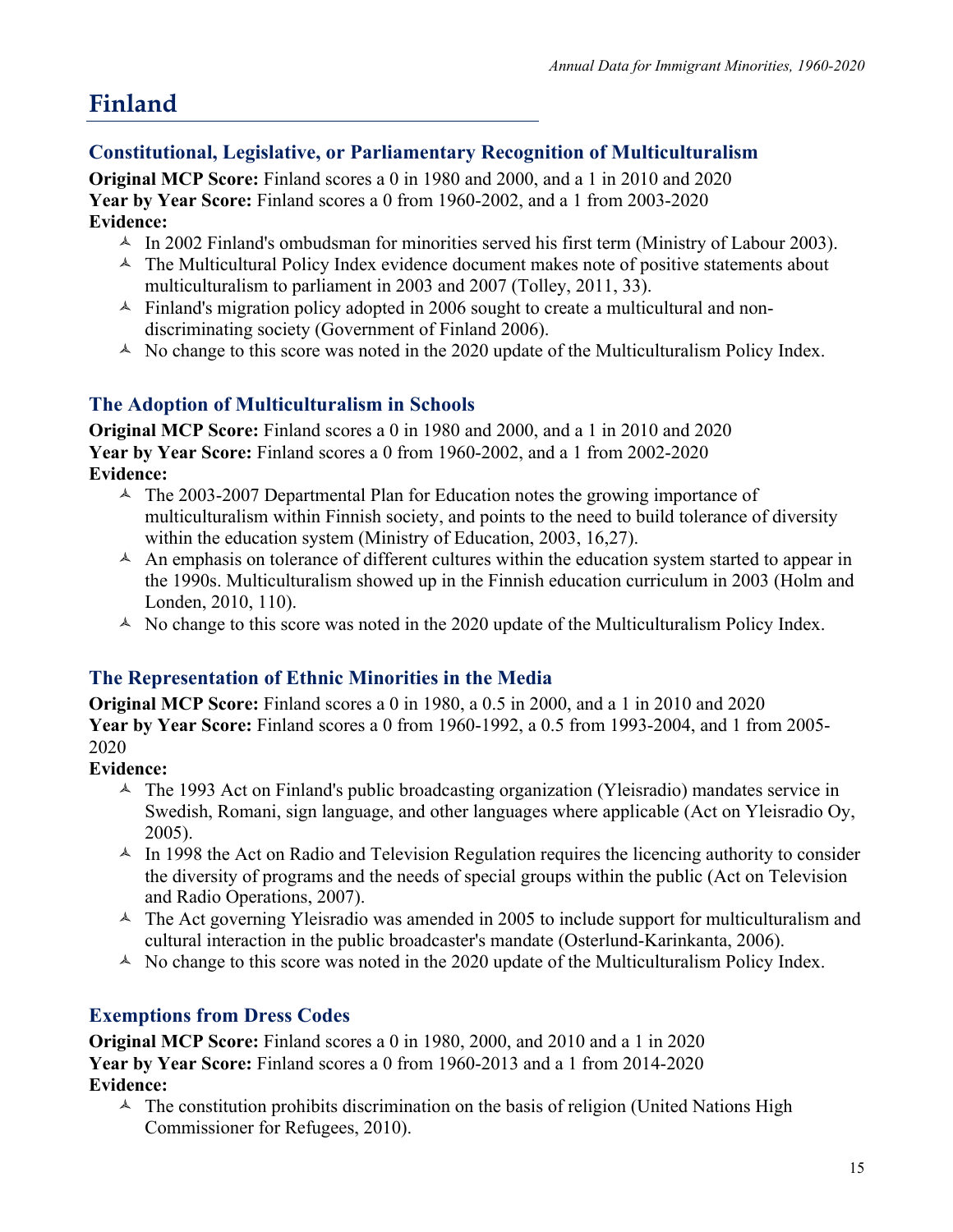- $\triangle$  In 2010 a school attempted to, but failed to ban headscarves (YLE, 2010).
- $\triangle$  The Multiculturalism Policy Index evidence document notes that controversy over dress code exemptions in Finland has been very limited (Tolley, 2011, 35).
- $\triangle$  The Multiculturalism Policy Index scores Finland as a one for the first time in 2020. In 2014 court rulings in a case where a woman was fired her job a clothing store and where a Sikh bus driver sought the right to wear a turban at work both ruled in favour of the right to wear religious symbols while working (Tolley et al., 2021).

#### **Dual Citizenship**

**Original MCP Score:** Finland scores a 0 in 1980 and 2000, and a 1 in 2010 and 2020 **Year by Year Score:** Finland scores a 0 from 1960-2002, and a 1 from 2003-2020 **Evidence:**

- $\text{A}$  In 2003 Finland passed a law recognizing dual citizenship (Tanner, 2011).
- $\triangle$  No change to this score was noted in the 2020 update of the Multiculturalism Policy Index.

#### **Funding for Ethnic Groups**

**Original MCP Score:** Finland scores a 0 in 1980 and 2000, and a 1 in 2010 and 2020 **Year by Year Score:** Finland scores a 0 from 1960-2000, and a 1 from 2001-2020 **Evidence:**

- $\sim$  In 2001 the Government Action Plan on Ethnic Discrimination and Racism, the Ministry of Labour, Education, and Social Affairs and Housing committed to funding programs aimed at integrating immigrants and ethnic-minorities (Ministry of Labour, 2001, 13).
- $\triangle$  The Finnish Ministry of Education and Culture provided funding for ethnic-minorities for cultural and anti-racism work as far back as 2005 (Ministry of Education and Culture, n.d.).
- $\text{A}$  In 2008 the Ministry of Education and Culture planned a number events that helped to recognize the 2008 EU Year of Intercultural Dialogue (Mitchell and Kanerva, 2013).
- $\text{A}$  In 2009 the Arts Council began to fun foreign born artists (Mitchell and Kanerva, 2013).
- $\triangle$  No change to this score was noted in the 2020 update of the Multiculturalism Policy Index.

#### **Bilingual or Mother Tongue Education**

**Original MCP Score:** Finland scores a 0 in 1980, and a 1 in 2000, 2010 and 2020 **Year by Year Score:** Finland scores a 0 from 1960-1997, and a 1 from 1998-2020 **Evidence:**

- $\triangle$  The Basic Education Act of 1998 included no requirement for municipalities to provide instruction in foreign languages (Government of Finland, 2006, 24). A 1999 amendment to the Act allowed students to receive funding for instruction in their native language (Basic Education Act, 2010).
- $\triangle$  The 2007 Education and Research Plan notes the importance of providing education in immigrants' mother tongue as well as in Finnish or Swedish (Ministry of Education (Finland), 2007, 47).
- $\triangle$  No change to this score was noted in the 2020 update of the Multiculturalism Policy Index.

#### **Affirmative Action**

**Original MCP Score:** Finland scores a 0 in 1980, 2000, 2010, and 2020 **Year by Year Score:** Finland scores a 0 from 1960-2020 **Evidence:**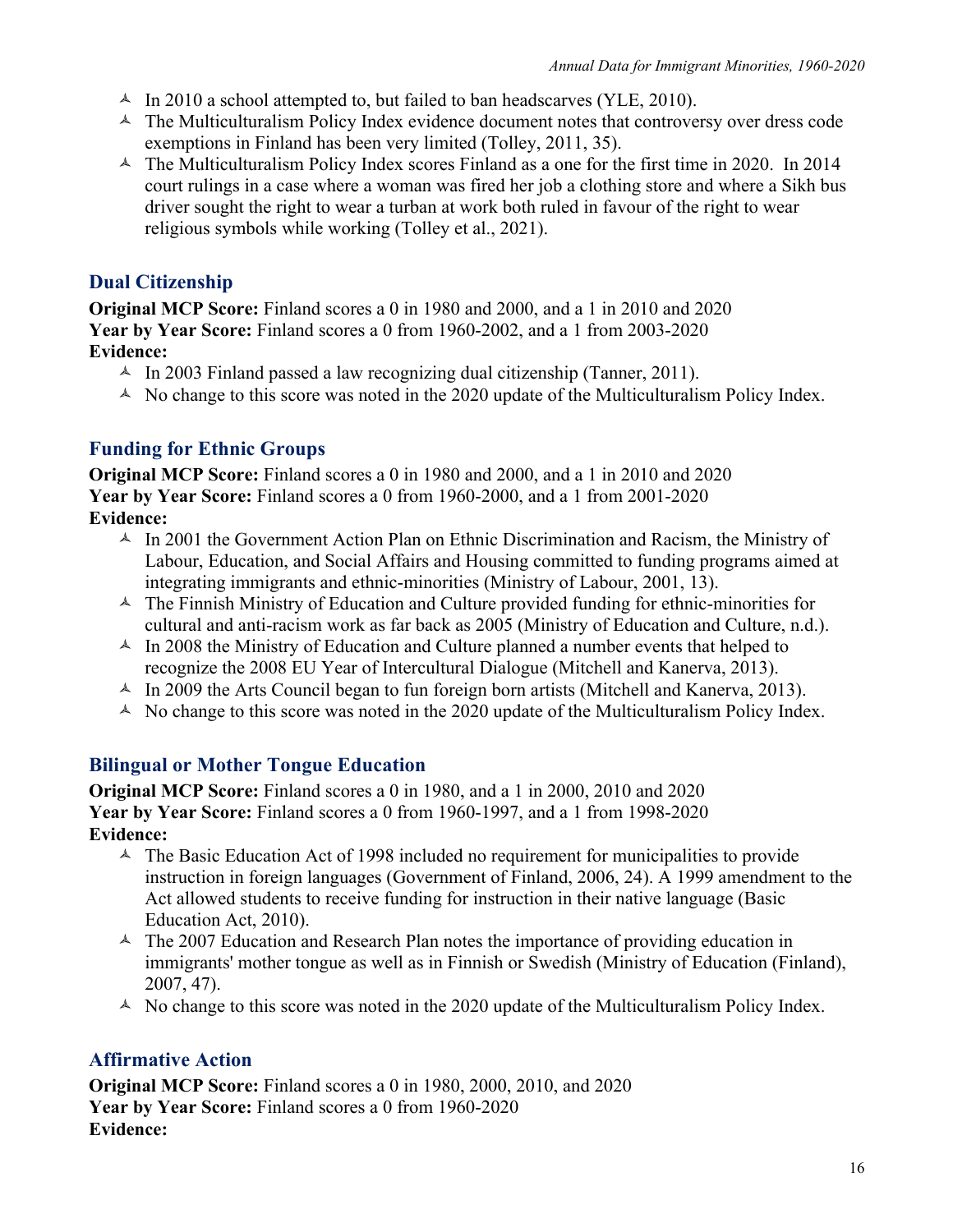- $\triangle$  The 2001 Non-Discrimination Act required authorities to promote ethnic equality in all practices but did not make specific provisions for affirmative action (Government of Finland, 2006, 16-17).
- $\triangle$  The 2001 Government Action Plan on Ethnic Discrimination and Racism contains measures to prevent discrimination against ethnic minorities, but not a plan requiring the implementation of affirmative action (Ministry of Labour, 2001, 1-2). It should be noted here that there is an inprinciple commitment in the plan to recruit ethnic minority employees into the government service (Ministry of Labour, 2001, 2).
- $\triangle$  No change to this score was noted in the 2020 update of the Multiculturalism Policy Index.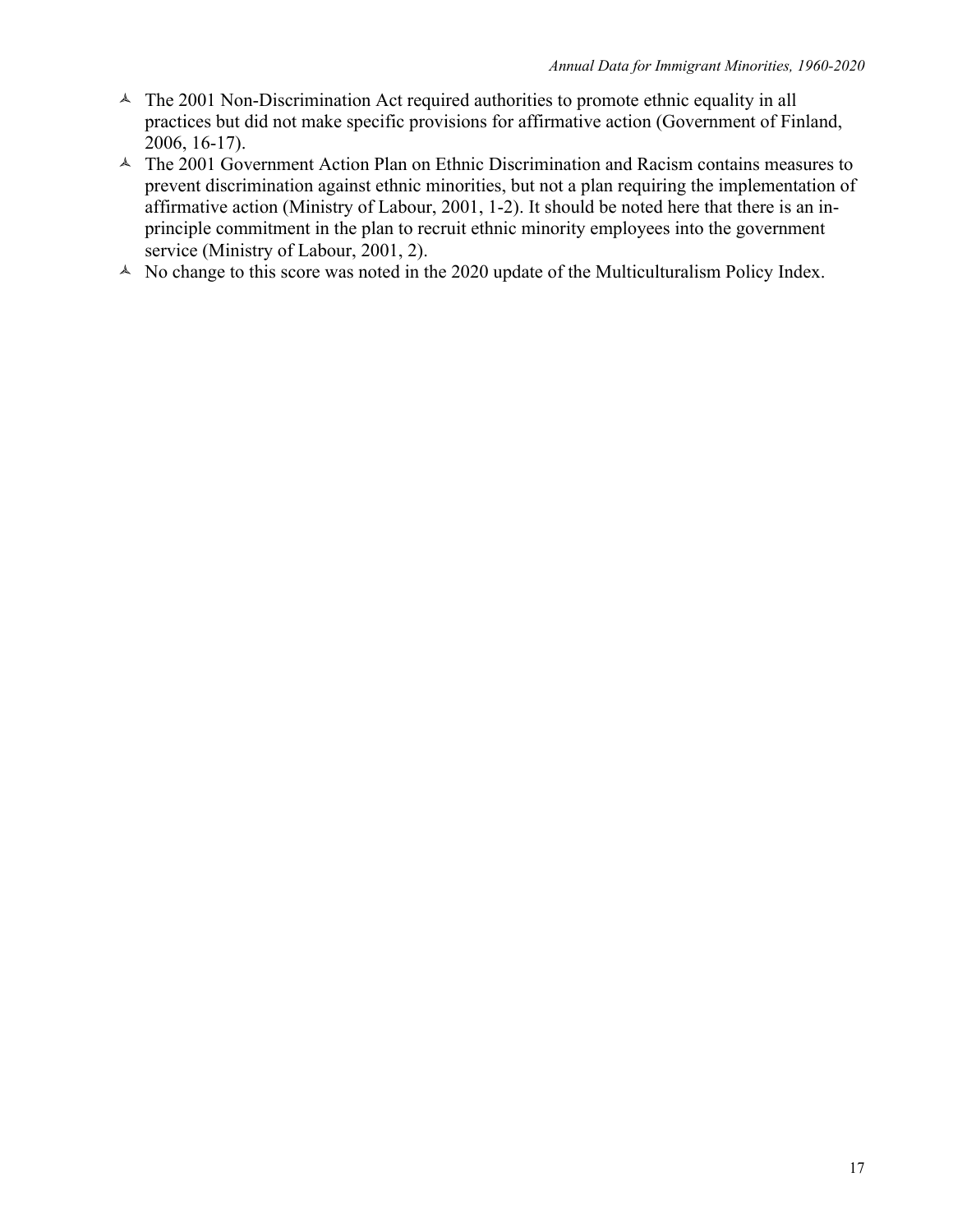# **France**

## **Constitutional, Legislative, or Parliamentary Affirmation of Multiculturalism**

**Original MCP Score:** France scores a 0 in 1980, 2000, 2010, and 2020 **Year by Year Score:** France scores a 0 from 1960-2020 **Evidence:**

- $\triangle$  France has a universalistic approach to culture, and does not recognize ethnic minorities (Delvainquiere, 2013).
- $\triangle$  France is an assimilationist state that pushes it members to make a choice between different ethnic and national identities (Simon, 2012, 3).
- $\triangle$  In 2011 the French Minister of the Interior noted the importance of diversity to France, but also stated that diversity in France should not lead to the adoption of multiculturalism (Minstere de L'Interieur, 2011).
- $\triangle$  No change to this score was noted in the 2020 update of the Multiculturalism Policy Index.

#### **The Adoption of Multiculturalism in Schools**

**Original MCP Score:** France scores a 0 in 1980, 2000, 2010, and 2020 **Year by Year Score:** France scores a 0 from 1960-2020

- **Evidence:**
	- $\triangle$  France does not include intercultural education within its education program, nor does it have any education policies specifically targeting ethnic minority groups (Delvainquiere, 2013).
	- $\triangle$  The Republican principle of secularism plays an important role in the French education system. France does not have a confessional education system (Education, Audiovisual, and Culture Executive Agency, 2010).
	- $\triangle$  No change to this score was noted in the 2020 update of the Multiculturalism Policy Index.

#### **The Representation of Ethnic Minorities in the Media**

**Original MCP Score:** France scores a 0 in 1980, 2000, 2010, and 2020 **Year by Year Score:** France scores a 0 from 1960-2020 **Evidence:**

- $\triangle$  The media in France is given the responsibility of promoting French language and culture (Delvainquiere, 2013). Under a 1989 law, the Conseil Superieur de L'Audiovisuel is responsible for ensuring pluralism in French broadcasting. It also has the responsibility of ensuring that the media showcases and preserves French culture (Conseil Superieur de L'Audiovisuel, n.d.).
- $\uparrow$  There is a lack of ethnic minority representation in the mainstream media (Schuerkens, 2005, 19).
- $\triangle$  No change to this score was noted in the 2020 update of the Multiculturalism Policy Index.

#### **Exemptions from Dress Codes**

**Original MCP Score:** France scores a 0 in 1980, 2000, 2010, and 2020 **Year by Year Score:** France scores a 0 from 1960-2020 **Evidence:**

 $\triangle$  In 1992 the Conseil d'Etat ruled that an earlier decision that allowed exemptions for the wearing of headscarves in schools to be decided on a case by case basis was over-broad. This led to more refusals of dress code exemptions for girls seeking to wear headscarves in schools (Barnett, 2013).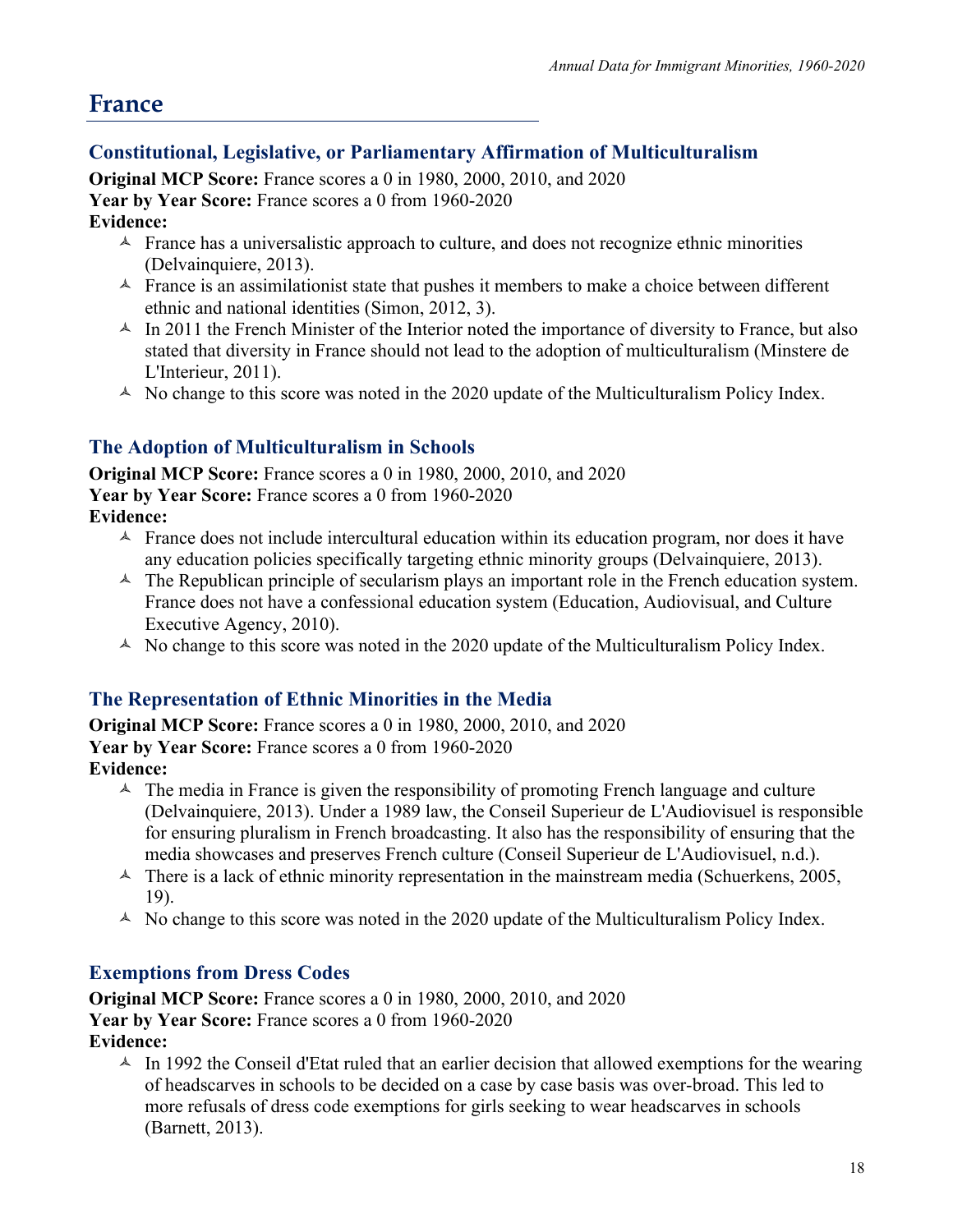- $\sim$  In 2004 France banned religious symbols from public schools and in 2011 it banned veils from public places (Barnett, 2013).
- $\text{A}$  In 2008 France refused an appeal from India to lift a ban on the wearing turbans by civil servants (Times of India, 2008).
- $\triangle$  No change to this score was noted in the 2020 update of the Multiculturalism Policy Index.

## **Dual Citizenship**

**Original MCP Score:** France scores a 1 in 1980, 2000, 2010, and 2020 **Year by Year Score:** France scores a 1 from 1960-2020 **Evidence:**

- $\triangle$  France signed the Council of Europe Convention that limited dual citizenship in 1963, but in practice France has allowed dual citizenship since the First World War (Bertossi and Hajjat, 2013).
- $\triangle$  No change to this score was noted in the 2020 update of the Multiculturalism Policy Index.

#### **Funding for Ethnic Groups**

**Original MCP Score:** France scores a 0 in 1980, and 1 in 2000 and 2010, it scores a 0.5 in 2020 **Year by Year Score:** France scores a 0 from 1960-1980, a 1 from 1981-2013, and a 0.5 from 2014- 2020

#### **Evidence:**

- $\triangle$  Funds were made available through a program called Funds of Action and Support for Integration and the Fight Against Discrimination to provide support for immigrants. These funds came out of the Fonds d'Action Sociale set up in 1958 (Delvainquiere, 2013).
- $\triangle$  In 1981 the Law on Associations, allowing for the creation of associations and religious organizations, was opened up to include organizations created by non-citizen residents (Delvainquiere, 2013).
- $\triangle$  Through the 1980s and 1990s mass movements that developed in ethnic minority communities received support through the Fonds d'Action Sociale (Schuerkens, 2005, 28-29).
- $\text{A}$  In 2006 the French government created a National Agency for Social Cohesion, and Equal Opportunities (ACSÉ), designed to address integration issues after the Paris riots (Ministere des Affairs Etrangeres, 2006).
- $\triangle$  The Multiculturalism Policy Index notes that in 2014 ACSÉ was dissolved and replaced by the General Commission for the Equality of Territories. In 2020 this was replaced by the National Agency for Territorial Cohesion. The Index notes that this restructuring has weakened many associations in France (Tolley et al., 2021).

#### **Bilingual or Mother Tongue Education**

**Original MCP Score:** France scores a 0 in 1980, 2000, 2010, and 2020 **Year by Year Score:** France scores a 0 from 1960-2020 **Evidence:**

- $\triangle$  Priority in education is placed on teaching the French language. There is limited support in the education system for the teaching of other languages (Delvainquiere, 2013).
- $\triangle$  No change to this score was noted in the 2020 update of the Multiculturalism Policy Index.

#### **Affirmative Action**

**Original MCP Score:** France scores a 0 in 1980, 2000, 2010, and 2020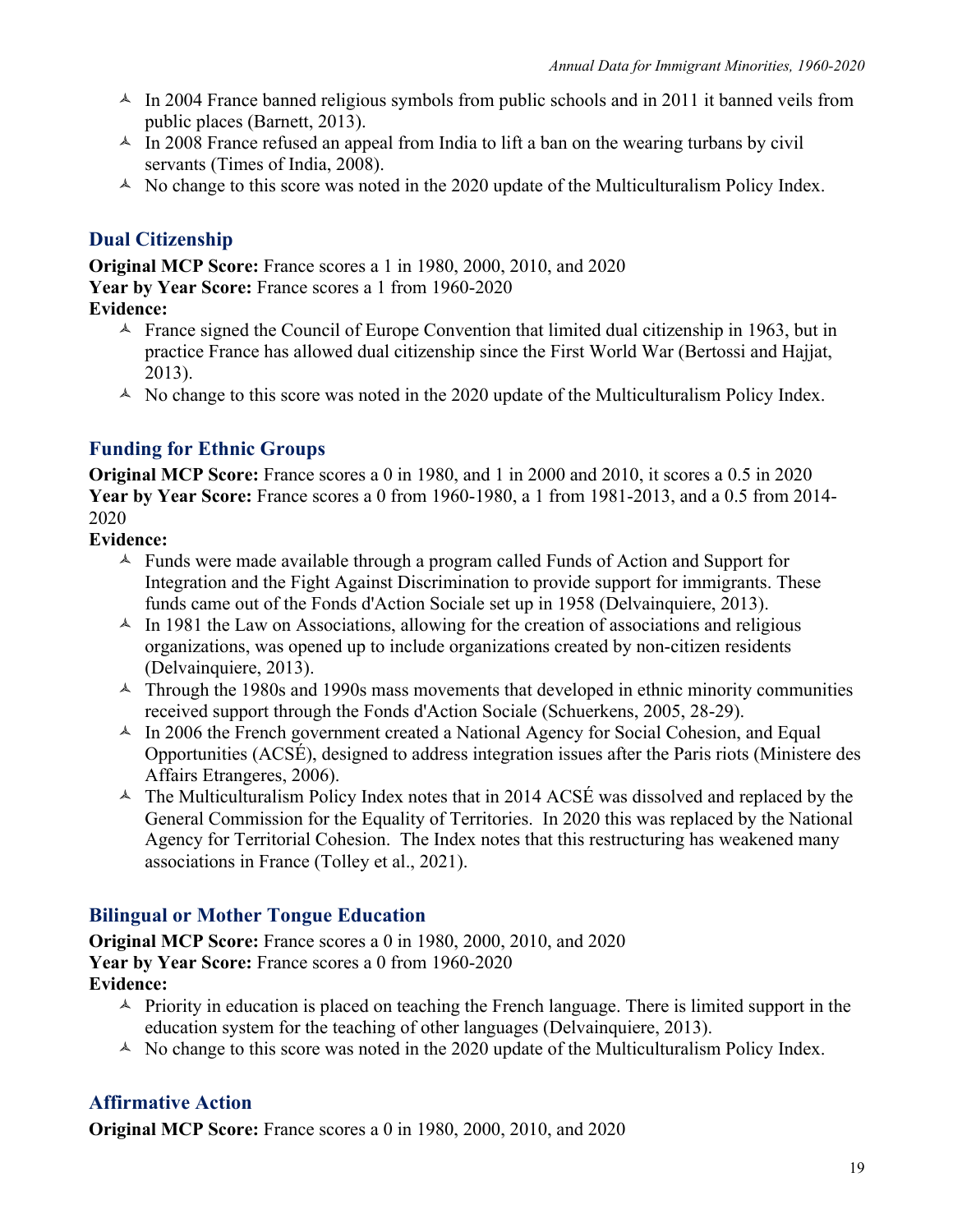**Year by Year Score:** France scores a 0 from 1960-2020 **Evidence:**

- $\triangle$  There are no circumstances under which the distinction of individuals based on race or ethnicity is permitted. This means the no individuals is able to claim status as a member of a minority group. As a result, is impossible to design a policy that targets particular ethnic minorities for affirmative action (Latraverese, 2012, 4-6).
- $\triangle$  No change to this score was noted in the 2020 update of the Multiculturalism Policy Index.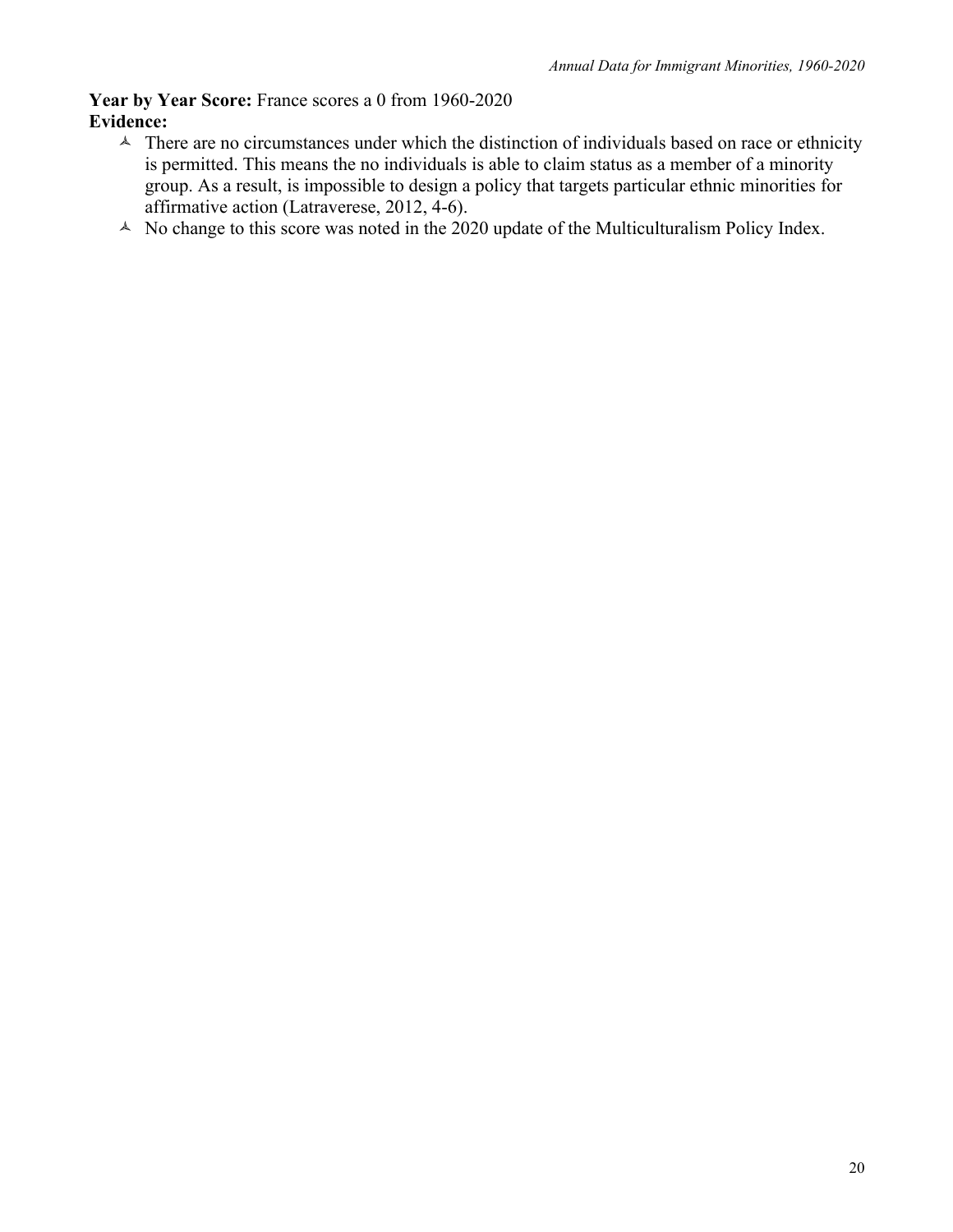# **Germany**

## **Constitutional, Legislative, or Parliamentary Affirmation of Multiculturalism**

**Original MCP Score:** Germany scores a 0 in 1980 and 2000, and a 0.5 in 2010 and 2020 **Year by Year Score:** Germany scores a 0 from 1960-2006 and a 0.5 from 2007-2020 **Evidence:**

- $\sim$  Until the end of the 1980s most immigrants were viewed as temporary residents, programs targeting immigrants were largely limited to individuals with an ethnic German background (Cyrus and Vogel, 2005, 16).
- $\triangle$  Despite claims of multiculturalism's failure in Germany, it has never been a major part of German integration policy (Mannitz, 2011, 254).
- ñ The 2007 German Government Document *Integration- A Central Task of Society* notes the importance of integration for immigrants, but makes no mention of multiculturalism (Die Bundesregierung, 2007). Triadafilopoulos et al. (2012) note that there are elements of the integration plan developed by the government that are derived from multicultural principles but that term multiculturalism is not used.
- $\triangle$  There is some support for, and an ongoing debate over, the adoption of multiculturalism at the municipal level (Blumenreich and Seivers, 2013).
- $\triangle$  No change to this score was noted in the 2020 update of the Multiculturalism Policy Index.

## **The Adoption of Multiculturalism in Schools**

**Original MCP Score:** Germany scores a 0 in 1980, 2000, 2010, and 2020 Year by Year Score: Germany scores a 0 from 1960-2020 **Evidence:**

- $\triangle$  Intercultural education is not part of the school curriculum and the state has not introduced education programs that target ethnic minority groups specifically (Blumenreich and Seivers, 2013).
- $\triangle$  Only a few Lander include intercultural education within their curriculum (Miera, 2008, 15).
- $\triangle$  Streaming has been a barrier to equal education for immigrant students, particularly for those who do not speak German as a mother tongue (Mannitz, 2011, 256-257).
- $\triangle$  No change to this score was noted in the 2020 update of the Multiculturalism Policy Index.

#### **The Representation of Ethnic Minorities in the Media**

**Original MCP Score:** Germany scores a 0 in 1980, 2000, 2010, and 2020 **Year by Year Score:** Germany scores a 0 from 1960-2020 **Evidence:**

- $\triangle$  The 1991 Interstate Broadcasting Agreement includes a prohibition of hate speech, but does not include provisions that speak to the representation of diverse ethnic and cultural groups (Interstate Broadcasting Agreement, 1996).
- $\triangle$  The 2007 National Integration Plan noted that the public broadcasters ARD and ZDF were trying to increase ethnic diversity in their programing (Bohmer, 2007, 5).
- $\triangle$  The Multiculturalism Policy Index evidence document notes that ethnic minority representation in the German media is very limited (Tolley, 2011, 45).
- $\triangle$  No change to this score was noted in the 2020 update of the Multiculturalism Policy Index.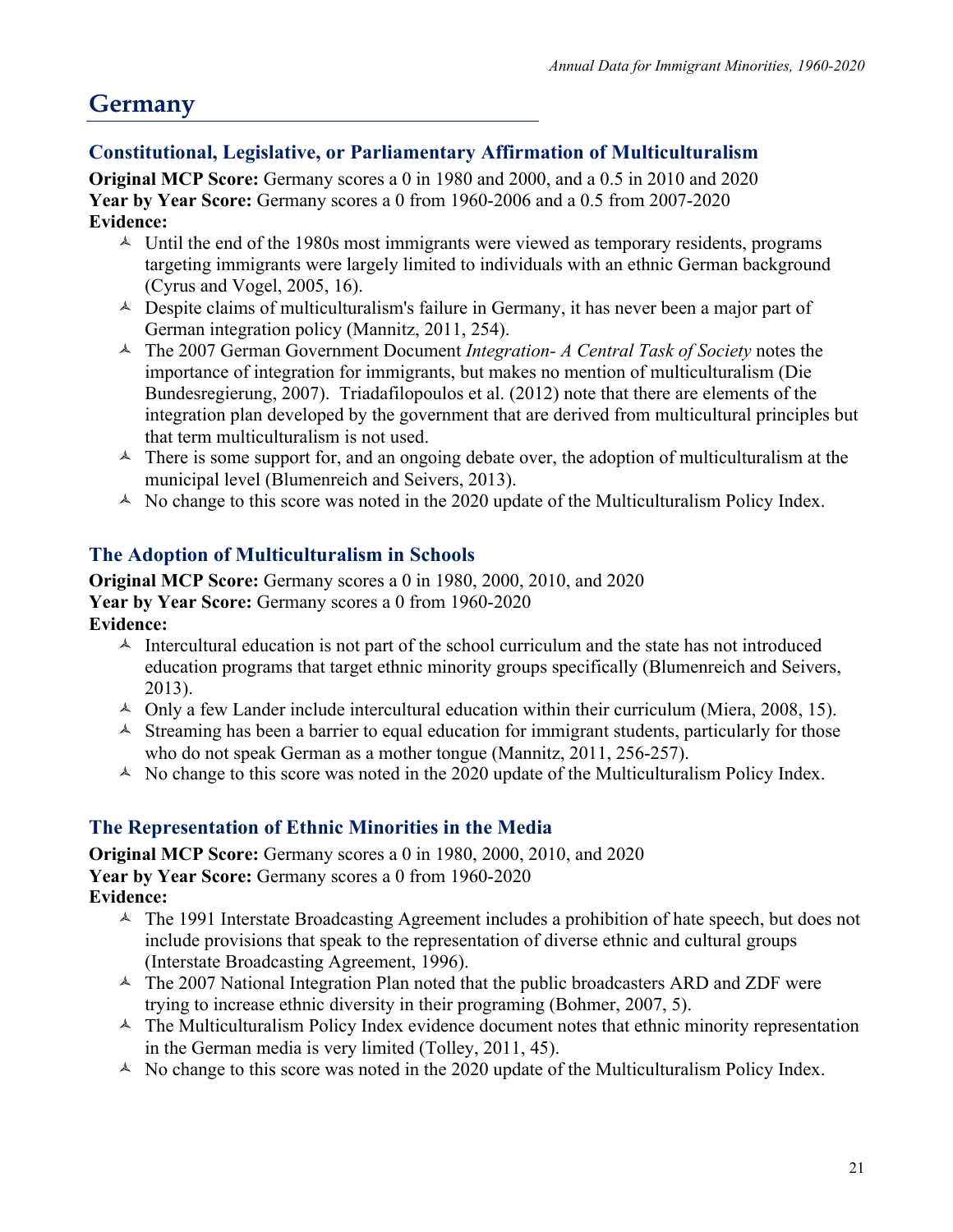# **Exemptions from Dress Codes**

**Original MCP Score:** Germany scores a 0 in 1980 and 2000, and a 0.5 in 2010 and 2020 **Year by Year Score:** Germany scores a 0 from 1960-2001, and a 0.5 from 2002-2020 **Evidence:**

- $\triangle$  The Multiculturalism Policy Index evidence document notes that court rulings supportive of exemptions from slaughtering laws for religious slaughter of meet began to be made in 2002 (Tolley, 2011, 46).
- $\triangle$  In 2003 the Federal Constitutional Court ruled that teachers could wear headscarves in schools, though some Lander have passed laws prohibiting religious symbols in schools (Barnett, 2013).
- $\triangle$  In 2010 a court held that Muslims could be prevented from praying on campus if doing so would create conflict amongst students. The court also ruled that schools did not have to provide prayer rooms for Muslim students (Mahlmann, 2012, 13).
- $\triangle$  In 2010 a court decided that neutrality of the state on religion prevented teachers from being able to wear headscarves while teaching (Mahlmann, 2012, 23).
- $\triangle$  No change to this score was noted in the 2020 update of the Multiculturalism Policy Index.

# **Dual Citizenship**

**Original MCP Score:** Germany scores a 0 in 1980, a 0.5 in 2000, a 0 in 2010, and a 0.5 in 2020 **Year by Year Score:** Germany scores a 0 from 1960-2013, and a 0.5 from 2014-2020 **Evidence:**

- $\triangle$  The 1998 Naturalization Act provides for limited dual citizenship, but required children to choose between German and foreign citizenship before they turn 23 (Cyrus and Vogel, 2005, 20).
- $\sim$  The German government prohibits other forms of dual citizenship (Leise, 2007; United States Office of Personnel Management, 2001, 82).
- $\triangle$  The Multiculturalism Policy Index notes that in 2014 the provisions of the Naturalization Act that required children to choose between German and foreign citizenship by the time they turn 23 were struck down. The Index notes, however, that dual citizenship is still discouraged in Germany (Tolley at al., 2021).

#### **Funding for Ethnic Groups**

**Original MCP Score:** Germany scores a 0 in 1980, and a 1 in 2000, 2010, and 2020 **Year by Year Score:** Germany scores a 0 from 1980-1998, and a 1 from 1999-2020 **Evidence:**

- $\triangle$  In 1999 the Action Program of the Federal Government and the Lander helped to support intercultural dialogue and cultural diversity. The Different Social and Ethnic Group Living Together Program was also created in 1999 (Blumenreich and Seivers, 2013).
- $\triangle$  The 2007 National Integration Plan made a sum of 750 million euros available to support and promote immigrant integration. The plan also strengthened support for migrant associations (Die Bundesregierung, 2007).
- $\triangle$  No change to this score was noted in the 2020 update of the Multiculturalism Policy Index.

#### **Bilingual of Mother Tongue Education**

**Original MCP Score:** Germany scores a 0 in 1980, and a 0.5 in 2000, 2010, and 2020 **Year by Year Score:** Germany scores a 0 from 1960-1963, a 0.5 from 1964-1971, a 0 from 1972- 1982, and a 0.5 from 1983-2020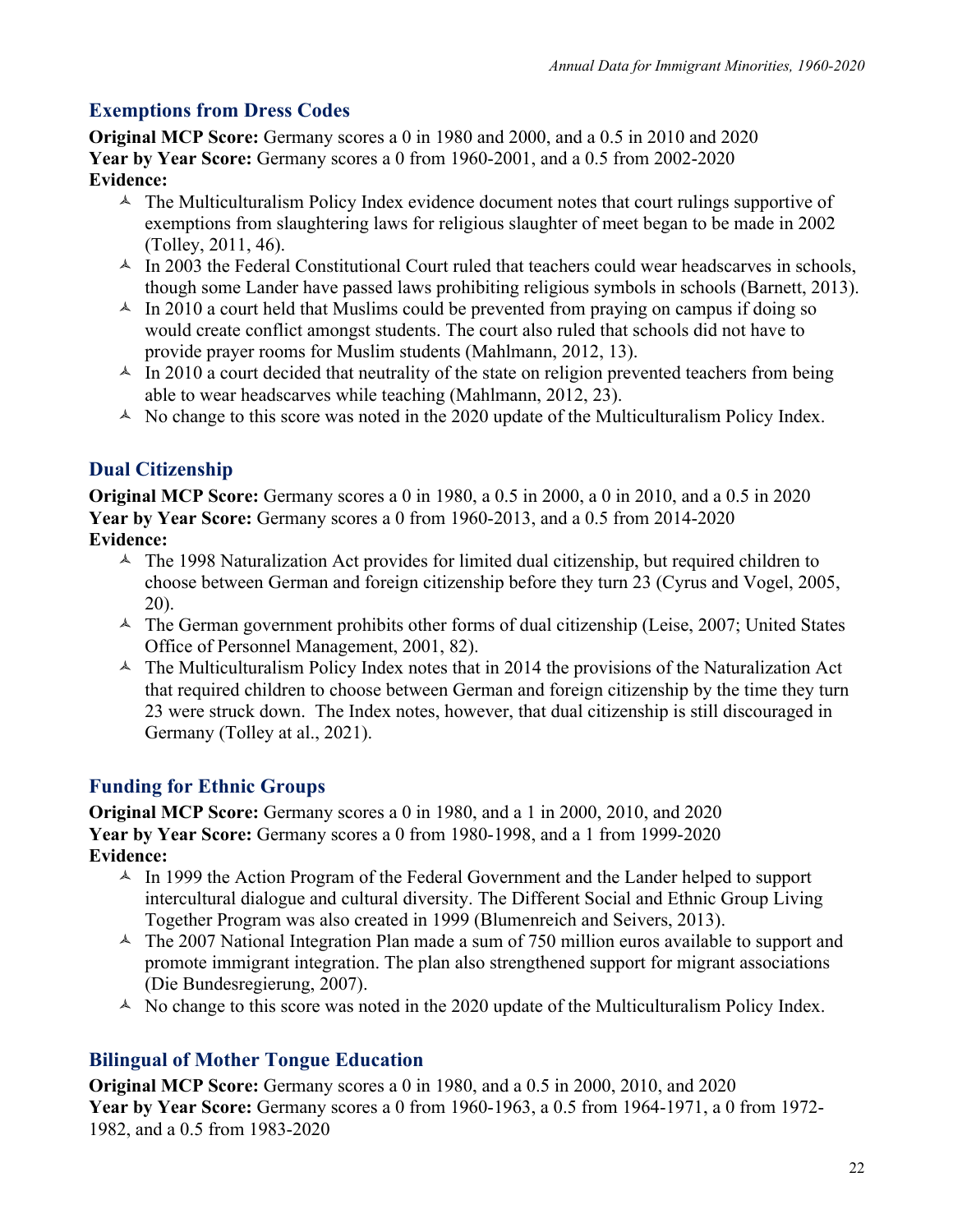#### **Evidence:**

- $\triangle$  Since 1964 Germany has allowed Lander to provide mother-tongue education for immigrants if it was considered advantageous to the provision of equal education to immigrants (Gogolin and Reich, 2001, 201).
- $\triangle$  In 1964 a two pronged approach to immigrant education included reintegration into the country origin, and as a result, provided immigrants with mother-tongue education. This program was discontinued in 1971 (Vermeulen, 1997, 62).
- $\triangle$  Several pilot programs were developed for the teaching of mother tongue education to immigrant students. Full implementation of these plans has been limited. An early pilot program was run in Berlin from 1983-1994 (Miera, 2008, 16).
- $\triangle$  In 1996 Hamburg had a significant number of mother-tongue language education programs (Gogolin and Reich, 2001, 204).
- $\triangle$  In 2000 a large number of mother tongue language education programs were offered in North Rhine-Westphalia. Some of these programs dated back to 1998-1999 (Extra and Yagmur, 2002, 48).
- $\triangle$  No change to this score was noted in the 2020 update of the Multiculturalism Policy Index.

#### **Affirmative Action**

**Original MCO Score:** Germany scores a 0 in 1980, 2000, 2010, and 2020 **Year by Year Score:** Germany scores a 0 from 1960-2020

#### **Evidence:**

- $\triangle$  The German Equal Treatment Act prohibits discrimination and allows for the adoption of affirmative action programs, but it does not require the adoption of affirmative action (Federal Anti-Discrimination Agency, 2010).
- $\triangle$  No change to this score was noted in the 2020 update of the Multiculturalism Policy Index.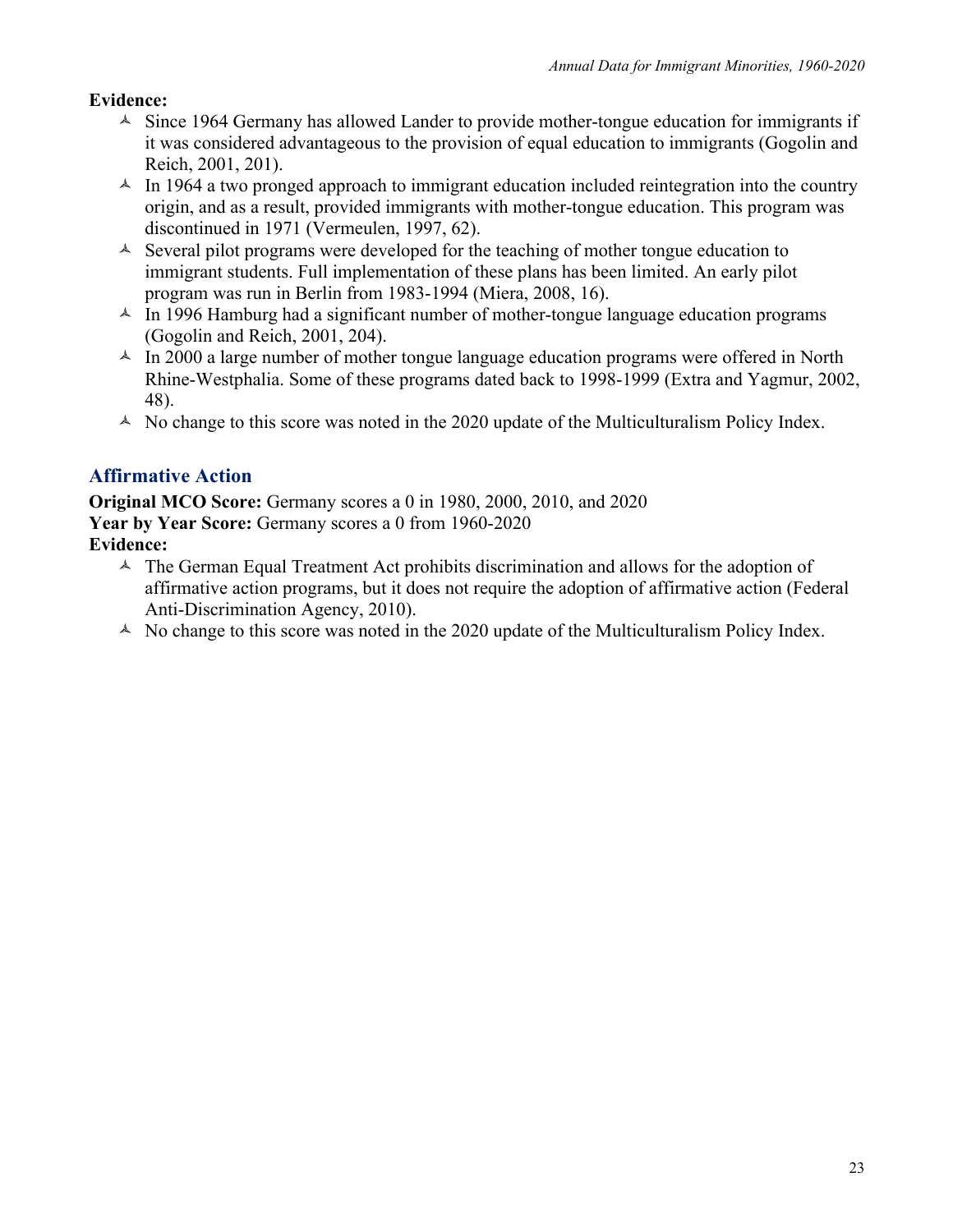# **Greece**

## **Constitutional, Legislative, or Parliamentary Affirmation of Multiculturalism**

**Original MCP Score:** Greece scores a 0 in 1980, 2000, 2010, and 2020 **Year by Year Score:** Greece scores a 0 from 1960-2020 **Evidence:**

- $\triangle$  There is very limited recognition of minorities in Greece. There is recognition of a Muslim minority in Thrace and of Roma since 2005 (Dallas and Magkou, 2013).
- $\triangle$  There is little investment in Greece in responding to the cultural diversity that results from increased immigration (Pavlou et al., 2005, 9).
- $\triangle$  Neither the 2003-2004 National Action Plan for Social Inclusion not the 2008-2010 National Strategy on Social Protection and Social Inclusion mention multiculturalism (National Strategy Report on Social Protection and Social Inclusion 2008-2010, 2010; Pavlou et al., 2005, 9).
- $\triangle$  No change to this score was noted in the 2020 update of the Multiculturalism Policy Index.

## **The Adoption of Multiculturalism in Schools**

**Original MCP Score:** Greece scores a 0 in 1980 and 2000, and a 0.5 in 2010 and 2020 **Year by Year Score:** Greece scores a 0 from 1960-1995, and a 0.5 from 1996-2020 **Evidence:**

- $\uparrow$  Intercultural education has been present in Greece since 1996. Legislation establishing a crosscultural education program was adopted in that year (Dallas and Magkou, 2013; Education, Audiovisual, and Culture Executive Agency, 2009).
- $\triangle$  Since 1996, 26 cross-cultural schools have been set up in Greece (Ministry of Education, Lifelong Learning, and Religious Affairs, 2013).
- $\triangle$  No change to this score was noted in the 2020 update of the Multiculturalism Policy Index.

#### **The Representation of Ethnic Minorities in the Media**

**Original MCP Score:** Greece scores a 0 in 1980 and 2000, and a 0.5 in 2010 and 2020 **Year by Year Score:** Greece scores a 0 from 1960-2006, and a 0.5 from 2007-2020 **Evidence:**

- $\text{\AA}$  In 2003 Greece had no policies promoting diversity or minority cultural broadcasting (McGonagle et al., 2003, 231).
- $\triangle$  Compendium of Cultural Policies in Europe Reports back to 2007 note substantial minority representation in Greek media. Radio Cosmos broadcasts multicultural programing and the public broadcaster (ERT) often broadcasts programs in minority languages. The ERT has a mandate to broadcast programs that promote diversity and counter racism and xenophobia (Dallas and Magkou, 2013).
- $\triangle$  Compendium of Cultural Policies in Europe Reports dating back to 2007 note the recent establishment of an ERT program called Philia which broadcasts in 12 different languages and targets minority communities (Dallas and Magkou, 2013).
- $\triangle$  No change to this score was noted in the 2020 update of the Multiculturalism Policy Index.

#### **Exemptions from Dress Codes**

**Original MCP Score:** Greece scores a 0 in 1980, 2000, 2010, and 2020 **Year by Year MCP Score:** Greece scores a 0 from 1960-2020 **Evidence:**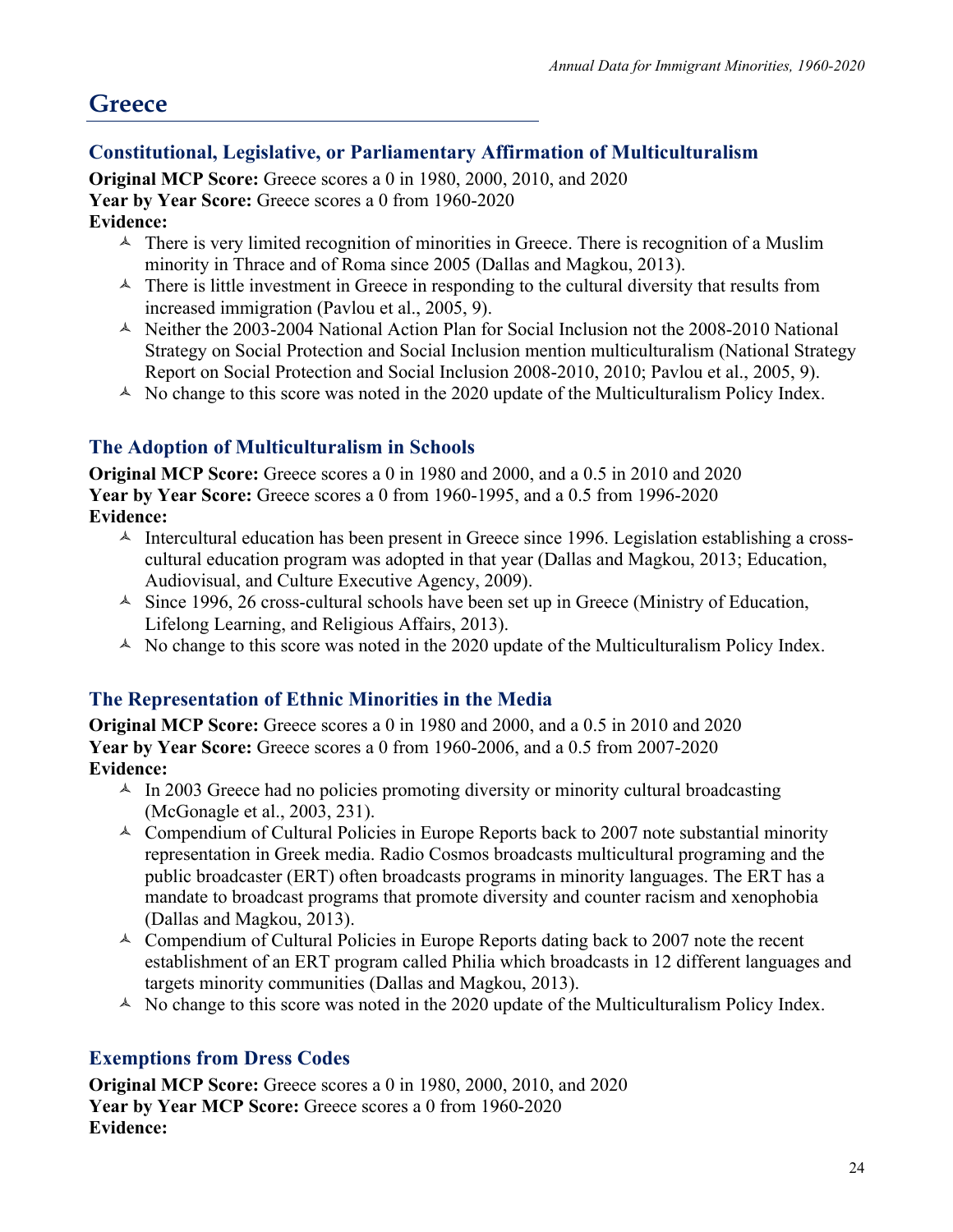- $\triangle$  The Multicultural Policy Index evidence document notes a lack of exemptions to dress codes granted for ethnic or religious minorities (Tolley, 2011, 51).
- $\triangle$  No change to this score was noted in the 2020 update of the Multiculturalism Policy Index.

#### **Dual Citizenship**

**Original MCP Score:** Greece scores a 0 in 1980 and 2000, and a 1 in 2010 and 2020 **Year by Year MCP Score:** Greece scores a 0 from 1960-2000, and a 1 from 2001-2020 **Evidence:**

- $\triangle$  Nothing in the 2001 Law on the Entry and Stay of Aliens in Greek Territory prohibits dual citizenship. Prior to this dual citizenship was not permitted (Law 2910/2001; United States Office of Personnel Management, 2001, 84).
- $\triangle$  No change to this score was noted in the 2020 update of the Multiculturalism Policy Index.

#### **Funding for Ethnic Groups**

**Original MCP Score:** Greece scores a 0 in 1980, 2000, 2010, and 2020 **Year by Year MCP Score:** Greece scores a 0 from 1960-2020 **Evidence:**

- $\triangle$  There are no local state bodies urging immigrant integration in Greece, and there are few ethnic minority organizations (Gropas and Triandafyllidou, 2005, 17-18).
- $\triangle$  Organizations where they do exist are generally focused on practical matters and there is little room to build associational support for cultural activities (Gropas and Trandafyllidou, 2005, 23).
- $\triangle$  No change to this score was noted in the 2020 update of the Multiculturalism Policy Index.

#### **Bilingual or Mother Tongue Education**

**Original MCP Score:** Greece scores a 0 in 1980, 2000, 2010, and 2020 **Year by Year Score:** Greece scores a 0 from 1960-2020 **Evidence:**

- $\triangle$  There is support for Turkish language education for the official Muslim minority in Thrace (Education, Audiovisual, and Culture Executive Agency, 2009, 12; National Strategy Report on Social Protection and Social Inclusion 2008-2010, 2010, 54-55).
- $\triangle$  There is a provision for teaching mother tongue education in the Law of Residence of Aliens, but no inter-ministerial decision has been taken on the implementation of this (Theodoridis, 2012, 47).
- $\triangle$  No change to this score was noted in the 2020 update of the Multiculturalism Policy Index.

#### **Affirmative Action**

**Original MCP Score:** Greece scores a 0.5 in 1980, 2000, 2010, and 2020 **Year by Year MCP Score:** Greece scores a 0.5 from 1960-2020 **Evidence:**

- $\triangle$  The practice of positive action in employment with respect to its Muslim population has been present in Greece since the 1923 Treaty of Laussane (Theodoridis, 2012, 73).
- $\blacktriangle$  The Greek constitution includes an obligation to promote equality (Theodoridis, 2012, 72).
- $\triangle$  No change to this score was noted in the 2020 update of the Multiculturalism Policy Index.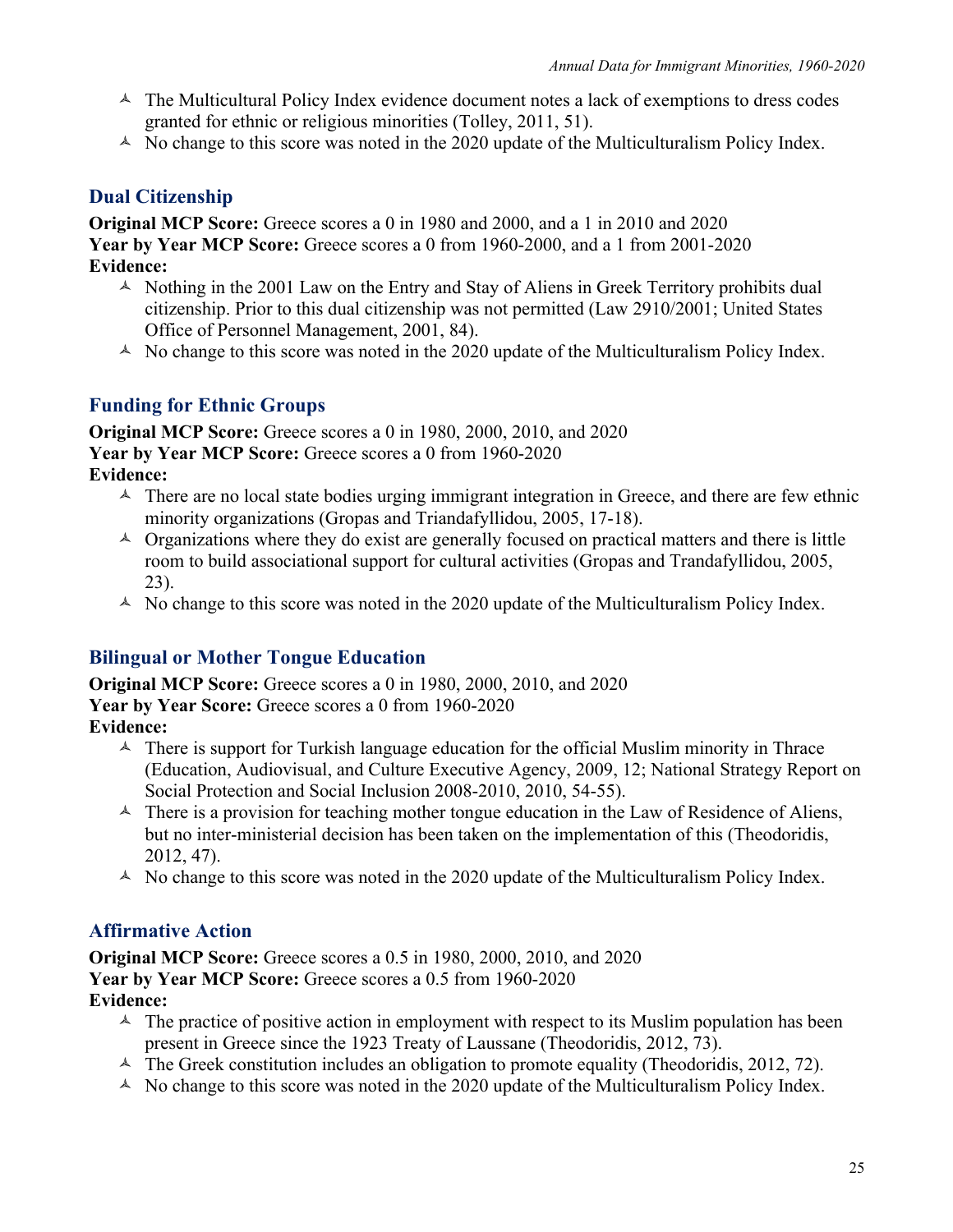# **Ireland**

# **Constitutional, Legislative, or Parliamentary Recognition of Multiculturalism**

**Original MCP Score:** Ireland scores a 0 in 1980, 2000, 2010, and 2020 **Year by Year MCP Score:** Ireland scores a 0 from 1960-2020 **Evidence:**

- $\triangle$  Ireland has no officially recognized minorities, and there has not been the same consideration of integration in Irish public debate over immigration as there has been in other countries such as the Netherlands, Sweden, and the United Kingdom (Einri, 2005, 26; Fitzgibbon, 2013).
- $\triangle$  There has been some discussion of integration strategies that allow immigrants to maintain their own culture in reports conducted in 1998 and 1999 (Department of Justice, Equality, and Law Reform, 1999, 9, 48).
- $\triangle$  The Office of the Minister of Integration was established in 2007, but it is not clear that this led to the implementation of a policy framework (Cities for Local Integration Policy, 2010, 7).
- $\triangle$  No change to this score was noted in the 2020 update of the Multiculturalism Policy Index.

## **The Adoption of Multiculturalism in Schools**

**Original MCP Score:** Ireland scores a 0 in 1980 and 2000, and a 1 in 2010 and 2020 **Year by Year Score:** Ireland scores a 0 from 1960-2009, and a 1 from 2010-2020 **Evidence:**

- $\sim$  In the 2000s there was a notable escalation in interest in the challenges associated with intercultural education in Ireland (Fitzgibbon, 2013). As early as 2006 the National Council for Curriculum Assessment expressed a preference for intercultural education over multicultural education (National Council for Curriculum Assessment, 2006).
- $\sim$  In 2010 Ireland developed an Intercultural Education Strategy that sought to recognize diversity and promote equality and human rights (Department of Education and Skills and the Office of the Minister for Integration, 2010).
- $\lambda$  Ireland held an implementation conference for the Intercultural Education Strategy in 2011 (Office for the Promotion of Migrant Integration, n.d.).
- $\triangle$  The score for multiculturalism in the school curriculum was updated in the Index to 1 for both 2010 and 2020 in line with the 2010 program noted above.

# **The Representation of Ethnic Minorities in the Media**

**Original MCP Score:** Ireland scores a 0 in 1980 and 2000, and a 0.5 in 2010 and 2020 **Year by Year Score:** Ireland scores a 0 from 1960-2008, and a 0.5 from 2009-2020 **Evidence:**

- $\triangle$  The 2009 Broadcasting Act includes a provision that requires the Broadcasting Authority to respect Ireland's religious, ethnic, and cultural diversity (Broadcasting Act, 2009, 33).
- $\triangle$  In 2009 Ireland's public broadcaster (RTE) began to carry a substantial amount of multicultural programing (Fitzgibbon, 2013).
- $\triangle$  No change to this score was noted in the 2020 update of the Multiculturalism Policy Index.

#### **Exemptions from Dress Codes**

**Original MCP Score:** Ireland scores a 0 in 1980 and 2000, and a 0.5 in 2010 and 2020 **Year by Year Score:** Ireland scores a 0 from 1960-2000, and a 0.5 from 2001-2020 **Evidence:**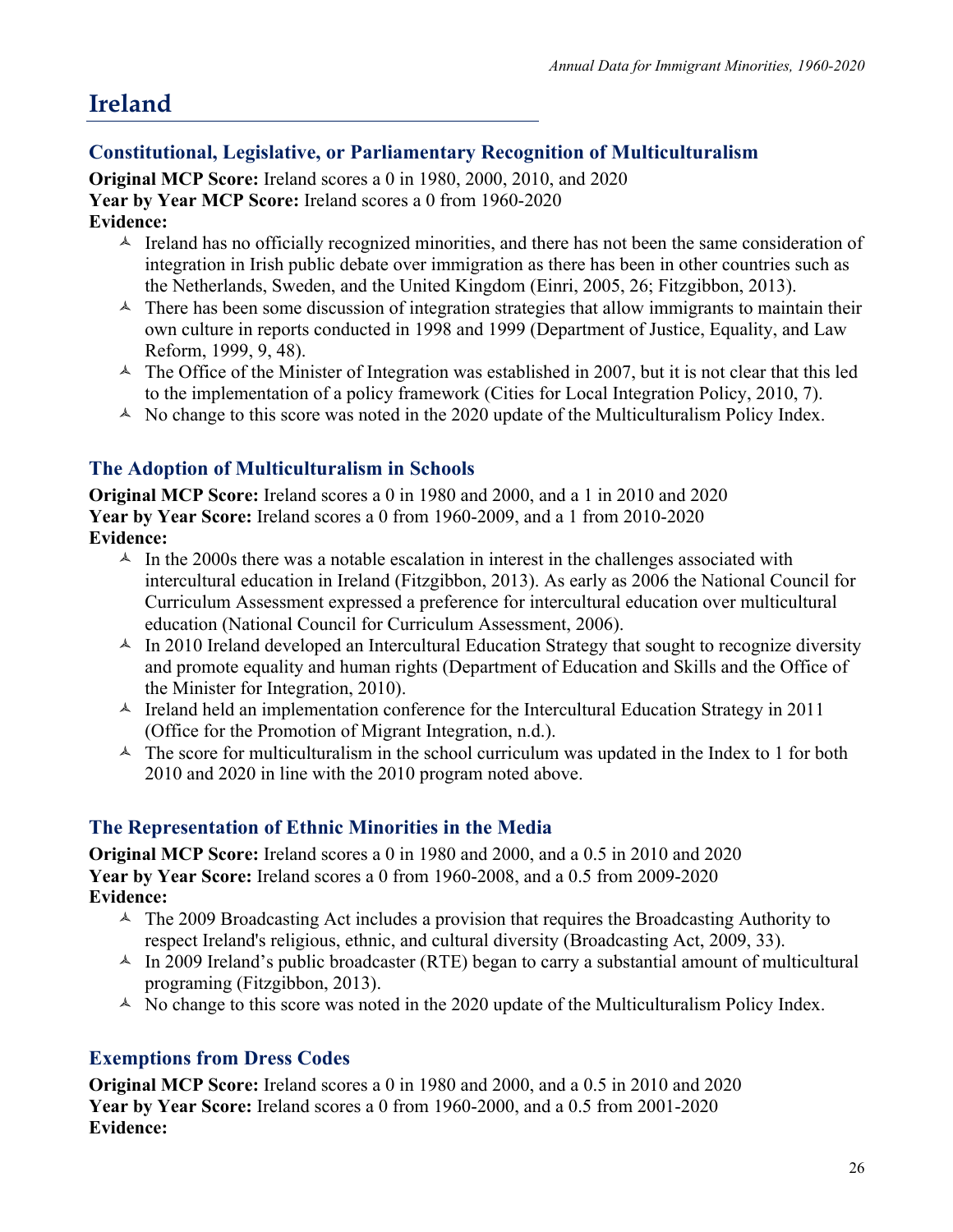- $\triangle$  The Equal Status Act of 2000 prohibits indirect discrimination. This prohibition has been used to ensure that girls are allowed to attend schools while wearing a hijab (Islamic Human Rights Commission, 2004; O'Farrell, 2012, 8).
- $\triangle$  Reasonable accommodating requirements only apply explicitly to individuals with a disability, but there is some case law to support its application to religion (O'Farrell, 2012, 74).
- $\triangle$  In 2004 the Irish police announced plans to incorporate the hijab into police uniforms and in 2008 the School Board of Management granted permission for the hijab to worn to school in contravention of school uniforms (Islamic Human Rights Commission, 2004; Kermalli, 2008).
- $\triangle$  The Multicultural Policy Index evidence document notes that the granting of exemptions from dress codes has not been applied in all cases. The police refused to grant an exemption to allow a Sikh to wear a turban (Tolley, 2011, 56).
- $\triangle$  No change to this score was noted in the 2020 update of the Multiculturalism Policy Index.

#### **Dual Citizenship**

**Original MCP Score:** Ireland scores a 1 in 1980, 2000, 2010, and 2020 **Year by Year Score:** Ireland scores a 1 from 1960-2020 **Evidence:**

- $\triangle$  The 1956 Irish Nationality and Citizenship Act does not prohibit dual citizenship (Irish Nationality and Citizenship Act, 1956).
- $\triangle$  No change to this score was noted in the 2020 update of the Multiculturalism Policy Index.

## **Funding for Ethnic Groups**

**Original MCP Score:** Ireland scores a 0 in 1980, a 0.5 in 2000 and 2010, and a 1 in 2020 **Year by Year Score:** Ireland scores a 0 from 1960-1997, a 0.5 from 1998-2016, and a 1 from 2017- 2020

#### **Evidence:**

- $\triangle$  The National Consultative Committee on Racism and Interculturalism was established in 1998. It works with community organizations to support anti-racism and intercultural projects (National Consultative Committee on Racism and Interculturalism, 2001).
- $\sim$  In 2006 an additional fund was set up to assist with immigrant integration. Organizations funded did develop intercultural programs (Office of the Minister of Integration, 2009).
- $\triangle$  There have been cuts to program funding since 2008 as a result of the economic downturn. This includes cuts to the National Consultative Committee on Racism and Interculturalism (Fitzgibbon, 2013).
- $\triangle$  The Multiculturalism Policy Index notes that funding of NGOs and local organizations was a significant inclusion in Ireland's 2017-2020 Migrant Integration Strategy. This included a Communities Integration Fund that was established in 2017 and as of 2019, had funded 246 different projects (Tolley et al., 2021).

#### **Bilingual or Mother Tongue Education**

**Original MCP Score:** Ireland scores a 0 in 1980 and 2000, and a 0.5 in 2010 and 2020. **Year by Year Score:** Ireland scores a 0 from 1960-2004, and a 0.5 from 2005-2020 **Evidence:**

 $\triangle$  A 2009 OECD report on migrant education notes that the position of Ireland's Department of Education is that migrants who do not speak English should be trained in English. This report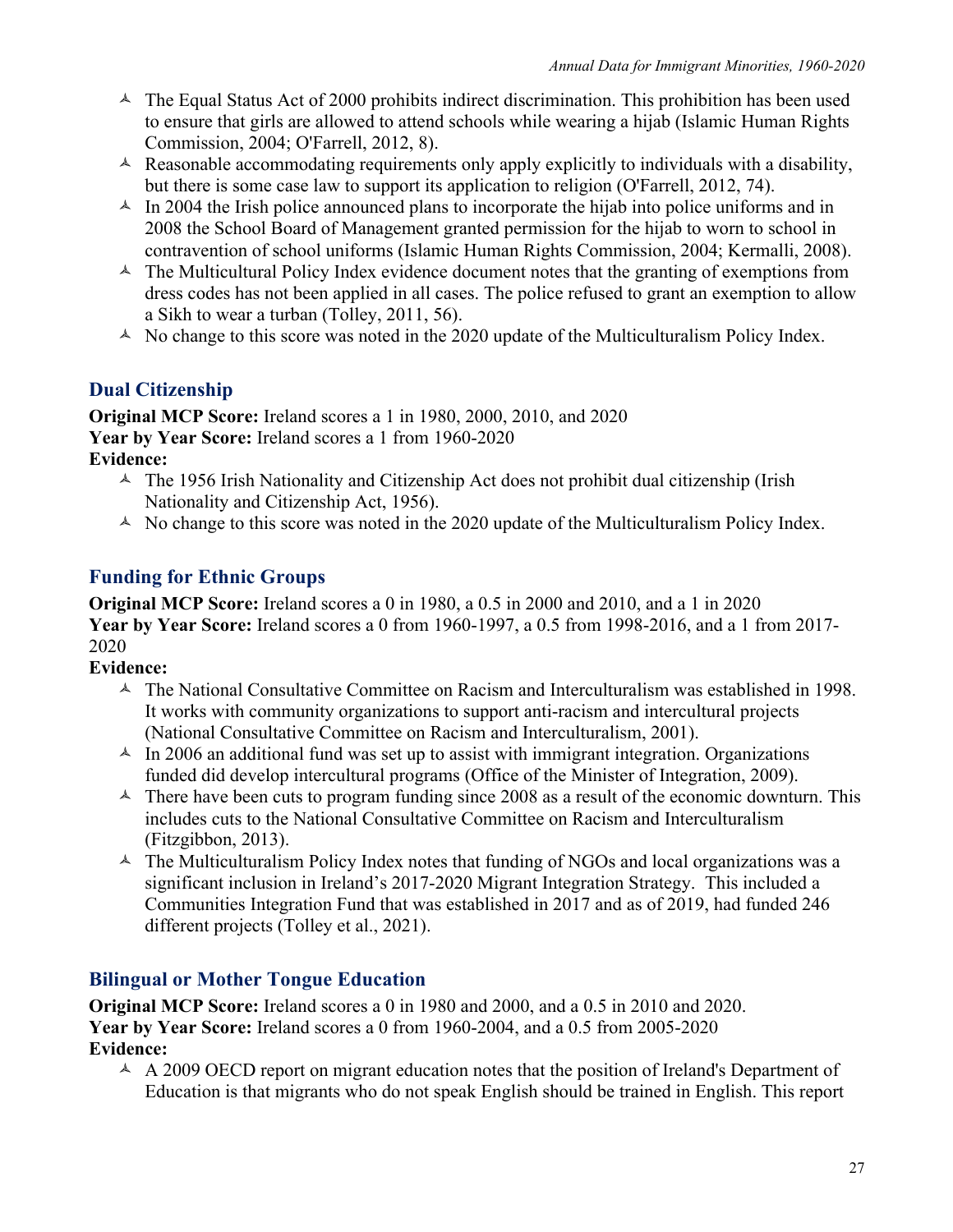notes that there is limited support for mother tongue language education in Ireland (OECD, 2009b, 72).

- $\triangle$  As early as 1996 mother tongue education was made available to immigrants outside of school hours, generally on Sunday mornings (Department of Justice, Equality, and Law Reform, 1999, 16).
- $\triangle$  In 2008 the Department of Education Language Policy Division published a report promoting a pluralingual approach to language education. The report noted that the number of languages being offered to students for examination had risen from 5 in 2005 to 19 in 2008 (OECD, 2009b, 73-74).
- $\triangle$  The 2005-2007 Language Education Policy Profile Report notes that the Department of Education and Science was at the time funding mother tongue education for immigrant communities (Language Policy Division and Department of Education and Science, 2007, 26- 27).
- $\triangle$  No change to this score was noted in the 2020 update of the Multiculturalism Policy Index.

#### **Affirmative Action**

**Original MCP Score:** Ireland scores a 0 in 1980, 2000, 2010, and 2020 **Year by Year Score:** Ireland scores a 0 from 1960-2020 **Evidence:**

- $\triangle$  The 1998 Employment Equity Act makes clear that nothing in the Act prohibit affirmative action, but it does not require employers to undertake affirmative action either (O'Farrell, 2012, 121).
- $\triangle$  No change to this score was noted in the 2020 update of the Multiculturalism Policy Index.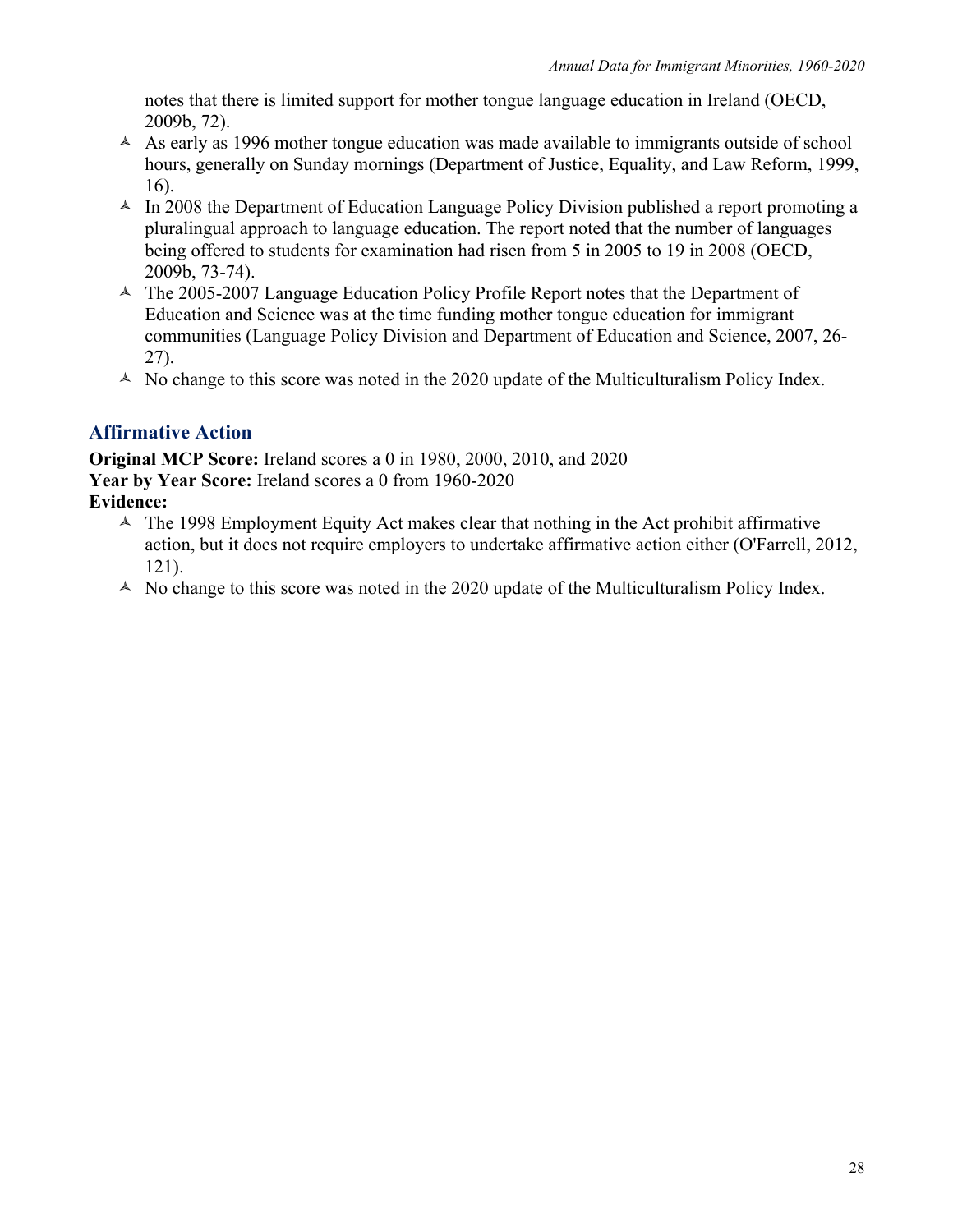# **Italy**

# **Constitutional, Legislative, or Parliamentary Affirmation of Multiculturalism**

**Original MCP Score:** Italy scores a 0 in 1980, 2000, 2010, and 2020 **Year by Year Score:** Italy scores a 0 from 1960-2020

#### **Evidence:**

- $\triangle$  Italy does not have policies that recognize ethnic or cultural minorities (Bodo and Bodo, 2013).
- $\lambda$  Italy does not consider itself an immigration country or a multicultural country (Chaloff, 2005).
- $\triangle$  No change to this score was noted in the 2020 update of the Multiculturalism Policy Index.

#### **The Adoption of Multiculturalism in Schools**

**Original MCP Score:** Italy scores a 0 in 1980, and a 0.5 in 2000, 2010, and 2020 **Year by Year Score:** Italy scores a 0 from 1960-1993, a 0.5 from 1994-2003, a 0 in 2004 and 2005, and a 0.5 from 2006-2020

#### **Evidence:**

- $\uparrow$  Intercultural education made its first appearance in Italy a 1994 Ministerial Memorandum (Bodo and Bodo, 2013).
- $\triangle$  A Unit for the Integration of Foreign Students was created in 2004, but this corresponded with cuts to tutors and cultural and learning facilitators. The Unit did not mention multicultural education (Bodo and Bodo, 2013).
- $\text{A}$  In 2006 a couple of initiatives for intercultural education were developed including the National Observatory for the Integration of Foreign Students and Intercultural Education, and the Guidelines for the First Reception and Integration of Foreign Students. These programs have sought to integrate foreign students while still allowing them to maintain their cultural differences (Intercultural Dialogue, n.d.b).
- $\triangle$  No change to this score was noted in the 2020 update of the Multiculturalism Policy Index.

#### **The Representation of Ethnic Minorities in the Media**

**Original MCP Score:** Italy scores a 0 in 1980, 2000, 2010, and 2020 **Year by Year Score:** Italy scores a 0 from 1960-2020

- **Evidence:**
	- $\triangle$  New minority languages have no access to national television and radio networks, though there are some private minority language stations (Bodo and Bodo, 2013).
	- $\triangle$  During the past couple of decades the Italian media have portrayed largely negative and stereotyped images of immigrants (Kosic and Triandafyllidou, 2005, 16).
	- $\triangle$  No change to this score was noted in the 2020 update of the Multiculturalism Policy Index.

#### **Exemptions from Dress Codes**

**Original MCP Score:** Italy scores a 0 in 1980, 2000, 2010, and 2020 **Year by Year Score:** Italy scores a 0 from 1960-2020 **Evidence:**

- $\uparrow$  There is no general concept of reasonable accommodation for religious groups, though there are some religion specific arrangements (Favilli, 2012, 33).
- $\text{A}$  In 2001 Turin stipulated that foreign women had to give photos without wearing a hijab. In response, the Italian Foreign Ministry issued a circular allowing Muslim women to wear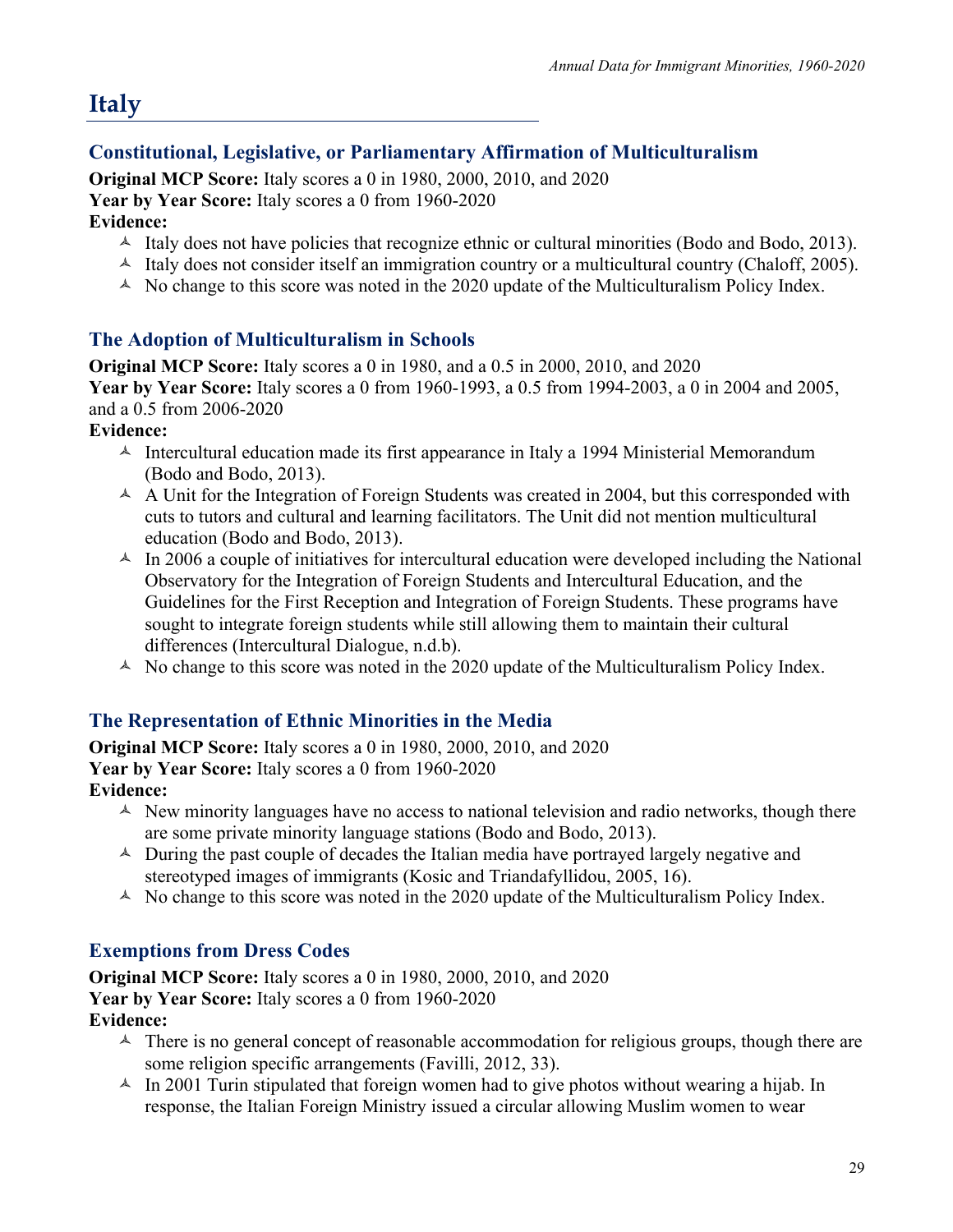headscarves in photos, drawing comparisons to headdress worn by Catholic nuns (Islamic Human Rights Commission, 2004).

- $\text{A}$  In 2005 Italy increased penalties for failure to reveal their identity by wearing a burqua (Barnett, 2013).
- $\triangle$  No change to this score was noted in the 2020 update of the Multiculturalism Policy Index.

#### **Dual Citizenship**

**Original MCP Score:** Italy scores a 0 in 1980, and a 1 in 2000, 2010, and 2020 **Year by Year Score:** Italy scores a 0 from 1960-1991, and a 1 from 1992-2020 **Evidence:**

- $\triangle$  In 1992 Italy stopped requiring Italians who naturalize in another state to give up Italian citizenship. Italy endorsed dual citizenship in that year (Faist and Geddes, 2008, 6; Zincone and Basili, 2013, 1).
- $\triangle$  Nothing in the 1992 Citizenship Act prohibits dual citizenship (Act No. 91 of 5 February 1992, Citizenship, 1992).
- $\triangle$  No change to this score was noted in the 2020 update of the Multiculturalism Policy Index.

#### **Funding of Ethnic Minorities**

**Original MCP Score:** Italy scores a 0 in 1980, 2000, 2010, and 2020 **Year by Year MCP Score:** Italy scores a 0 from 1960-2020 **Evidence:**

- $\triangle$  Funding for immigrants in Italy is largely confined to social services and orientation. There are some additional funds for housing and employment centre projects (Chaloff, 2005, 6).
- $\triangle$  No change to this score was noted in the 2020 update of the Multiculturalism Policy Index.

#### **Bilingual or Mother Tongue Education**

**Original MCP Score:** Italy scores a 0 in 1980, 2000, 2010, and 2020 **Year by Year MCP Score:** Italy scores a 0 from 1960-2020 **Evidence:**

- $\triangle$  None of the main languages spoken by foreigners have been recognized or taught in schools (Bodo and Bodo, 2013).
- $\triangle$  No change to this score was noted in the 2020 update of the Multiculturalism Policy Index.

#### **Affirmative Action**

**Original MCP Score:** Italy scores a 0 in 1980, 2000, 2010, and 2020 **Year by Year MCP Score:** Italy scores a 0 from 1960-2020 **Evidence:**

- $\triangle$  The Decrees on non-discrimination have not included an support for affirmative action (Favilli, 2012, 56).
- $\triangle$  No change to this score was noted in the 2020 update of the Multiculturalism Policy Index.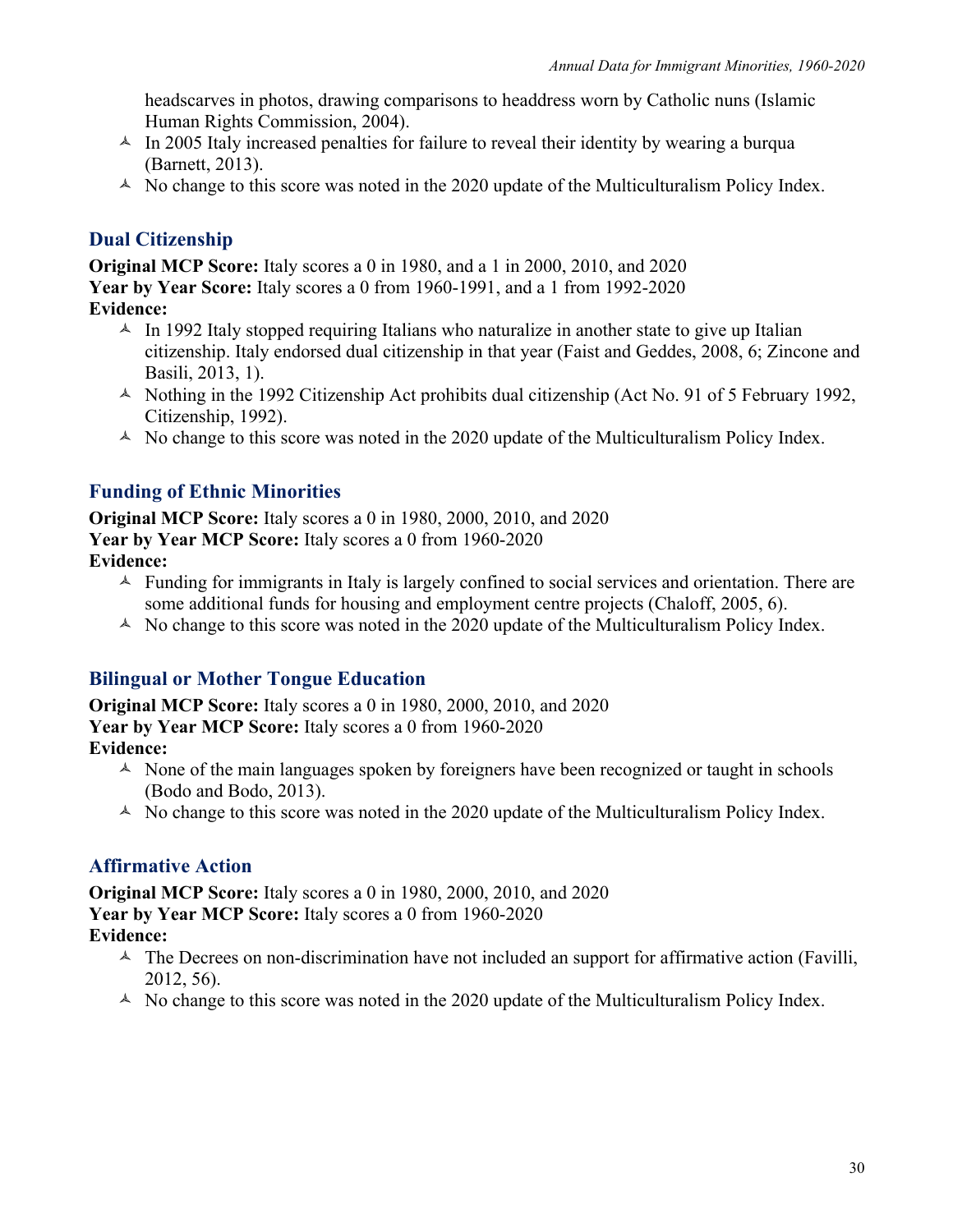## **Constitutional, Legislative, or Parliamentary Recognition of Multiculturalism**

**Original MCP Score:** Japan scores a 0 in 1980, 2000, 2010, and 2020 **Year by Year MCP Score:** Japan scores a 0 from 1960-2020 **Evidence:**

- $\triangle$  There is little concrete evidence to suggest that there is support for multiculturalism in Japan (Burgess, 2007).
- $\triangle$  Nothing in the Foundations for Cultural Administration that supports multiculturalism (Agency for Cultural Affairs, 2011a).
- $\triangle$  No change to this score was noted in the 2020 update of the Multiculturalism Policy Index.

#### **The Adoption of Multiculturalism in Schools**

**Original MCP Score:** Japan scores a 0 in 1980, 2000, 2010, and 2020 **Year by Year MCP Score:** Japan scores a 0 from 1960-2020

**Evidence:**

- $\triangle$  There is limited inclusion of education programs that address ethnic minorities in education. To the extent that they exist, critics have suggested these programs are more likely to reinforce negative stereotypes about ethnic minorities than to correct them (Burgess, 2007).
- $\lambda$  the Ministry of Cultural Affairs notes the importance of bringing into contact with different cultures, but does not mention multiculturalism (Agency for Cultural Affairs, 2011b).
- $\triangle$  No change to this score was noted in the 2020 update of the Multiculturalism Policy Index.

#### **The Representation of Ethnic Minorities in the Media**

**Original MCP Score:** Japan scores a 0 in 1980, 2000, 2010, and 2020

**Year by Year MCP Score:** Japan scores a 0 from 1960-2020

**Evidence:**

- $\triangle$  There is little national ethnic-media and little government support for it. There is some ethnic minority media run by NGOs at the local level (Burgess, 2007).
- $\triangle$  Nothing in the Promoting Media and Arts strategy speaks to support for ethnic minority programing (Agency for Cultural Affairs, 2011c).
- $\triangle$  There is no mention of cultural or ethnic diversity in the most recent public broadcaster's (NHK) annual report (NHK, 2013)
- $\triangle$  No change to this score was noted in the 2020 update of the Multiculturalism Policy Index.

#### **Exemptions from Dress Codes**

**Original MCP Score:** Japan scores a 0 in 1980, 2000, 2010, and 2020 **Year by Year MCP Score:** Japan scores 0 in 1960-2020 **Evidence:**

- $\triangle$  The hijab is not banned but individuals can be denied work because they wear a hijab (Song, 2008).
- $\triangle$  The Multicultural Policy Index evidence document notes that Korean children harassed for wearing traditional Korean dress to school were urged to wear mainstream Japanese school uniforms (Tolley, 2011, 67).
- $\triangle$  No change to this score was noted in the 2020 update of the Multiculturalism Policy Index.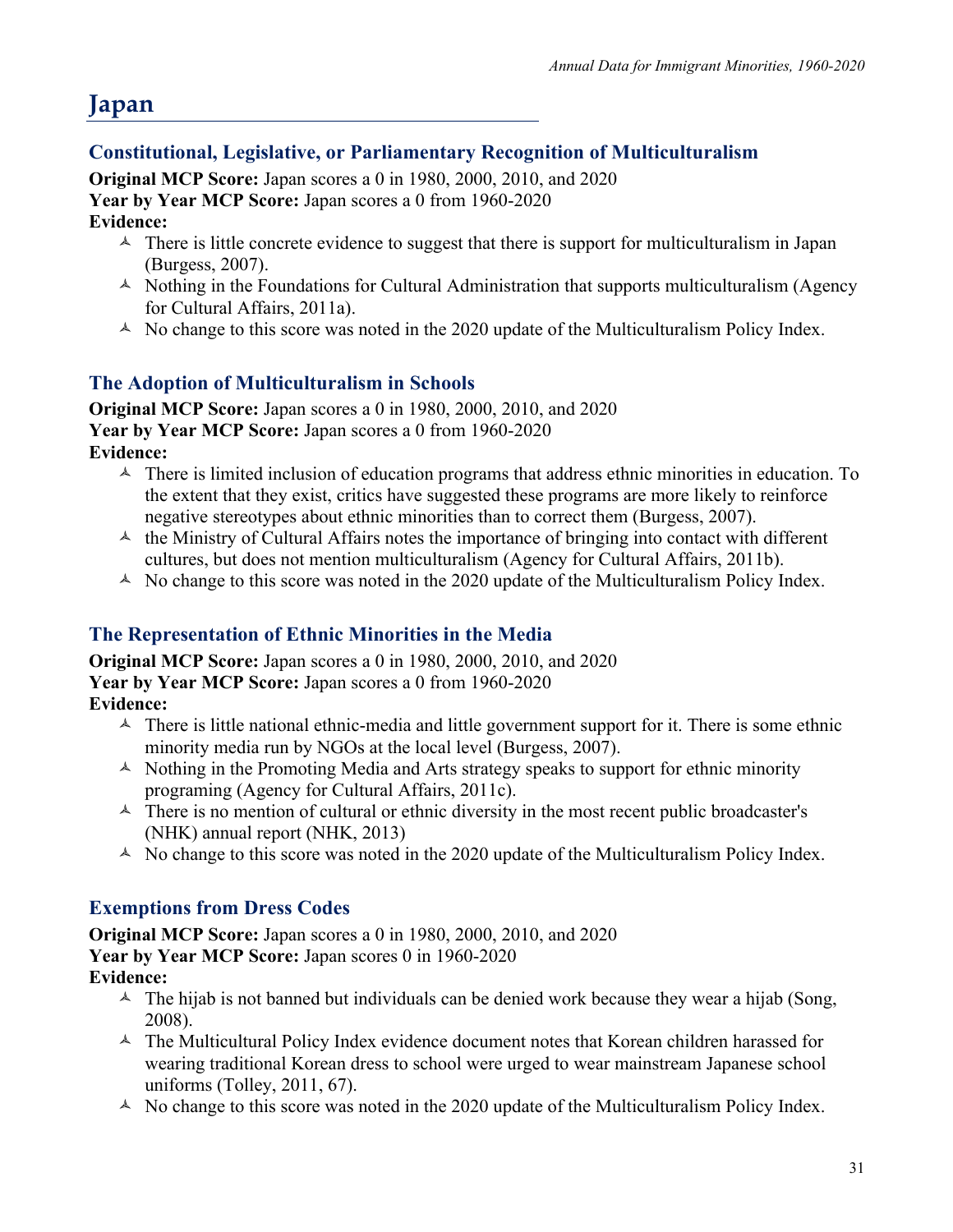## **Dual Citizenship**

**Original MCP Score:** Japan scores a 0 in 1980, 2000, 2010, and 2020 **Year by Year MCP Score:** Japan scores a 0 from 1960-2020 **Evidence:**

- $\triangle$  Dual citizenship is not permitted in Japan (Burgess, 2007; United States Office of Personnel Management, 2001, 103).
- $\triangle$  No change to this score was noted in the 2020 update of the Multiculturalism Policy Index.

# **Funding for Ethnic Minorities**

**Original MCP Score:** Japan scores a 0 in 1980, 2000, 2010, and 2020 **Year by Year Score:** Japan scores a 0 from 1960-2011 **Evidence:**

- $\triangle$  There is almost no support for ethnic minority holidays and festival (Burgess, 2007).
- $\triangle$  No change to this score was noted in the 2020 update of the Multiculturalism Policy Index.

## **Bilingual or Mother Tongue Education**

**Original MCP Score:** Japan scores a 0 in 1980, 2000, 2010, and 2020 **Year by Year Score:** Japan scores a 0 from 1960-2020 **Evidence:**

- $\triangle$  There is a lack of accreditation for Korean private schools (Burgess, 2007).
- $\lambda$  In so far as there is support for foreign language teaching in Japan it is primarily oriented towards the teaching of English as a second language (Ministry of Education, Culture, Sports, Science, and Technology, 2003).
- $\triangle$  No change to this score was noted in the 2020 update of the Multiculturalism Policy Index.

#### **Affirmative Action**

**Original MCP Score:** Japan scores a 0 in 1980, 2000, 2010, and 2020 **Year by Year Score:** Japan scores a 0 from 1960-2020 **Evidence:**

- $\lambda$  Japan has a poor record when responding to issues of discrimination in schooling, housing, and employment (Burgess, 2007).
- $\triangle$  The Multicultural Policy Index evidence document notes that Japan lacks some of the most basic anti-discrimination measures (Tolley, 2011, 68).
- $\triangle$  No change to this score was noted in the 2020 update of the Multiculturalism Policy Index.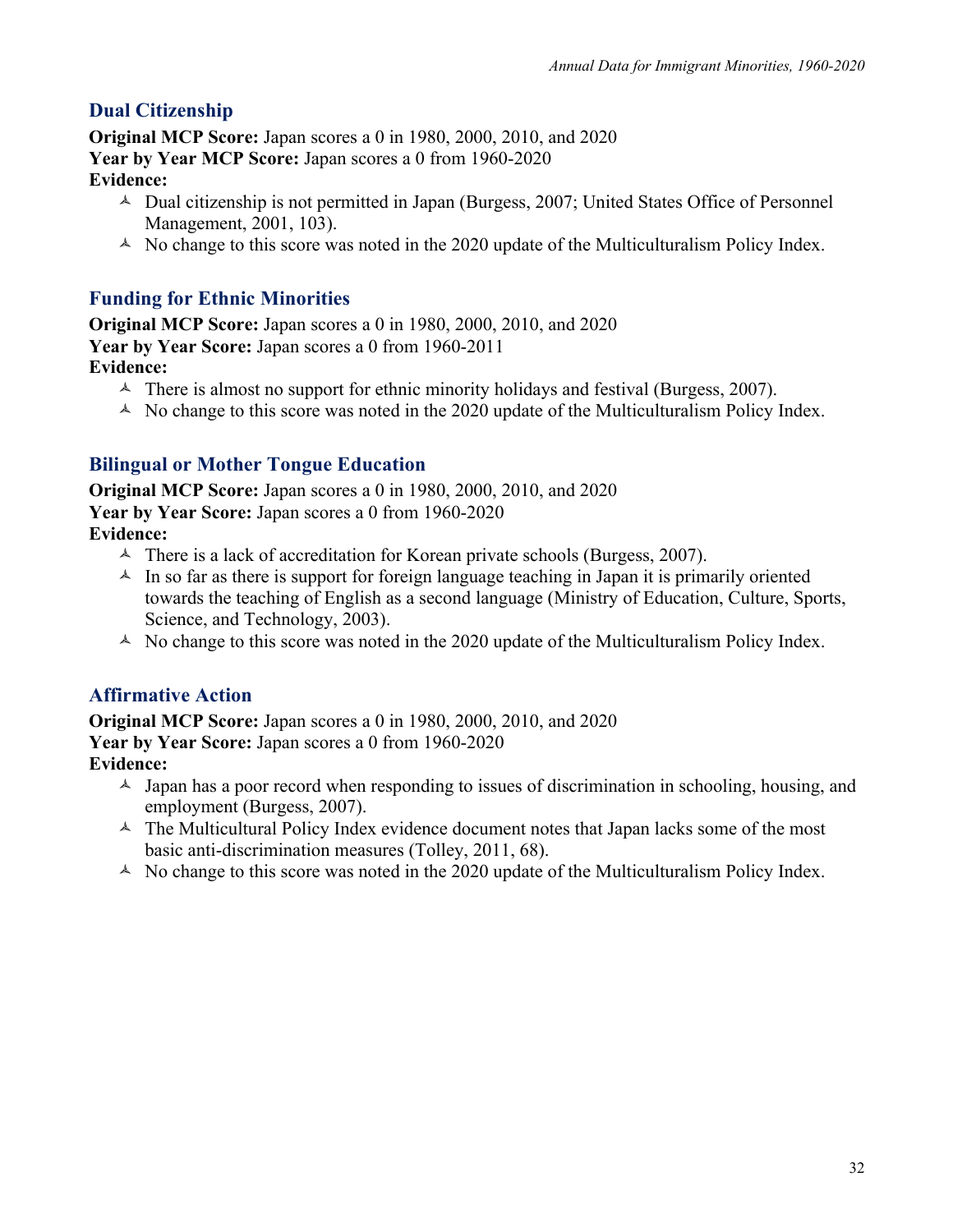# **Netherlands**

## **Constitutional, Legislative or Parliamentary Affirmation of Multiculturalism**

**Original MCP Score:** The Netherlands scores a 1 in 1980, a 0.5 2000, and a 0 in 2010 and 2020 **Year by Year Score:** The Netherlands scores a 0 from 1960-1978, a 1 from 1979-1994, and a 0 from 1995-2020

#### **Evidence:**

- $\triangle$  While the Netherlands never officially adopted multiculturalism, the 1979 Dutch Minorities Policy had a many of the characteristics of a multiculturalism policy (Entzinger, 2006, 182).
- $\triangle$  After the 1994 election, the Christian Democrats replaced Dutch Minorities Policy with the Integration Policy. This shifted Dutch integration policy away from the recognition and maintenance of cultural diversity. The Integration Policy focused heavily on the socio-economic incorporation of immigrants (Bruquetas-Callejo, 2007, 17; Entzinger, 2006, 183; Vasta, 2007, 717).
- $\triangle$  Since 1998 new immigrants have been required to take an integration course (Entzinger, 2006, 9; Vasta, 2007, 718)
- $\triangle$  Since 2003 naturalization has been conditional on passing a civics exam (Klave and Ode, 2009, 8)
- $\text{A}$  In 2006 the Dutch Minister of Culture introduced a cultural Canon of the Netherlands (van Hamersveld and Bina, 2013).
- $\triangle$  In 2007 the New Civic Integration Act broadened compulsory integration programs to all foreigners from outside of the European Union (Klave and Ode, 2009, 6).
- $\triangle$  No change to this score was noted in the 2020 update of the Multiculturalism Policy Index.

# **The Adoption of Multiculturalism in Schools**

**Original MCP Score:** The Netherlands scores a 0 in 1980, 2000, 2010, and 2020 **Year by Year Score:** The Netherlands scores a 0 from 1960-2020 **Evidence:**

- $\triangle$  While the Dutch government has pushed teachers to pay attention to multicultural education, the content and pedagogies of intercultural education have not been officially prescribed in the Netherlands. Intercultural education is not a priority subject in the curriculum (Leeman and Reid, 2006, 65).
- $\triangle$  Starting at the end of the 1980s, the cultural components of programs targeting ethnic minority pupils in education have been replaced by programs that speak to socio-economic disadvantage (Rijkschroeff et al., 2005, 424).
- $\triangle$  No change to this score was noted in the 2020 update of the Multiculturalism Policy Index.

# **The Representation of Ethnic Minorities in the Media**

**Original MCP Score:** The Netherlands scores a 0 in 1980, a 1 in 2000, and a 0.5 in 2010 and 2020 **Year by Year MCP Score:** The Netherlands scores a 0 from 1960-1982, a 0.5 from 1983-1994, a 1 from 1995-2007, and a 0.5 from 2008-2020

#### **Evidence:**

- $\sim$  In 1983 the Dutch government in reports on both media and minorities recognized a need "to" put minorities in a better position in a better position to aspire to emancipation" (Bink, n.d., 3).
- $\triangle$  The Paspoort program was an important program to ethnic minority television viewers from 1982 until its cancellation in 1992 (Awad and Roth, 2011, 406-407).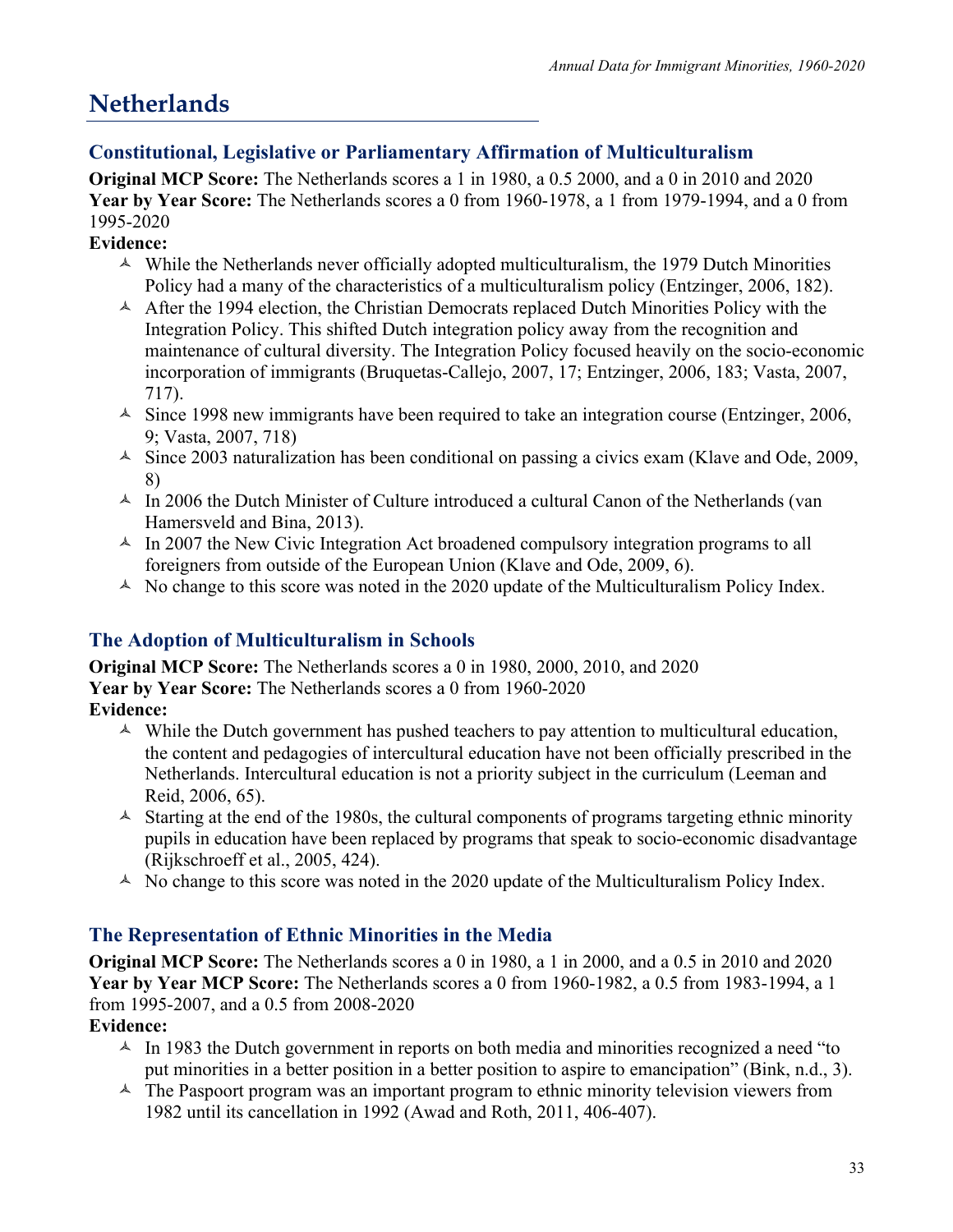- $\triangle$  Between 1989 and 1991 the national broadcast service maintained some air time for ethnic minority programing (Bink, n.d., 3).
- $\triangle$  When a national public broadcaster was created in 1995 it paid special attention to cultural programs. It allocated a minimum of 20% of television time and 25% of radio time to minority programing (Awad and Roth, 2011, 407).
- $\lambda$  Around 2006 the Dutch stopped dedicating broadcast time towards ethnic minority targeted programs (Entzinger, 2006, 182).
- $\sim$  In 2008 the last ethnic group targeted programs on the public broadcaster were replaced by a Dutch language program. This program attempts to reach all ethnic minorities as a whole (Awad and Roth, 2011, 401).
- $\triangle$  The national broadcaster has been putting significant funding towards ethnic minority targeted funding between 2006-2011 (van Hamersveld and Bina, 2013).
- $\triangle$  No change to this score was noted in the 2020 update of the Multiculturalism Policy Index.

#### **Exemptions from Dress Codes**

**Original MCP Score:** The Netherlands scores a 0 in 1980, a 0.5 in 2000 and 2010, and a 0 in 2020 **Year by Year Score:** The Netherlands scores a 0 between 1960-1997, a 0.5 between 1998-2018, and a 0 from 2019-2020

#### **Exemptions:**

- $\triangle$  Since the 1980s courts and the Equal Treatment Commission have ruled that headscarves can only be banned from public places on narrow grounds (Barnett, 2013).
- $\triangle$  In 1998 the National Committee on Equal Treatment decided in favour of a teacher who wanted to wear a headscarf in school (Islamic Human Rights Commission, 2004).
- $\text{A}$  In 2000 the Dutch police service proposed to include headscarves within the Dutch uniform, but no action was taken on this after public debate on the subject (Islamic Human Rights Commission, 2004).
- $\sim$  In 2008 the Equal Treatment Commission ruled a prohibition of a female officer wearing a headscarf while on duty was ruled to be breach of equal treatment. The Commission did consider in the ruling that the officer had limited contact with the public (Holtmaat, 2012, 24).
- $\triangle$  The Multiculturalism Policy Index notes that legislation was introduced in 2018 forbidding individuals from covering their faces in public, with the legislation coming into effect in 2019 (Tolley et al., 2021).

#### **Dual Citizenship**

**Original MCP Score:** The Netherlands scores a 1 in 1980, and a 0.5 in 2000, 2010, and 2020 **Year by Year Score:** The Netherlands scores a 0.5 from 1960-1991, a 1 from 1992-1996, and a 0.5 from 1997-2020

#### **Exemptions:**

- $\sim$  In 1953 the Dutch government retroactively applied 1892 automatic citizenship acquisition retroactively to third generation immigrants. This was done even though it was likely to create a significant number of cases of dual citizenship (van Oers et al., 2013, 5).
- $\triangle$  The 1985 Nationality Act allows dual citizenship when an applicant cannot be reasonably expected to renounce their foreign citizenship. The individual has to have done all possible to try to renounce foreign citizenship (Vink, 2001, 885-886).
- $\triangle$  In 1992 the requirement for individuals to applying for Dutch citizenship to renounce foreign citizenship was removed (Entzinger, 2006, 190; van Oers et al., 2013, 1)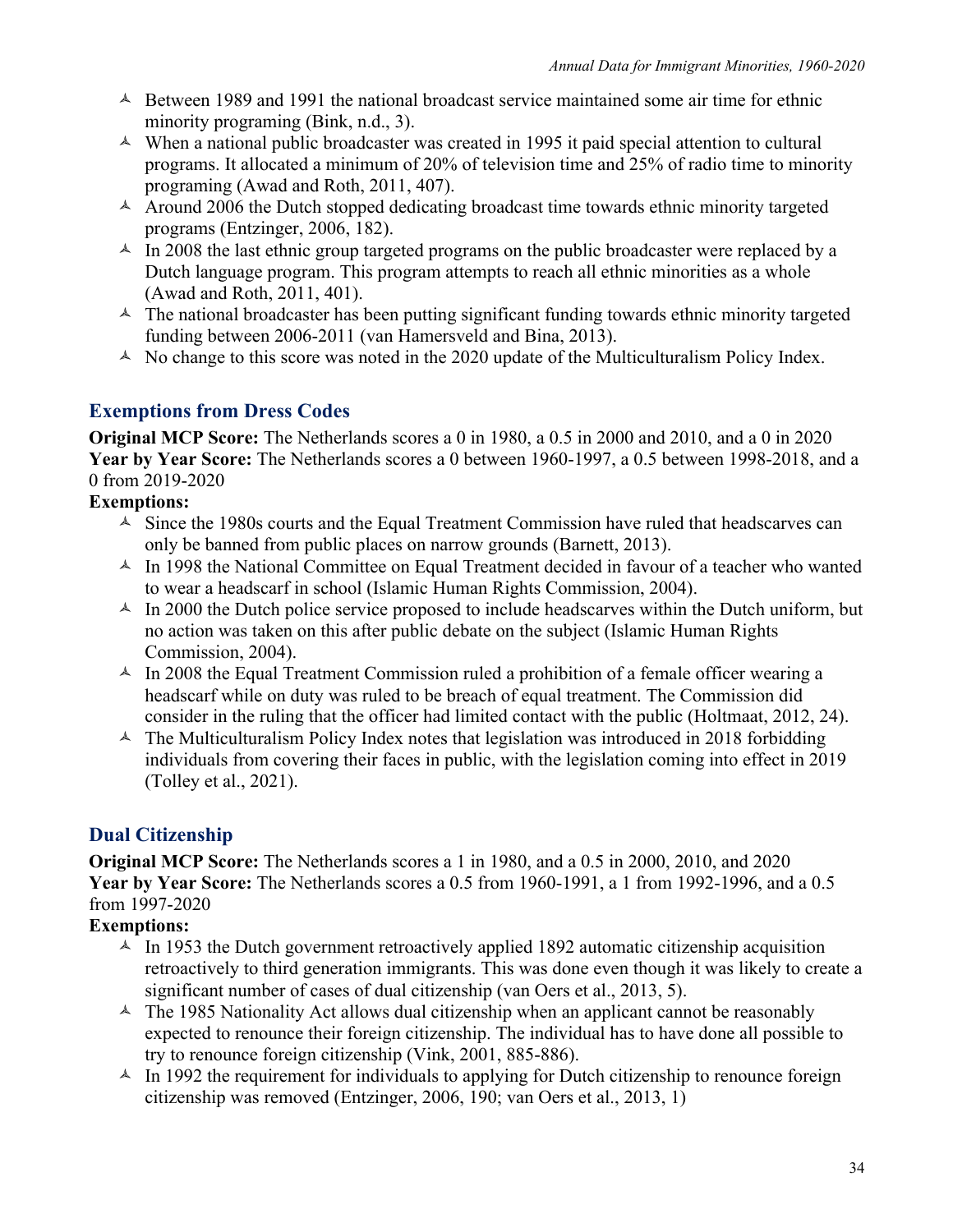- $\triangle$  In 1997 the policy allowing dual citizenship was repealed. Citizenship laws reverted to the way that they were prior to 1992 (Entzinger, 2006, 190; van Oers et al., 2013, 1).
- $\triangle$  No change to this score was noted in the 2020 update of the Multiculturalism Policy Index.

### **Funding for Ethnic Minorities**

**Original MCP Score:** The Netherlands scores a 0.5 in 1980, 2000, 2010 and a 0 in 2020 **Year by Year Score:** The Netherlands scores a 0.5 from 1960-2012, and a 0 from 2013-2020 **Evidence:**

- $\triangle$  As early as the 1950s and 1960s funding existed for some immigrants to assist with settlement. By the 1970s the funding was being extended to help ethnic minority groups preserve their identity (Oostindie, 2010, 40-41).
- $\triangle$  Funding for ethnic-minority programs in the Netherlands has been substantial through the 1970s and 1980s (Entzinger, 2006, 182).
- $\uparrow$  In the 1990s funding to ethnic minorities was cut significantly (Entzinger, 2006, 190).
- $\triangle$  The Multiculturalism Policy Index notes that consultative bodies that had previously received support from the national government no longer do so (Tolley et al., 2021). The Migration Policy Index identifies this support as being cut at the beginning of 2013 (MIPEX, 2015). The European Commission further notes that immigrant civil society organizations have lost state support, though the European Commission does not specify an exact year for when this occurred (European Commission, 2019).

### **Bilingual and Mother Tongue Education**

**Original MCP Score:** The Netherlands scores a 1 in 1980, and a 0 in 2000, 2010, and 2020 **Year by Year Score:** The Netherlands scores a 0 from 1960-1973, a 1 from 1974-1993, and a 0 from 1994-2020

**Evidence:**

- $\triangle$  In 1974 immigrant minority language education was introduced for a large number of primary school students (Entzinger, 2006, 180; Vermeulen, 1997, 79).
- $\triangle$  Mother tongue education teaching began to disappear in 1994 from with the shift from the Minorities Policy to the Integration Policy (Entzinger, 2006, 183).
- $\triangle$  No change to this score was noted in the 2020 update of the Multiculturalism Policy Index.

### **Affirmative Action**

**Original MCP Score:** The Netherlands scores a 0 in 1980, a 1 in 2000, and a 0 in 2010 and 2020 **Year by Year Score:** The Netherlands scores a 0 from 1960-1993, a 1 from 1994-2003, and a 0 from 2004-2020

**Evidence:**

- $\triangle$  Between 1986 and 1995 the government tried to increase the number of ethnic minorities they employed to 5% in response to an Advisory Council Report. They failed to do so (Vermeulen, 1997, 49).
- $\triangle$  The Fair Employment of Ethnic Minorities Bill from 1994 required firms with more than 35 employees to the number of ethnic minorities they have working for them. They also need to report on what they have done to increase the number of ethnic minority employees they have (Vermeulen, 1997, 50).
- $\triangle$  Compliance with the Fair Employment of Ethnic Minorities Bill was limited and in 2004 the reporting requirement of the legislation was removed (Entzinger, 2006, 191).
- $\triangle$  No change to this score was noted in the 2020 update of the Multiculturalism Policy Index.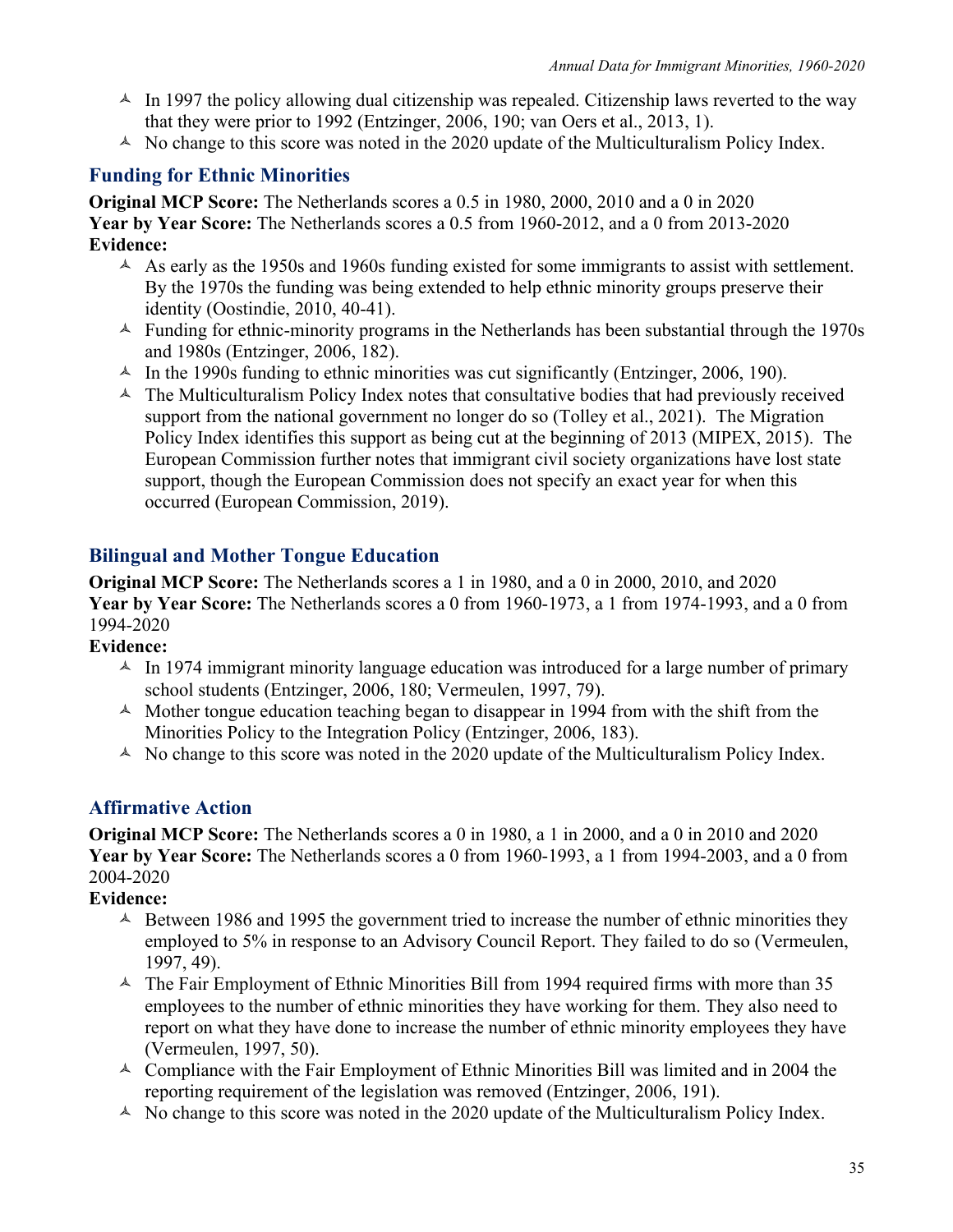# **New Zealand**

# **Constitutional, Legislative, Parliamentary Affirmation of Multiculturalism**

**Original MCP Score:** New Zealand scores a 0.5 in 1980, 2000, 2010, and 2020 **Year by Year Score:** New Zealand scores a 0 from 1960-1984, and a 0.5 from 1985-2020 **Evidence:**

- $\triangle$  The Treaty of Waitnai provides a basis for bicultural recognition of the state with respect the Maori since 1840. This bicultural recognition has been a barrier to the recognition of New Zealand as multicultural. The Maori see multiculturalism as a threat to the status they have with respect to bicultural recognition (Spoonley, 2005, 19-21).
- $\triangle$  The 1985 Law Commission Act requires the Law Commission to review laws while taking into account both the special place of the Maori in New Zealand and New Zealand's multicultural character (Law Commission Act 1985, 2005).
- $\triangle$  New Zealand created an Office of Ethnic Affairs in 2001 to promote ethnic diversity and to engage and assist ethnic minorities in a variety of ways (Office of Ethnic Affairs, 2012).
- $\triangle$  No change to this score was noted in the 2020 update of the Multiculturalism Policy Index.

# **The Adoption of Multiculturalism in Schools**

**Original of MCP Score:** New Zealand scores a 0.5 in 1980, and a 1 in 2000, 2010, and 2020 **Year by Year Score:** New Zealand scores a 0 from 1960-1988, and a 1 from 1989-2020 **Evidence:**

- $\triangle$  The National Education Guidelines of 1989 require that schools develop charters that reflect both New Zealand's cultural diversity, and the special place of the Maori (Ministry if Education 2012).
- $\sim$  Curriculum reports in New Zealand in 1994 and 1997 note the active adoption of multiculturalism in the English and Social Studies Curriculums respectively (Keown et al., 2005, 131, 145).
- $\text{A}$  In 2004 respect for diverse ethnic and cultural heritage in New Zealand is included as a National Education Goal (Ministry of Education, 2009).
- $\sim$  The 2007 and 2010 Statements of Intent on education both include a mention of the importance of preparing children to engage with a multicultural world (Ministry of Education (New Zealand), 2007, 26; Ministry of Education, 2010a, 8).
- $\triangle$  No change to this score was noted in the 2020 update of the Multiculturalism Policy Index.

# **The Representation of Ethnic Minorities in the Media**

**Original MCP Score:** New Zealand scores a 0 in 1980, and a 1 in 2000, 2010, and 2020 **Year by Year Score:** New Zealand scores a 0 from 1960-1988, and a 1 from 1989-2020 **Evidence:**

- $\triangle$  The 1976 Broadcasting Act does not include ethnic or cultural diversity in the principles that should guide either public or general broadcasting (Broadcasting Act 1976, 1981).
- $\triangle$  The 1989 New Zealand Broadcasting Act requires the Broadcasting Commission to ensure that programing reflects New Zealand's diverse religious and ethnic communities (Broadcasting Act 1989, 2013)
- $\triangle$  New Zealand's public broadcaster (NZ On Air) includes diversity as one of its core broadcasting values (NZ On Air, 2009).
- $\triangle$  No change to this score was noted in the 2020 update of the Multiculturalism Policy Index.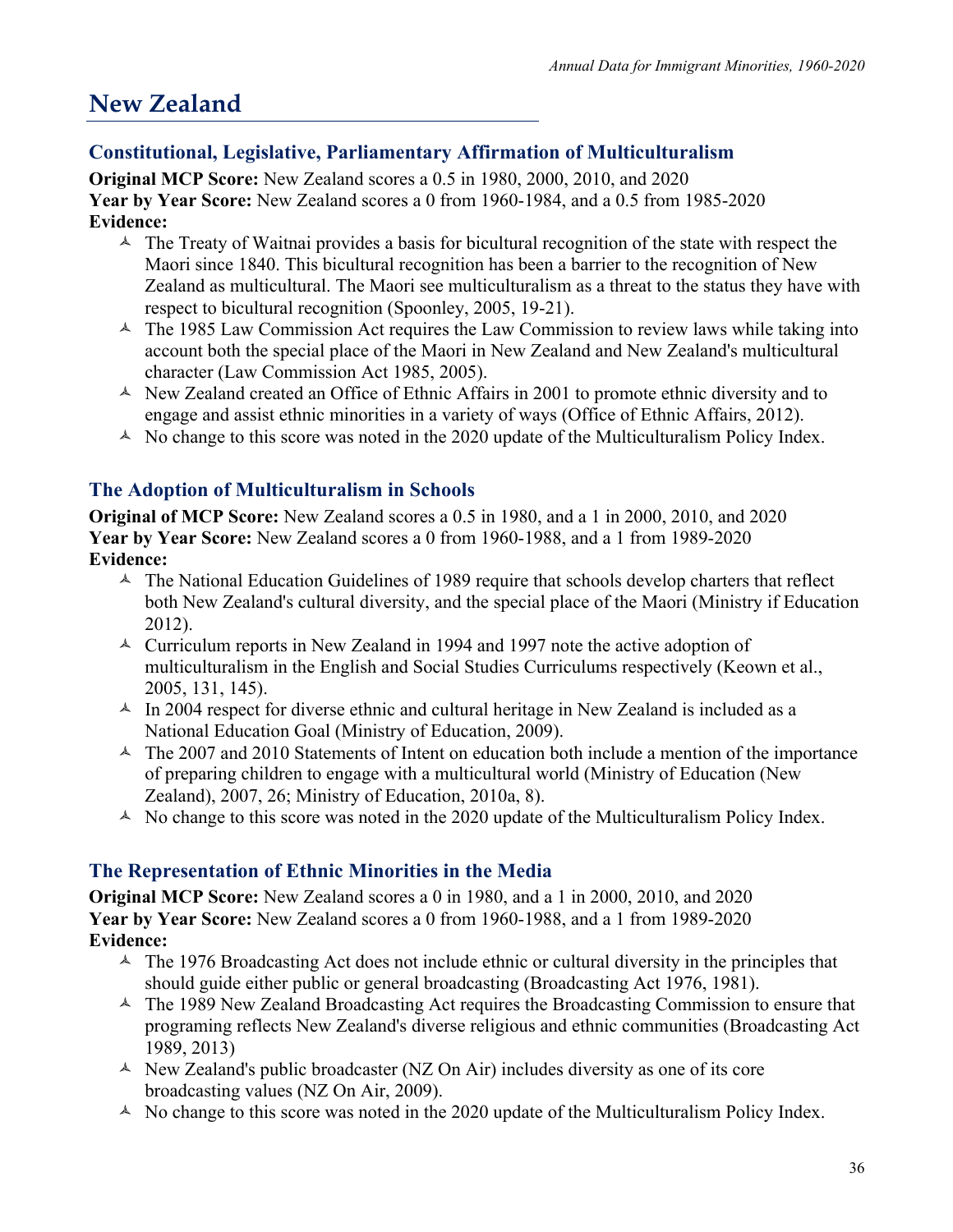## **Exemptions from Dress Codes**

**Original MCP Score:** New Zealand scores a 0.5 in 1980 and 2000, and a 1 in 2010 and 2020 **Year by Year Score:** New Zealand scores a 0 from 1960-1971, a 0.5 from 1972-2007, and a 1 from 2008-2020

**Evidence:**

- $\triangle$  The 1971 Race Relations Act, which came into force in 1972, makes it unlawful to deny people access to public places based on race, ethnic, or national origin. This Act played a role in allowing Sikh police officers to wear turbans with their uniforms (Human Rights Commission, 2012).
- $\triangle$  The Human Rights Act of 1993 prohibits discrimination on grounds such as religion. The Human Rights Commission has noted that the prohibition of wearing Islamic dress to school contravenes this Act (Human Rights Commission, 2005a).
- $\triangle$  In 2004 a New Zealand court judge did not allow a Muslim woman to give testimony wearing a burqa, but did allow her to give testimony behind a screen visible to only the judge, counsel, and female court staff) (Human Rights Commission, 2013).
- $\text{A}$  The 2020 update of the Multiculturalism Policy Index scored New Zealand a 1 in 2020 and revised its score to 1 in 2010 based on evidence from Spennemann (2020) that Sikhs were allowed exemptions to wear turbans in place of motorcycle helmets in 2005 and that religious exemptions were allowed for police uniforms in 2008.

# **Dual Citizenship**

**Original MCP Score:** New Zealand scores a 1 in 1980, 2000, 2010, and 2020 **Year by Year Score:** New Zealand scores a 1 from 1960-2020 **Evidence:**

- $\triangle$  Nothing in the 1997 Citizenship Act prevents individuals from holding dual citizenship (Citizenship Act 1977, 2012; United States Office of Personnel Management, 2001, 145).
- $\triangle$  There is nothing that suggests that 1948 British Nationality and New Zealand Citizenship Act prohibited dual citizenship (Archives New Zealand, 2013).
- $\triangle$  No change to this score was noted in the 2020 update of the Multiculturalism Policy Index.

# **Funding of Ethnic Groups**

**Original MCP Score:** New Zealand scores a 0 in 1980, a 1 in 2000, and a 1 in 2010 and 2020 **Year by Year Score:** New Zealand scores a 0 from 1960-1985, and a 1 from 1986-2020 **Evidence:**

- $\triangle$  The Community Organization Grants Scheme has been in operation since 1986. It has provided support to a variety of different community organizations. Ethnic minorities organizations are listed as priority organizations for grants dating at least as far back as 2003. Money has continued to go to ethnic minority organizations through the COGS program through 2009 (Department of Internal Affairs, 2004, 5; Martin Jenkins, 2010, 42).
- $\triangle$  Since 2004 funding has been available to Chinese community organizations through the Chinese Poll Tax Heritage Trust Fund. This money is part of restitution for New Zealand's poll tax on members of the Chinese community (Department of Internal Affairs, 2011).
- $\triangle$  Since 2007 New Zealand has been running the Connecting Diverse Communities program, seeking to build connections between members of different ethnic and cultural communities (Minsitry of Social Development, n.d.).
- $\triangle$  No change to this score was noted in the 2020 update of the Multiculturalism Policy Index.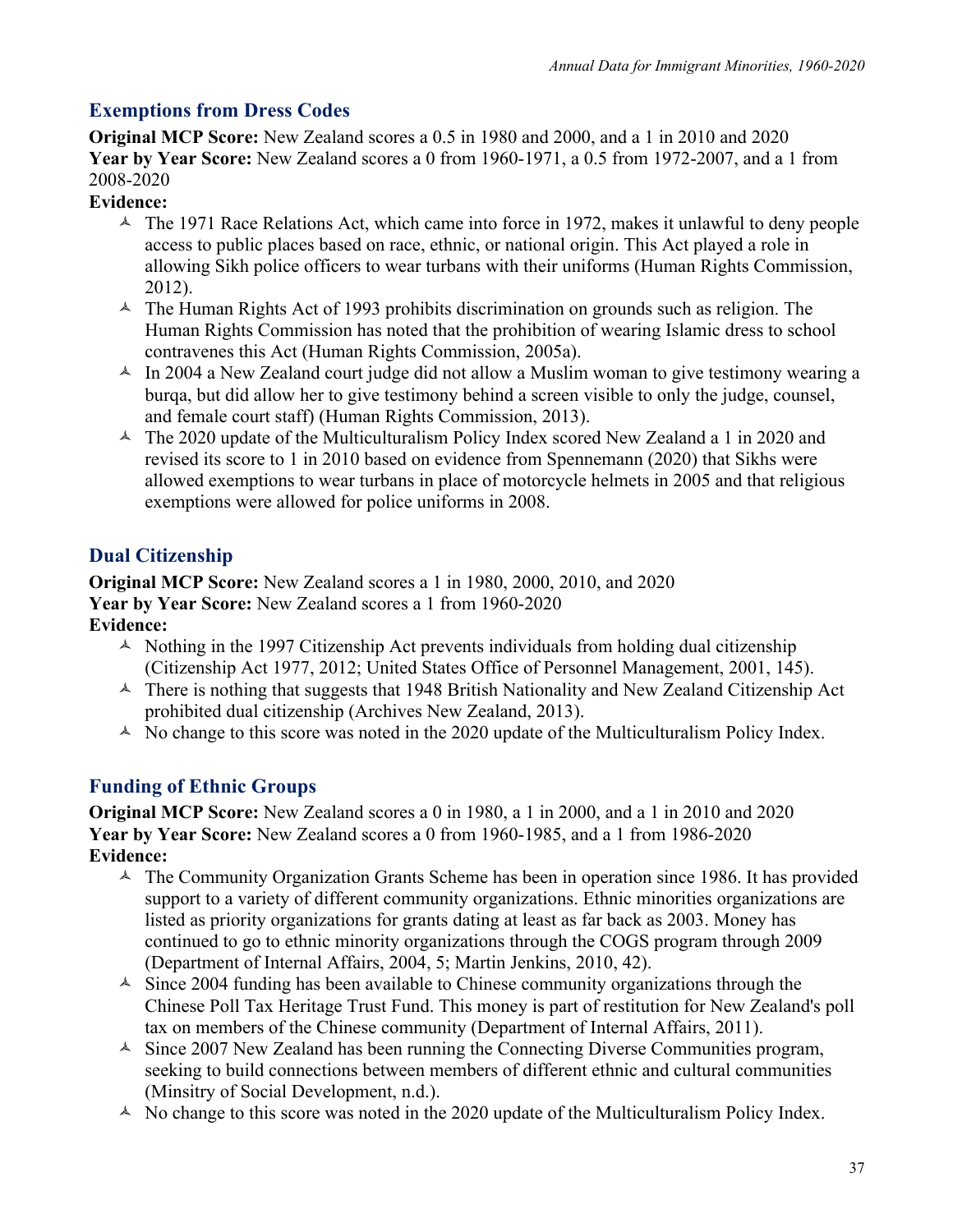# **Bilingual or Mother Tongue Education**

**Original MCP Score:** New Zealand scores a 0 in 1980 and 2000, and a 1 in 2010 and 2020 **Year by Year Score:** New Zealand scores a 0 from 1960-2009, and a 1 in 2010 and 2020 **Evidence:**

- $\triangle$  Up until 2005 New Zealand lacked a strategy with respect to language education. In the 2007 and 2008 there was still limited policy in place to ensure that immigrants could obtain mother tongue education (Human Rights Commission, 2008, 4).
- $\triangle$  The 2009/2010 Workforce Advisory Group recommended bolstering New Zealand's capacity to in a variety of cultural identities and languages (Ministry of Education, 2010b, 18).
- $\triangle$  No change to this score was noted in the 2020 update of the Multiculturalism Policy Index.

# **Affirmative Action**

**Original MCP Score:** New Zealand scores a 0 in 1980, 2000, 2010, and 2020 **Year by Year Score:** New Zealand scores a 0 from 1960-2020 **Evidence:**

- $\triangle$  In 2004 the Equal Employment Opportunity Act was designed to eliminate discrimination in the workplace. The Act only includes limited reporting requirements and as a result progress in terms of equal hiring outcomes has been limited (Human Rights Commission, 2005b, 7-9).
- $\triangle$  No change to this score was noted in the 2020 update of the Multiculturalism Policy Index.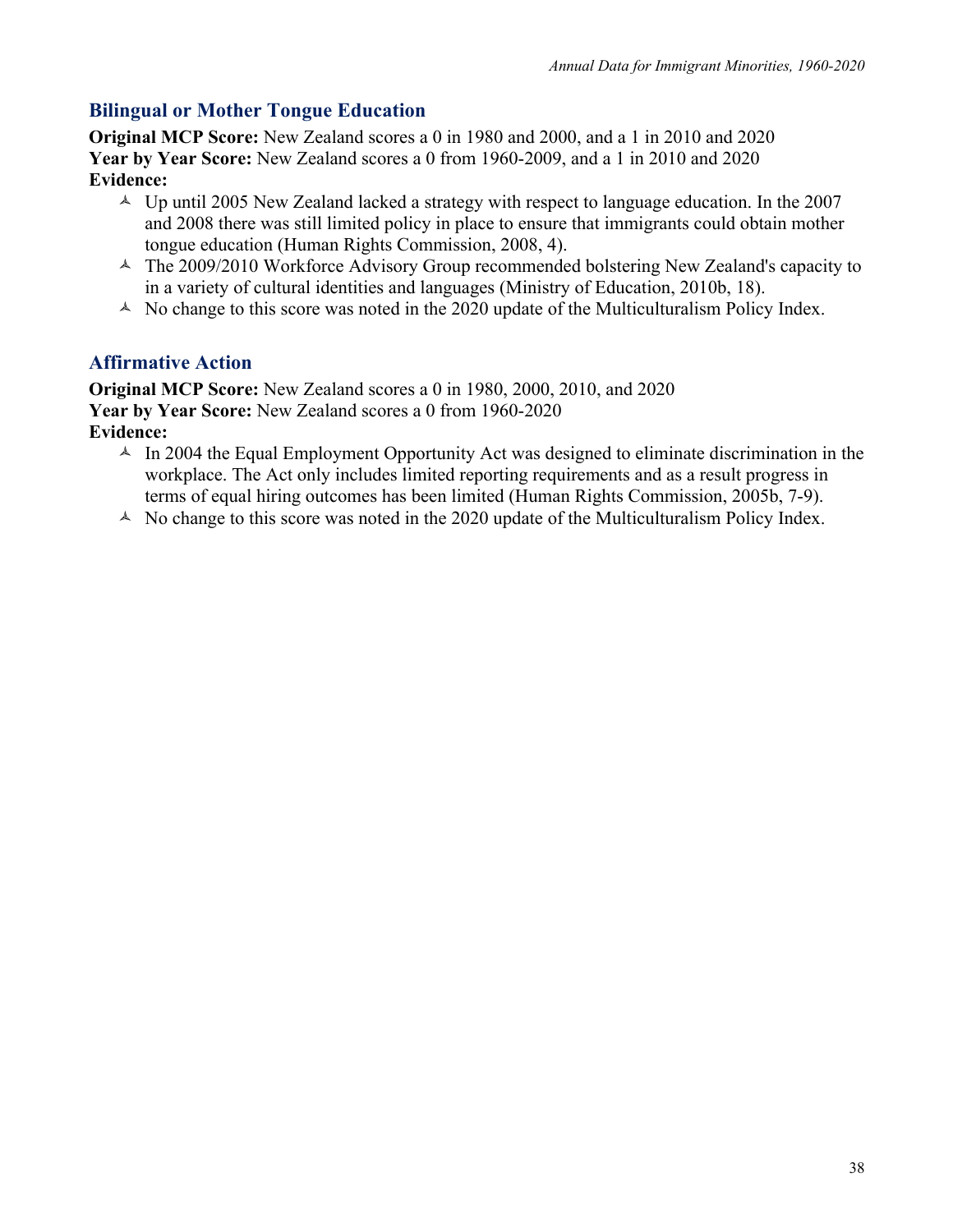# **Norway**

# **Constitutional, Legislative, and Parliamentary Affirmation of Multiculturalism**

**Original MCP Score:** Norway scores a 0 in 1980, 2000, 2010, and 2020 **Year by Year Score:** Norway scores a 0 from 1960-2020

## **Evidence:**

- $\triangle$  Since the 1980s Norway has adopted immigrant integration policies that focus more on socioeconomic integration than on multiculturalism (Hagelund, 2002, 402-403).
- $\triangle$  In 1988 a government white paper noted that immigrants should have the freedom of choice to maintain their culture and language, but that this should not come at the expense of learning Norwegian or acquiring knowledge about Norwegian society (Hagelund, 2002, 407).
- $\triangle$  There is some recognition of national minorities in Norway, such as the Sami, Jews, Kvens, or Roma, but no recognition of ethnic minorities (Mangset and Kleppe, 2013).
- $\triangle$  No change to this score was noted in the 2020 update of the Multiculturalism Policy Index.

## **The Adoption of Multiculturalism in Schools**

**Original MCP Score:** Norway scores a 0 in 1980 and 2000, a 0.5 in 2010, and a 1 in 2020 **Year by Year Score:** Norway scores a 0 from 1960-2003, a 0.5 from 2004-2011, and a 1 from 2012- 2020

### **Evidence:**

- $\triangle$  The 1998 Norwegian Education Act does note the importance of cultural diversity in education, but it also notes the importance of education based on Christian and Humanist values (Act of 17 July 1998 no. 61 Relating to Primary and Secondary Education and Training, 2010).
- $\triangle$  The Equal Education in Practice program targeted at ethnic minority education has been in place since 2004 (Norwegian Ministry of Education and Research, 2007a, 7).
- $\triangle$  The goals of the Equal Education in Practice make some reference to creating an education that is more responsive to immigrants. At the same time, it placed a heavy emphasis on integration particularly on increased Norwegian language acquisition (Norwegian Ministry of Education and Research, 2007a, 7).
- $\triangle$  The Multiculturalism Policy Index notes that in 2012 additions to the Norwegian curriculum included an emphasis on the value of diversity and multiculturalism. This was coupled with offers of training in multicultural pedagogy for teachers. The importance of diversity and identity was also included in the core and primary school curriculum for in 2017 (Tolley et al., 2021).

## **The Representation of Ethnic Minorities in the Media**

**Original MCP Score:** Norway scores a 0 in 1980, 2000, 2010, and 2020 **Year by Year Score:** Norway scores a 0 from 1960-2020 **Evidence:**

- $\triangle$  Neither the 1992 Broadcasting Act, nor the 1997 Media Ownership Act, contain measures that speak to sensitivity towards ethnic or cultural broadcasting (Act No. 127 of 4 December 1992 Relating to Broadcasting, 2005; Media Ownership Act, 1997).
- $\triangle$  The 2008 Nordic Council Report noted that the Norwegian media is culturally homogenous (Mangset and Kleppe, 2013).
- $\triangle$  No change to this score was noted in the 2020 update of the Multiculturalism Policy Index.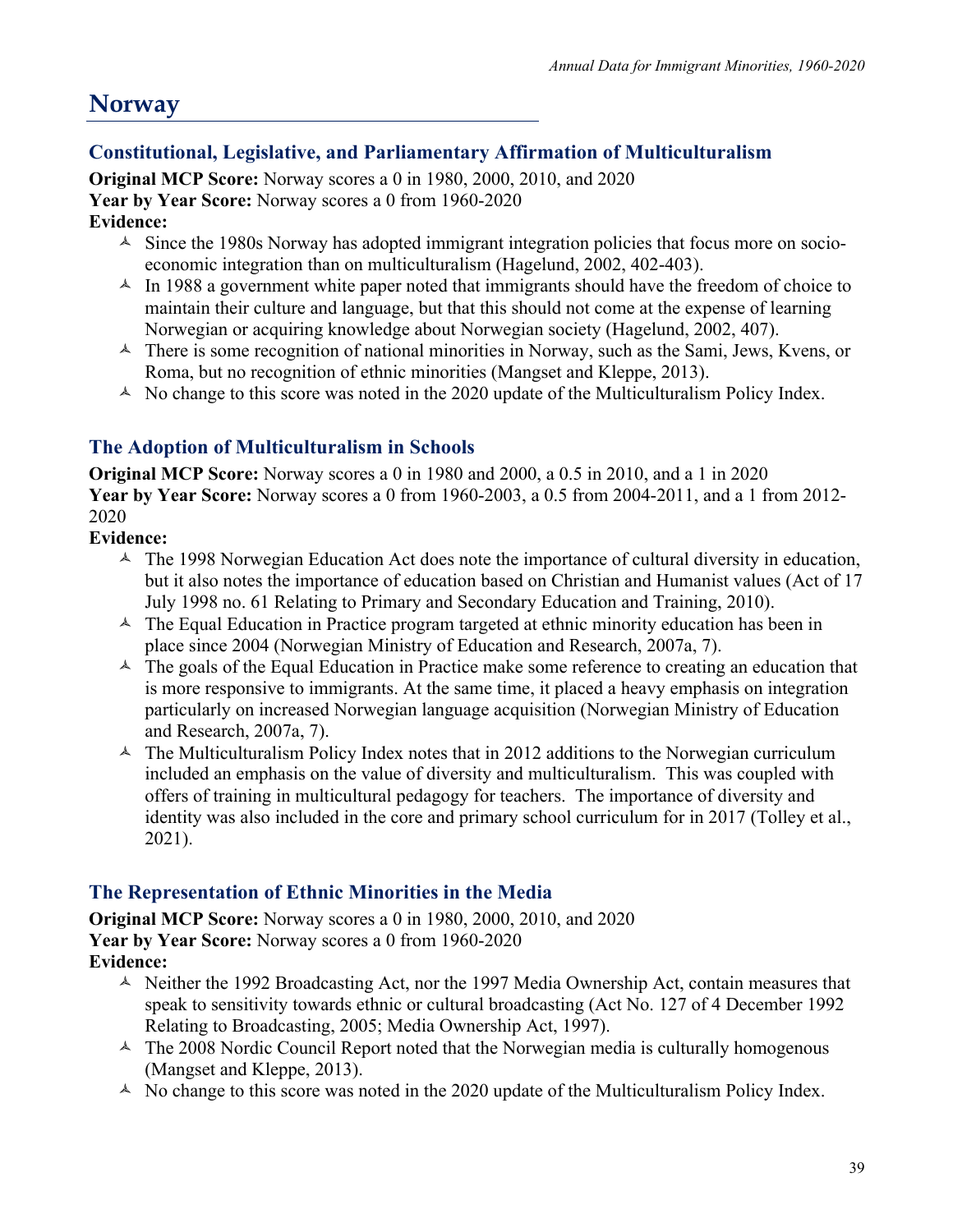# **Exemptions from Dress Codes**

**Original MCP Score:** Norway scores a 0 in 1980 and 2000, a 0.5 in 2010, and a 0 in 2020 **Year by Year Score:** Norway scores a 0 from 1960-2003, a 0.5 from 2004-2017, and a 0 from 2018- 2020

### **Evidence:**

- $\triangle$  In 2004 the Gender Equality Ombud ruled against a firm that had fired a woman for refusing to take off her hijab (Islamic Human Rights Commission, 2004).
- $\triangle$  In 2010 a Norwegian Court ruled that a police ban on officers wearing a hijab was illegal (Al Arabiya News, 2010).
- $\triangle$  In 2013 The Minister of Culture decided that the hijab would not be incorporated into police uniforms in spite of Faith and Ethics Policy Committee Recommendations to the contrary (Norway Post, 2013).
- $\triangle$  The Multiculturalism Policy Index notes that in 2018 the Norwegian government banned burgas and niqabs from daycares, schools, and universities (Tolley et al., 2021).

# **Dual Citizenship**

**Original MCP Score:** Norway scores a 0 in 1980, 2000, and 2010 and a 1 in 2020 **Year by Year Score:** Norway scores a 0 from 1960-2019 and a 1 in 2020 **Evidence:**

- $\triangle$  Prior to 2020 Norway did permit dual citizenship, except in cases where an individual receives citizenship from her parents, or where an individual is born in a foreign country to Norwegian parents (Norwegian Directorate of Immigration, 2012; United States Office of Personnel Management, 2001, 150).
- $\triangle$  The Multiculturalism Policy Index notes that as of January 1, 2020, Norwegians are allowed to hold dual citizenship (Tolley et al., 2021).

# **Funding of Ethnic Minorities**

**Original MCP Score:** Norway scores a 0 in 1980 and 2000, and a 1 in 2010 and 2020 **Year by Year Score:** Norway scores a 0 from 1960-2005, and a 1 from 2006-2020 **Evidence:**

- $\lambda$  2006 saw a significant increase in grants to funding projects for cultural diversity, with funding jumping from 4.2% in 2003 of grants for cultural programs to 7.5% in 2006 (Mangset and Kleppe, 2013).
- $\text{A}$  In 2006 299 organizations were awarded grants to work on programs that contributed to or promoted the interests of immigrants (Ministry of Children, Equality, and Social Inclusion, 2008).
- $\triangle$  In 2008 Norway introduced an additional trial funding program that granted money to voluntary associations assisting with immigrant integration (Ministry of Children, Equality, and Social Inclusion, 2008).
- $\text{A}$  In 2012 Norway continued to support local and national organizations that supported immigrant integration (Ministry of Children, Equality, and Social Inclusion, 2012).
- $\triangle$  No change to this score was noted in the 2020 update of the Multiculturalism Policy Index.

# **Bilingual or Mother Tongue Education**

**Original MCP Score:** Norway scores a 0 in 1980 and 2000, and a 1 in 2010 and 2020 **Year by Year Score:** Norway scores a 0 from 1960-2003, and a 1 from 2004-2020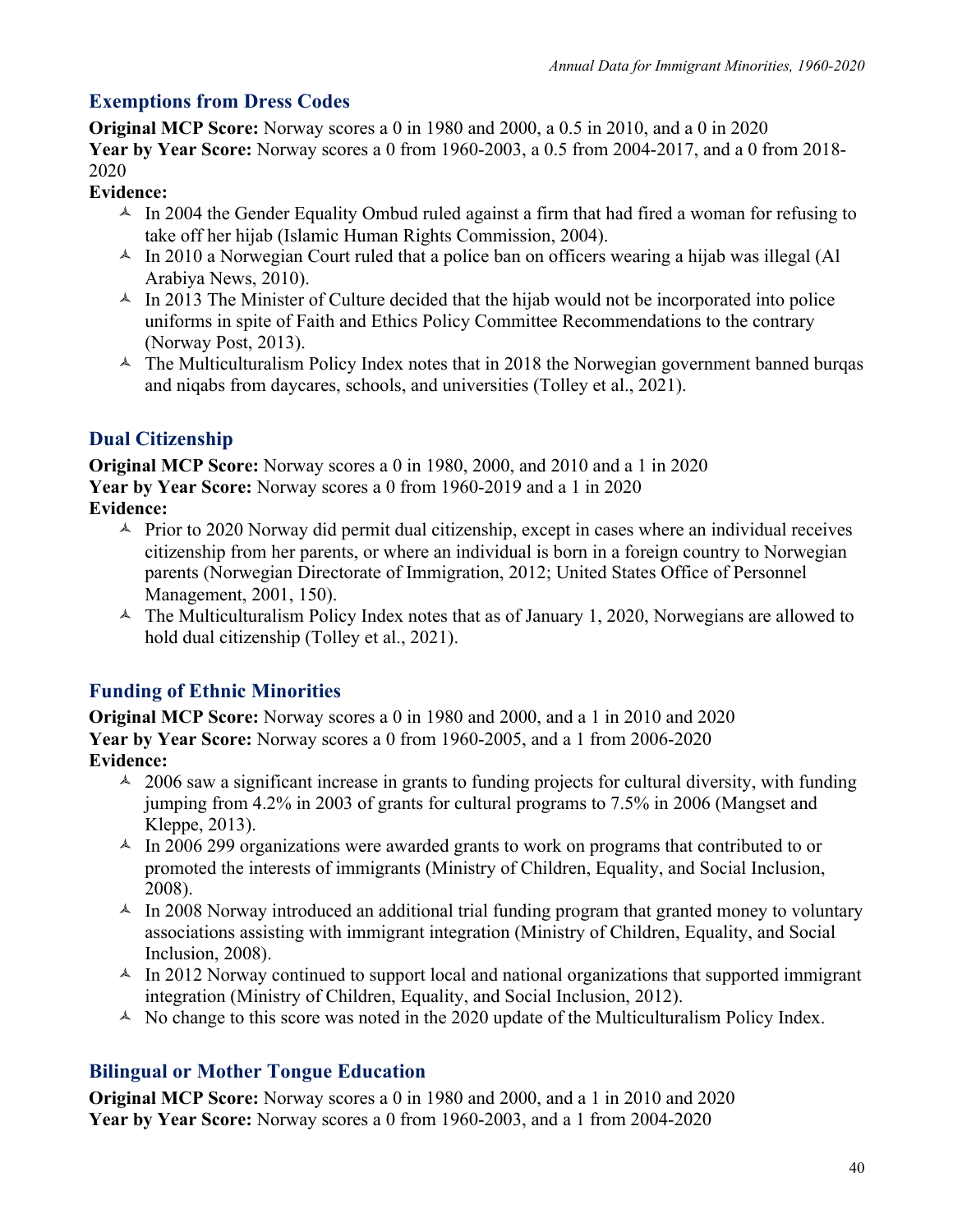#### **Evidence:**

- $\triangle$  The 2004 amendment to section 2-8 of the Education Act requires municipalities to provide separate, mother tongue, education tuition to students with a limited knowledge of Norwegian (Directorate-General for Education and Culture, 2004, 3-4; Mangset and Kleppe, 2013).
- $\triangle$  The 2007 Equal Education in Practice Plan included new curriculum for both basic Norwegian classes for immigrant children as well as for mother tongue education (Norwegian Ministry of Education and Research 2007b, 23).
- $\triangle$  No change to this score was noted in the 2020 update of the Multiculturalism Policy Index.

#### **Affirmative Action**

**Original MCP Score:** Norway scores a 0 in 1980 and 2000, and a 0.5 in 2010 **Year by Year Score:** Norway scores a 0 from 1960-2006, and a 0.5 from 2007-2011 **Evidence:**

- $\text{A}$  In 2003 a Norwegian court found laws reserving some university positions for women to be unlawful, but did suggest that it would be possible to adopt some moderate quotas with respect to affirmative action (Lismoean, 2003).
- $\triangle$  The Multicultural Policy Index evidence document notes that Norway to introduce moderate affirmative action quotas for immigrants in 2007 (Tolley, 2011, 80).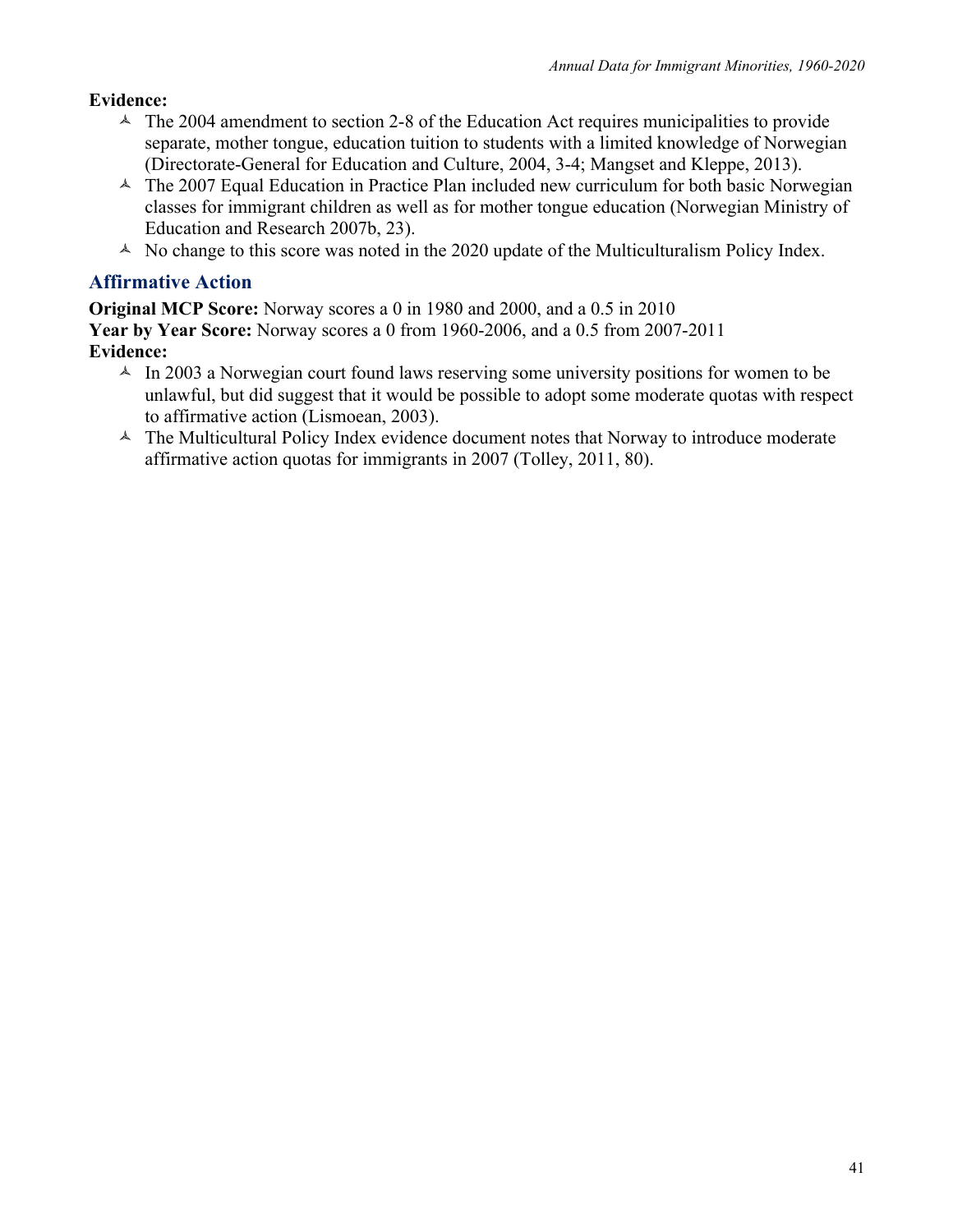# **Portugal**

# **Constitutional, Legislative, or Parliamentary Affirmation of Multiculturalism**

**Original MCP Score:** Portugal scores a 0 in 1980, and a 0.5 in 2000, 2010, and 2020 **Year by Year Score:** Portugal scores a 0 from 1960-1995, and a 0.5 from 1996-2020 **Evidence:**

- $\triangle$  The Coordinating Office for Multicultural Education Programs was launched in 1991. It focuses specifically on multiculturalism as it relates to education (Santos, 2004).
- $\triangle$  The High Commissioner for Immigration and Ethnic Minorities in Portugal was established in 1996 (Santos, 2004; Gomes et al., 2013)
- $\triangle$  In 2002 the High Commissioner for Immigration and Ethnic Minorities became the High Commission for Immigration and Ethnic Minorities, and in 2007 the Commission became the High Commissioner for Immigration and Intercultural Dialogue (Family Reunification Project, 2013; Santos, 2004).
- $\triangle$  No change to this score was noted in the 2020 update of the Multiculturalism Policy Index.

# **The Adoption of Multiculturalism in Schools**

**Original MCP Score:** Portugal scores a 0 in 1980, and a 0.5 in 2000, 2010, and 2020 **Year by Year Score:** Portugal scores a 0 from 1960-1990, and 0.5 from 1991-2020 **Evidence:**

- $\triangle$  In 1991 the Coordinating Office for Multicultural Education Programmes was launched, and the Ministry of Education undertook a project to reform the Portuguese education system to make it more responsive to cultural diversity (Martins, 2008, 197; Santos, 2004).
- $\triangle$  The second phase of the implementation of intercultural education took place in 1993. This phase paid particular attention to the integration of immigrants (Martins, 2008, 198).
- $\triangle$  The first multicultural education programs to be implemented were done so in 1996. These programs covered a limited number of state primary schools (Gomes et al., 2013).
- $\text{A}$  Intercultural education programs continued to be developed in Portugal through 2001 and 2007 (Martins, 2008, 199-202).
- $\triangle$  No change to this score was noted in the 2020 update of the Multiculturalism Policy Index.

## **The Representation of Ethnic Minorities in the Media**

**Original MCP Score:** Portugal scores Portugal scores a 0 in 1980 and 2000, and a 0.5 in 2010 and 2020

**Year by Year Score:** Portugal scores a 0 from 1960-1998, and a 0.5 from 1998-2020 **Evidence:**

- $\triangle$  Legislation that provided for the legal recognition of immigrant associations also granted them a right to participate in assignment of public broadcasting time process. This was done in 1999. (Sardinha, 2007, 14-15).
- $\uparrow$  There are references to catering to the needs of specific groups, and to pluralism in general in the 2007 Television Act. There are no, however, references to ethnic or cultural minority programing (Approves the Television Law, 2011).
- $\triangle$  No change to this score was noted in the 2020 update of the Multiculturalism Policy Index.

# **Exemptions for Dress Codes**

**Original MCP Score:** Portugal scores a 0 in 1980, 2000, 2010, and 2020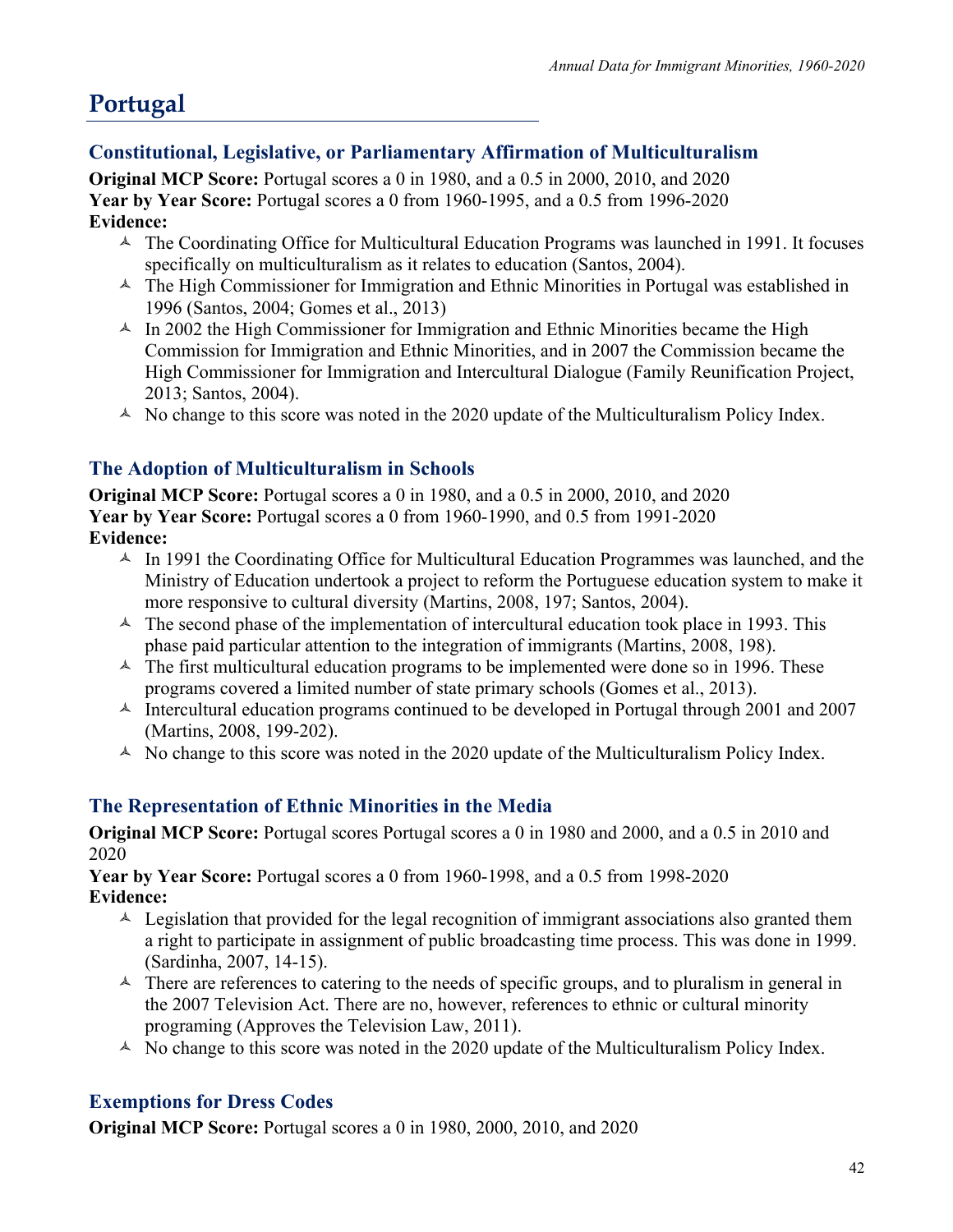**Year by Year Score:** Portugal scores a 0 from 1960-2020 **Evidence:**

- $\uparrow$  There are no exemptions to health and safety regulations for religious or ethnic groups in Portugal (Malheiros and Rosado, 2012, 70).
- $\triangle$  No change to this score was noted in the 2020 update of the Multiculturalism Policy Index.

# **Dual Citizenship**

**Original MCP Score:** Portugal scores a 1 in 1980, 2000, 2010, and 2020 **Year by Year Score:** Portugal scores a 0 from 1960-1980, and a 1 from 1981-2020 **Evidence:**

- $\triangle$  Portugal allowed dual citizenship in 1981 (Faist and Gerdes, 2008, 6).
- $\triangle$  No change to this score was noted in the 2020 update of the Multiculturalism Policy Index.

# **Funding of Ethnic Minorities**

**Original MCP Score:** Portugal scores a 0 in 1980, and a 1 in 2000, 2010, and 2020 **Year by Year Score:** Portugal scores a 0 from 1960-1998, and a 1 from 1999-2020 **Evidence:**

- $\triangle$  Legislation recognizing immigrant associations legally in 1999 also made them eligible for state funding (Sardinha, 2009, 125).
- $\sim$  88 requests for funding were granted to different immigrant associations between 2002 and 2005 (Sardinha, 2007, 15)
- $\triangle$  No change to this score was noted in the 2020 update of the Multiculturalism Policy Index.

# **Bilingual and Mother Tongue Education**

**Original MCP Score:** Portugal scores a 0 in 1980, 2000, 2010, and 2020 **Year by Year Score:** Portugal scores a 0 from 1960-2020 **Evidence:**

- $\triangle$  Specialized language classes have been offered to immigrants to assist with the learning of Portuguese, but this has not coincided with support for mother tongue education (Fonseca et al., Gomes et al., 2013)
- $\triangle$  No change to this score was noted in the 2020 update of the Multiculturalism Policy Index.

## **Affirmative Action**

**Original MCP Score:** Portugal scores a 0 in 1980, 2000, 2010, and 2020 **Year by Year Score:** Portugal scores a 0 from 1960-2020 **Evidence:**

- $\triangle$  Article 27 of the Labour Code states that affirmative action measures are not considered discriminatory, but it is not clear that any affirmative action measures have been implemented (Malheiros and Rosado, 2012, 76, 86).
- $\triangle$  No change to this score was noted in the 2020 update of the Multiculturalism Policy Index.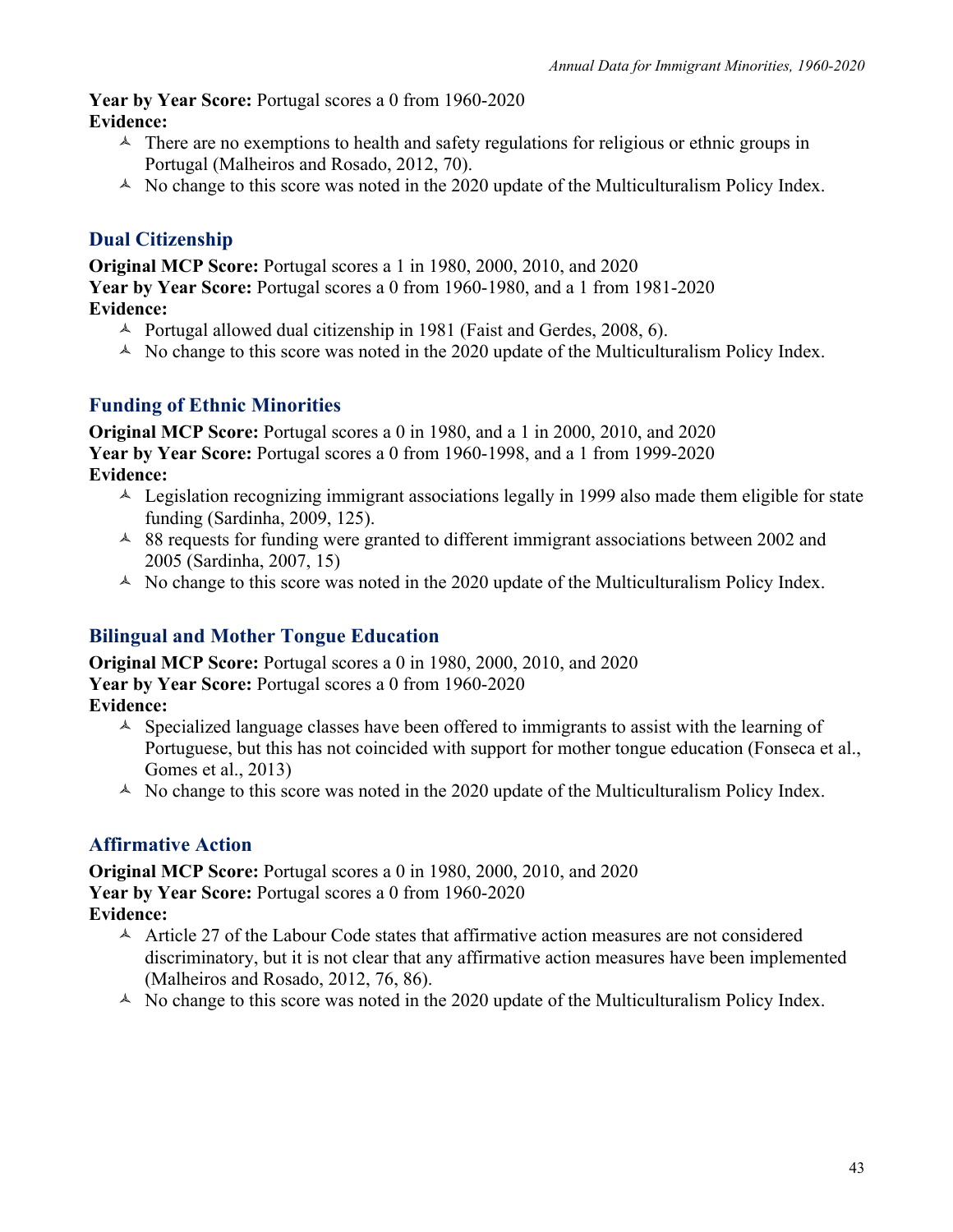# **Spain**

# **Constitutional, Legislative, or Parliamentary Affirmation of Multiculturalism**

**Original MCP Score:** Spain scores a 0 in 1980 and 2000, and a 0.5 in 2010 and 2020 **Year by Year Score:** Spain scores a 0 from 1960-2002, and a 0.5 from 2003-2020 **Evidence:**

- $\triangle$  National Action Plans on Social Inclusion dating back to 2001 stress the need to improve the socio-economic integration of immigrant groups (Villarroya and Ateca-Amestoy, 2013).
- $\sim$  The 2003 and the 2007-2008 National Action Plans for Social Inclusion include significant support and funding for programs to integrate immigrants (Ministerio de Education, Poltica Social Y Deporte, 2008, 7; Ministerio de Trabajo Y Asuntos Sociales, 2005, 8).
- $\triangle$  The 2007 Plan recognizes the value of immigrants in so far as they contribute to a culturally pluralistic society. It takes interculturality as an important principle of integration programs in Spain (Ministerio de Education, Poltica Social Y Deporte, 2008, 11, 21).
- $\triangle$  No change to this score was noted in the 2020 update of the Multiculturalism Policy Index.

# **The Adoption of Multiculturalism in Schools**

**Original MCP Score:** Spain scores a 0 in 1980 and 2000, a 0.5 in 2010, and a 0 in 2020 **Year by Year Score:** Spain scores a 0 from 1960-2006, and a 0.5 from 2007-2013, and a 0 from 2014- 2020

#### **Evidence:**

- $\triangle$  As early as 1990 the Constitutional Law on the General Organization of the Education System noted a need to fight ethno-cultural discrimination. Despite this implementation of intercultural education does not appear to have clearly taken place in 1990 (Zapata-Barrero and de Witte, 2007, 6).
- $\triangle$  The 2006 Education Law established attention to diversity as a basic principle within the Spanish education system (Zapata-Barrero and de Witte, 2007, 12-13).
- $\triangle$  From 2007 forwards, an "Education for Citizenship and Human Rights" program has been a part of the Spanish curriculum (Villarroya and Ateca-Amestoy, 2013).
- $\triangle$  The 2007 Strategic Plan for Citizenship and Integration notes the development of intercultural programs for both children and youth (Ministerio de Trabajo Y Asuntos Sociales, 2007, 32).
- $\triangle$  In 2009 the Ministry of Education published a report on good practices and recommendations for intercultural education programs (Villarroya and Ateca-Amestoy, 2013).
- <sup> $\triangle$ </sup> The Multiculturalism Policy Index update notes that the *Law on the Improvement in Education* that came into force in 2014 did not include references to intercultural education or to the principles of diversity. The implementation of this law cancelled the mandatory citizenship education program, and with it, the intercultural programing that was a part of that program (Tolley et al., 2021).

## **The Representation of Ethnic Minorities in the Media**

**Original MCP Score:** Spain scores a 0 in 1980 and 2000, and a 0.5 in 2010 and 2020 **Year by Year Score:** Spain scores a 0 from 1960-2006, and a 0.5 from 2007-2020 **Evidence:**

- $\triangle$  The State and Radio Television Act requires the public broadcaster (RTVE) to promote Spain's linguistic and cultural diversity (Villarroya and Ateca-Amestoy, 2013).
- $\triangle$  Articles 2 and 3 of the 2007 Broadcasting Law require pluralism and diversity within public broadcasting (Jefatura Del Estado, 2006, 3-4).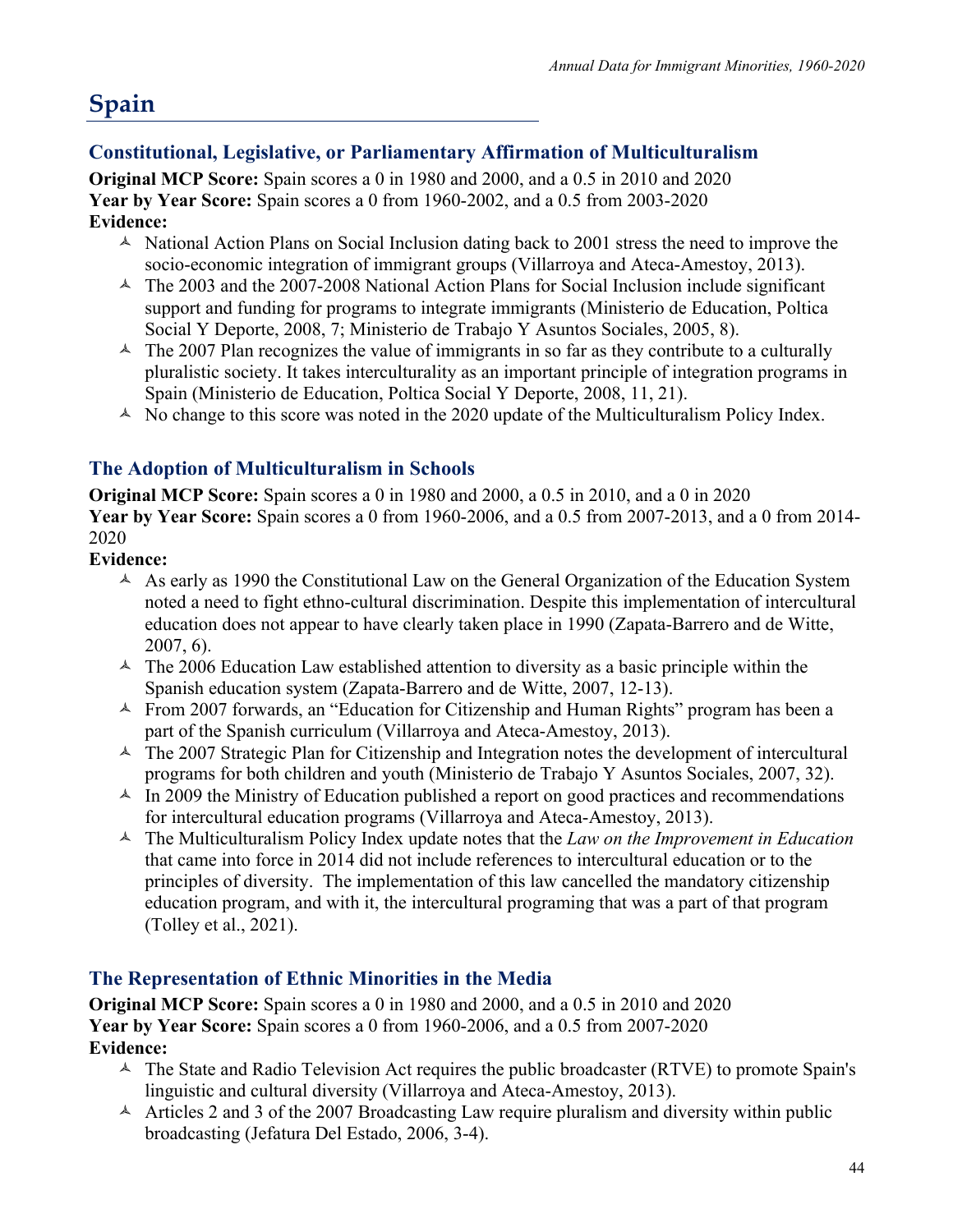$\triangle$  No change to this score was noted in the 2020 update of the Multiculturalism Policy Index.

## **Exemptions from Dress Codes**

**Original MCP Score:** Spain scores a 0 in 1980, 2000, 2010, and 2020 **Year by Year Score:** Spain scores a 0 from 1960-2020 **Evidence:**

- $\sim$  In 2010 a 16 year old girl was refused permission to wear a hijab in school. A Muslim lawyer was also ejected from a court room for wearing a hijab (Govan, 2010).
- $\triangle$  There is no requirement for reasonable accommodation for ethnic or religious minorities. There are some exemptions for religious holidays (Cachon, 2012, 44).
- $\triangle$  No change to this score was noted in the 2020 update of the Multiculturalism Policy Index.

## **Dual Citizenship**

**Original MCP Score:** Spain scores a 0 in 1980, 2000, 2010, and 2020 **Year by Year Score:** Spain scores a 0 from 1960-2020 **Evidence:**

- $\triangle$  Dual citizenship is not recognized except in the case of some treaties with particular countries (Howard, 2005, 709; United States Office of Personnel Management, 2001, 184).
- $\triangle$  No change to this score was noted in the 2020 update of the Multiculturalism Policy Index.

### **The Funding of Ethnic Minorities**

**Original MCP Score:** Spain scores a 0 in 1980 and 2000, and a 0.5 in 2010 and 2020 **Year by Year Score:** Spain scores a 0 from 1960-2005, and a 0.5 from 2006-2020 **Evidence:**

- $\triangle$  Direct funding to ethnic minority organizations is developed in the 2007 Strategic Action Plan for Social Inclusion. This Plan includes funding for organizations such as the Red Cross, Association for the Catholic Migration Commission, and the Spanish Commission for Refugee Aid. (Ministerio de Trabajo Y Asuntos Sociales, 2007, 28, 35).
- $\triangle$  No change to this score was noted in the 2020 update of the Multiculturalism Policy Index.

### **Bilingual and Mother Tongue Education**

**Original MCP Score:** Spain scores a 0 in 1980, and a 1 in 2000, 2010, and 2020 **Year by Year Score:** Spain scores a 0 from 1960-1984, and a 1 from 1985-2020 **Evidence:**

- $\triangle$  The Arabic Language and Moroccan Cultural learning program (based on agreement signed with Morocco in 1980) was implemented in 1985 (Ministerio de Education, 2009, 2).
- $\triangle$  The Portuguese bilingual education program began in 1989 in Leon, and was extended to Gipuzkoa in 1993 (Exteberria, n.d., 14).
- $\triangle$  No change to this score was noted in the 2020 update of the Multiculturalism Policy Index.

### **Affirmative Action**

**Original MCP Score:** Spain scores a 0 in 1980 and 2000, and a 0.5 in 2010 and 2020 **Year by Year Score:** Spain scores a 0 from 1960-1999, and a 0.5 from 2000-2020 **Evidence:**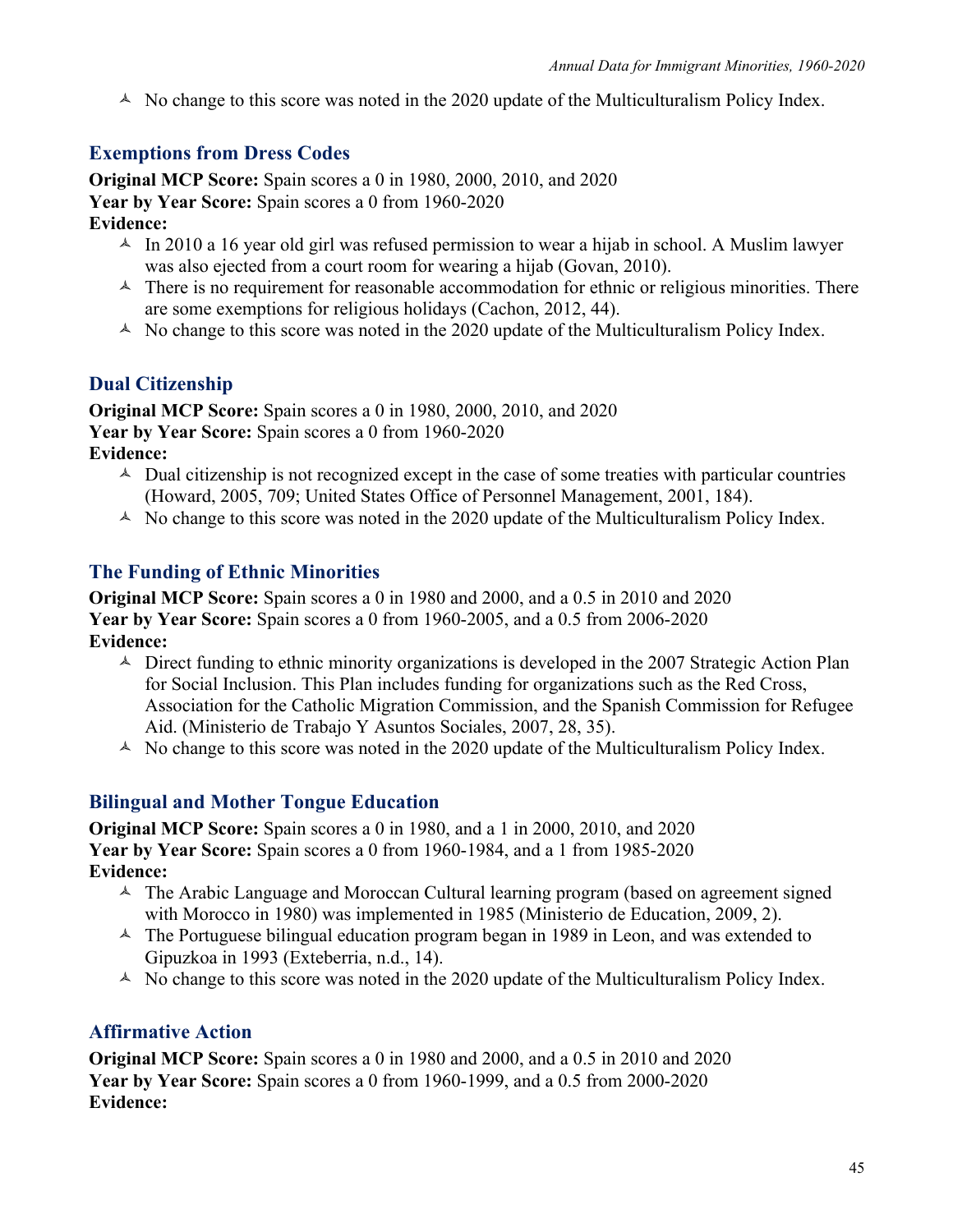- $\triangle$  Directives in 2000 and 2003 make clear that positive action is not prohibited by equality laws and make clear that employers may take special measures to achieve employment equality (Cachon, 2012, 84-85).
- $\triangle$  The 2008-2010 Strategic Action Plan on Social Inclusion includes some special measures for disadvantaged groups that could be construed as affirmative action, but they are not clearly targeted towards employment (Cachon, 2012, 85).
- $\sim$  No change to this score was noted in the 2020 update of the Multiculturalism Policy Index.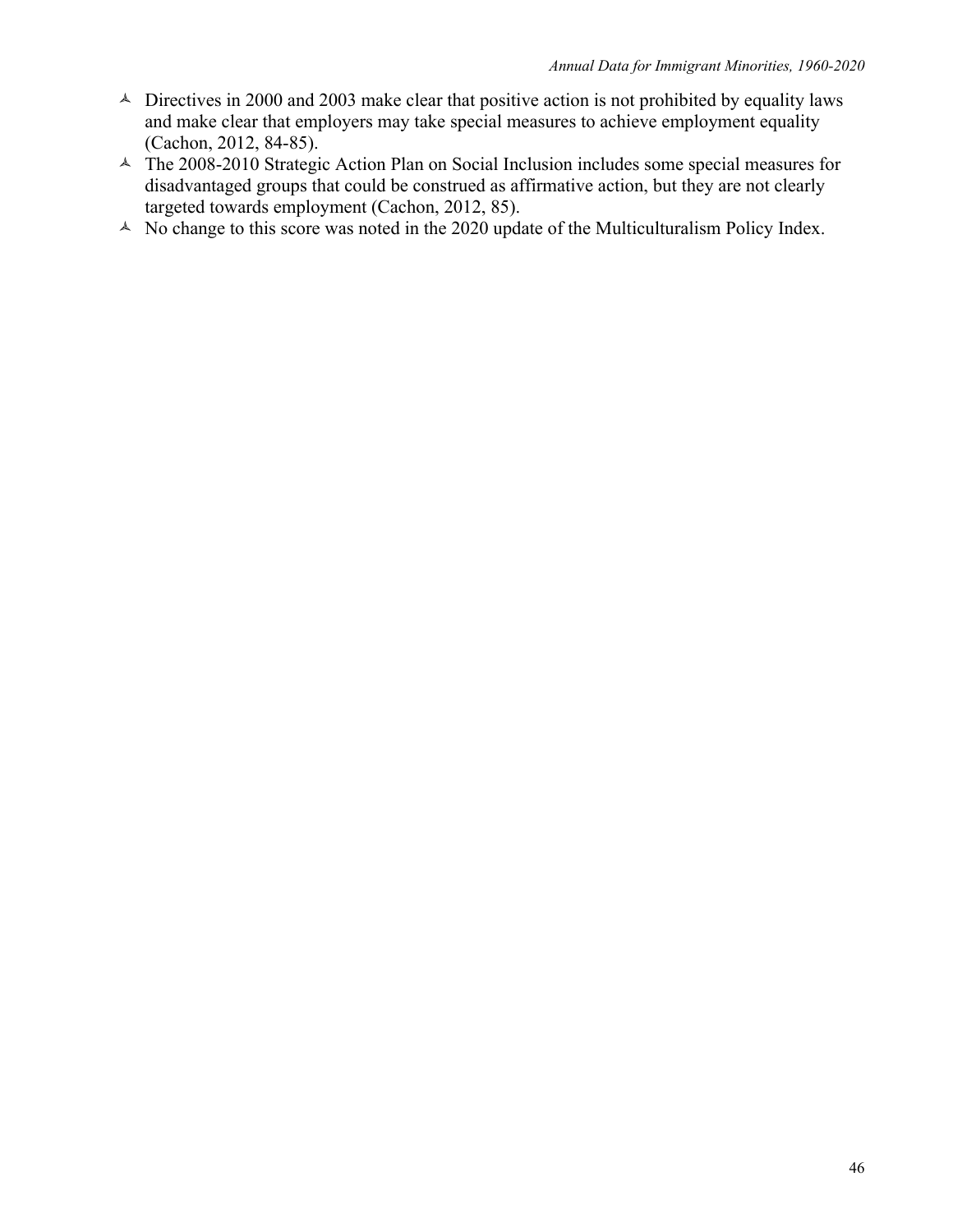# **Sweden**

# **Constitutional, Legislative, or Parliamentary Affirmation of Multiculturalism**

**Original MCP Score:** Sweden scores a 1 in 1980, 2000, 2010, and 2020 **Year by Year Score:** Sweden scores a 0 from 1960-1973, and a 1 from 1974-2020 **Evidence:**

- $\triangle$  Article 2 Chapter 1 of the 1974 Swedish Constitution mandates public institutions promote equal opportunity and combat ethnic discrimination. It also states that ethnic and religious minorities should be able to preserve their cultures (Constitution of Sweden, 1974).
- $\triangle$  Swedish immigration policy set in 1975 and reconfirmed in 1986 include cultural and linguistic diversity within its core principles (Soininen, 1999, 687; Vermeulen, 1997, 87).
- $\triangle$  In 1997 the Swedish parliament introduced an integration policy that was based upon respect of Sweden's ethnic diversity (Regeringskansliet, 2002).
- $\triangle$  The 2008 integration developed by the Swedish government included recognition of Sweden's diversity (Ministry of Education and Gender Equality, 2009).
- $\triangle$  No change to this score was noted in the 2020 update of the Multiculturalism Policy Index.

# **The Adoption of Multiculturalism in Schools**

**Original MCP Score:** Sweden scores a 0 in 1980, and a 1 in 2000, 2010, and 2020 **Year by Year Score:** Sweden scores a 0 from 1960-1984, a 0.5 from 1985-1993, and a 1 from 1994- 2020

### **Evidence:**

- $\triangle$  The concept of intercultural education was first introduced in Sweden in a 1983 government report. There was limited implementation of this report (von Bromssen et al., 2010, 122).
- $\triangle$  A 1985 report called for an intercultural perspective to be included in teacher education. Implementation of this was slow (Norberg, 2000, 517).
- $\triangle$  The Swedish curriculum included culturally diverse education in 1994 at the high school level, and in 1998 at the primary school level (von Bromssen et al., 2010m 122).
- $\triangle$  No change to this score was noted in the 2020 update of the Multiculturalism Policy Index.

## **The Representation of Ethnic Minorities in the Media**

**Original MCP Score:** Sweden scores a 0 in 1980, and a 1 in 2000, 2010, and 2020 **Year by Year Score:** Sweden scores a 0 from 1960-1993, and a 1 from 1994-2020 **Evidence:**

- $\triangle$  The broadcasting charter for Sweden's public broadcaster (SVT) requires it to produce a diverse set of cultural programs that reflect the needs of linguistic and cultural minorities. The charter was introduced in 1994 (SVT, 2012; Yoshiko, 2009, 9).
- $\triangle$  No change to this score was noted in the 2020 update of the Multiculturalism Policy Index.

# **Exemptions from Dress Codes**

**Original MCP Score:** Sweden scores a 0 in 1980 and 2000, and a 1 in 2010 and 2020 **Year by Year Score:** Sweden scores a 0 from 1960-2004, and a 1 from 2004-2010 **Evidence:**

 $\text{A}$  In 2005 the Swedish military allowed a Sikh recruit to wear a turban and beard with his uniform (Sikh Coalition, 2005).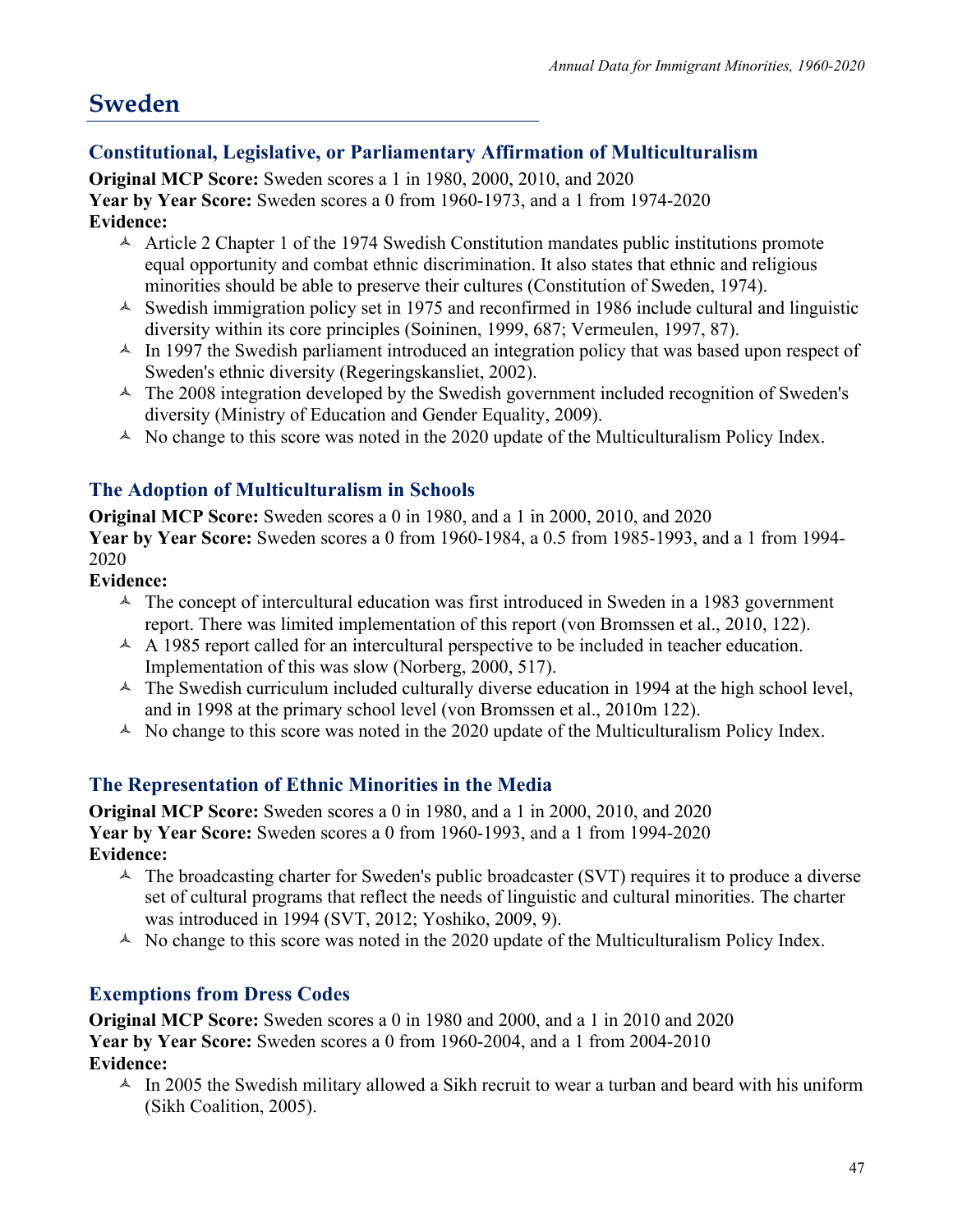- $\triangle$  In 2006 the Swedish police adopted a change to its uniform police, allowing individuals to wear religious headdress (World Jewish Congress 2006).
- $\triangle$  No change to this score was noted in the 2020 update of the Multiculturalism Policy Index.

## **Dual Citizenship**

**Original MCP Score:** Sweden scores a 0 in 1980 and 2000, and a 1 in 2010 and 2020 **Year by Year Score:** Sweden scores a 0 from 1960-2000, and a 1 from 2001-2020 **Evidence:**

- $\triangle$  The 2001 Act on Swedish citizenship does not require applicants for citizenship to renounce foreign citizenship (Act on Swedish Citizenship, 2006).
- $\triangle$  No change to this score was noted in the 2020 update of the Multiculturalism Policy Index.

### **The Funding of Ethnic Minorities**

**Original MCP Score:** Sweden scores a 1 in 1980, 2000, 2010, and 2020 **Year by Year Score:** Sweden scores a 0 from 1960-1974, and a 1 from 1975-2020 **Evidence:**

- $\sim$  The introduction of cultural freedom of choice as a principle for immigrant integration in 1975 made funding for cultural activities available to a large number of ethnic minority organizations (Knocke and Ng, 1999, 100).
- $\triangle$  Since 1999 the Swedish Council for Cultural Affairs has given support to publishing done by new immigrant groups (Camauer, 2003, 76).
- $\triangle$  No change to this score was noted in the 2020 update of the Multiculturalism Policy Index.

### **Bilingual and Mother Tongue Education**

**Original MCP Score:** Sweden score a 1 in 1980, 2000, 2010, and 2020

#### **Year by Year Score:** Sweden scores a 0 from 1960-1976, and a 1 from 1977-2020 **Evidence:**

- $\text{\AA}$  In 1976 the Home Language Reform allowed for education in ethnic minority languages (Vermeulen, 1997, 87).
- $\triangle$  In October 1990 65% of students who spoke a minority language at home were enrolled in a minority language program (Vermeulen, 1997, 88).
- $\triangle$  No change to this score was noted in the 2020 update of the Multiculturalism Policy Index.

## **Affirmative Action**

**Original MCP Score:** Sweden scores a 0 in 1980, 2000, 2010, and 2020 **Year by Year Score:** Sweden scores a 0 from 1960-2020 **Evidence:**

- $\triangle$  Sweden's Discrimination Act makes no provision for affirmative action. Affirmative action programs in Sweden cannot involve direct discrimination based on ethnicity (Norberg, 2012, 90-92).
- $\uparrow$  In some cases quotas for hiring ethnic minorities have been found to be in contravention of laws prohibiting discrimination (Diakite, 2006, 5-6).
- $\triangle$  No change to this score was noted in the 2020 update of the Multiculturalism Policy Index.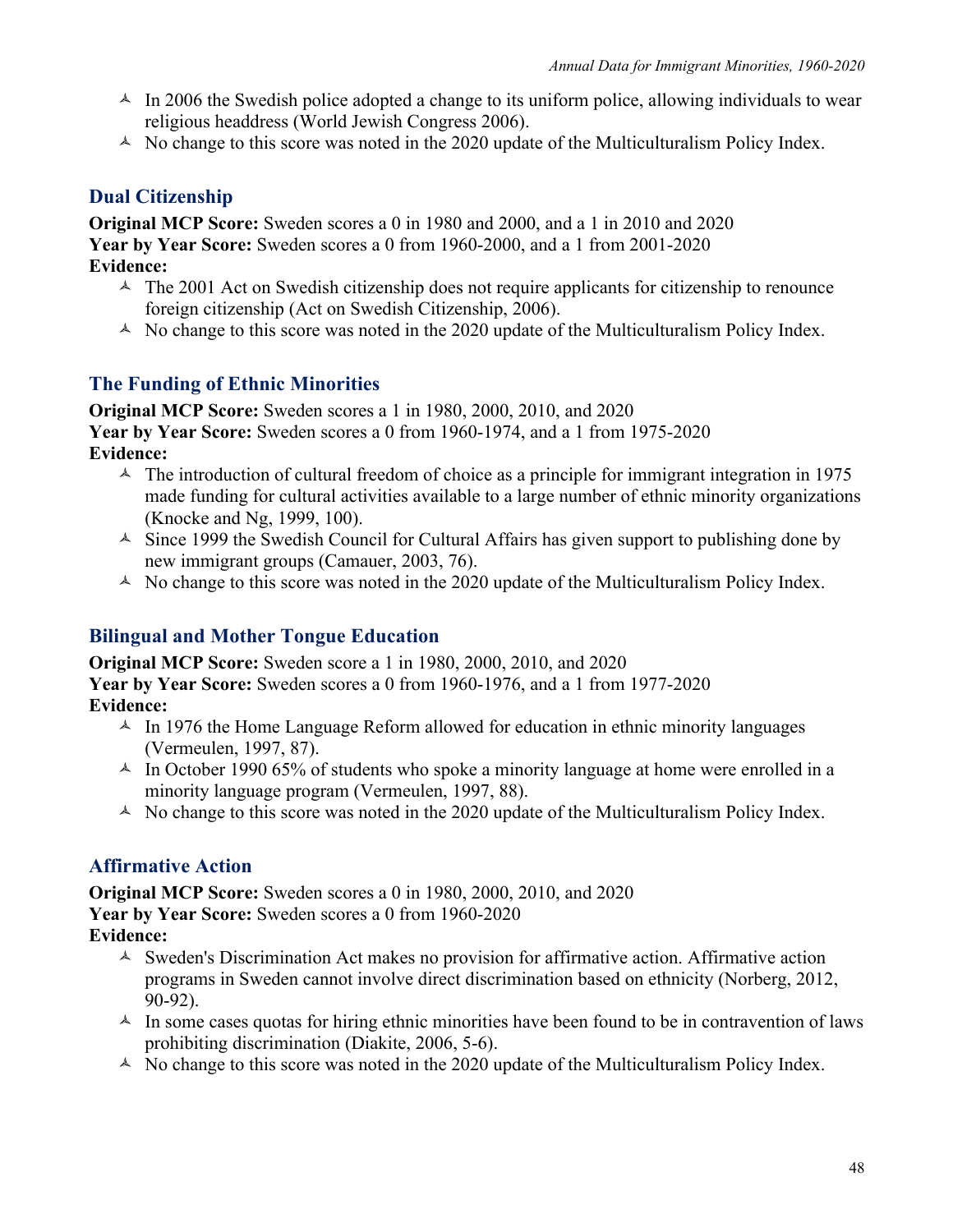# **Switzerland**

## **Constitutional, Legislative, or Parliamentary Recognition of Multiculturalism**

**Original MCP Score:** Switzerland scores a in 1980, 2000, 2010, and 2020 **Year by Year Score:** Switzerland scores a 0 from 1960-2020 **Evidence:**

- $\sim$  From 2004-2007 integration strategy focuses on anti-discrimination measures (Kaya, 2005, 9).
- $\lambda$  To the extent that the Swiss government does pursue integration, its policies are aimed at integrating individuals into society (Kaya, 2005, 9).
- $\triangle$  The 2007 Ordinance on the Integration of Foreigners laid out strict guidelines for integration that allowed for the revocation of residence permits if residents had not demonstrated a sufficient level of integration (Schindall, 2009).
- $\triangle$  No change to this score was noted in the 2020 update of the Multiculturalism Policy Index.

## **The Adoption of Multiculturalism in Schools**

**Original MCP Score:** Switzerland scores a 0 in 1980, 2000, 2010, and 2020 **Year by Year Score:** Switzerland scores a 0 from 1960-2020

**Evidence:**

- $\triangle$  Switzerland participates in a number of international exchange programs designed to foster intercultural contact, but does not appear to do much else in so far as multicultural education is concerned (Weckerle, 2013).
- $\triangle$  The Multiculturalism Policy Index evidence document notes that Switzerland lacks support for multicultural education (Tolley, 2011, 97).
- $\triangle$  No change to this score was noted in the 2020 update of the Multiculturalism Policy Index.

## **The Representation of Ethnic Minorities in the Media**

**Original MCP Score:** Switzerland scores a 0 in 1980, 2000, 2010, and 2020 **Year by Year Score:** Switzerland scores a from 1960-2020

- **Evidence:**
	- $\triangle$  The Federal Act on Radio and Television from 1991 requires the Swiss Broadcasting Corporation to promote understanding and cohesion across the different linguistic, cultural, and social communities in Switzerland, but does not make mention of ethnic-minorities. It does not ensure ethnic minority representation within the media (Federal Act on Radio and Television, 2010).
	- $\triangle$  No change to this score was noted in the 2020 update of the Multiculturalism Policy Index.

## **Exemptions from Dress Codes**

**Original MCP Score:** Switzerland scores a 0 in 1980, 2000, 2010, and 2020 **Year by Year Score:** Switzerland scores a 0 from 1960-2020 **Evidence:**

- $\triangle$  In 2010 a Swiss court upheld a ban on wearing the hijab while playing basketball, which was enforced in 2009 (BBC, 2010).
- $\triangle$  The Zurich Cantonal Parliament rejected a referendum in favour of banning the hijab from schools (Evrova, 2010).
- $\triangle$  No change to this score was noted in the 2020 update of the Multiculturalism Policy Index.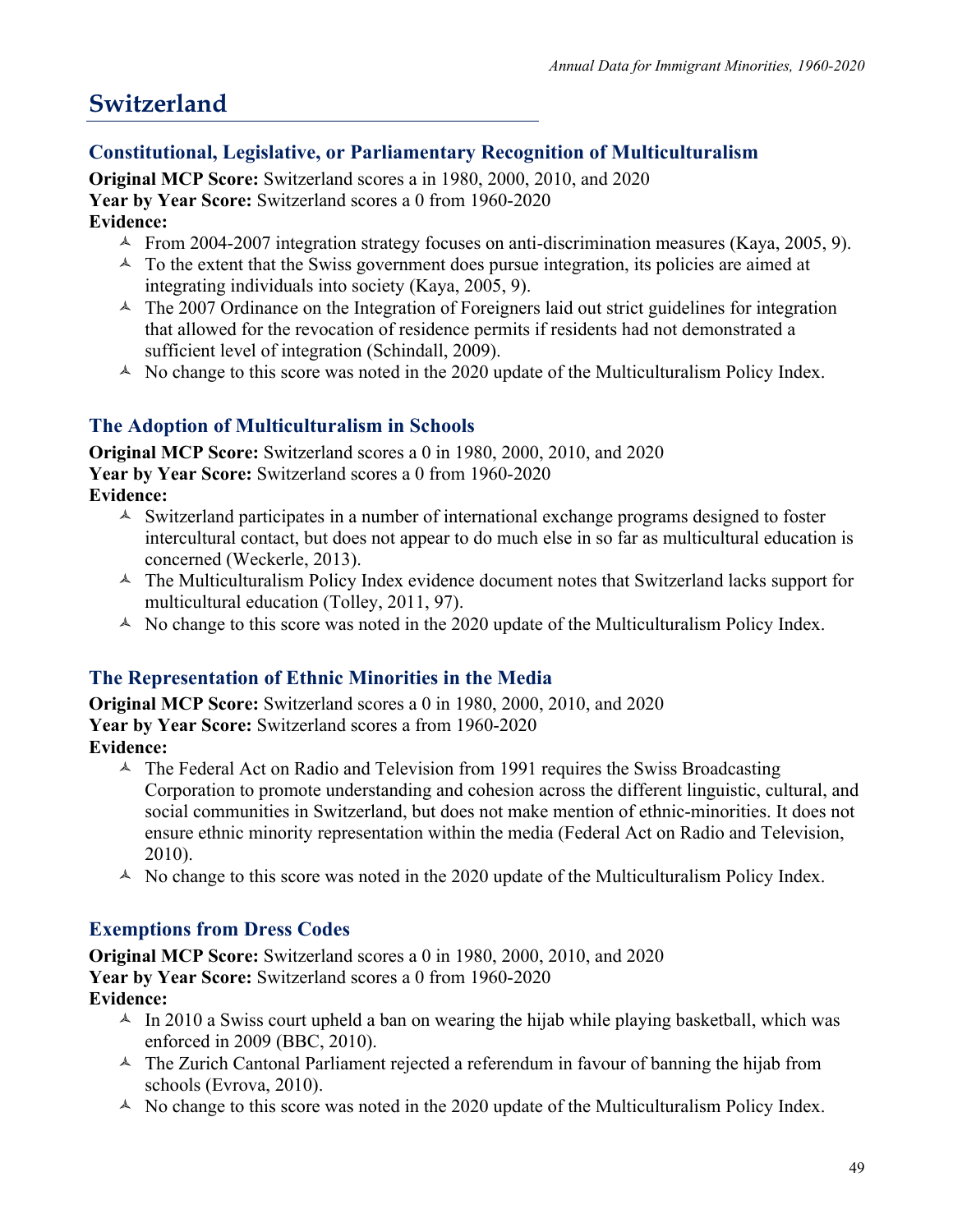# **Dual Citizenship**

**Original MCP Score:** Switzerland scores a 0 in 1980, and a 1 in 2000, 2010, and 2020 **Year by Year Score:** Switzerland scores a 0 from 1960-1991, and a 1 from 1992-2020 **Evidence:**

- $\triangle$  Dual citizenship was formally permitted in 1992. In 2005 dual citizenship was reviewed (Kaya, 2005, 9).
- $\triangle$  No change to this score was noted in the 2020 update of the Multiculturalism Policy Index.

# **Funding for Ethnic Minorities**

**Original MCP Score:** Switzerland scores a 0 in 1980, 2000, 2010, and 2020 **Year by Year MCP Score:** Switzerland scores a 0 from 1960-2020 **Evidence:**

- $\triangle$  Funding for ethnic minority organizations differs from Canton to Canton, but is generally very limited. Funding that does exist tends to focus on integration as opposed to multiculturalism (Confederation Suisse, 2013; Confederation Suisse, 2010).
- $\triangle$  No change to this score was noted in the 2020 update of the Multiculturalism Policy Index.

# **Bilingual and Mother Tongue Education**

**Original MCP Score:** Switzerland scores a 0 in 1980, 2000, 2010, and 2020 **Year by Year Score:** Switzerland scores a 0 from 1960-1990, and a 1 from 1991-2020 **Evidence:**

- $\triangle$  Language policy education emphasizes the acquisition of an official language by immigrants as quickly as possible (Kaya, 2005, 10).
- $\triangle$  In 1991 the Cantons committed to an agreement to support mother tongue education for immigrants (Conference Suisse des Directeurs Contonaux l'Instruction Publique, n.d.; Conference Suisse des Directeurs Contonaux l'Instruction Publique, 1991).
- $\sim$  This commitment was reaffirmed in 2004. Cantons made a commitment to allow immigrants to maintain language competence in their mother tongue language (Conference Suisse des Directeurs Contonaux l'Instruction Publique, 2004).
- $\triangle$  No change to this score was noted in the 2020 update of the Multiculturalism Policy Index.

## **Affirmative Acton**

**Original MCP Score:** Switzerland scores a 0 from 1980, 2000, 2010, and 2020 **Year by Year Score:** Switzerland scores a 0 from 1960-2020 **Evidence:**

- $\triangle$  The Swiss constitution commits Switzerland to a policy of non-discrimination, but not affirmative action (Weckerle, 2013).
- $\triangle$  No change to this score was noted in the 2020 update of the Multiculturalism Policy Index.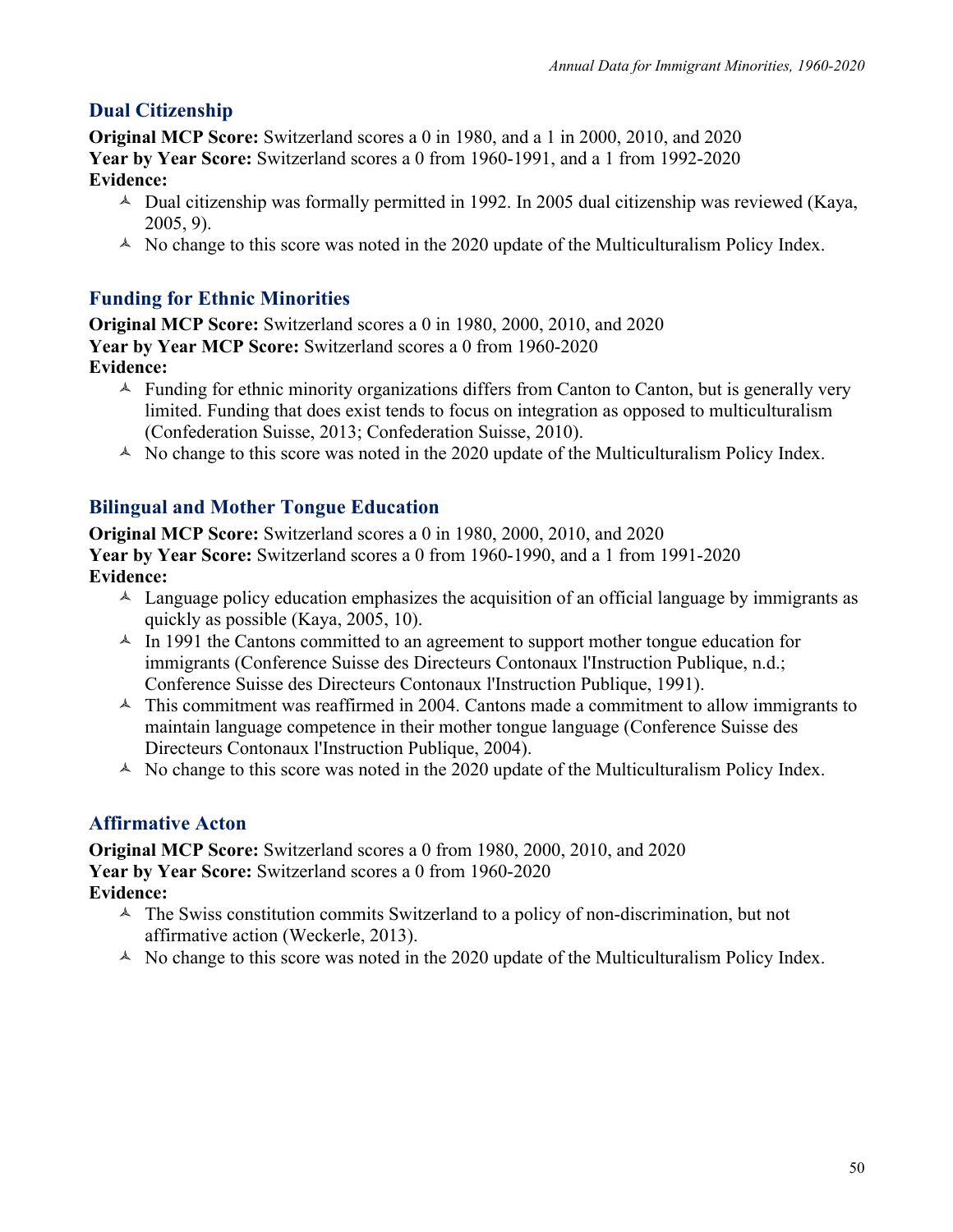# **United Kingdom**

## **Constitutional, Legislative, and Parliamentary Affirmation of Multiculturalism**

**Original MCP Score:** The UK scores a 0 in 1980, 2000, 2010, and 2020 **Year by Year Score:** The UK scores a 0 from 1960-2020 **Evidence:**

- $\triangle$  The United Kingdom has undertaken a number of efforts to increase cohesion and connections across ethnically diverse communities. In 2001 the Community Cohesion Report recognized the need to recognize that the UK is a diverse society (Home Office, 2001, 18). In 2005 the Improving Opportunity, Strengthening Society strategy was launched in order to reduce inequality between racial groups and increase cohesion across communities (Department for Communities and Local Government, 2006, 8). In 2006 the Commission on Integration and Cohesion was announced to look at how local areas can benefit from increasing diversity (Department for Communities and Local Government, 2006, 63-63).
- $\triangle$  The Equality and Human Rights Commission in the UK protects equal rights and dignity for ethnic minorities, but does not mention multiculturalism in its vision, mission, or roles (Equality and Human Rights Commission, n.d.).
- $\triangle$  No change to this score was noted in the 2020 update of the Multiculturalism Policy Index.

# **The Adoption of Multiculturalism in Schools**

**Original MCP Score:** The UK scores a 0 in 1980, a 0.5 in 2000, 2010, and 2020 **Year by Year Score:** The UK scores a 0 from 1960-1984, and a 0.5 from 1985-2020 **Evidence:**

- $\sim$  Until at least 1979 still sought to integrate immigrant children in a manner that would create a culturally homogenous society. In 1981 the Home Affairs Committee Report found that efforts to meet the needs of ethnic minority students in education were limited (Swann, 1985, 196, 219- 220).
- $\text{A}$  The 1985 Swann Report recommended the adoption of multicultural education. These recommendations were accepted and a small amount of money was allocated towards their application (Bleich, 1998, 85).
- $\triangle$  By 1991 95% of local authorities had adopted either multiculturalism or anti-racism policies (Bleich, 1998, 85-86).
- $\triangle$  In 1997 the New Labour government set up a unit in the education department to address ethnic minority educational achievement (Tomlinson, 2005, 161).
- $\triangle$  The 2000 Race Relations Act Amendment requires schools to be proactive in developing antidiscrimination policies (Tomlinson, 2005, 155-156).
- $\triangle$  The 2007 Children's Plan for Education makes no mention of multiculturalism (Department for Children, Schools, and Families, 2007).
- $\triangle$  No change to this score was noted in the 2020 update of the Multiculturalism Policy Index.

## **The Representation of Ethnic Minorities in the Media**

**Original MCP Score:** The UK scores 0 in 1980, and a 1 in 2000, 2010, and 2020 **Year by Year Score:** The UK scores a 0 from 1960-1981, and a 1 from 1982-2020 **Evidence:**

 $\triangle$  The 1988 Future of Broadcasting House of Commons Report noted that broadcasting targeted towards ethnic minorities including broadcasting in ethnic minority languages. This has been running on BBC Channel 4 since 1982 (Zolf, 1989, 20).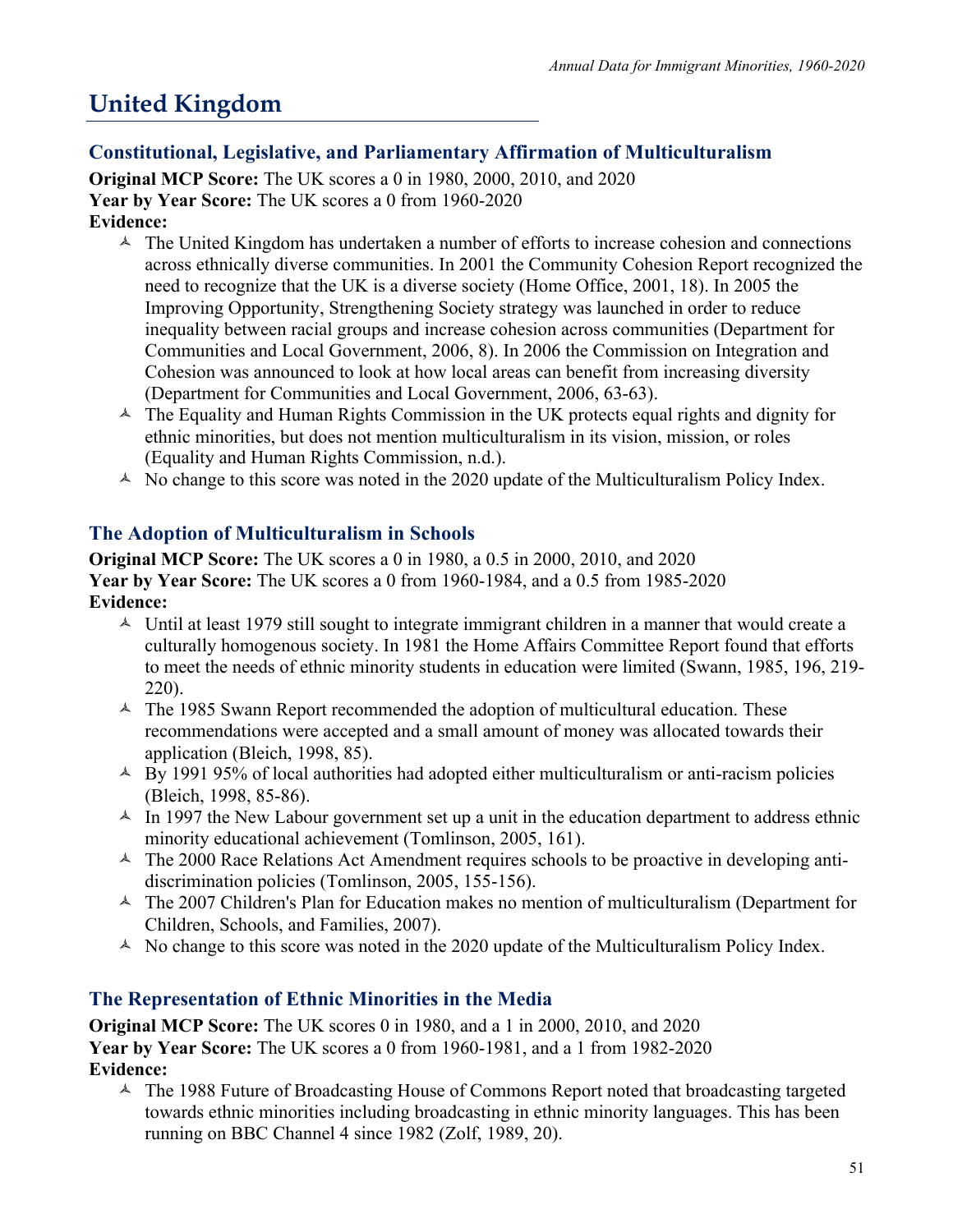- $\sim$  The 1980s saw a substantial increase in the number of ethnic-minority media organizations (Alibhai-Brown, 1998, 112-114).
- $\text{A}$  The 2000 Race Relations Amendment Act in 2000 requires each of the UK's four Arts Councils to demonstrate they are promoting racial equality (Fisher and Ormstron, 2013).
- $\triangle$  The 2003 Communications Act requires the Office of Communications to consider that interest of different groups including ethnic minorities when performing its duties (Communications Act, 2003, 4).
- $\triangle$  No change to this score was noted in the 2020 update of the Multiculturalism Policy Index.

## **Exemptions from Dress Codes**

**Original MCP Score:** The UK scores a 1 in 1980, 2000, 2010, and 2020 **Year by Year Score:** The UK scores a 0 from 1960-1975, and a 1 from 1976-2020 **Evidence:**

- $\triangle$  The wearing of religious headdress is protected by the 1976 Race Relations Act (Islamic Human Rights Commission, 2004).
- $\triangle$  Muslim headscarves and Sikh turbans have generally been allowed in school rooms since a 1983 House of Lords Ruling (Barnett, 2013).
- $\triangle$  The 1989 Employment Act grants Sikhs an exemption from wearing construction helmets if they wear a turban as part of their religious practice (Employment Act, 1989, 10).
- $\triangle$  In 2006 the House of Lords rejected the claim of a student who wanted to wear a hijab with her school uniform (Barnett, 2013).
- $\text{A}$  In 2007 the UK Department of Children, Schools, and Families established general guidelines supporting religious accommodation. Full-face veils can be banned (Barnett, 2013).
- $\triangle$  No change to this score was noted in the 2020 update of the Multiculturalism Policy Index.

## **Dual Citizenship**

**Original MCP Score:** The UK scores a 1 in 1980, 2000, 2010, and 2020 **Year by Year Score:** The UK scores a 1 from 1960-2020 **Evidence:**

- $\triangle$  There is no prohibition on dual citizenship in the 1948 British Nationality Act (British Nationality Act, 1948).
- $\triangle$  No change to this score was noted in the 2020 update of the Multiculturalism Policy Index.

### **Funding for Ethnic Minorities**

**Original MCP Score:** The UK scores a 0 in 1980, and a 1 in 2000, 2010, and 2020 **Year by Year Score:** The UK scores a 0 from 1960-1985, and a 1 from 1986-2020 **Evidence:**

- $\sim$  In 1967 the Labour government introduced an Urban Programme that was meant to tackle urban poverty, particularly in ethnic minorities. The Conservatives was halted in 1979 (Vermeulen, 1997, 39).
- $\sim$  Through the 1980s there was pressure to increase British funding of ethnic minority arts programs. By 1984-85 the Minority Arts Advisory Service was established but by 1984-84 only 0.03% of the Art's Council music budget and only 0.08% of the drama budget was put towards ethnic minority arts (Kahn, 2006, 22).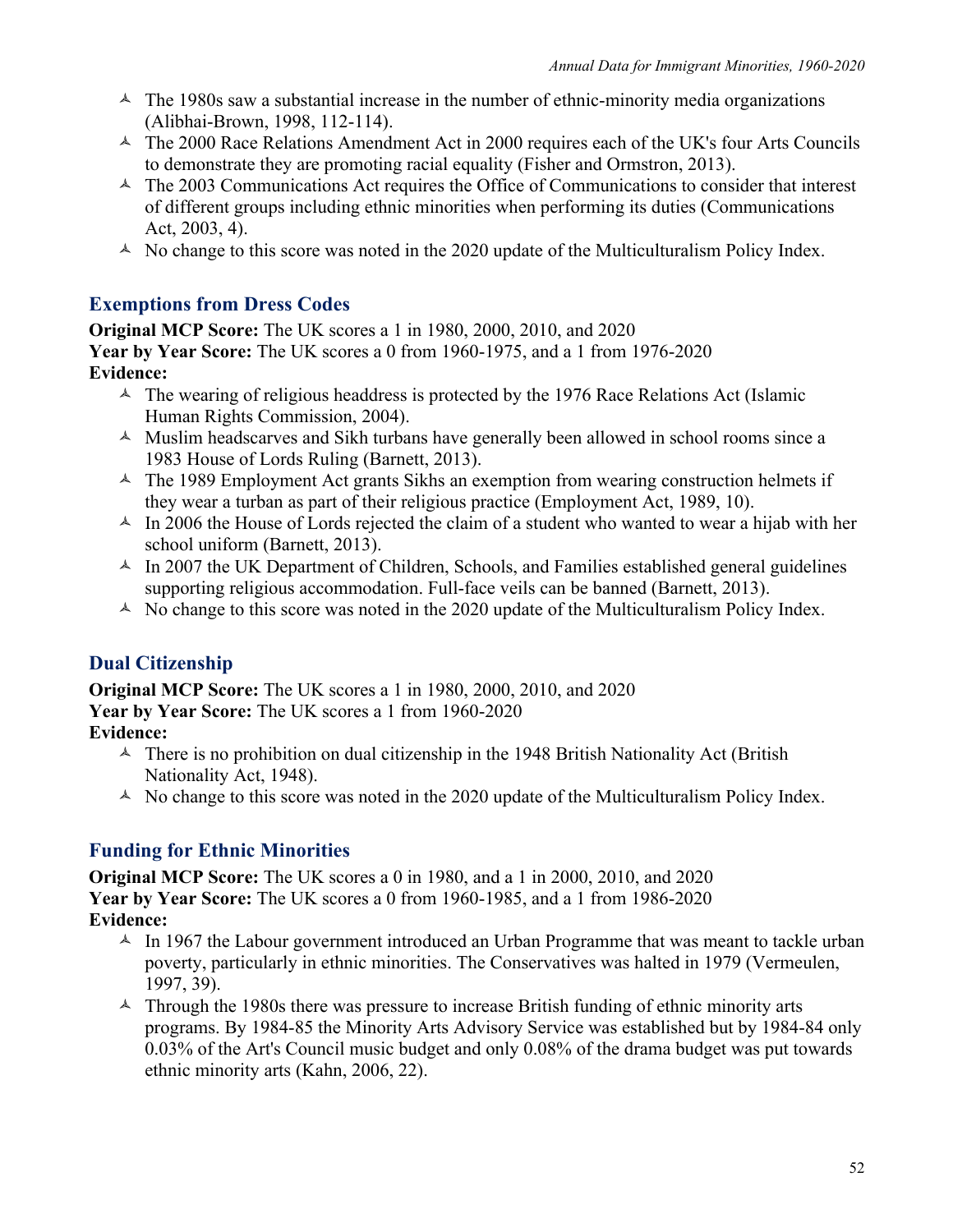- $\sim$  In 1986 a quota was set up under the Ethnic Minority Arts Action Plan to try to get the percentage of Arts Council funding up to 4%. This did not get a large amount of artist support, but did increase the amount of arts funding going to ethnic minorities (Kahn, 2006, 22-23).
- $\triangle$  As a result of 1989 initiatives undertaken, led to increases in funding for ethnic minorities up to 1994-1995 (Kahn, 2006, 23).
- $\triangle$  26% of Capital Lottery funds have been allocated towards diversity projects since 2000 (Kahn, 2006, 25).
- $\triangle$  The Tackling Race Inequalities Fund was set up in 2009 to help communities increase equality for ethnic minority communities (BIG Lottery Fund, n.d.).
- $\triangle$  No change to this score was noted in the 2020 update of the Multiculturalism Policy Index.

#### **Bilingual and Mother Tongue Education**

**Original MCP Score:** The UK scores a 0 in 1980, 2000, and 2010 and a 0.5 in 2020 **Year by Year Score:** The UK scores a 0 from 1960-2010 and a 0.5 from 2011-2020 **Evidence:**

- $\triangle$  The 1977 Directive on the Education of Children of Migrant Workers obligated European Community states to promote mother tongue education, but did not amount to right to mother tongue education (Swann, 1985, 402-403).
- $\triangle$  Afro-Caribbean and Muslim schools that were initially set up as separate schools in the 1970s and 1980s were not concerned with offering mother tongue education (Wei, 2006, 77).
- $\triangle$  The degree to which schools that teach mother tongue education are separate from the mainstream curriculum make it difficult for them to receive funding (Creese et al., 2006, 24- 25).
- $\triangle$  Support for learning English is available for students for whom English is a second language (Department for Children, Schools, and Families, 2007, 77).
- $\triangle$  The Multiculturalism Policy Index 2020 update notes that Free Schools, which were established in 2010, have started offering a wide range of bilingual education programs. These programs have been coupled with curriculum revisions in 2008 that offered a broader array of foreign language courses and increased funding for supplementary schools offering mother-tongue language instruction (Tolley et al., 2021).

### **Affirmative Action**

**Original MCP Score:** The UK scores a 0.5 in 1980 and 2000, and a 1 in 2010 and 2020 **Year by Year Score:** The UK scores a 0 from 1960-1975, a 0.5 from 1976-1999, and a 1 from 2000- 2020

### **Evidence:**

- $\triangle$  The 1976 Race Relations Act makes affirmative action possible (Vermeulen, 1997, 41).
- $\triangle$  The 2000 amendment to the Race Relations Act places a positive duty on employers to promote equality between members of different religious and racial groups (Race Relations (Amendment) Act, 2000).
- $\triangle$  No change to this score was noted in the 2020 update of the Multiculturalism Policy Index.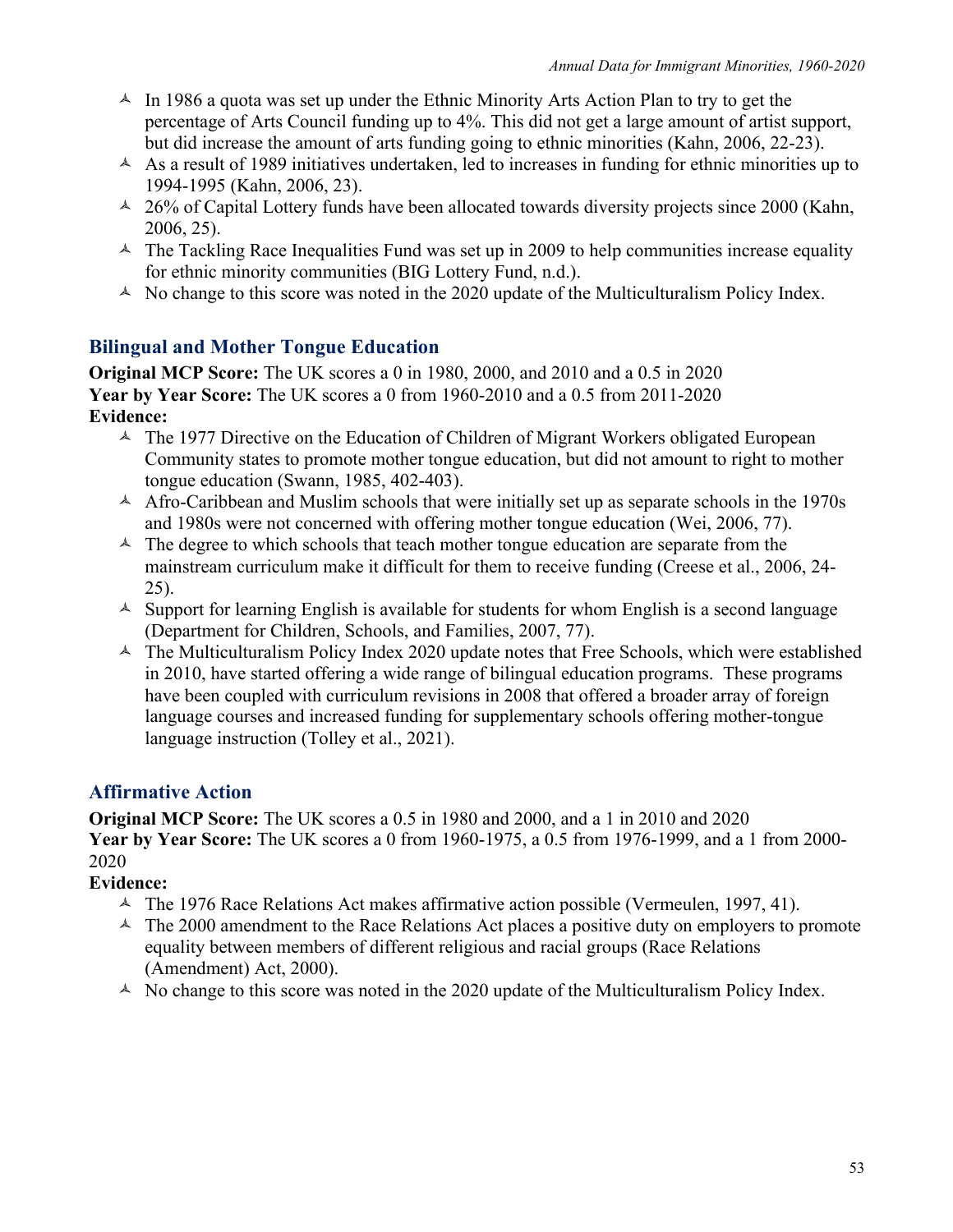# **United States**

## **Constitutional, Legislative, and Parliamentary Affirmation of Multiculturalism**

**Original MCP Score:** The US scores a 0 in 1980, 2000, 2010, and 2020 **Year by Year Score:** The US scores a 0 from 1960-2020 **Evidence:**

- $\sim$  The United States created the Community Relations Service in 1964 to resolve racial tension and restore racial stability and harmony. The Community Relations Service does not have a clear multicultural mandate (United States Department of Justice, 2011).
- $\triangle$  No change to this score was noted in the 2020 update of the Multiculturalism Policy Index.

## **The Adoption of Multiculturalism in Schools**

**Original MCP Score:** The US scores a 0.5 in 1980, 2000, 2010, and 2020 **Year by Year Score:** The US scores a 0.5 from 1960-2020 **Evidence:**

- $\triangle$  Efforts to deconstruct and reconstruct notions of race and ethnicity in education in some American school districts go back to the 1930s and 1940s (Johnson, 2007, 29-30).
- $\triangle$  New York's school board introduced a "Charter for Intercultural Education" in 1944 (Johnson, 2007, 31).
- $\text{A}$  In 1943 Detroit's schools board appointed an Administrative Committee on Intercultural and Interracial Relations (Johnson, 2007, 33).
- $\triangle$  In 1941 in Pittsburgh the American Service of Allegheny County was created to reduce ethnic and racial tension (Johnson, 2007, 35).
- $\triangle$  No change to this score was noted in the 2020 update of the Multiculturalism Policy Index.

### **The Representation of Ethnic Minorities in the Media**

**Original MCP Score:** The US scores a 0.5 in 1980, 2000, 2010, and 2020 **Year by Year Score:** The US scores a 0 from 1960-1967, and a 0.5 from 1968-2020 **Evidence:**

- $\triangle$  The 1967 Public Broadcasting Act notes that it is in the public interest to create programming that speaks to the needs of unserved and underserved audiences. Minorities are included in this group (Public Broadcasting Act of 1967 as Amended, n.d.).
- $\triangle$  The 1967 Public Broadcasting Act also stipulates that a substantial amount of program funding should go towards programs for ethnic minorities (Public Broadcasting Act of 1967 as Amended, n.d.).
- $\triangle$  The Corporation for Public Broadcasting has as one of its goals the support of programing targeting ethnic minorities (Corporation for Public Broadcasting, n.d.).
- $\triangle$  No change to this score was noted in the 2020 update of the Multiculturalism Policy Index.

## **Exemptions from Dress Codes**

**Original MCP Score:** The US scores a 0.5 in 1980, a 0 in 2000 and 2010, and a 0.5 in 2020 **Year by Year Score:** The US scores a 0.5 from 1960-1983, a 0 from 1984-2016, and a 0.5 from 2017- 2020

#### **Evidence:**

 $\triangle$  The US Army had a full exemption for Sikhs allowing them to maintain religious practice while in the army until 1984 (CNN, 2009).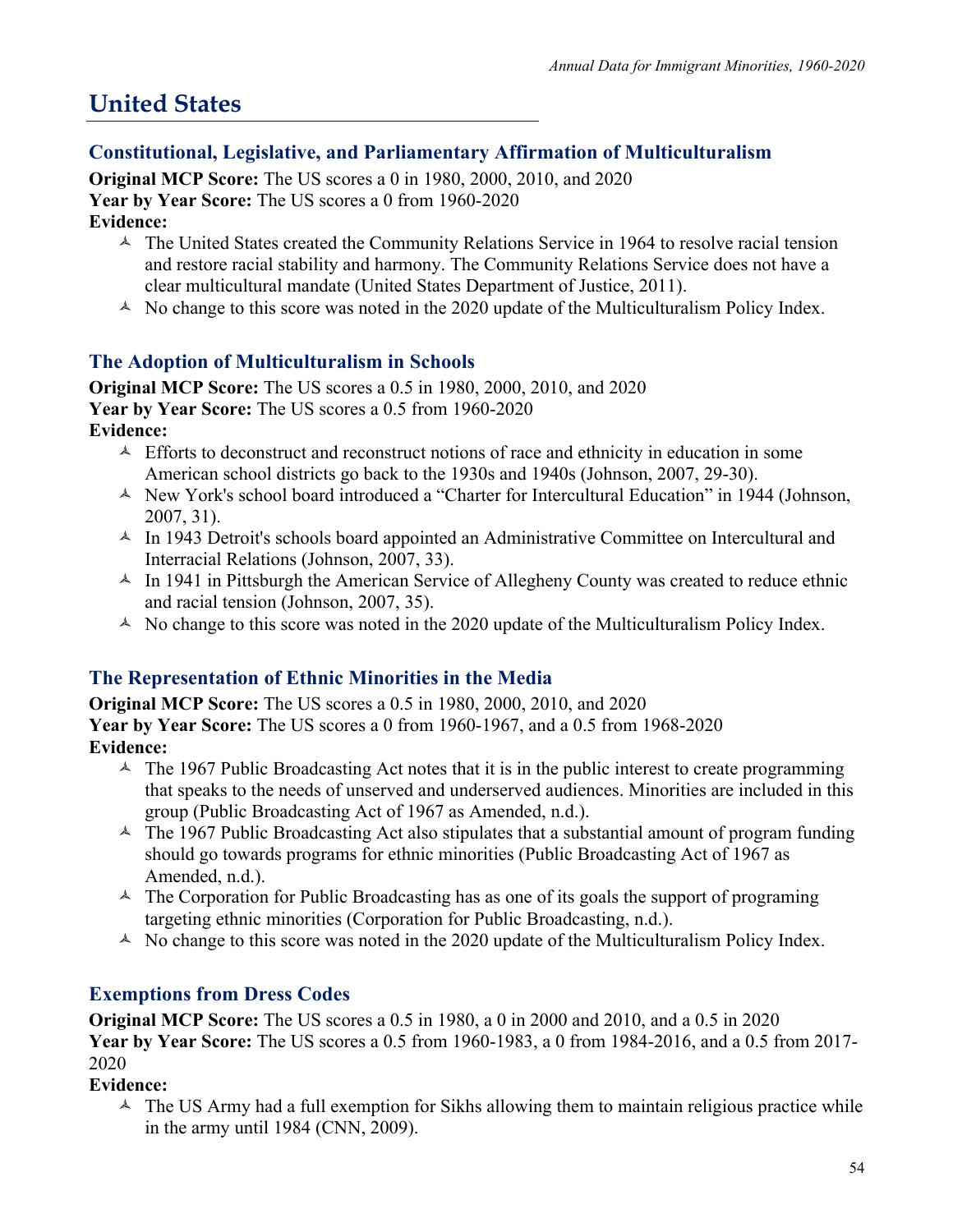- $\text{A}$  In 2009 the US Army granted a limited exemption for a Sikh doctor wanting to wear a turban with his military uniform (CNN, 2009).
- $\triangle$  Prior to 2017, the United States Department of Defence gave commanding officers discretion to make accommodations to military uniform dress codes for religious purposes provided that accommodations do not affect "mission accomplishment, military readiness, unit cohesion, standards, or discipline." (United States Department of Defence, 2009).
- $\triangle$  The Multiculturalism Policy Index 2020 update notes that in 2017 changes were made to the US armed services regulations regarding uniforms to allow for a range of religious accommodations including allowing Muslim and Sikh men to wear beards and to allow the wearing of turbans, patka, head scarves, and hijabs. The air force and navy adjusted their regulations to make the same allowances in 2020 (Tolley et al., 2021).

# **Dual Citizenship**

**Original MCP Score:** The US scores a 0.5 in 1980, 2000, 2010, and 2020 **Year by Year Score:** The US scores a 0.5 from 1960-2020 **Evidence:**

- $\triangle$  Dual citizenship has been permitted in the United States going back to court rulings in 1952 (United States Office of Personnel Management, 2001, 9).
- $\triangle$  The Oath of Allegiance requires those becoming American citizens to renounce all other "foreign allegiances (United States Citizenship and Immigration Service, 2012, 28).
- $\triangle$  No change to this score was noted in the 2020 update of the Multiculturalism Policy Index.

# **The Funding of Ethnic Minorities**

**Original MCP Score:** The US scores a 0 in 1980, 2000, 2010, and 2020 **Year by Year Score:** The US scores a 0 from 1960-2020 **Evidence:**

- $\triangle$  In the United States the INS provides no support for immigrant integration and has no authority to provide grants to organizations to assist with immigrant integration. There is some support for the settlement of refugees (Bloemraad, 2005, 870-872).
- $\triangle$  No change to this score was noted in the 2020 update of the Multiculturalism Policy Index.

## **Bilingual or Mother Tongue Education**

**Original MCP Score:** The US scores a 0.5 in 1980, 2000, 2010, and 2020 **Year by Year Score:** The US scores a 0 from 1960-1967, and a 0.5 from 1968-2020 **Evidence:**

- $\triangle$  Since the colonial period there has been some significant foreign language education in the United States. This became much more restricted after 1914 (Ovando and Wiley, 2007, 111).
- $\triangle$  In 1968 the United States Congress passed the Bilingual Education Act, noting that one of the most acute problems with education in the United States involves students who have difficulty with English (State Education Department, 1972, 5).
- $\triangle$  In 1969 the New York State Department of Education established the Office of Bilingual Education for the purposes of meeting the needs of students who have difficulty with English (State Education Department, 1972, 11).
- $\triangle$  In 1998 California passed Proposition 227 making English the primary language of instruction for language minority students (Ovando and Wiley, 2007, 113).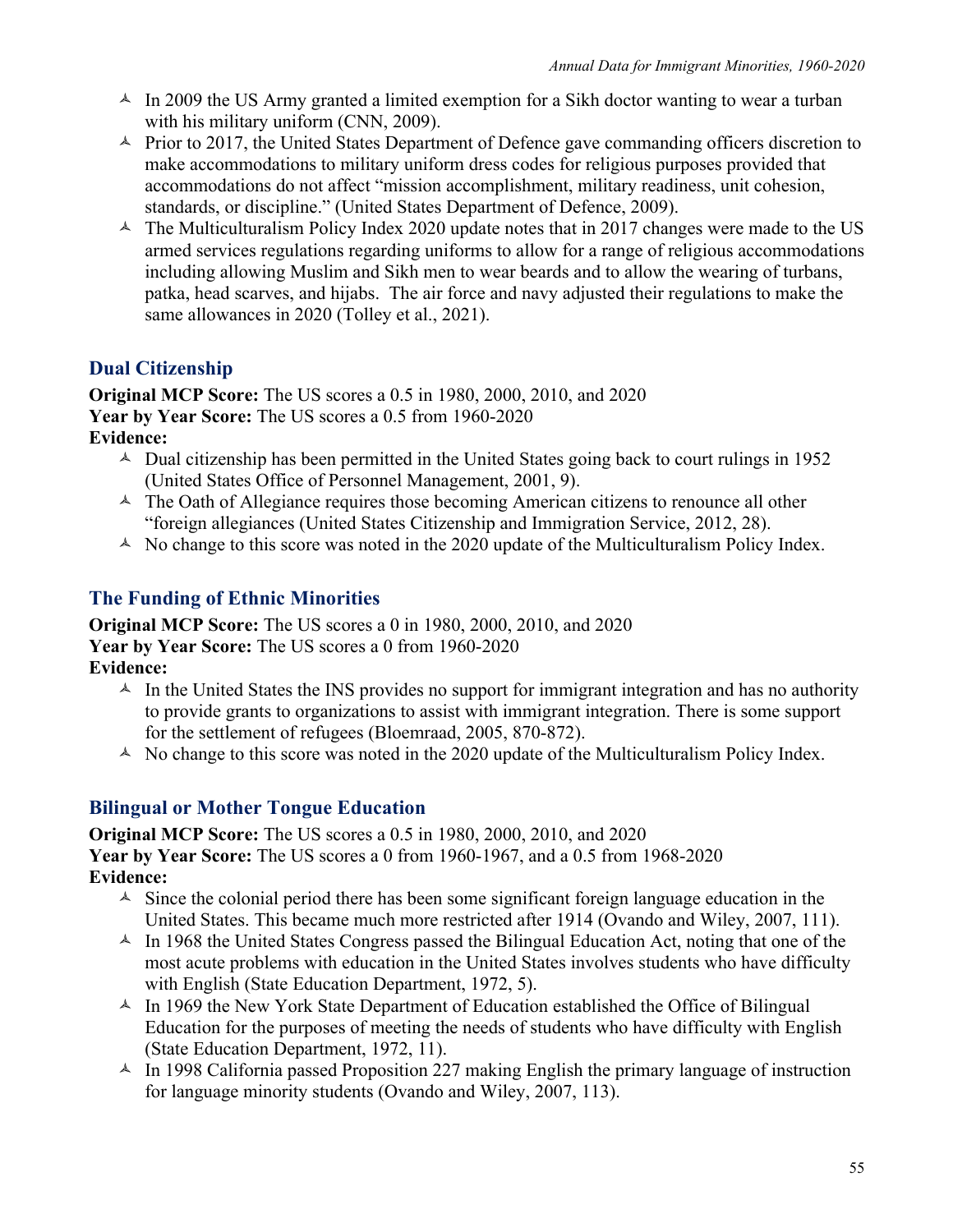- $\triangle$  In 1999 the Clinton administration restored some federal funding to bilingual education that had been cut back by Republican Congresses in 1994 and 1996 (Ovando and Wiley, 2007, 113).
- $\triangle$  The 1980s and 1990s witnessed the spread of English-only education laws. 25 out of 50 states now have English-only education laws (Hero and Preuhs, 2006, 133-134).
- $\triangle$  At the federal level the Office of English Language Acquisition provides support to programs that provide foreign language education to students whose first language is not English (U.S. Department of Education, 2013).
- $\triangle$  No change to this score was noted in the 2020 update of the Multiculturalism Policy Index.

#### **Affirmative Action**

**Original MCP Score:** The US scores a 1 in 1960, 2000, 2010, and 2020 **Year by Year Score:** The US scores a 0 from 1960-1964, and a 1 from 1965-2020 **Evidence:**

- $\triangle$  Title VII of the 1964 United States Civil Rights Act prohibits discrimination based on ethnicity or nationality (U.S. Equal Employment Opportunity Commission, n.d.).
- $\triangle$  Executive Order 11246, signed by President Lyndon Johnson in 1965, required the federal government to pursue affirmative action in order to ensure equal hiring practices within the federal government (United States Department of Labour, n.d.).
- $\triangle$  Since 1973 the U.S. Federal Government has required contractors and sub-contractors to have affirmative action policies in place (United States Department of Labour, 2002).
- $\triangle$  No change to this score was noted in the 2020 update of the Multiculturalism Policy Index.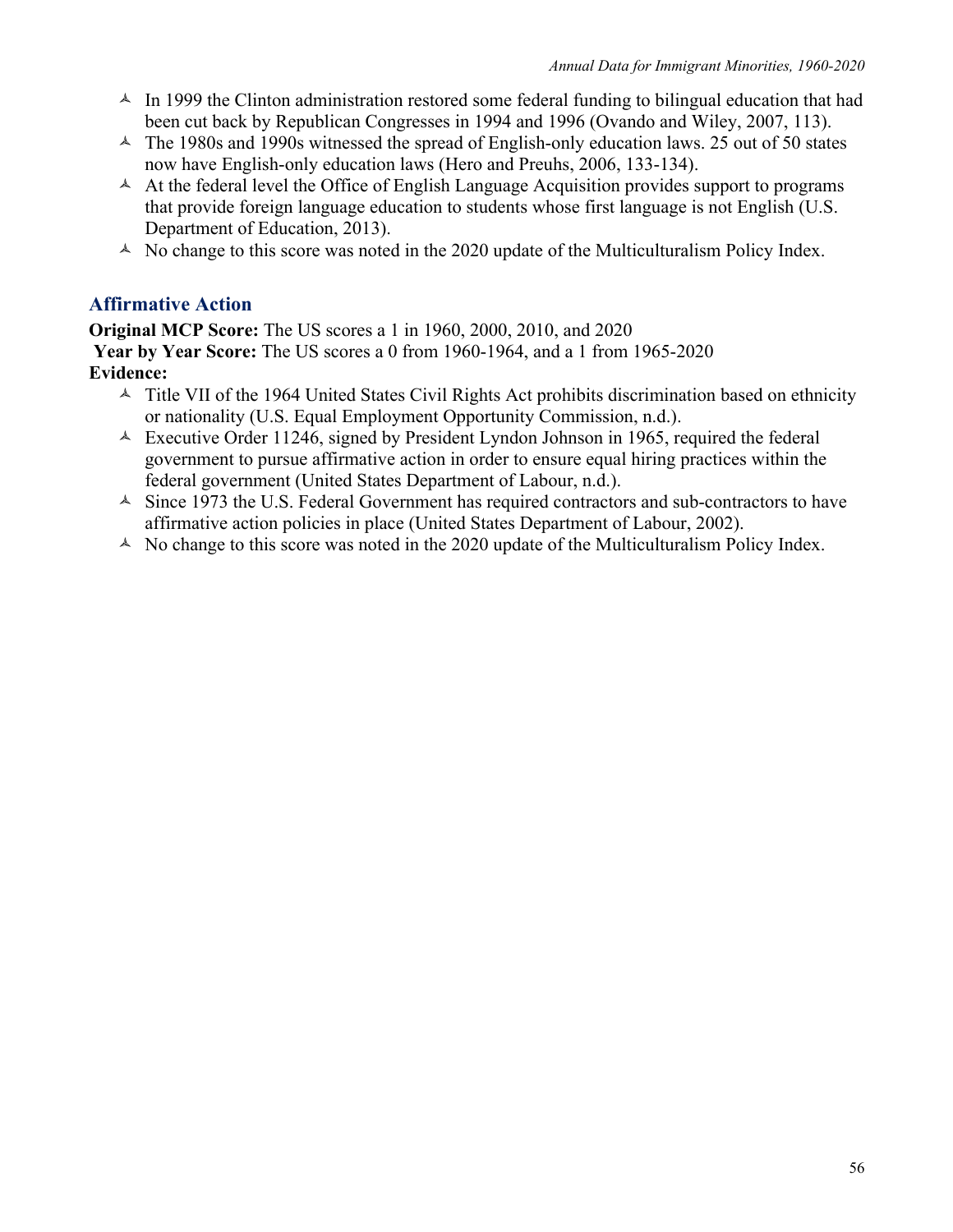# **Bibliography**

- Act in Ethnic Equal Treatment. (2003). Retrieved from: http://www.nyidanmark.dk/NR/rdonlyres/E67D2D1B-5CAD-4036-AE73-36A3A23B87E5/0/act\_ethnic\_equal\_treatment.pdf. (accessed July 15, 2013).
- Act No. 91 of 5 February 1992, Citizenship. (1992). National Legislative Bodies. Retrieved from: http://www.refworld.org/docid/3ae6b4edc.html. (accessed July 17, 2013).
- Act No. 127 of 4 December 1992 Relating to Broadcasting. (2005). Oslo: Kulturdepartmentet. Retrieved from: http://www.regjeringen.no/nb/dep/kud/dok/lover\_regler/reglement/2005/broadcasting-act-.html?id=420612. (accessed July 18, 2013).
- Act on Swedish Citizenship. (2006). Stockholm: Swedish Code of Statutes.
- Act on Radio and Television Broadcasting. (2012) Retrieved from: http://www.vlaamseregulatormedia.be/media/19486/mediadecreet%20%28eng%29%20bijgewerkt%20tot% 2018%20augustus%202012.pdf. (accessed July 15, 2013).
- Act of 17 July 1998 no. 61 Relating to Primary and Secondary Education and Training (Education Act). (2010). Retrieved from: http://www.european-agency.org/country-information/norway/norwegianfiles/Education Act Norway.pdf. (accessed July 18, 2013).
- Act on Television and Radio Operations. (2007). Helsinki: Ministry of Transport and Communications of Finland. Retrieved from: http://www.finlex.fi/en/laki/kaannokset/1998/en19980744.pdf. (accessed on July 15, 2015).
- Act on Yleisradio Oy (2005). Helsinki: Ministry of Transport and Communication of Finland. Retrieved from: http://www.coe.int/t/dg4/education/minlang/Report/PeriodicalReports/FinlandPR4App03\_en.pdf. (accessed July 15, 2013).
- Agency for Cultural Affairs. (2011a). *Foundations for Cultural Administration*. Agency for Cultural Affairs. Retrieved from: http://www.bunka.go.jp/english/pdf/h23\_chapter\_01.pdf. (accessed July 17, 2016).
- Agency for Cultural Affairs. (2011b). *Promoting Activities Enabling Children to Experience Arts and Culture*. Agency for Cultural Affairs. Retrieved from: http://www.bunka.go.jp/english/pdf/h23\_chapter\_04.pdf. (accessed July 17, 2016).
- Agency for Cultural Affairs. (2011c). *Promoting the Media Arts and Films*. Agency for Cultural Affairs. Retrieved from: http://www.bunka.go.jp/english/pdf/h23\_chapter\_03.pdf. (accessed July 17, 2013).
- Al Arabiya News. (2010). "Norwegian Court Rules Police Hijab Ban Illegal." Retrieved from: http://www.alarabiya.net/articles/2010/08/20/117142.html. (accessed July 18, 2013).
- Alibhai-Brown, Yasmin. (1998). "The Media and Race Relations." In Tessa Blackstone, Bhikhu Parekh, and Peter Sanders (Ed.) *Race Relations in Britain A Developing Agenda*. London: Routledge, 111-127.
- Approves the Television Law. (2011). ANACOM. Retrieved from: http://www.anacom.pt/render.jsp?contentId=979660. (accessed July 18. 2013).
- Archives New Zealand. (2013). "Citizenship." Wellington Archives New Zealand. Retrieved from: http://archives.govt.nz/research/guides/citizenship. (accessed July 17, 2013).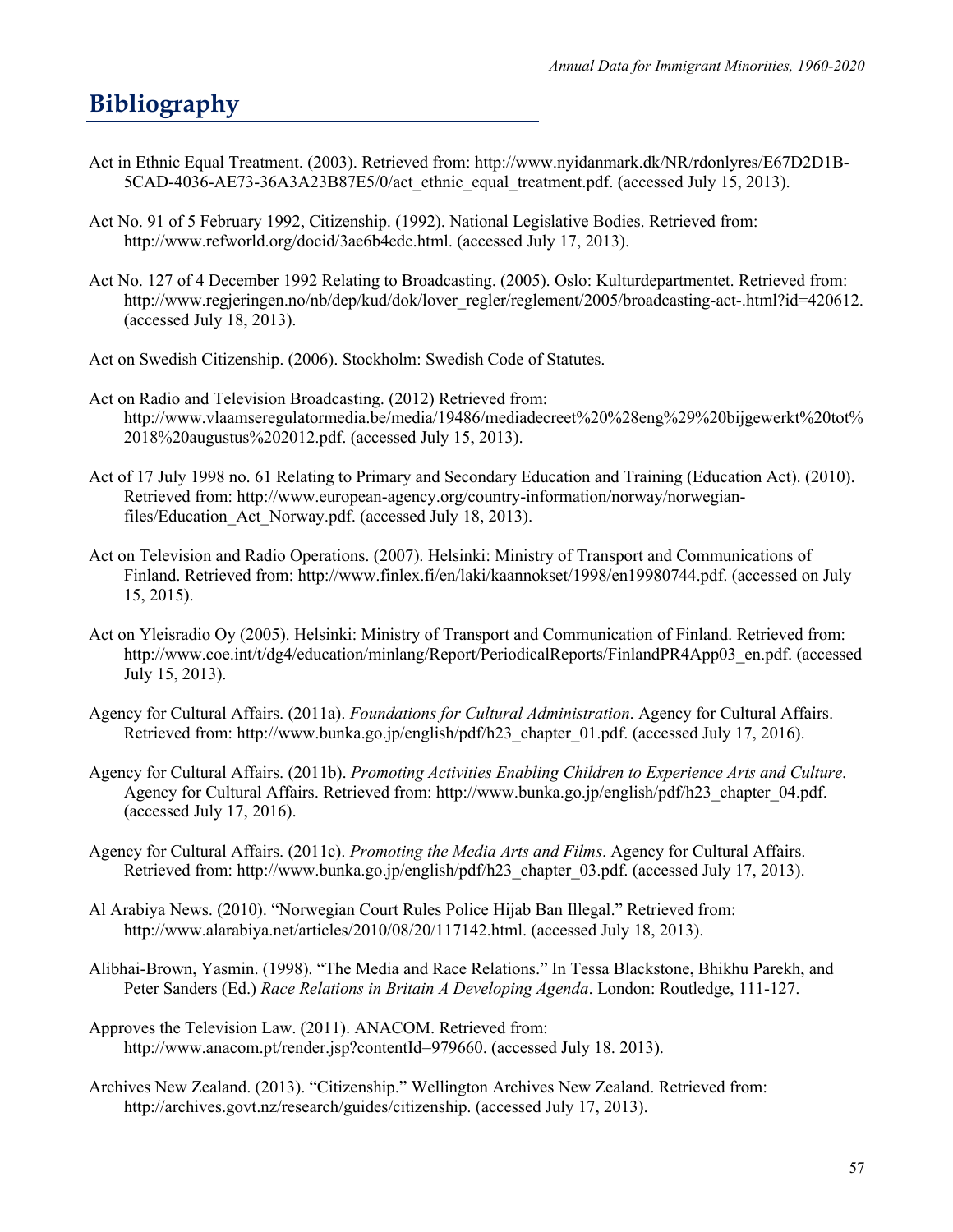- Australian Citizenship Act. (1948). Retrieved from: http://www.comlaw.gov.au/Details/C2006C00317. (accessed July 13, 2013).
- Australian Human Rights Commission. (2005). *Federal Discrimination Law 2005: Chapter 3: The Racial Discrimination Act*. Retrieved from: http://www.humanrights.gov.au/federal-discrimination-law-2005 chapter-3-racial-discrimination-act. (accessed July 13, 2013).
- Awad, Isabel and Andrea Roth. (2011). "From Minority to Cross-Cultural Programmes: Dutch Media Policy and the Politics of Integration." *The International Communication Gazette*. 73, 400-418.
- Barnett, Laura. (2013). *Freedom of Religion and Religious Symbols in the Public Sphere*. Ottawa: Library of Parliament. Retrieved from: http://www.parl.gc.ca/Content/LOP/ResearchPublications/2011-60-e.htm#a16. (accessed July 15, 2013).
- Basic Education Act. (2010). Retrieved from: http://www.finlex.fi/en/laki/kaannokset/1998/en19980628.pdf. (accessed July 15, 2013).
- BBC. (2010). "Swiss Court Upholds Basketball Headscarf Ban." Retrieved from: http://news.bbc.co.uk/2/hi/europe/8484890.stm. (accessed July 19, 2013).
- Bertossi, Christophe and Abdellali Hajjat. (2013). "Country Report: France." *EUDO Citizenship Observatory*. Badia Fiesolana: EUDO Citizenship Observatory. Retrieved from: http://eudocitizenship.eu/admin/?p=file&appl=countryProfiles&f=France.pdf. (accessed July 16, 2013).
- BIG Lottery Fund. (n.d.). "BIG Lottery Fund." Retrieved from: http://www.biglotteryfund.org.uk/. (accessed July, 19, 2013).
- Bink, Susan. (n.d.). "Mapping Minorities and their Media: The National Context- The Netherlands." MiraMedia. Retrieved from: http://www.lse.ac.uk/media@lse/research/EMTEL/Minorities/papers/Netherlandsreport.pdf. (accessed July 17, 2013).
- Bird, Karen. (2005). "Multiculturalism in Denmark." *Canadian Diversity*. 4, 39-42.
- Bleich, Erik. (1998). "From International Ideas to Domestic Policies: Educational Multiculturalism in England and France." *Comparative Politics*. 31, 81-100.
- Bloemraad, Irene. (2005). "The Limits of de Tocqueville: How Government Facilitates Organizational Capacity in Newcomer Communities." *Journal of Ethnic and Migration Studies*. 31, 865-887.
- Blumenreich, Ulrike and Norbert Sievers. (2013). "Country Profile- Germany." *Compendium of Cultural Policies and Trends in Europe, 14th Edition*. Updates 2013. Brussels: Council of Europe/ERICarts. Retrieved from: http://www.culturalpolicies.net/web/germany.php.
- Bodo, Carla and Simona Bodo. (2013). "Country Profile- Italy." *Compendium of Cultural Policies and Trends in Europe, 14th Edition*. Updates 2013. Brussels: Council of Europe/ERICarts. Retrieved from: http://www.culturalpolicies.net/web/italy.php.

Bohmer, Maria. (2007). "The National Integration Plan- A Contribution of Germany Towards Shaping European Integration." Berlin: Commissioner of the Federal Government for Migration, Refugees, and Integration. Retrieved from: http://www.coe.int/t/dg4/youth/Source/Resources/Forum21/Issue\_No10/N10\_National\_integration\_plan\_en .pdf. (accessed July 16, 2013).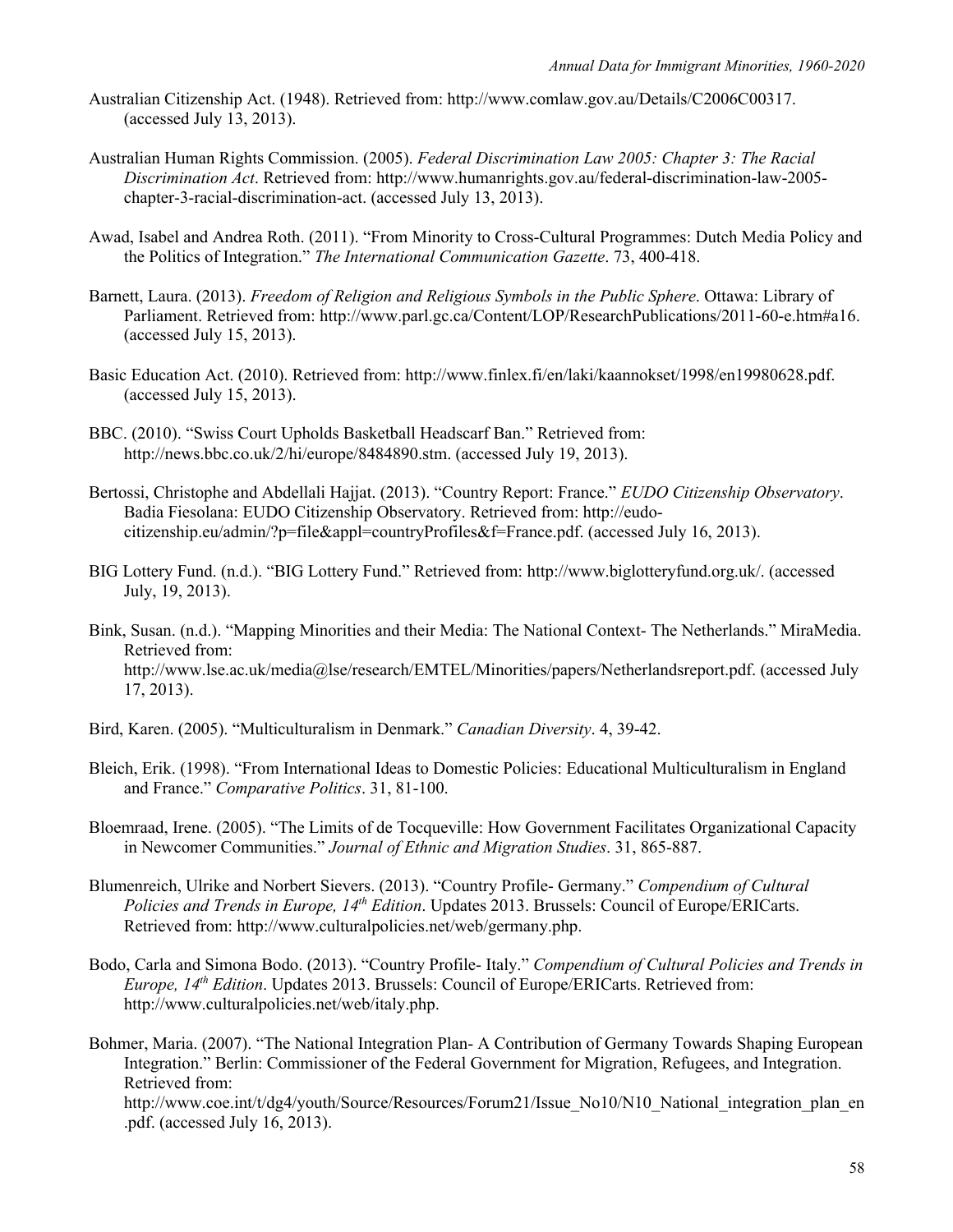- Bouchard, Gerard and Charles Taylor. (2008). *Building the Future: A Time for Reconciliation*. Quebec: Gouvernement du Quebec. Retrieved from: http://collections.banq.qc.ca/ark:/52327/bs1565996. (accessed July 15, 2013).
- Bribosia, Emmanuelle and Isabelle Rorive (2012). "Country Report 2011 Belgium." *Report on Measures to Combat Discrimination*. Utrecht: Human European Consultancy. Retrieved from: http://www.migpolgroup.com/public/docs/2011-BE-Country%20Report%20LN\_final.pdf.
- British Nationality Act. (1948). London: Her Majesty's Stationary Office. Retrieved from: http://www.legislation.gov.uk/ukpga/1948/56/pdfs/ukpga\_19480056\_en.pdf. (accessed on July, 19, 2013).
- Broadcasting Act 1989 (2013). Wellington: Parliamentary Counsel Office . Retrieved from: http://www.legislation.govt.nz/act/public/1989/0025/latest/whole.html#DLM155365. (accessed July 17, 2013).
- Broadcasting Act. (2009). Retrieved from: http://www.dcenr.gov.ie/NR/rdonlyres/DE7C0393-76C1-42A5- A176-88C512F7AB9C/0/BroadcastingAct2009.pdf. (accessed July 17, 2013).
- Broadcasting Act 1976 (1981). Retrieved from: http://legislation.knowledgebasket.co.nz/gpacts/reprint/text/1976/an/132.html. (accessed July 17, 2013).
- Broeder, Peter and Guus Extra. (2012). "Language." In Hans Vermeulen (Ed.). *Immigrant Policy for a Multicultural Society A Comparative Study of Integration, Language, and Religious Policy in Five Western European Countries*. Brussels: Migration Policy Group, 57-100. Retrieved from: http://prami.ibero.mx/wpcontent/uploads/2012/03/Holanda2.pdf.
- Bruquetas-Callejo, Blanca garces-Mascarenas, Rinus Pennix, abd Peter Scholten. (2007). "Policymaking Related to Immigration and Integration. The Dutch Case." IMISCOE Working Paper: Country Report. Retrieved from: http://dare.uva.nl/document/53748. (accessed July 17, 2013).
- Burgess, Chris. (2007). "Multicultural Japan? Discourses and the Myth of Homogeneity." *The Asia-Pacific Journal: Japan Focus*. Retrieved from: http://www.japanfocus.org/-Chris-Burgess/2389. (accessed July 17, 2013).
- Cachon, Lorenzo. (2012). "Country Report 2011 Spain." *Report on Measures to Combat Discrimination*. Utrecht: Human European Consultancy. Retrieved from: http://non-discrimination.net/content/media/2011- ES-Country%20Report%20LN\_final.pdf.
- Camauer, Leonor. (2003). "Ethnic Minorities and their Media in Sweden." *Nordicom Review*. 24, 69-88.
- Canadian Education Association. (1991). *Heritage Language Programs in Canadian School Boards*. Toronto: Canadian Education Association.
- Canadian Human Rights Commission. (2013). "Employment Equity." Retrieved from: http://www.chrcccdp.gc.ca/eng/content/employment-equity#1. (accessed July 15, 2013).
- Canadian Multiculturalism Act. (1988). Retrieved from: http://laws-lois.justice.gc.ca/PDF/C-18.7.pdf. (accessed July 15, 2013).
- Castles, Stephen. (1992). "The Australian Model of Immigration and Multiculturalism: is it Applicable to Europe?" *International Migration Review*. 26, 549-567.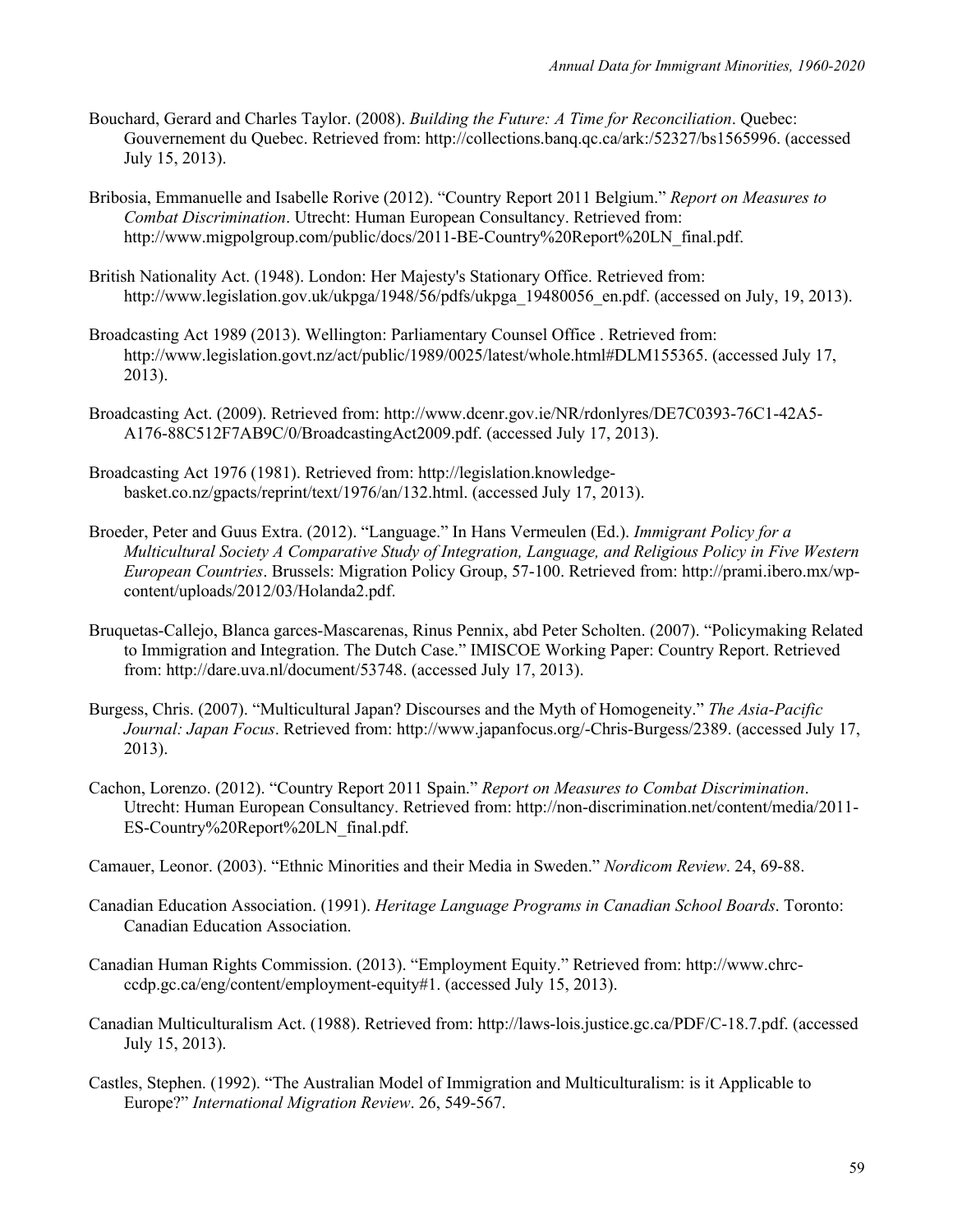- Chaloff, Jonathan. (2005). "Italy." In Jan Niessen, Yongmi Schibel, and Cressida Thompson (Ed.) *Current Immigration Debates in Europe: A Publication of European Migration Dialogue*. Brussels: Migration Policy Group. Retrieved from: http://www.migpolgroup.com/public/docs/141.EMD\_Italy\_2005.pdf.
- Cities for Local Integration Policy. (2010). *Intercultural Policies and Intergroup Relations Case Study: Dublin, Ireland*. Dublin: European Foundation for the Improvement of Living and Working Conditions. Retrieved from: http://www.eurofound.europa.eu/pubdocs/2010/382/en/1/EF10382EN.pdf. (accessed July 16, 2013).
- Citizenship Act (1969). Retrieved from: http://www.comlaw.gov.au/Details/C1969A00022. (accessed July 13, 2013).
- Citizenship Act 1977 (2012). Wellington: Parliamentary Counsel Office. Retrieved from: http://www.legislation.govt.nz/act/public/1977/0061/latest/DLM443684.html. (accessed July 17, 2013).
- Citizenship and Immigration Canada. (2009). "Dual Citizenship." Ottawa: Minister of Public Works and Government Services. Retrieved from: http://www.cic.gc.ca/english/resources/publications/dualcitizenship.asp. (accessed July 15, 2013).
- CNN. (2009). "Army Allows Sikh to keep Beard, Turban, Uncut Hair." Retrieved: http://www.cnn.com/2009/US/10/28/sikh.us.forces/. (accessed July 19, 2013).
- Communications Act (2003). London: The Stationary Office. Retrieved from: http://www.legislation.gov.uk/ukpga/2003/21/pdfs/ukpga\_20030021\_en.pdf. (accessed July 19, 2013).
- Confederation Suisse. (2013). "Encouragement de L'Integration Specifique." Confederation Suisse. Retrieved from: http://www.bfm.admin.ch/content/bfm/fr/home/themen/integration/foerderung/spezifisch.html. (accessed July 19, 2013).
- Confederation Suisse. (2010). "Encouragement de L'Integration Dans les Structures Oridinaires." Confederation Suisse. Retrieved from: http://www.bfm.admin.ch/content/bfm/fr/home/themen/integration/foerderung/koordinationsauftrag.html. (accessed July 19, 2013).
- Conference Suisse des Directeurs Contonaux l'Instruction Publique. (n.d.). "Textes de Reference de la CDIP." Conference Suisse des Directeurs Contonaux l'Instruction Publique. Retrieved from: http://www.edk.ch/dyn/19260.php. (accessed July 19, 2013).
- Conference Suisse des Directeurs Contonaux l'Instruction Publique. (2004). Enseignement des Langues a L'Ecole Obligatoire: Strategie de la CDIP et Programme de Travail pour la Coordinationa a L'Echelle Nationale." Conference Suisse des Directeurs Contonaux l'Instruction Publique. Retrevied from: http://edudoc.ch/record/30009/files/sprachen\_f.pdf?version=1. (accessed July 19, 2013).
- Conference Suisse des Directeurs Contonaux l'Instruction Publique. (1991). "Recommandations Concernant la Scolarisation des Enfants de Langue Etrangere." Conference Suisse des Directeurs Contonaux l'Instruction Publique. Retreived: http://edudoc.ch/record/25485/files/EDK-Empfehlungen\_f.pdf. (accessed July 19, 2013).
- Conseil Superieur de L'Audiovisuel. (n.d.). "An Independent Authority to Protect Audiovisual Communication Freedom." Conseil Superieur de L'Audiovisuel. Retrieved from: http://www.csa.fr/en/The-CSA/An-Independent-Authority-to-Protect-Audiovisual-Communication-Freedom. (accessed July 16, 2013).
- Consolidation of the Act on Integration of Aliens in Denmark. (2005). Retrieved from: http://ec.europa.eu/ewsi/UDRW/images/items/docl 998 399180562.pdf. (accessed July 15, 2013).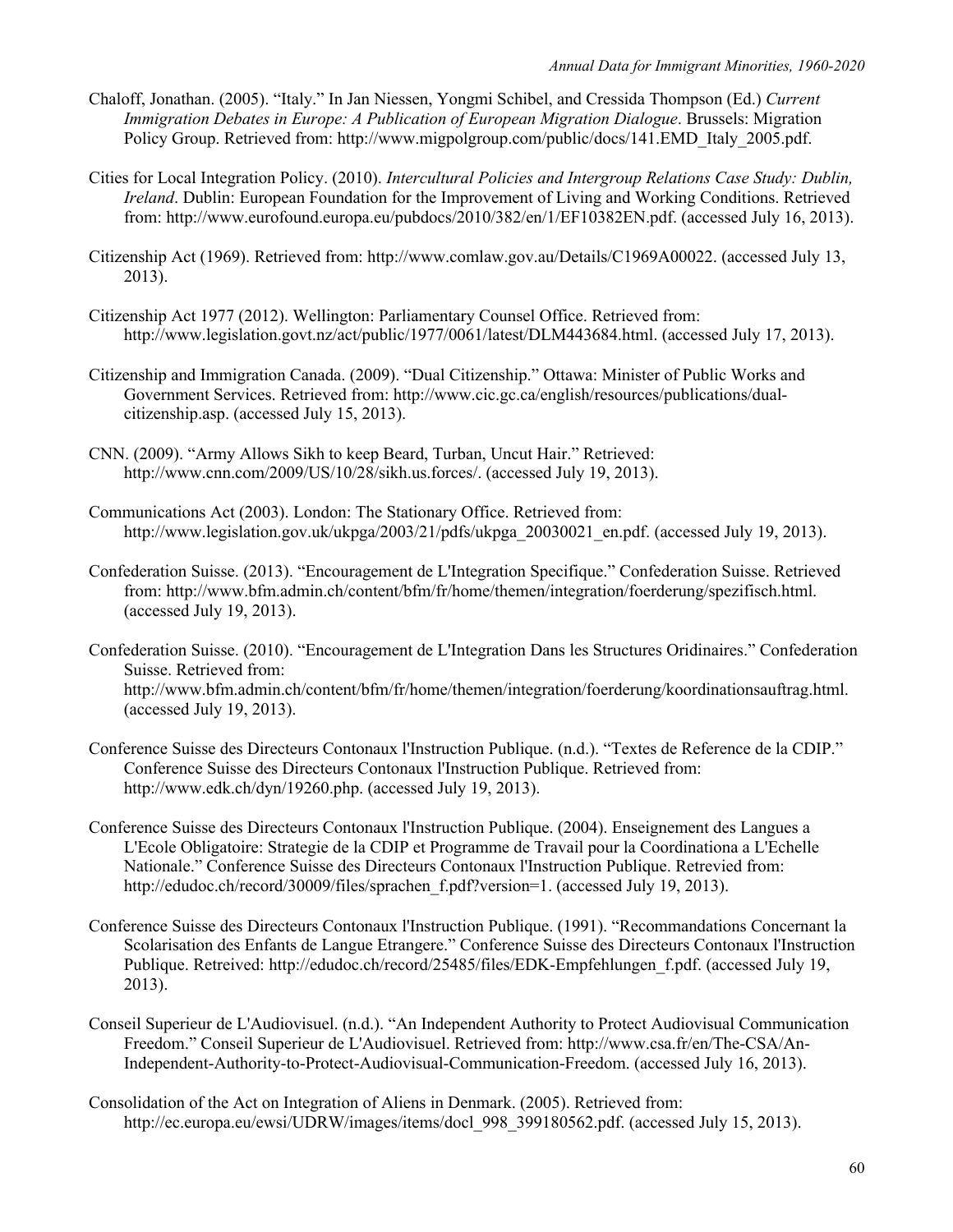Constitution of Sweden (1974). Retrieved from:

http://www.equalrightstrust.org/ertdocumentbank/CONSTITUTION%20OF%20SWEDEN.pdf. (accessed July 18, 2013).

- Corporation for Public Broadcasting. (2013). "CPB's Goals and Objectives." Corporation for Public Broadcasting. Retrieved from: http://www.cpb.org/aboutcpb/goals/goalsandobjectives/. (accessed July 19, 2013).
- Creese, Angela, Arvind Bhatt, Nirmala Bhojani, and Peter Martin. (2006). "Multicultural, Heritage, and Learner Identities in Complementary Schools." *Language and Education*. 20, 23-43.
- CRTC. (2001). "Public Notice CRTC 2001-88." Retrieved from: http://www.crtc.gc.ca/eng/archive/2001/PB2001-88.htm. (accessed July 15, 2013).
- Cyrus, Norbert and Dita Vogel. (2005). "Germany." In Jan Niessen, Yongmi Schibel, and Cressida Thompson (Ed.) *Current Immigration Debates in Europe: A Publication of European Migration Dialogue*. Brussels: Migration Policy Group. Retrieved from: http://www.migpolgroup.com/public/docs/141.EMD\_Germany\_2005.pdf.
- Dallas, Costis and Matina Magkou. (2013). "Country Profile- Greece." *Compendium of Cultural Policies and Trends in Europe, 14th Edition*. Updates 2013. Brussels: Council of Europe/ERICarts. Retrieved from: http://www.culturalpolicies.net/web/greece.php.

Décret du 14 juillet 1997 portant statut de la Radio-Télévision belge de la Communauté française (RTBF) (1997). Retrieved from: http://www.csa.be/system/documents\_files/589/original/PARL\_19970714\_decret\_rtbf\_consolide.pdf?1299 596360. (accessed July 15, 2013).

- Delvainquiere, Jean-Cedric. (2013). "Country Profile- France." *Compendium of Cultural Policies and Trends in Europe, 14<sup>th</sup> Edition.* Updates 2013. Brussels: Council of Europe/ERICarts. Retrieved from: http://www.culturalpolicies.net/web/france.php.
- Department for Children, Schools, and Families. (2007). *The Children's Plan Building Futures Together*. London: Department for Children, Schools, and Families. Retrieved from: http://webarchive.nationalarchives.gov.uk/20130401151715/https://www.education.gov.uk/publications/eO rderingDownload/The Childrens Plan.pdf. (accessed July 19, 2013).
- Department for Communities and Local Government. (2009). *Improving Opportunity, Strengthening Society*. London: Department for Communities and Local Government. Retrieved: http://lx.iriss.org.uk/sites/default/files/resources/11529061.pdf. (accessed July 19, 2013).
- Department for Communities and Local Government. (2006). *Improving Opportunity, Strengthening Society.*  London: Department for Communities and Local Government. Retrieved from: http://www.tedcantle.co.uk/publications/017%20Improving%20opportunity%20strengthening%20society% 20progress%20rep.pdf. (accessed July 19, 2013).
- Department of Education and Skills and the Office of the Minister for Integration. (2010). *Intercultural Education Strategy, 2010-2015*. Dublin: Department of Education and Skills. Retrieved from: http://www.education.ie/en/Schools-Colleges/Information/Intercultural-Education-Strategy/mig\_intercultural\_education\_strategy.pdf.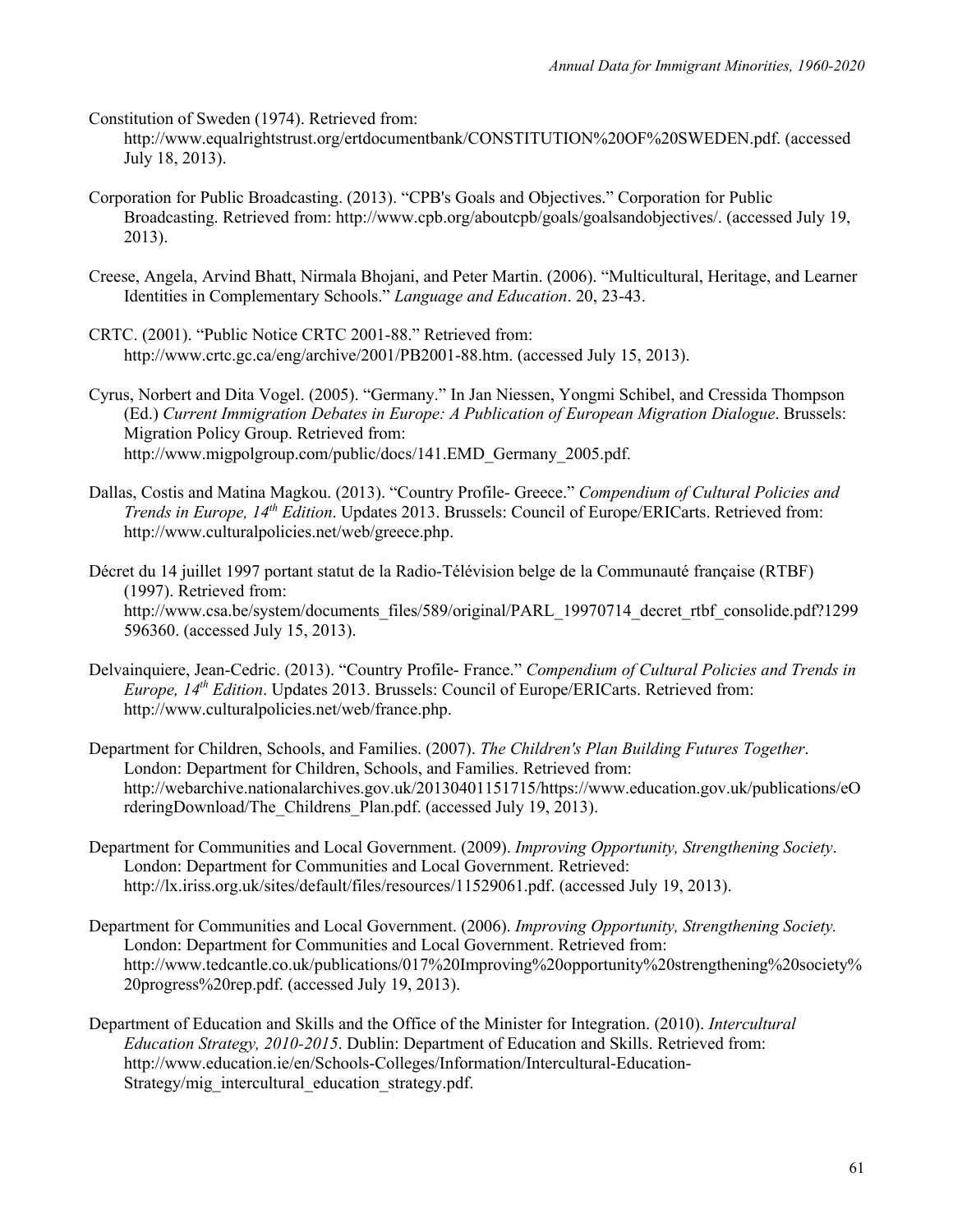- Department of Immigration and Citizenship (n.d.). "Diversity and Social Cohesion Program (DCSP)." Retrieved from: http://www.immi.gov.au/living-in-australia/delivering-assistance/government-programs/dscp/. (accessed July 13, 2013).
- Department of Immigration and Citizenship. (2007). "Fact Sheet 6- Australia's Multicultural Policy." http://www.immi.gov.au/media/fact-sheets/06australias-multicultural-policy.htm (accessed July 13, 2013).
- Department of Immigration and Multicultural Affairs. (1999). *A New Agenda for a Multicultural Australia.* Canberra: Commonwealth of Australia.
- Department of Immigration and Multicultural Affairs. (1997). *Multicultural Australia: the way forward*. Canberra: Department of Immigration and Multicultural Affairs.
- Department of Immigration and Multicultural Affairs. (1989). *National Agenda for a Multicultural Australia*. Canberra: Commonwealth of Australia.
- Department of Immigration and Multicultural Affairs and Indigenous Affairs. (2003). *Multicultural Australia: United in Diversity*. Canberra: Commonwealth of Australia.
- Department of Internal Affairs. (2011). "Chinese Poll Tax Heritage Trust." Wellington: Department of Internal Affairs. Retrieved from: http://www.communitymatters.govt.nz/Funding-and-grants---Trust-andfellowship-grants---Chinese-Poll-Tax-Heritage-Trust. (accessed July 17, 2013).
- Department of Internal Affairs. (2004). *Community Organization Grants Scheme Profile 2003-2004*. Wellington: Department of Internal Affairs. Retrieved from: http://www.communitymatters.govt.nz/vwluResources/publications-COGS-Profile2004/\$file/publications-COGS-Profile2004.pdf. (accessed July 17, 2013).
- Department of Justice, Equality, and Law Reform. (1999). *Integration A Two Way Process*. Dublin: Department of Justice, Equality, and Law Reform. Retrieved from: http://www.integration.ie/website/omi/omiwebv6.nsf/page/AXBN-7WMK3Z1533318 en/\$File/INTEGRATION%20-%20A%20Two%20Way%20Process.pdf. (accessed July 16, 2013).
- Dewing, Michael. (2012). *Canadian Broadcasting Policy*. Ottawa: Library of Parliament. Retrieved from: http://www.parl.gc.ca/Content/LOP/ResearchPublications/2011-39-e.htm#a2. (accessed July 15, 2013).
- Diakite, M. Arthur. (2006). "The Policy and Strategy Used in the Integration of Immigrants in Sweden." Briefing Paper No. 2006:20. *The English International Association of Lund.* Retrieved from: http://www.thelundian.com/Shadowreport.pdf. (accessed July 18, 2013).
- Die Bundesregierung. (2007). *Integration- A Central Task of Society*. Berlin: Press and Information Office of the Federal Government. Retrieved from: http://www.bundesregierung.de/Content/DE/Publikation/IB/Anlagen/ib-flyer-nip-englischbarrierefrei.pdf? blob=publicationFile.
- Directorate-General for Education and Culture. (2004). *Integrating Immigrant Children into Schools in Europe Norway.* Brussels: Eurydice European Unit.
- Duelund, Peter, Bjarki Valtysson, and Laerke Bohlbro. (2013). "Country Profile- Denmark." *Compendium of Cultural Policies and Trends in Europe, 14th Edition*. Updates 2013. Brussels: Council of Europe/ERICarts. Retrieved from: http://www.culturalpolicies.net/web/denmark.php.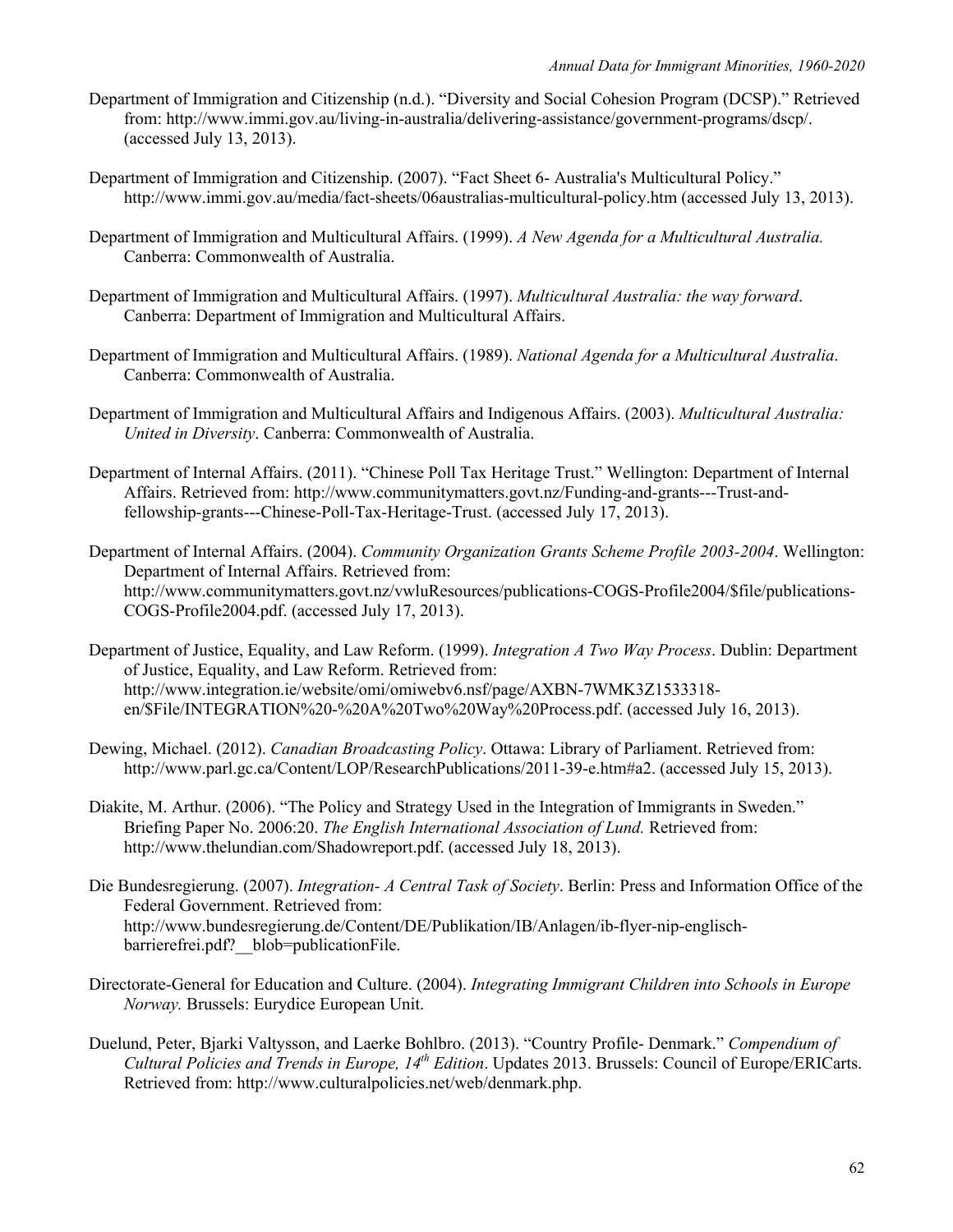- Education, Audiovisual, and Culture Executive Agency. (2010). *Organisation of the Education System in France*. Brussels: European Commission. Retrieved from: http://estudandoeducacao.files.wordpress.com/2011/05/franc3a7a.pdf.
- Education, Audiovisual, and Culture Executive Agency. (2009). *Organization of the Education System in Greece*. Brussels: European Commission. Retrieved from: http://archive.minedu.gov.gr/docs/perigrafh\_toy\_ellhnikoy\_ekpaideytikoy\_systhmatos\_en\_100408.pdf.
- European Commission. (2019). Governance of Migrant Integration in the Netherlands. Retreived from: https://ec.europa.eu/migrantintegration/governance/netherlands#:~:text=The%20Netherlands%20implemented%20%20its%20first,deve lopment%20and%20group%2Dwide%20emancipation.
- Einri, Piaras Mac. (2005). "Ireland." In Jan Niessen, Yongmi Schibel, and Cressida Thompson (Ed.) *Current Immigration Debates in Europe: A Publication of European Migration Dialogue*. Brussels: Migration Policy Group. Retrieved from: http://www.migpolgroup.com/public/docs/141.EMD\_Ireland\_2005.pdf.
- Employment Act. (1989). London: Her Majesty's Stationary Office. Retrieved from: http://www.legislation.gov.uk/ukpga/1989/38/pdfs/ukpga\_19890038\_en.pdf. (accessed July 19, 2013).
- Entzinger, Hans. (2006). "The Parallel Decline of Multiculturalism and the Welfare State in the Netherlands." In Keith Banting and Will Kymlicka (Ed.) *Multiculturalism and the Welfare State*. Toronto: Oxford University Press, 177-202.
- Etxeberria, Felix. (n.d.). Programa de Lengua Y Cultura Portugusa*.* Retrieved from: http://sirio.ua.es/documentos/pdf/inmigrantes\_escuela/educacion%20con%20hijos.pdf. (accessed July 18, 2013).
- Equality and Human Rights Commission. (n.d.). "Vision and Mission." Equality and Human Rights Commission. Retrieved from: http://www.equalityhumanrights.com/about-us/vision-and-mission/. (accessed July 19, 2013).
- Evrova, Vessela. (2010). "Swiss Ban on Headscarves Overruled." Radio Netherlands Worldwide. Retrieved from: http://www.rnw.nl/international-justice/article/swiss-ban-headscarves-overruled. (accessed July 19, 2013).
- Extra, Guus and Kutlay Yagmur. (2002). "Language Diversity in Multicultural Europe." Paris: MOST Program, United Nations Educational, Scientific, and Cultural Organization.
- Fisher, Rod and Andrew Ormston. (2013). "Country Profile- United Kingdom." *Compendium of Cultural Policies and Trends in Europe, 14th Edition*. Updates 2013. Brussels: Council of Europe/ERICarts. Retrieved from: http://www.culturalpolicies.net/web/unitedkingdom.php.
- Lismoen, Havard. (2003). "EFTA Court Prohibits Affirmative Action Practices." European Industrial Relations Observatory. Retrieved from: http://www.eurofound.europa.eu/eiro/2003/02/inbrief/no0302102n.htm. (accessed July 18, 2013).
- Faist, Thomas and Jurgen Gerdes. (2008). *Dual Citizenship in an Age of Mobility*. Washington: Migration Policy Institute: http://www.migrationpolicy.org/transatlantic/ docs/Faist-FINAL.pdf. (accessed July 17, 2013).
- Family Reunification Project. (2013). "High Commissioner for Immigration and Intercultural Dialogue." Family Reunification Project. Retrieved from: http://familyreunification.eu/index.php/project-partners/acidi/. (accessed July 18, 2013).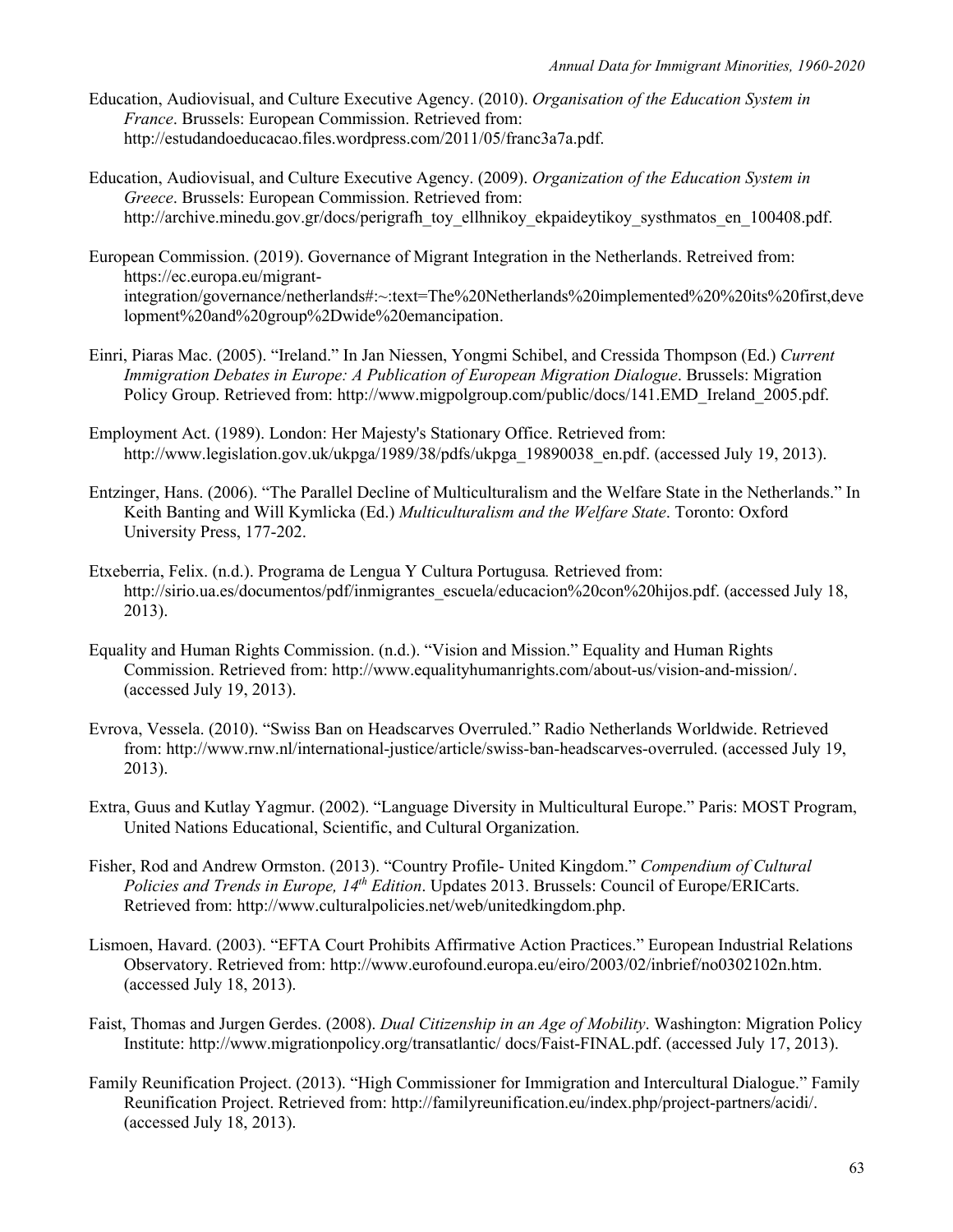- Favilli, Chiara. (2012). "Country Report 2011 Italy." *Report on Measures to Combat Discrimination*. Utrecht: Human European Consultancy. Retrieved from: http://non-discrimination.net/content/media/2011-IT-Country%20Report%20LN\_final.pdf.
- Federal Act Enacting Provisions for Private Radio Broadcasting (Private Radio Broadcasting Act). (2010). Retrieved from: http://www.ris.bka.gv.at/Dokumente/Erv/ERV\_2001\_1\_20/ERV\_2001\_1\_20.pdf. (accessed July, 15, 2013).
- Federal Act on Radio and Television. (2010). The Federal Assembly of the Swiss Confederation. Retrieved from: http://www.admin.ch/ch/e/rs/7/784.40.en.pdf. (accessed July, 19, 2013),
- Federal Anti-Discrimination Agency. (2010). *Guide to the General Equal Treatment Act Explanations and Examples*. Berlin: Federal Anti-Discrimination Agency. Retrieved from: http://www.antidiskriminierungsstelle.de/SharedDocs/Downloads/EN/publikationen/agg\_wegweiser\_engl\_ guide to the general equal treatment act.pdf? blob=publicationFile.
- Fitzgibbon, Marian. (2013). "Country Profile- Ireland." *Compendium of Cultural Policies and Trends in Europe, 14th Edition*. Updates 2013. Brussels: Council of Europe/ERICarts. Retrieved from: http://www.culturalpolicies.net/web/ireland.php.
- Foblets, Marie-Claire and Zeynep Yanasmayan. (2010). "Country Report: Belgium." *EUDO Citizenship Observatory*. Badia Fiesolana: EUDO Citizenship Observatory. Retrieved from: http://eudocitizenship.eu/docs/CountryReports/Belgium.pdf.
- Fonseca, Lucinda, Jorge Macista Malheiros, and Sandra Silva. (2005). "Portugal." In Jan Niessen, Yongmi Schibel, and Cressida Thompson (Ed.) *Current Immigration Debates in Europe: A Publication of European Migration Dialogue*. Brussels: Migration Policy Group. Retrieved from: http://www.migpolgroup.com/public/docs/141.EMD Portugal 2005.pdf.
- Foote, John. (2013). "Country Profile- Canada." *Compendium of Cultural Policies and Trends in Europe, 14th Edition*. Updates 2013. Brussels: Council of Europe/ERICarts. Retrieved from: http://www.culturalpolicies.net/web/canada.php.
- Foster, Lois and David Stockley. (1988). *Australian Multiculturalism: A Documentary History and Critique*. Clevedon: Multilingual Matters Ltd.
- Geyer, Florian. (2009). *The Educational System in Belgium*. Brussels: Centre for European Policy Studies. Retrieved from: http://aei.pitt.edu/14575/1/Includ-ed\_FG\_on\_Ed\_System\_in\_Belgium.pdf. (accessed July 15, 2013).
- Ghosh, Ratna. (2004). "Public Education and Multicultural Policy in Canada: The Special Case of Quebec." *International Review of Education*. 50, 543-566.
- Gogolin, Ingrid and Hans Reich. (2001). "Immigrant Languages in Federal Germany." In Guus Extra and Durk Gorter (Eds.) *The Other Languages in Europe*. Clevedon: Multilingual Matters Ltd.
- Gomes, Rui Telmo, Cristina Farinha, and Sara Martins. (2013) "Country Profile- Portugal." *Compendium of Cultural Policies and Trends in Europe, 14th Edition*. Updates 2013. Brussels: Council of Europe/ERICarts. Retrieved from: http://www.culturalpolicies.net/web/portugal.php.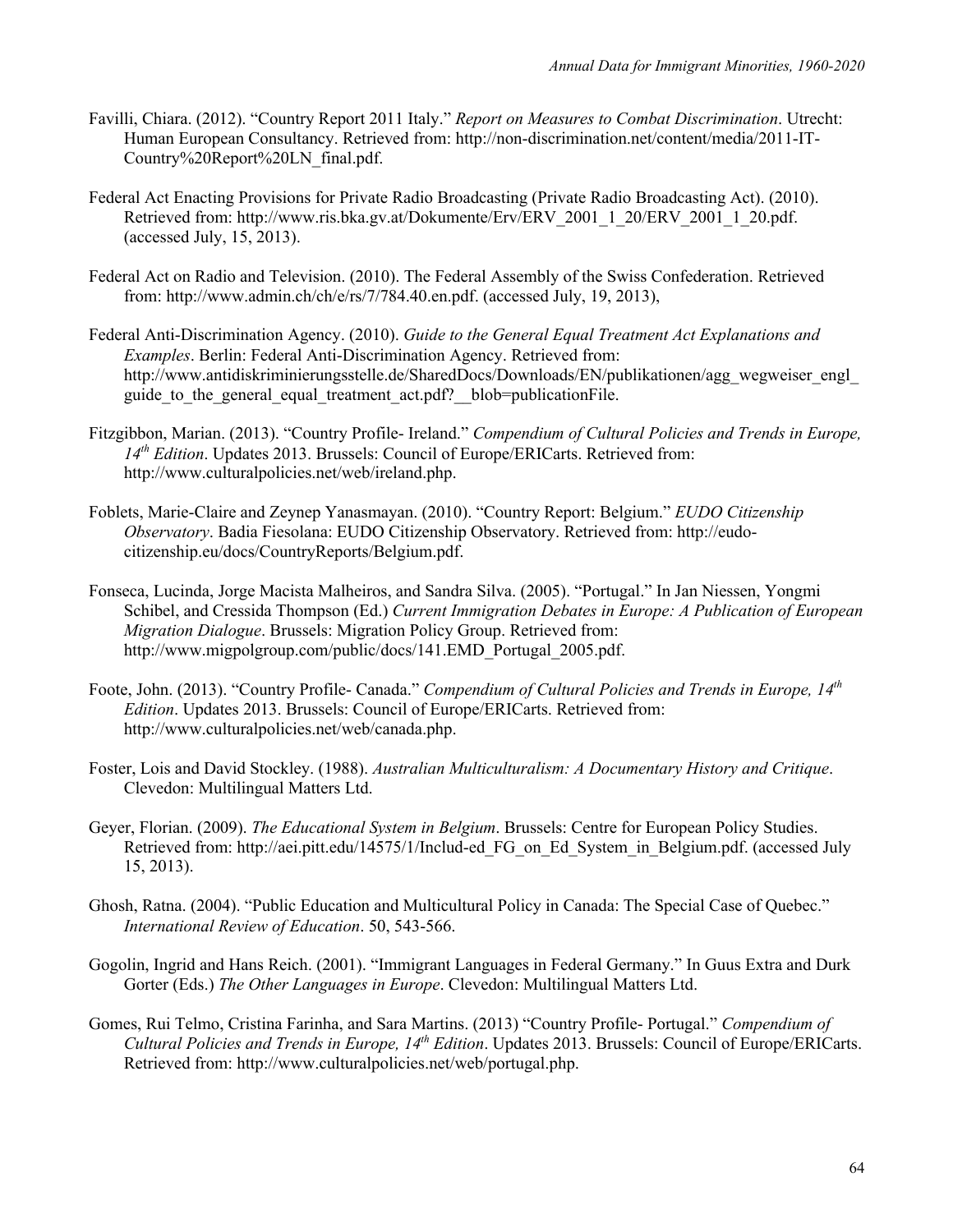- Govan, Fiona. (2010). "Girl, 16m Banned from School for Wearing Hijab in Spain." *The Telegraph*. Retrevied from: http://www.telegraph.co.uk/news/worldnews/europe/spain/7598004/Girl-16-banned-from-school-forwearing-hijab-in-Spain.html. (accessed July 18, 2013).
- Government of Finland. (2006) *Government Migration Policy Programme*. Retrieved from: http://www.mol.fi/mol/en/99\_pdf/en/90\_publications/migration\_programme2006.pdf. (accessed July 15, 2013).
- Grassby, A.J. (1973). *A Multi-cultural Society for the Future*. Canberra: Australian Government Publishing Service.
- Gropas, Ruby and Anna Triandafyllidou. (2005). *Active Civic Participation of Immigrants in Greece*. Oldenburg: POLITIS. Retrieved from: http://ec.europa.eu/ewsi/UDRW/images/items/docl 4754 834884500.pdf. (accessed July 16, 2013).
- Gsir, Sonia, Marco Martiniello, Katrien Meireman, and Johan Wets. (2005). "Belgium." In Jan Niessen, Yongmi Schibel, and Cressida Thompson (Ed.) *Current Immigration Debates in Europe: A Publication of European Migration Dialogue*. Brussels: Migration Policy Group. Retrieved from: http://www.migpolgroup.com/public/docs/141.EMD\_Belgium\_2005.pdf.
- Hagelund, Annekin. (2002). "Problematizing Culture: Discourses on Integration in Norway." *Journal of International Migration and Integration*. 3, 401-415.
- Hero, Rodney E. And Robert Preuhs. (2006). "Multiculturalism and Welfare Policies in the United States: A state-level comparative analysis." In Keith Banting and Will Kymlicka (Ed.) *Multiculturalism and the Welfare State*. Toronto: Oxford University Press, 122-152.
- Holm, Gunilla and Monica Londen. (2010). "The Discourse on Multicultural Education in Finland: Education for Whom?" *Intercultural Education.* 21, 107-120.
- Holtmaat, Rikki. (2012). "Country Report 2011 The Netherlands." *Report on Measures to Combat Discrimination*. Utrecht: Human European Consultancy. Retrieved from: http://nondiscrimination.net/content/media/2011-NL-Country%20Report%20LN\_final.pdf.
- Home Office. (2001). *Community Cohesion: A Report of the Independent Review Team*. London: Home Office. Retrieved from: http://resources.cohesioninstitute.org.uk/Publications/Documents/Document/DownloadDocumentsFile.aspx ?recordId=96&file=PDFversion. (accessed July 19, 2013).
- Horst, Christian and Thomas Girtz-Johnansen. (2010). "Education of Ethnic-Minority Children in Denmark: Monocultural Hegemony and Counter Positions." *Intercultural Education*. 21, 137-151.
- Howard, Marc Morje. (2005). "Variation in Dual Citizenship Policies in the Countries of the EU." *International Migration Review*. 39, 697-720.
- Human Rights Commission. (2013). "Religious Diversity in New Zealand." Wellington: Human Rights Commission. Retrieved from: http://www.hrc.co.nz/race-relations/annual-review-of-racerelations/religious-diversity-in-new-zealand. (accessed July 17, 2013).
- Human Rights Commission. (2012). "Race Relations Law Marks 40<sup>th</sup> Anniversary." Wellington: Human Rights Commission. Retrieved from: http://www.hrc.co.nz/2012/race-relations-law-marks-40th-anniversary. (accessed July 17, 2013).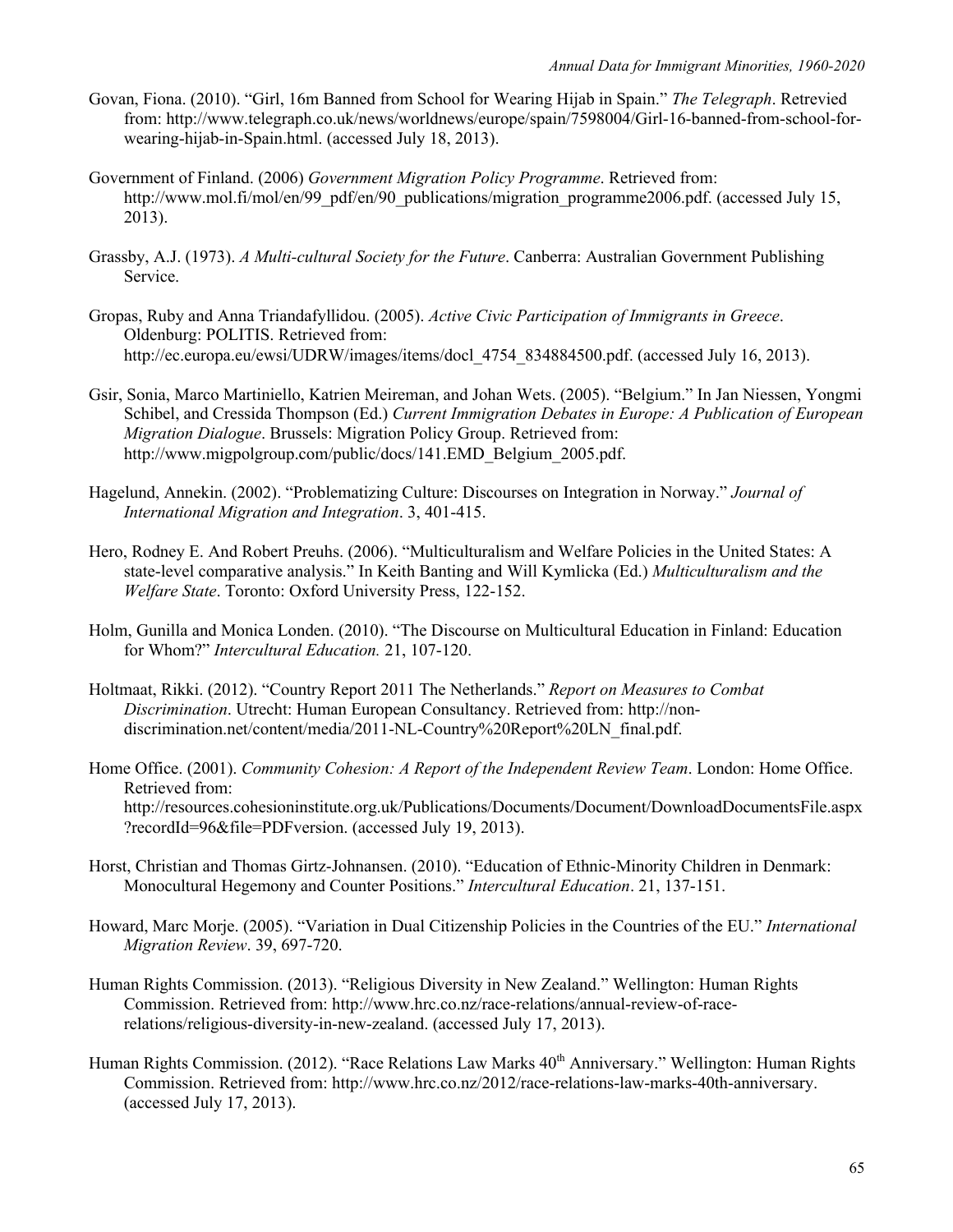- Human Rights Commission. (2008). "Statement on Language Policy." Wellington: Human Rights Commission. Retrieved from: http://www.hrc.co.nz/hrc\_new/hrc/cms/files/documents/25-Aug-2008\_11-45- 14 Language Policy Aug 08.pdf. (accessed July 17, 2013).
- Human Rights Commission. (2005a). *Muslim Women, Dress Codes and Human Rights An Introduction to Some of the Issues*. Wellington: Human Rights Commission. Retrieved from: http://www.hrc.co.nz/hrc\_new/hrc/cms/files/documents/12-Jan-2007\_10-00-07\_Muslim\_Dress\_Notes.pdf. (accessed July 17, 2013).
- Human Rights Commission. (2005b). *Framework for the Future*. Wellington: Human Rights Commission. Retrieved from: http://www.hrc.co.nz/hrc\_new/hrc/cms/files/documents/04-Aug-2005\_18-17- 56 PDF Full Framework for the Future.pdf. (accessed July 17, 2013).
- Intercultural Dialogue. (n.d.a). "Belgium." Retrieved from: http://www.interculturaldialogue.eu/web/intercultural-dialogue-country-sheets.php?aid=96. (accessed July 15, 2013).
- Intercultural Dialogue. (n.d.b) "Italy." Retrieved from: http://www.interculturaldialogue.eu/web/interculturaldialogue-country-sheets.php?aid=108. (accessed July 17, 2013).
- Interstate Broadcasting Agreement. (1996). Retrieved from: http://www.iuscomp.org/gla/statutes/RuStaV.htm. (accessed July 16, 2013).
- Irish Nationality and Citizenship Act. (1956). Dublin: Government of Ireland. Retrieved from: http://www.irishstatutebook.ie/1956/en/act/pub/0026/print.html. (accessed July 17, 2013).
- Islamic Human Rights Commission. (2004). "Good Practice on the Headscarf in Europe." Wembley: Islamic Human Rights Commission. Retrieved from: http://www.ihrc.org.uk/publications/briefings/6984-briefinggood-practice-on-the-headscarf-in-europe-. (accessed July 17, 2013).
- Janssens, Joris, Delphine Hesters, and France Lebon. (2013). "Country Profile- Belgium." *Compendium of Cultural Policies and Trends in Europe, 14th Edition*. Updates 2013. Brussels: Council of Europe/ERICarts. Retrieved from: http://www.culturalpolicies.net/web/belgium.php.
- Jefatura Del Estado. (2006). Retrieved from: http://www.rtve.es/files/70-9847- FICHERO/Ley radio television estatales.pdf. (accessed July 18, 2013).
- Johnson, Lauri. (2007). "Diversity Policies in American Schools: A Legacy of Progressive School Leadership and Community Action." In Reva Joshee (Ed.) *Multicultural Education Policies in Canada and the United States*. Vancouver: UBC Press, 28-41.
- Kahn, Naseem. (2006). "Arts Council England and Diversity: Striving for Change." In Heather Maitland (Ed.). *Navigating Difference Cultural Diversity and Audience Development*. London: Arts Council of England, 21-26. Retrieved from: http://www.artscouncil.org.uk/media/uploads/downloads/toolkits/ace\_toolkits\_doc.pdf. (accessed July 19, 2013).
- Kaya, Bulent. (2005). "Switzerland." In Jan Niessen, Yongmi Schibel, and Cressida Thompson (Ed.) *Current Immigration Debates in Europe: A Publication of European Migration Dialogue*. Brussels: Migration Policy Group. Retrieved from: http://www.migpolgroup.com/public/docs/141.EMD\_Switzerland\_2005.pdf.
- Keown, Paul, Lisa Park, Sarah Tiakiwai. (2005). *Values in the New Zealand Curriculum A Literature Review on Values in the Curriculum.* Wellington: Ministry of Education.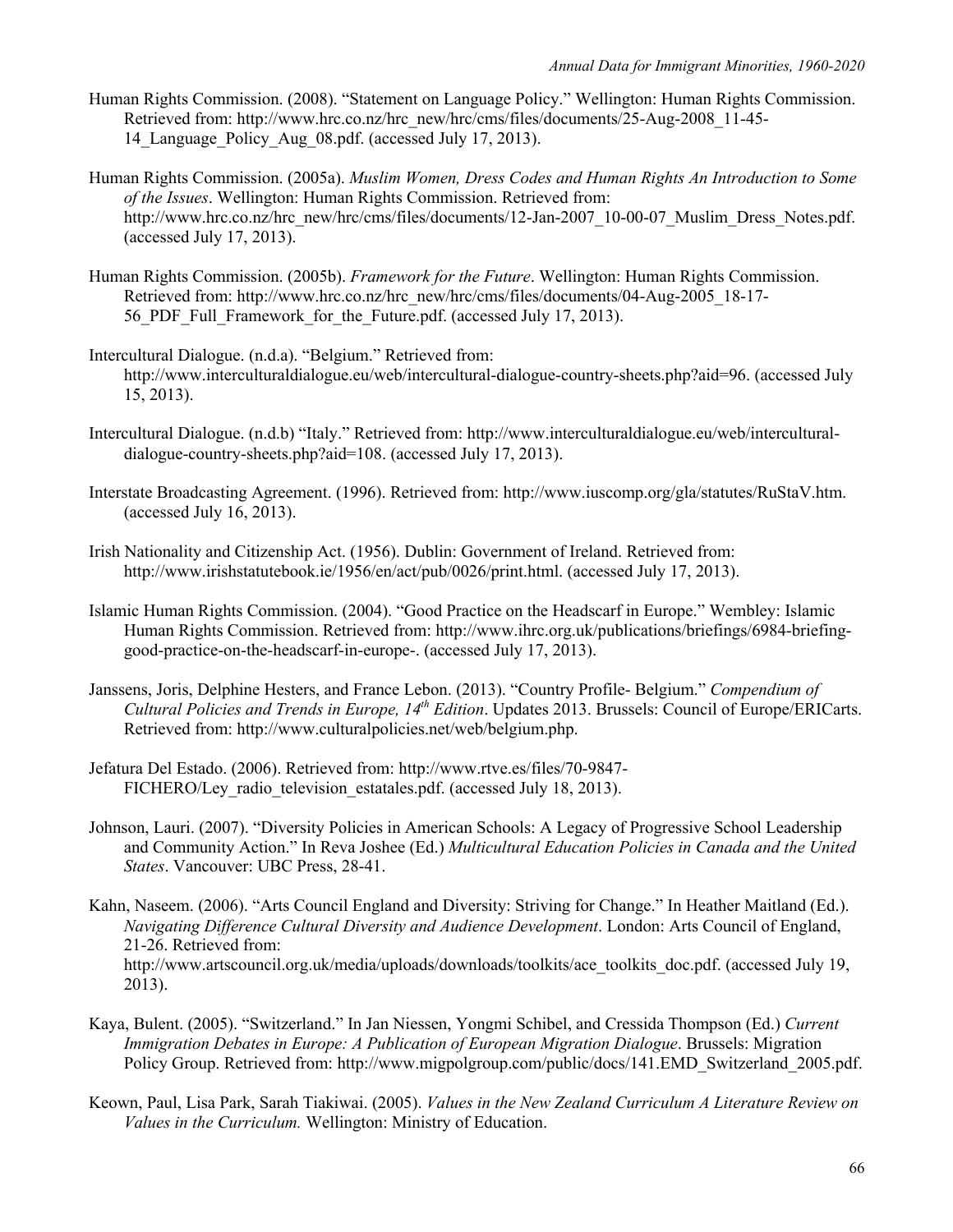- Kermalli, Shenaz. (2008). "Hijab Ignites Ireland Rights Debate." *Al Jazeera*. Retrieved from: http://www.aljazeera.com/news/europe/2008/09/20089915285235465.html. (accessed July 17, 2013).
- Klaver, Jeanine and Arend Ode. (2009). "Civic Integration and Modern Citizenship: A New Approach Towards Citizenship." *Europa Law Publishing*. Retrieved from: http://www.rechten.vu.nl/nl/Images/Workshop%20D%20afternoon%20Jeanine%20Klaver\_tcm22- 258474.pdf. (accessed July 17, 2013).
- Knocke, Wuokko and Roxana Ng. (1999). "Women's Organizing and Immigration: Comparing the Canadian and Swedish Experiences." In Linda Briskin and Mona Eliasson (Ed.) *Women's Organizing and Public Policy in Canada and Sweden*. Montreal: McGill-Queen's University Press, 87-118.
- Konig, Karin and Bernhard Perching. (2005). "Austria." In Jan Niessen, Yongmi Schibel, and Cressida Thompson (Ed.) *Current Immigration Debates in Europe: A Publication of European Migration Dialogue*. Brussels: Migration Policy Group. Retrieved from: http://www.migpolgroup.com/public/docs/141.EMD Austria 2005.pdf.
- Kosic, Ankica and Anna Triandafyllidou. (2005). *Active Civic Participation of Immigrants in Italy*. Oldenburg: POLITIS. Retrieved from: http://www.politis-europe.uni-oldenburg.de/download/Italy.pdf. (accessed July 17, 2013).
- Kruyt, Arrien and Jan Niessen (2012). "Integration." In Hans Vermeulen (Ed.). *Immigrant Policy for a Multicultural Society A Comparative Study of Integration, Language, and Religious Policy in Five Western European Countries*. Brussels: Migration Policy Group, 15-56. Retrieved from: http://prami.ibero.mx/wpcontent/uploads/2012/03/Holanda2.pdf.
- Labour Program. (2013). "Equity in the Workplace." Retrieved from: http://www.labour.gc.ca/eng/standards\_equity/eq/index.shtml. (accessed July 15, 2013).
- Language Policy Division and Department of Education and Science. (2007). *Language Education Policy Profile Ireland*. Strasbourg: Council of Europe. Retrieved from: http://www.education.ie/en/Publications/Education-Reports/Council-of-Europe-Language-Education-Policy-Profile.pdf. (accessed July 17, 2013).
- Latraverese, Sophie. (2012). "Country Report 2011 France." *Report on Measures to Combat Discrimination*. Utrecht: Human European Consultancy. Retrieved from: http://non-discrimination.net/content/media/2011- FR-Country%20Report%20LN\_final.pdf.
- Law 2910/2001. (2003). *Entry and Stay of Aliens in Greek Territory.* Athens: Minister of Justice.
- Law Commission Act 1985 (2005). Wellington: Parliamentary Counsel Office. Retrieved from: http://www.legislation.govt.nz/act/public/1985/0151/latest/whole.html#DLM85582. (accessed July 17, 2013).
- Leeman, Yvonne and Carol Reid. (2006). "Multi/intercultural Education in Australia and the Netherlands." *Compare: A Journal of Comparative and International Education*. 36, 57-72.
- Leise, Eric. (2007). "Germany Strives to Integrate Immigrants with New Policies." Washington: Migration Policy Institute. Retrieved from: http://www.migrationinformation.org/Feature/display.cfm?ID=610. (accessed July 16, 2013).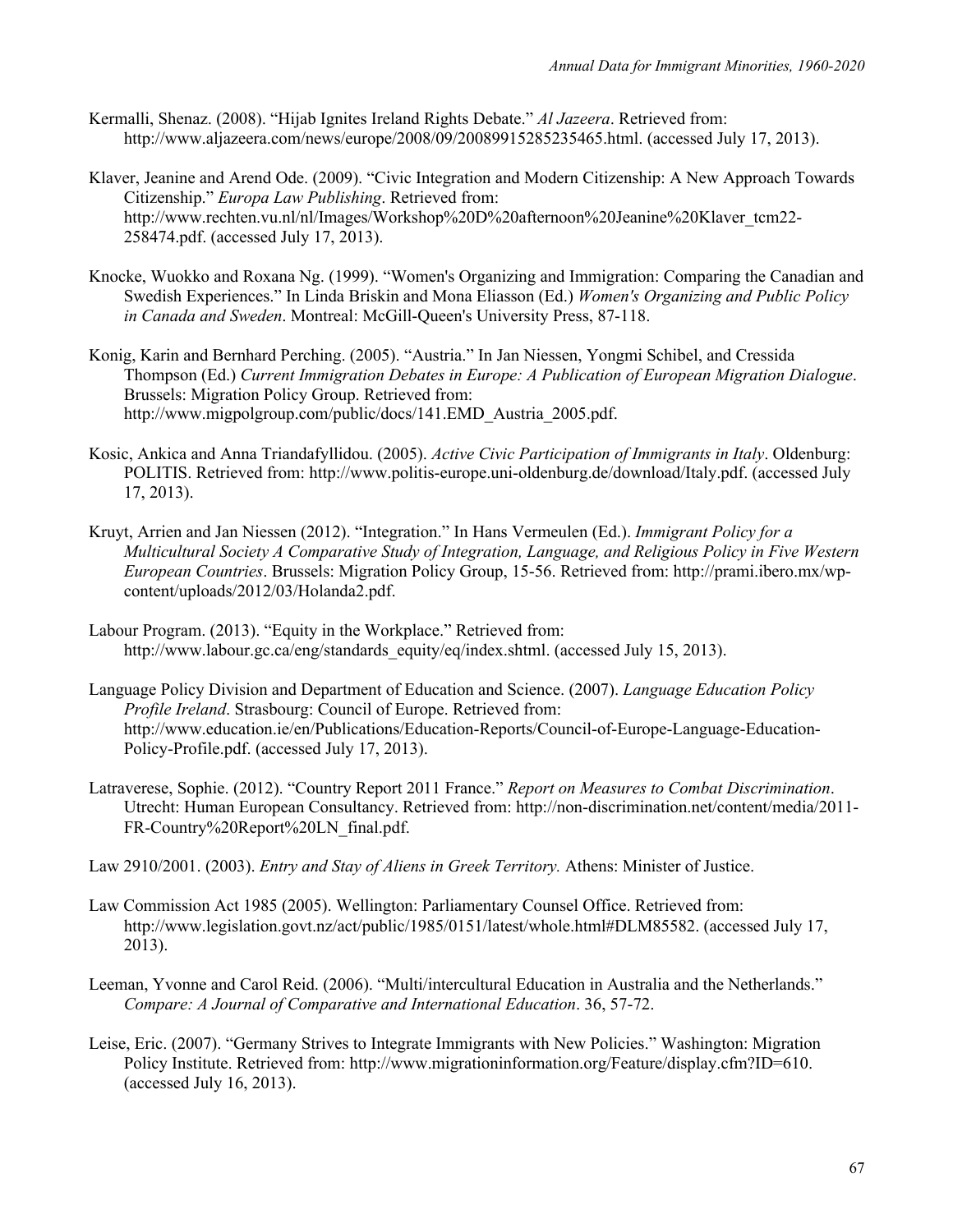- Leman, Marc. (1999). *Canadian Multiculturalism*. Ottawa: Political and Social Affairs Division. Retrieved from: http://publications.gc.ca/Collection-R/LoPBdP/CIR/936-e.htm#B.%20Multiculturalism.
- Lukowski, Signe (2010). "Headscarves in Danish Workplaces." *WoMen Dialogue*. Retrieved from: /magazine/headscarves-danish-workplaces. (accessed July 15, 2013).
- Mahlmann, Matthias. (2012). "Country Report 2011 Germany." *Report on Measures to Combat Discrimination*. Utrecht: Human European Consultancy. Retrieved from: http://www.nondiscrimination.net/content/media/2010-DE-Country%20Report%20LN\_FINAL\_0.pdf.
- Making Multicultural Australia. (2005). "Brief History of the SBS." http://www.multiculturalaustralia.edu.au/doc/sbs\_3.pdf (accessed July 13, 2013).
- Malheiros, Manuel and Alexandra Rosado. (2012). "Country Report 2011 Portugal." *Report on Measures to Combat Discrimination*. Utrecht: Human European Consultancy. Retrieved from: http://nondiscrimination.net/content/media/2011-PT-%20Country%20Report%20LN\_final.pdf.
- Mangset, Per and Bard Kleppe. (2013). "Country Profile- Norway." *Compendium of Cultural Policies and Trends in Europe, 14th Edition*. Updates 2013. Brussels: Council of Europe/ERICarts. Retrieved from: http://www.culturalpolicies.net/web/norway.php.
- Mannitz, Sabine. (2011). "Germany." In Julia Szalai (Ed.). *Contested Issues of Social Inclusion throgh Education in Multiethnic Communities Across Europe*. Budapest: EDUMIGROM, 252-268. Retrevied from: https://www.edumigrom.eu/sites/default/files/field\_attachment/page/node-5387/edumigrom-finalstudy.pdf.
- Martin Jenkins. (2010). *Evaluation of Community Organization Grants Scheme (COGS).* Wellington: Martin Jenkins. Retrieved from: http://www.dia.govt.nz/pubforms.nsf/URL/EvaluationofCOGS.pdf/\$file/EvaluationofCOGS.pdf. (accessed July 17, 2013).
- Martins, Isabel Ferreira. (2008). "Learning to Live Together: the contribution of intercultural education." *European Journal of Education*. 43, 197-206.
- McGonagle, Tarlach, Bethany Davis Noll, and Monroe Price. (2003). *Minority Language Related Broadcasting and Legislation in the OSCE.* Oxford: Centre for Socio-Legal Studies. Retrevied from: http://www.osce.org/hcnm/78058?download=true. (accessed July 16, 2013).
- Media Ownership Act (1997). Retrieved from: http://www.regjeringen.no/upload/KKD/Medier/The\_Media\_Ownership\_Act\_nov\_2005.pdf. (accessed July 18, 2013).
- Miera, Frauke. (2008). *Country Report on Education: Germany*. Budapest: EDUMIGROM. Retrieved from: http://www.edumigrom.eu/sites/default/files/field\_attachment/page/node-1817/edumigrombackgroundpapergermanyeducation.pdf.
- Ministere de L'Interieur. (2011). "Remise des labels diversite le 3 Octobre 2011." Ministere de L'Interieur. Retrieved from: http://www.immigration.interieur.gouv.fr/Archives/Les-archives-du-Cabinet-Claude-de-Gueant-2011-2012/Les-discours-du-Cabinet-Claude-Gueant-2011-2012/Remise-des-labels-diversite-le-3 octobre-2011. (accessed July 16, 2013).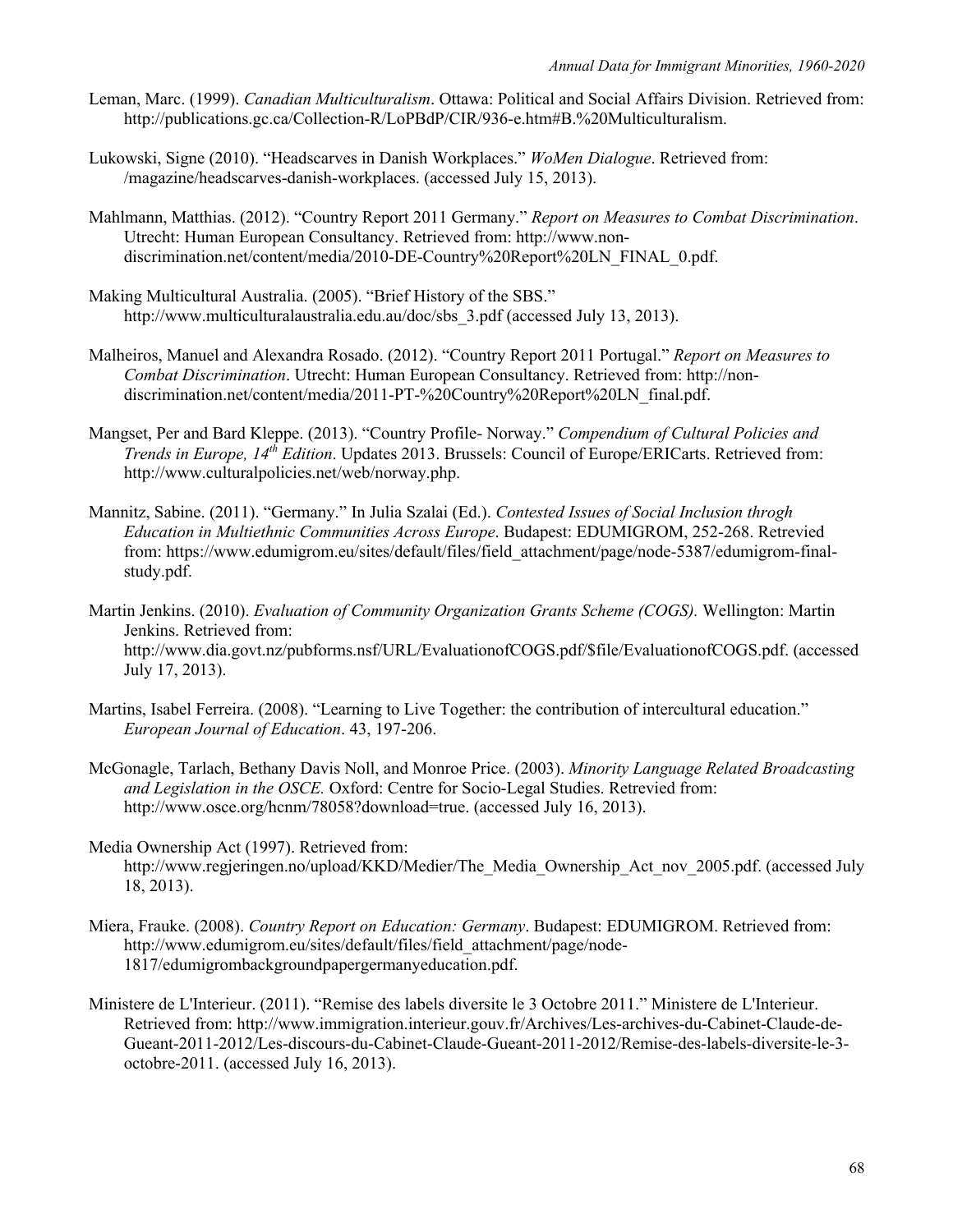- Ministere des Affaires Etrangeres. (2006). "Equal Opportunities in France." Ministere des Affaires Etrangeres. Retrieved from: http://www.ambafrance-us.org/IMG/pdf/Equal\_opportunities\_action.pdf. (accessed July 16, 2013).
- Ministerio de Education. (2009). *Programa Hispano-Marroqui de Ensenanza de Lengua Arabe Y Cultura Marroqui*. Madrid: Ministerio de Education. Retrieved from: http://www.mecd.gob.es/dmsstatic/2e685421-9eda-4bf7-93cb-c1ac8737c999/lacm-pdf.pdf. (accessed July 18, 2013).
- Ministerio de Education, Poltica Social Y Deporte. (2008). *National Action Plan on Social Inclusion of the Kingdom of Spain 2008-2010*. Madrid: Ministerio de Education, Poltica Social Y Deporte. Retrieved from: http://www.msssi.gob.es/ssi/familiasInfancia/inclusionSocial/inclusionSocialEspana/marcoUnionEuropea/p lanNacionalAccionInclusionSocial/2009\_0\_national\_action\_plan\_on\_social\_inclusion\_2008\_2010.pdf. (accessed, July 18, 2013).
- Ministerio de Trabajo Y Asuntos Sociales. (2007). *Strategic Plan for Citizenship and Integration 2007-2010 Executive Summary*. Madrid: Ministerio de Trabajo Y Asuntos Sociales. Retrieved from: http://ec.europa.eu/ewsi/UDRW/images/items/docl 1314 739898301.pdf. (accessed July, 18, 2013).
- Ministerio de Trabajo Y Asuntos Sociales. (2005). *III National Action on Social Inclusion of the Kingdom of Spain 2005-2007*. Madrid: Ministerio de Trabajo Y Asuntos Sociales. Retrieved from: http://www.unece.org/fileadmin/DAM/pau/\_docs/age/2007/AGE\_2007\_MiCA07\_CntrRprtESPAdd2\_e.pdf . (accessed July 18, 2013).
- Ministry of Children and Education. (n.d.). "Subjects and Curriculum." Retrieved from: http://eng.uvm.dk/Education/Primary-and-Lower-Secondary-Education/The-Folkeskole/Subjects-and-Curriculum. (accessed July 15, 2013).
- Ministry of Children, Equality, and Social Inclusion. (2008). "Grants to Immigrant Organizations and Other Voluntary Activities." Oslo: Ministry of Children, Equality, and Social Inclusion. Retrieved from: http://www.regjeringen.no/en/dep/bld/Topics/integration-and-diversity/grants-to-immigrant-organisationsand-ot.html?id=115221. (accessed July 18, 2013).
- Ministry of Children, Equality, and Social Inclusion. (2012). "Immigrant Organizations." Oslo: Ministry of Children, Equality, and Social Inclusion. Retrieved from: http://www.regjeringen.no/en/dep/bld/Topics/integration-and-diversity/immigrantorganisations.html?id=670155. (accessed July 18, 2013).
- Ministry of Education. (2012). "Planning and Reporting- Relevant Legislation." Wellington: Ministry of Education. Retrieved from: http://www.minedu.govt.nz/TheMinistry/EducationInNewZealand/EducationLegislation/PlanningAndRepo rtingRelevantLegislation.aspx. (accessed July 17, 2013).
- Ministry of Education. (2010a). *Statement of Intent 2010-2015*. Wellington: Ministry of Education. Retrieved from: http://www.minedu.govt.nz/~/media/MinEdu/Files/TheMinistry/2010StatementOfIntent.pdf.

Ministry of Education (2010b). *Ministry of Education Annual Report 2010*. Wellington: Ministry of Education. Retrieved from: http://www.minedu.govt.nz/~/media/MinEdu/Files/TheMinistry/AnnualReport/2010/EducationAnnualRepo rt2010Full.pdf. (accessed July 17, 2013).

Ministry of Education (2009). "The National Education Goals." Wellington: Ministry of Education. Retrieved from: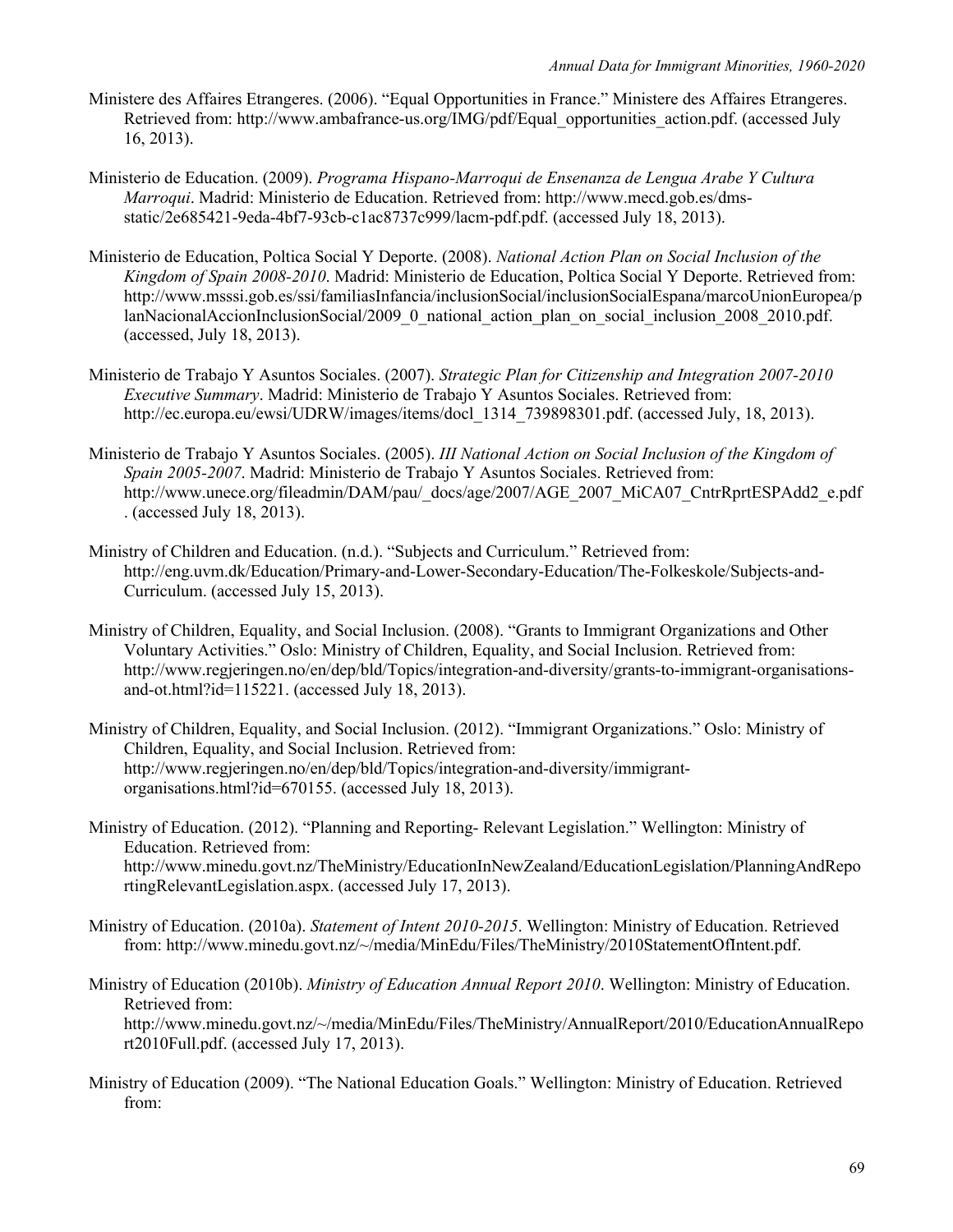http://www.minedu.govt.nz/theMinistry/EducationInNewZealand/EducationLegislation/TheNationalEducat ionGoalsNEGs.aspx. (accessed July 17, 2013).

- Ministry of Education (New Zealand). (2007). *Statement of Intent 2007-2010*. Wellington: Ministry of Education. Retrieved from: http://www.minedu.govt.nz/~/media/MinEdu/Files/TheMinistry/MOESOI2007to2012.pdf.
- Ministry of Education (Finland) (2007). *Global Education 2010*. Helsinki: Ministry of Education. Retrieved from: http://www.minedu.fi/export/sites/default/OPM/Julkaisut/2007/liitteet/opm12.pdf?lang=en. (accessed July 15, 2015).
- Ministry of Education. (2004). *Education and Research 2008.* Helsinki: Department for Education and Science Policy. Retrieved from: http://www.minedu.fi/export/sites/default/OPM/Julkaisut/2004/liitteet/opm\_190\_opm08.pdf.
- Ministry of Education, Culture, Sports, Science and Technology. (2003). "The Course of Study for Foreign Languages." Ministry of Education, Culture, Sports, Science and Technology. Retrieved from: http://warp.ndl.go.jp/info:ndljp/pid/286794/www.mext.go.jp/english/shotou/030301.htm. (accessed July 17, 2013).
- Ministry of Education and Culture. (n.d.). "Supporting Multiculturalism and Combatting Racism." Helsinki: Ministry of Education and Culture. Retrieved from: http://www.minedu.fi/OPM/Kulttuuri/kulttuuripolitiikka/avustukset/Avustus\_monikulttuurisuuden\_tukemis een ja rasismin vastaiseen tyohon?lang=en. (accessed July 15, 2013).
- Ministry of Education and Gender Equality. (2009). *Swedish Integration*. Stockholm: Regeringskansliet. Retrieved from: http://www.government.se/content/1/c6/13/77/34/5b7683a6.pdf. (accessed July 18, 2013).
- Ministry of Education, Lifelong Learning, and Religious Affairs. (2013). "Cross-Cultural Education." Retrieved from: http://archive.minedu.gov.gr/en\_ec\_page1547.htm. (accessed July 16, 2013).
- Ministry of Labour. (2003). "The First Year of Operation of the Ombudsman for Minorities: Towards a Multicultural Society." Retrieved from: http://valtioneuvosto.fi/ajankohtaista/tiedotteet/tiedote/en.jsp?oid=117214. (accessed July 15, 2013).
- Ministry of Labour. (2001). "Towards Ethnic Equality and Diversity; Government Action Plan to Combat Ethnic Discrimination and Racism." Helsinki: Ministry of Labour. Retrieved from: http://www.mol.fi/mol/en/99\_pdf/en/90\_publications/thj286.pdf. (accessed July 15, 2013).
- Ministry of Social Development. (n.d.). "Connecting Diverse Communities." Wellington: Ministry of Social Development. Retrieved from: http://www.msd.govt.nz/about-msd-and-our-work/workprogrammes/initiatives/connecting-diverse-communities/. (accessed July 17, 2013).
- MIPEX. (2015). Netherlands. Retrieved from: http://2015.mipex.eu/netherlands#/tab-political-participation.
- Mitchell, Ritva and Anna Kanerva. (2013). "Country Profile- Finland." *Compendium of Cultural Policies and Trends in Europe, 14th Edition*. Updates 2013. Brussels: Council of Europe/ERICarts. Retrieved from: http://www.culturalpolicies.net/web/finland.php.
- Mortensen, Reid. (1995). "Rendering to God and Ceasar: Religion in Australian Discrimination Law." *University of Queensland Law Journal*. 18, 208-232.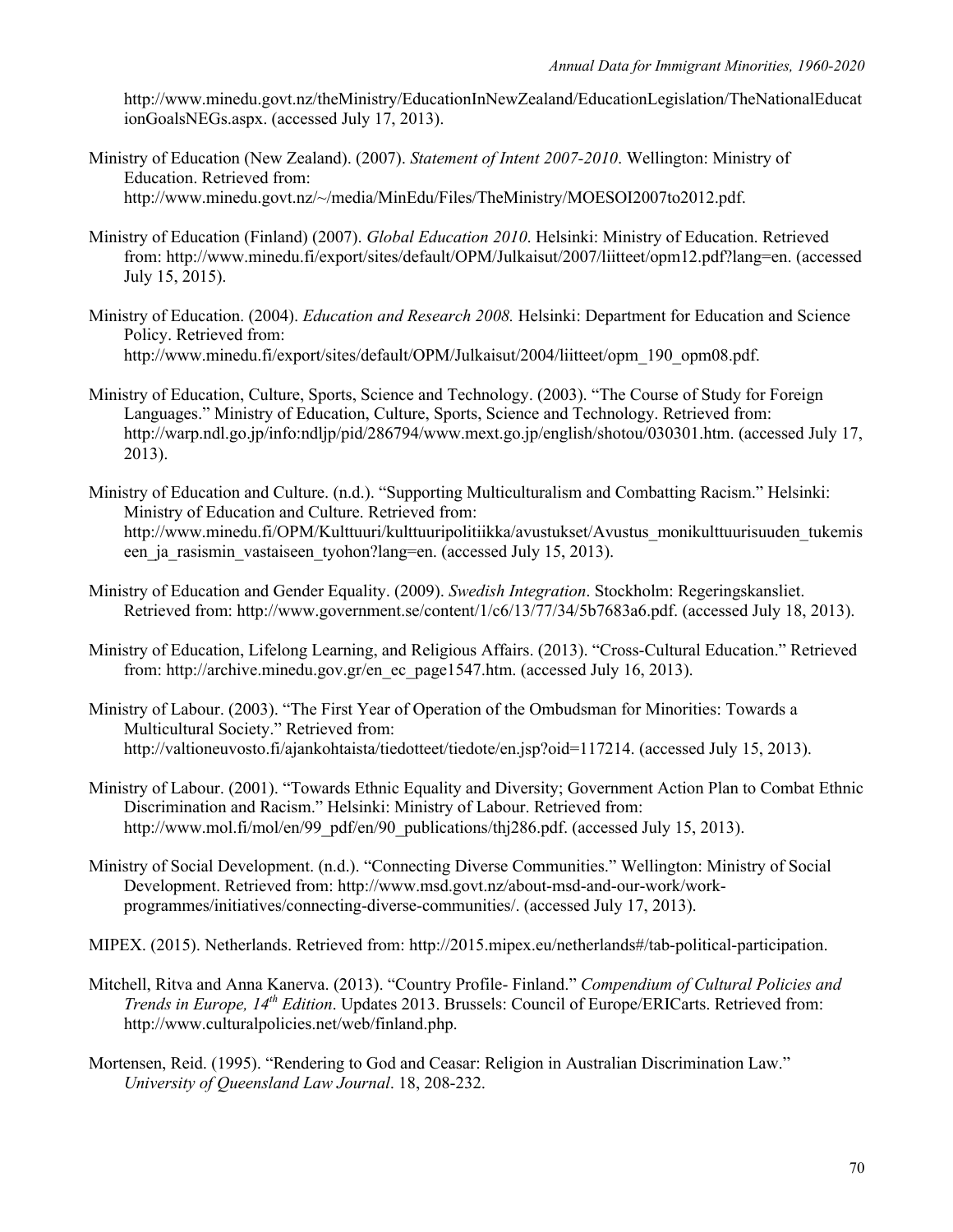- National Consultative Committee on Racism and Interculturalism. (2001). "NCCRI Progress Report." National Consultative Committee on Racism and Interculturalism. Retrieved from: http://www.nccri.ie/progressRpt.html. (accessed July 17, 2013).
- National Council for Curriculum Assessment. (2006). *Intercultural Education in the Post-Primary School Enabling Students to Respect and Celebrate Diversity, to Promote Equality and to Challenge Unfair Discrimination*. Dublin: National Council for Curriculum Assessment. Retrieved from: http://www.ncca.ie/uploadedfiles/publications/InterGlines\_Eng.pdf.
- *National Strategy Report on Social Protection and Social Inclusion 2008-2010.* (2010). Brussels: European Commission. Retrieved from: http://ec.europa.eu/social/keyDocuments.jsp?pager.offset=20&langId=en&mode=advancedSubmit&policy Area=0&subCategory=0&year=0&country=0&type=3&advSearchKey=nsr%20spsi. (accessed July 16, 2013).
- NHK. (2013). *NHK Annual Report*. Tokyo: NHK Public Relations Department. Retrieved from: http://www.nhk.or.jp/pr/english/publication/pdf/annual\_report.pdf. (accessed July 17, 2013).
- Norberg, Katarina. (2000). "Intercultural Education and Teacher Education in Sweden." *Teaching and Teacher Education*. 16, 511-519.
- Norberg, Per. (2012). "Country Report 2011 Sweden." *Report on Measures to Combat Discrimination*. Utrecht: Human European Consultancy. Retrieved from: http://www.non-discrimination.net/content/media/2011- SE-Country%20Report%20LN\_final.pdf.
- Norway Post. (2013). "Hijab will not be Permitted in the Police Force." Retrieved from: http://www.norwaypost.no/index.php/news/latest-news/27943-hijab-will-not-be-permitted-in-the-policeforce-. (accessed July 18, 2013).
- Norwegian Directorate of Immigration. (2012). "Who Can Apply for Citizenship." Oslo: Norwegian Directorate of Immigration. Retrieved from: http://www.udi.no/Norwegian-Directorate-of-Immigration/Centraltopics/Citizenship-/Requirements-to-obtain-Norwegian-citizenship-by-application/. (accessed July 18, 2013).
- Norwegian Ministry of Education and Research. (2007a). *Equal Education in Practice Strategy for Better Teaching and Greater Participation of Ethnic and Minorities in Kindergartens, Schools, and Education 2007-2009*. Oslo: Norwegian Ministry of Education and Research. Retrieved from: http://planipolis.iiep.unesco.org/upload/Norway/Norway%20Equal%20education%20in%20practice.pdf. (accessed July 18, 2013).
- Norwegian Ministry of Education and Research. (2007b). *Education- From Kindergarten to Adult Education.* Oslo: Norwegian Ministry of Education and Research. Retrieved from: http://www.regjeringen.no/upload/KD/Vedlegg/Veiledninger%20og%20brosjyrer/Education\_in\_Norway\_f-4133e.pdf. (accessed July 18, 2013).
- NZ On Air. (2009). "About NZ On Air." Retrieved from: http://www.nzonair.govt.nz/aboutus/aboutusnzonair.aspx. (accessed July 17, 2013).
- O'Farrell, Orlagh. (2012). "Country Report 2011 Ireland." *Report on Measures to Combat Discrimination*. Utrecht: Human European Consultancy. Retrieved from: http://non-discrimination.net/content/media/2011- IE-Country%20Report%20LN\_final.pdf.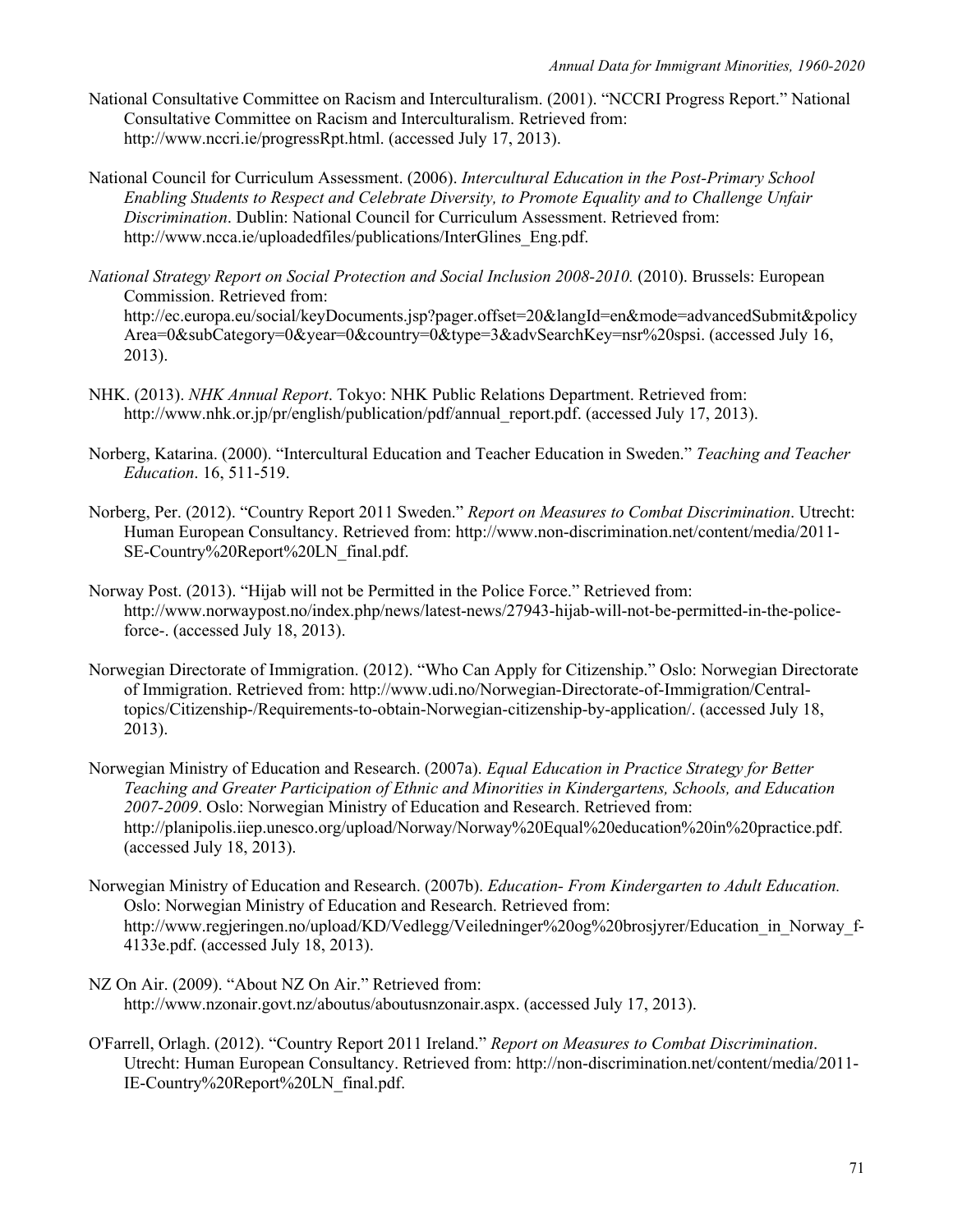- OECD. (2009a). "Country Background Report for Austria." *OECD Thematic Review on Migrant Education*. Retrieved from: http://www.oecd.org/education/country-studies/42485003.pdf. (accessed July, 15, 2013).
- OECD. (2009b). "Country Background Report for Ireland." *OECD Thematic Review on Migrant Education*. Retrieved from: http://www.oecd.org/education/country-studies/42485332.pdf. (accessed July 17, 2013).
- Office of Ethnic Affairs. (2012). "About Us." Wellington: The Office of Ethnic Affairs. Retrieved: http://ethnicaffairs.govt.nz/story/about-us. (accessed July 17, 2013).
- Office of the Minister of Integration. (2009). *Fund for Initiatives to Support the Integration of Legally Resident Immigrants*. Office of the Minister of Integration. Retrieved from: http://www.integration.ie/website/omi/omiwebv6.nsf/page/AXBN-82WPVC18385222 en/\$File/Pobal%20PIF%20ProjectsDirectoryPIFIIfinalforwebsite.pdf. (accessed July 17, 2013).
- Office for the Promotion of Migrant Integration. (n.d.). "Intercultural Education Strategy." Office for the Promotion of Migrant Integration. Retrieved from: http://www.integration.ie/website/omi/omiwebv6.nsf/page/Infoformigrants-education-interculturalstrategyen. (accessed July 17, 2013).
- Oostindie, Gert. (2010). *Postcolonial Netherlands Sixty-five years of forgetting, commemorating, silencing*. Amsterdam: Amsterdam University Press.
- Osterlund-Karinkanta, Marina. (2006). "New Administrative Model for YLE in Finland and Specifications for the PSB." IRIS Merlin. Retrieved from: http://merlin.obs.coe.int/iris/2006/1/article21.en.html. (accessed July 15, 2013).
- Ovando, Carlos J. and Terrence G. Wiley. (2007). "Language Education in the Conflicted United States." In Reva Joshee (Ed.) *Multicultural Education Policies in Canada and the United States*. Vancouver: UBC Press, 107-119.
- Pavlou, Miltos, Irini Avramopoulou, and Leonidas Karakatsnais. (2005). "Greece." In Jan Niessen, Yongmi Schibel, and Cressida Thompson (Ed.) *Current Immigration Debates in Europe: A Publication of European Migration Dialogue*. Brussels: Migration Policy Group. Retrieved from: http://www.migpolgroup.com/public/docs/141.EMD Greece 2005.pdf.
- Public Broadcasting Act of 1967 as Amended. (n.d.). Retrieved from: http://www.cpb.org/aboutpb/act/. (accessed July 19, 2013).
- Race Relations (Amendment) Act. (2000). London: The Stationary Press. Retrieved from: http://www.legislation.gov.uk/ukpga/2000/34/pdfs/ukpga\_20000034\_en.pdf. (accessed July 19, 2013).
- Racial Discrimination Act (1975). Retrieved from: http://www.comlaw.gov.au/Details/C2004C00302 (accessed July 13, 2013).
- Ratzenbock, Veronika, Franz-Otto Hofecker, and Anja Lungstrab. (2013). "Country Profile- Austria." *Compendium of Cultural Policies and Trends in Europe, 14th Edition*. Updates 2013. Brussels: Council of Europe/ERICarts. Retrieved from: http://www.culturalpolicies.net/web/austria.php?aid=1.
- Regeringskansliet. (2002). *Swedish Integration Policy for the 21st Century*. Stockholm: Regeringskansliet. Retrieved from: http://www.temaasyl.se/Documents/Övrigt/Engelskt%20material%20om%20Sverige/integration%20policy. pdf. (accessed July 18, 2013).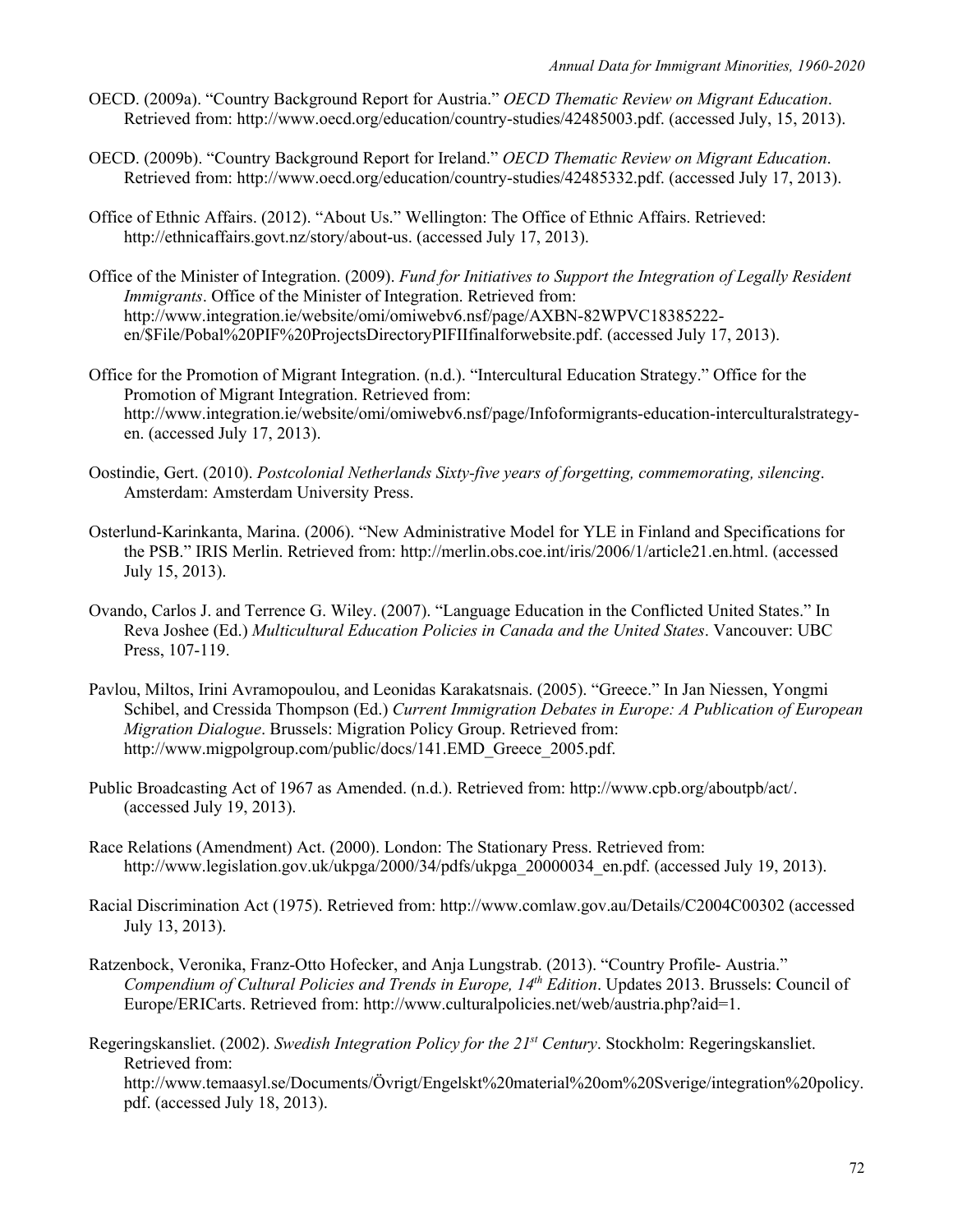- Rijkschroeff, Rally, Geert ten Dam, Jan Willem Duyvendak, Marjan de Gruijter, and Trees Pels. (2005). "Educational Policies on Migrants and Minorities in the Netherlands: Success or Failure?" *Journal of Education Policy*. 20, 417-435.
- Ryder, Bruce. (2008). "The Canadian Concept of Equal Religious Citizenship." In Richard Moon (Ed.) *Law and Religious Pluralism in Canada*. Vancouver: UBC Press. 87-109.
- Santos, Vanda. (2004). *Official State Discourse on the Emigration of the 1960s and the 1980s and Immigration from the 1990s to the Present Day*. English Summery. Immigration Observatory Paper No. 8. Lisbon: High Commission for Immigration and Ethnic Minorities. Retrieved from:http://www.oi.acidi.gov.pt/docs/Summary/OI8.pdf. (accessed July 18, 2013).
- Sardinha, Joao. (2009). *Immigrant Associations, Integration and Identity: Angolan, Brazilian and Eastern European Communities in Portugal*. Amsterdam: Amsterdam University Press.
- Sardinha, Joao. (2007). *Providing Voices ? Civic Participation Opportunities for Immigrants in Portugal*. Working Paper No. 7. Oldenburg: POLITIS. Retrieved from: http://www.politis-europe.unioldenburg.de/download/WP7\_POLITIS\_Sardinha\_2007.pdf. (accessed July 18, 2013).
- Schindall, Julie. (2009). "Switzerland's Non-EU Immigrants: Their Integration and Swiss Attitudes." Washington: Migration Policy Institute. Retrieved from: http://www.migrationinformation.org/Feature/display.cfm?ID=731. (accessed July, 19, 2013).
- Schindlauer, Dieter. (2012). "Country Report 2011 Austria" *Report on Measures to Combat Discrimination*. Utrecht: Human European Consultancy. Retrieved from: http://www.nondiscrimination.net/content/media/2011-AT-Country%20Report%20LN\_FINAL.pdf.
- Schuerkens, Ulrike. (2005). *Active Civic Participation of Immigrants in France*. Oldenburg: POLITIS. Retrieved from: http://ec.europa.eu/ewsi/UDRW/images/items/docl 4752 585900190.pdf. (accessed July 16, 2013).
- Sikh Coalition. (2005). *The Sikh Coalition Newsletter*. Retrieved from: http://www.sikhcoalition.org/stayinformed/sikh-coalition-advisories/460. (accessed July 18, 2013).
- Simon, Patrick. (2012). *French National Identity and Integration Who Belongs to the National Community*. Washington: Migration Policy Institute. Retrieved from: http://www.migrationpolicy.org/pubs/frenchidentity.pdf. (accessed July 16, 2013).
- Special Broadcasting Service. (2012). "About Us." http://www.sbs.com.au/aboutus/our-story/index/id/145/h/30- Year-Anniversary (accessed July 13, 2013).
- Soininen, Maritta. (1999). "The 'Swedish Model' as an Institutional Framework for Immigrant Membership Rights." *Journal of Ethnic and Migration Studies*. 25, 685-702.
- Song, Yeseul Christeena. (2008). "The Everyday Life of Muslims in Japan." *Asia-Pacific Human Rights Information Center*. 52. Retrieved from: http://www.hurights.or.jp/archives/focus/section2/2008/06/theeveryday-life-of-muslims-in-japan.html. (accessed July 17, 2013).
- Spoonley, Paul. (2005). "Multicultural Challenges in Bicultural New Zealand." *Canadian Diversity*. 4, 19-22.

Spennemann, Dirk H.R. (2020). "Turbans vs. Helmets: The Conflict Between the Wearing of Mandatory of Protective Head-gear and Freedom of Religious Expression." *Sikh Formations*. Online First.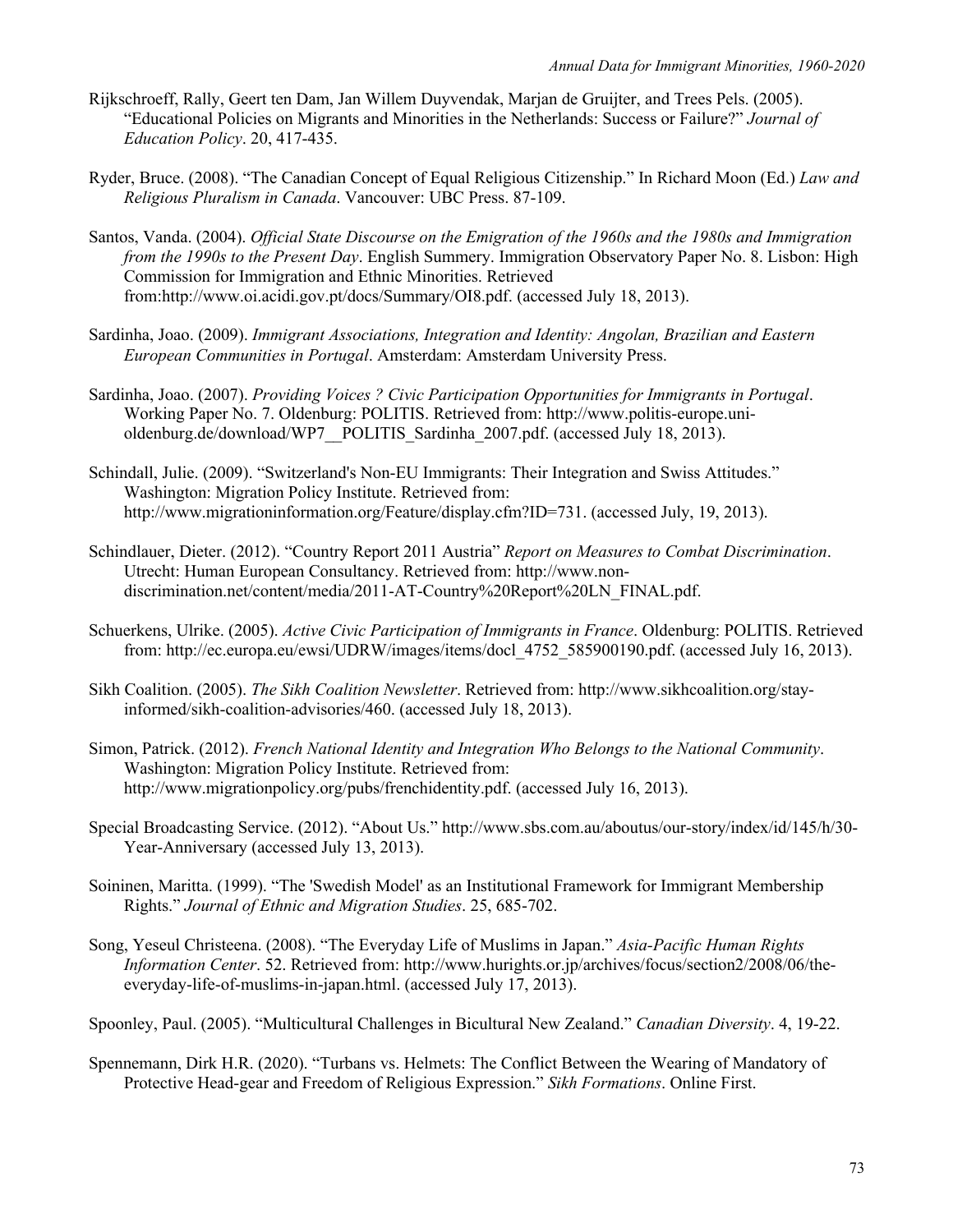- State Education Department. (1972). *Bilingual Education*. Albany: State Education Department. Retrieved from: http://www.p12.nysed.gov/biling/docs/BilEdAStatementofpolicyandProposedActionsbytheNYSBOR-1972.pdf. (accessed July 19, 2013).
- Stenum, Helle. (2005). "Denmark." In Jan Niessen, Yongmi Schibel, and Cressida Thompson (Ed.) *Current Immigration Debates in Europe: A Publication of European Migration Dialogue*. Brussels: Migration Policy Group. Retrieved from: http://www.migpolgroup.com/public/docs/141.EMD\_Denmark\_2005.pdf.
- Summary Offences Act-Section 11C (1988). Retrieved from: http://www.austlii.edu.au/au/legis/nsw/consol\_act/soa1988189/s11c.html. (accessed July 13, 2013).
- SVT. (2012). "The Broadcasting Charter." SVT. Retrieved from: http://www.svt.se/aboutsvt/the-broadcastingcharter. (accessed, July 18, 2013).
- Swann, Michael. (1985). *Education for All*. London: Her Majesty's Stationary Office. Retrieved from: http://www.educationengland.org.uk/documents/swann/swann00.html. (accessed July 19, 2013).
- Szalai, Julia, Marcus Carson, Zuzana Kusa, Eniko Magyary-Vincze, and Viola Zentai. (2009). *Comparative Report on Educational Policies for Inclusion*. Budapest: EDUMIGROM. Retrieved from: http://cps.ceu.hu/sites/default/files/publications/cps-working-paper-comparative-report-on-educationalpolicies-2009.pdf.
- Tanner, Arno. (2011). "Finland's Balancing Act: The Labour Market, Humanitarian Relief, and Immigrant Integration." Washington: Migration Policy Institute. Retrieved from: http://www.migrationinformation.org/feature/display.cfm?ID=825. (accessed July 15, 2013).
- Theodoridis, Athanasios. (2012). "Country Report 2011 Greece." *Report on Measures to Combat Discrimination*. Utrecht: Human European Consultancy. Retrieved from: http://nondiscrimination.net/content/media/2011-EL-Summary%20country%20Report%20LN\_final\_0.pdf.
- Times of India (2008). "Sikhs, Muslims Must Respect our Tradition: Sarkozy." *Times of India*. Retrieved from: http://articles.timesofindia.indiatimes.com/2008-09-29/europe/27914709\_1\_sikh-community-sikh-studentspresident-nicholas-sarkozy. (accessed July 16, 2013).
- Tolley, Erin, Madison Vonk, and Rebecca Wallace. (2021). *Multiculturalism Policy Index: Immigrant Minority Policies*. Third Edition. Kingston: School of Policy Studies, Queen's University.
- Tolley, Erin. (2011). *Multiculturalism Policy Index: Immigrant Minority Policies*. Kingston: School of Policy Studies, Queen's University.
- Tomlinson, Sally. (2005). "Race, Ethnicity, and Education under New Labour." *Oxford Review of Education*. 31, 153-171.
- Triadafilopoulos, Triadafilos, Anna Korteweg, Paulina Gracia Del Moral. (2012). "The Benefits and Limits of Pragmatism: Immigrant Integration Policy and Social Cohesion in Germany." In Paul Spoonley and Erin Tolley (Eds.) *Diverse Nations, Diverse Responses: Approaches to Social Cohesion in Immigrant Societies.* Montreal: McGill-Queen's University Press, 107-132.
- Trudeau, Pierre Elliot (Prime Minister). "Canadian Culture," Canada. Parliament. House of Commons. House of Commons Debates (Hansard), 3rd Session 28th Parliament (Oct. 8, 1971) p. 8545-8546.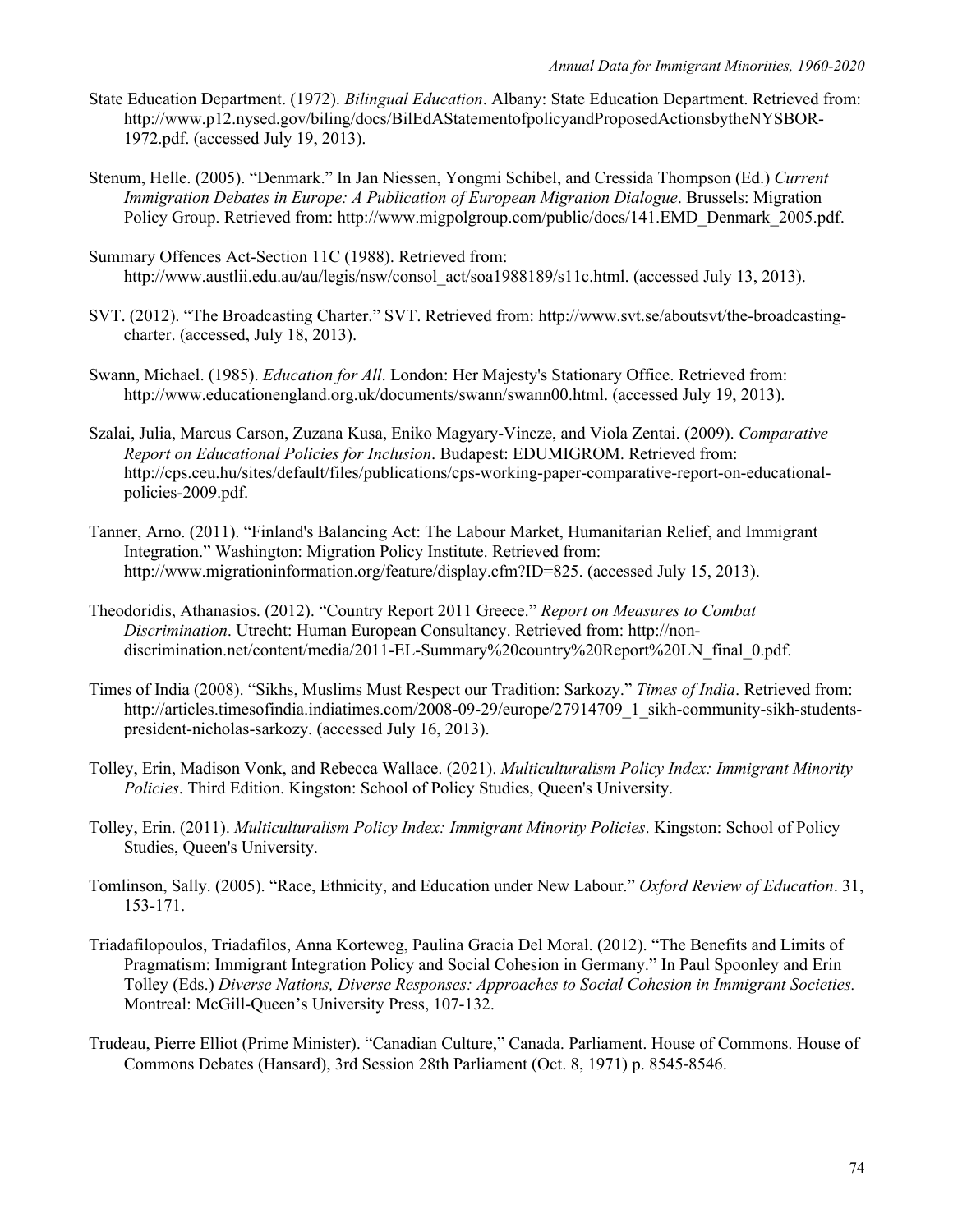- United Nations High Commissioner for Refugees. (2010). "2010 Report on International Religious Freedom-Finland." United Nations High Commissioner for Refugees. Retrieved from: http://www.refworld.org/topic,50ffbce582,50ffbce5c7,4cf2d09cb,0,,,FIN.html. (accessed July 15, 2015).
- United States Citizenship and Immigration Service. (2012). *A Guide to Naturalization*. Washington: United States Citizenship and Immigration Service. Retrieved from: http://www.uscis.gov/files/article/M-476.pdf. (accessed July 19, 2013).
- United States Department of Defence. (2009). "Instruction." United States Department of Defence. Retrieved from: http://www.dtic.mil/whs/directives/corres/pdf/130017p.pdf. (accessed July 19, 2013).
- United States Department of Justice. (2011). "About the Office." Retrieved from http://www.justice.gov/crs/about-crs.htm. (accessed July 19, 2013).
- United States Department of Labour. (n.d.). "Office of Federal Contract Compliance Programs." Washington: United States Department of Labour. Retrieved from: http://www.dol.gov/ofccp/about/History EO11246.htm. (accessed July 19, 2013).
- United States Department of Labour (2002). "Office of Federal Contract Compliance Programs." Washington: United States Department of Labour. Retrieved from: http://www.dol.gov/ofccp/regs/compliance/aa.htm. (accessed, July 19, 2013).
- United States Office of Personnel Management. (2001). *Citizenship Laws of the World*. Washington: United States Office of Personnel Management Investigations Service. Retrieved from: http://www.multiplecitizenship.com/documents/IS-01.pdf. (accessed July 15, 2013).
- U.S. Department of Education. (2013). "Office of English Language Acquisition." Washington: U.S. Department of Education. Retrieved from: http://www2.ed.gov/about/offices/list/oela/index.html. (accessed July 19, 2013).
- U.S. Equal Employment Opportunity Commission. (n.d.). "Title VII of the Civil Rights Act of 1964." Washington: U.S. Equal Employment Opportunity Commission. Retrieved from: http://www.eeoc.gov/laws/statutes/titlevii.cfm. (accessed July 19, 2013).
- van Hamersveld, Ineke and Vladimir Bina. (2013). "Country Profile- Netherlands." *Compendium of Cultural Policies and Trends in Europe, 14th Edition*. Updates 2013. Brussels: Council of Europe/ERICarts. Retrieved from: http://www.culturalpolicies.net/web/netherlands.php.
- van Oers, Ricky, Betty de Hart, and Kees Groenendijk. (2013). "Country Report: The Netherlands." *EUDO Citizenship Observatory*. Badia Fiesolana: EUDO Citizenship Observatory. Retrieved from: http://eudocitizenship.eu/docs/CountryReports/Netherlands.pdf. (accessed July 17, 2013).
- Vasta, Ellie. (2007). "From Ethnic-Minorities to Ethnic-Majority Policy: Multiculturalism and the Shift to Assimilationism in the Netherlands." *Ethnic and Racial Studies*. 30, 713-740.
- Vermeulen, Hans. (1997). *Immigrant Policy for a Multicultural Society: A Comparative Study of Integration, Language, and Religious Policy in Five Western European Countries*. Brussels: Migration Policy Group.
- Victoria Police (2012). *Licensing and Regulation Division- Quick Guide.* Melbourne: Victoria Police.
- Vikkelso-Slot, Line (2004). "The Case of Denmark." *Migrants, Minorities, Belonging and Citizenship*. Bergen: International Migration and Ethnic Relations Centre for Development Studies. Retrieved from: http://eurospheres.org/files/2010/01/Vol3\_Denmark\_Final.pdf.